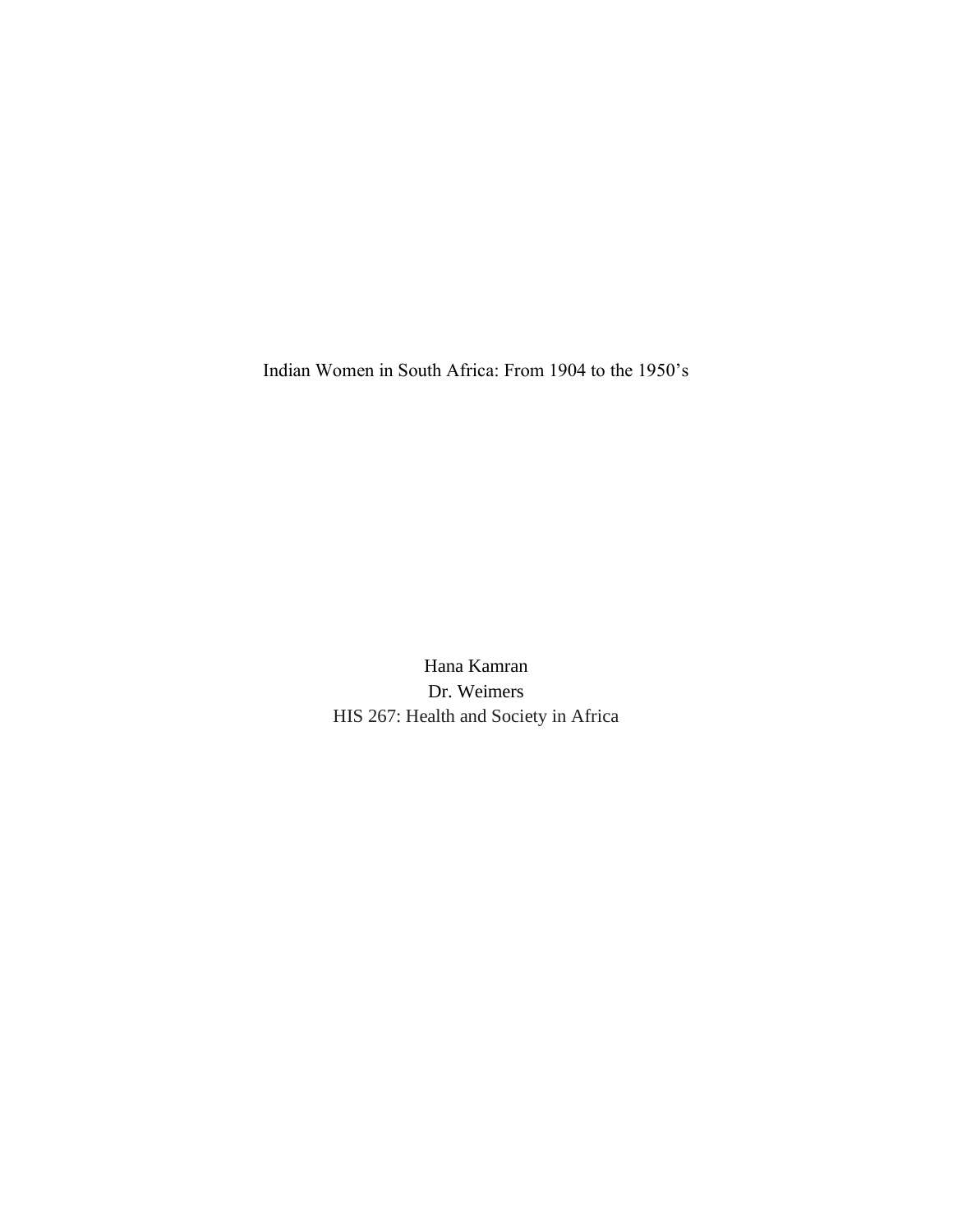Indian women in South Africa constitute a small minority of the population, but as a group Indians in South Africa shed light on the longstanding history of colonialism and apartheid that maintained its hold over this region and show how marginalized or immigrant communities respond to such a history. Indian women in particular show how there is a great degree of nuance and complexity in gender and cultural norms for even small groups and immigrant communities, as showcased through the primary and secondary literature on this topic. It is also well known that, as a marginalized community of non-white South African citizens/immigrants, Indians faced discrimination, violence, and exclusion from access to basic resources (such as healthcare) and job opportunities that likely impacted their health. Indian women doubly faced this issue as they were limited in their ability to find work, as most decently paying positions open to women were limited to white women, and oftentimes were separated from their husbands due to migration policies and imprisonment during the early colonial period during which the passive resistance movement occurred. Even afterwards, it is clear from the secondary literature on reproductive health in South Africa that Indian women were excluded from access to the same healthcare resources that their white counterparts had access to. Information is available regarding abortions due to the work of Helen Bradford and Catherine Burns and other area of women's health, but little information regarding Indian women as a subcategory of women's health.

In this paper I focus on the issue of Indian women's health in South Africa as part of a greater discussion regarding the health of women and the health of Indian communities in South Africa. I am focusing on the period between 1904 and the 1950s, as much of the primary literature I reference comes from the Indian Opinion which started in 1904 and the secondary literature I reference discusses women's health in the context of the 1950s in South Africa. There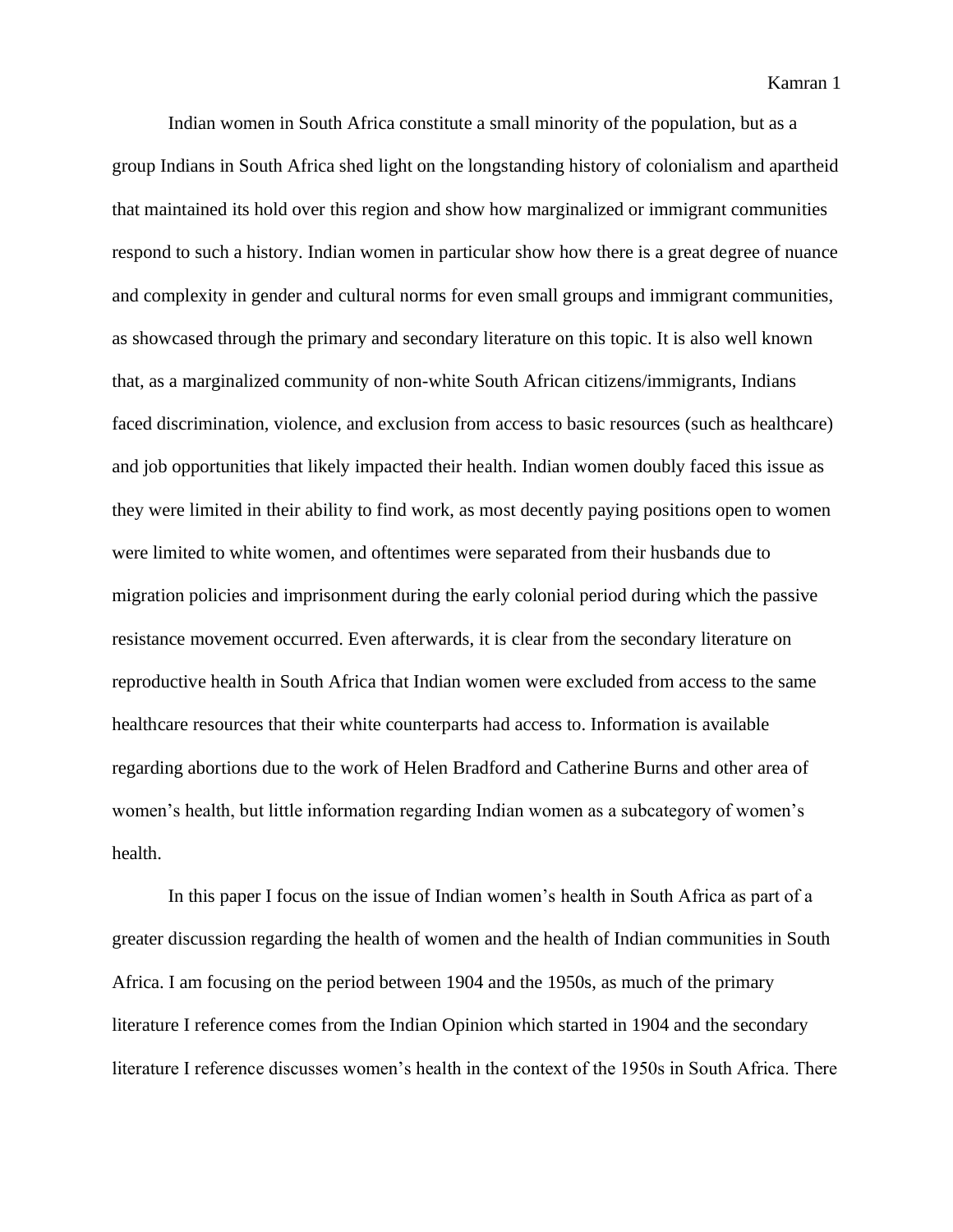has been secondary literature regarding the health of nonwhite women in South Africa, as well as some literature regarding Indian communities in South Africa, but there is a silence in the secondary literature regarding Indian women in South Africa and more information is readily available through archives regarding the early colonial period and the period of Indian indentured servitude as opposed to later on. Additionally, much of the primary literature that is available is muddled by inconsistent racial categorizations and indirect references to issues of women's health as well as stigmatization of women's health issues. For the primary literature that does exist surrounding Indians in South Africa, there is a greater degree of nuance and opinions presented in the primary literature that aren't necessarily represented in the secondary literature. Through an analysis of primary and secondary literature in this field, I discuss both this silence as well as surmise what information I can regarding the experience of Indian women in South Africa during this period of time and the subsequent health impacts that result from this.

Ultimately, I hope to highlight many of the nuances and silences that exist around this topic rather than offer a definitive answer or history regarding this issue, but I think that this approach lends itself to my argument that it is reductive to do so and that, even in historiographic works, it is important to be mindful of nuances in these conversations (past and present) and avoid portraying the culture or history of a group as a monolith. In the quest to provide a definitive history on a topic, it is important to consider that the lived history of individuals might differ from representations presented in historiography and that these differences speak not to individual outliers but that there are nuances in ideology and culture that might cause these differences.

Indentured servitude in the early 1900's and late 1800's resulted in the introduction of Indians to South Africa, with the first few Indian indentured servants arriving between 1860 and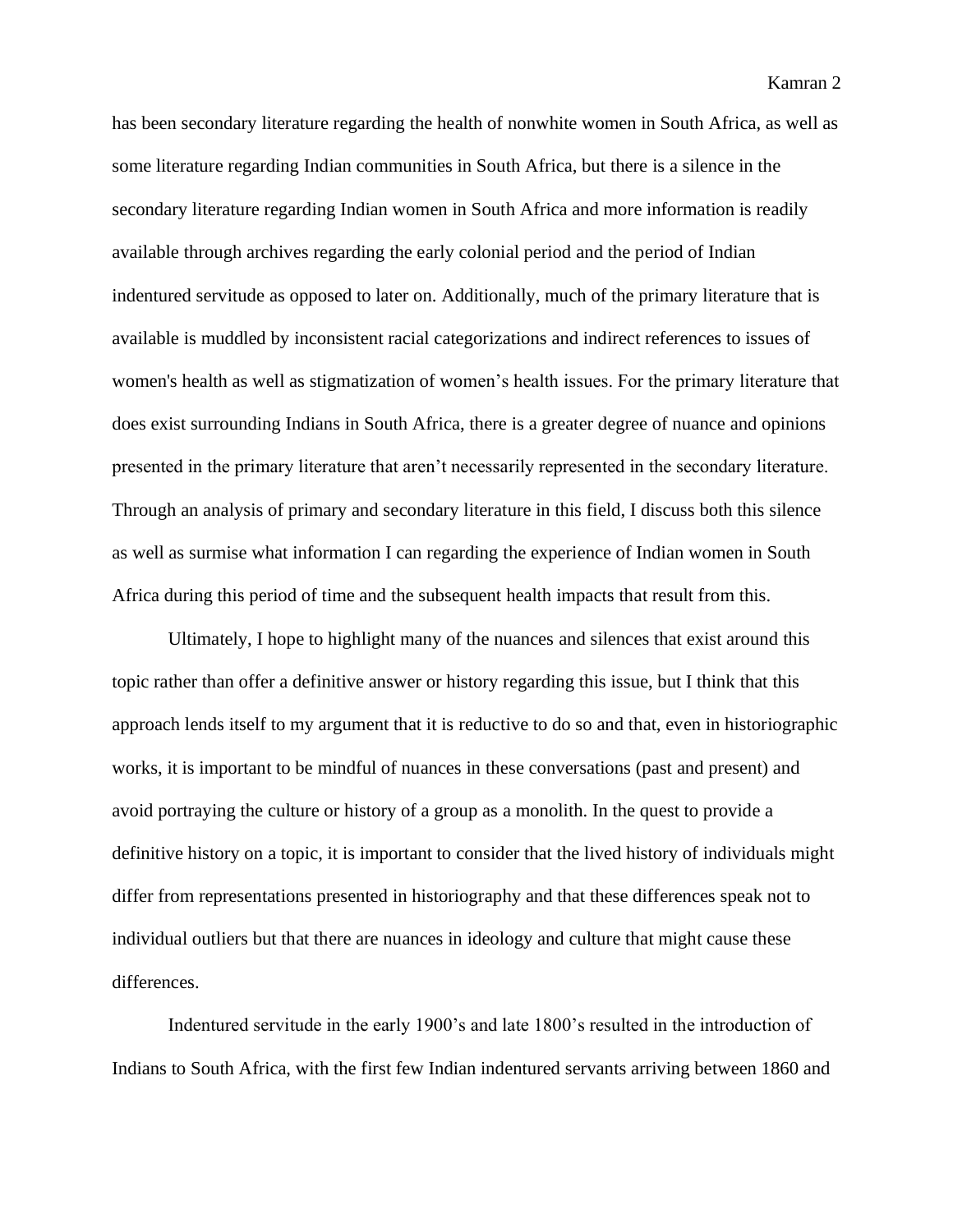1911 as cheap labor to work on sugar plantations<sup>1</sup>. Indentured servants faced brutal treatment and beatings, along with a large gender disparity as they were mostly men and this wouldn't change for some time due to the fact that Indian men were viewed as cheap labour to replace or work in competition with native South Africans in the area; women were not as valuable in the eyes of the colonial system of indentured servitude<sup>2</sup>. This gender disparity resulted in intermarriages between Indian indentured servants and native South African women, resulting in some cultural interchange and even transition of medical customs with records of Indians in South Africa filing for licenses to practice as inayangas with support from local chiefs<sup>3</sup>, but due to economic competition fostered by the British use of underpaid non-white labourers between Indians and South Africans there was a great deal of tension between these groups that still remains today and played a large role in affecting the health and safety of both Indian and South African populations<sup>4</sup>. In 1911, due to the severe and brutal mistreatment of Indian indentured servants, India prohibited the export of Indians to work as indentured servants in Natal, but there was significant pushback from Indian citizens due to the brutal conditions that they faced in colonial India; a life in South Africa promised financial independence and income without the exorbitant taxes and near famine that plagued many Indians**<sup>5</sup>** .

<sup>&</sup>lt;sup>1</sup> "Indian Indentured Labour in Natal 1860-1911 | South African History Online," accessed May 13, 2021, [https://www.sahistory.org.za/article/indian-indentured-labour-natal-1860-1911.](https://www.sahistory.org.za/article/indian-indentured-labour-natal-1860-1911)

<sup>2</sup> Karen Flint, *Healing Traditions: African Medicine, Cultural Exchange, and Competition in South Africa, 1820-1948* (Athens: Ohio University Press, 2008), 142.

<sup>3</sup> Karen Flint, *Healing Traditions: African Medicine, Cultural Exchange, and Competition in South Africa, 1820-1948* (Athens: Ohio University Press, 2008), 147.

<sup>4</sup> Thomas Blom Hansen, *Melancholia of Freedom: Social Life in an Indian Township in South Africa,* (Princeton: Princeton University Press, 2012), 35.

<sup>&</sup>lt;sup>5</sup> "Indian Indentured Labour in Natal 1860-1911 | South African History Online," accessed May 13, 2021, [https://www.sahistory.org.za/article/indian-indentured-labour-natal-1860-1911.](https://www.sahistory.org.za/article/indian-indentured-labour-natal-1860-1911)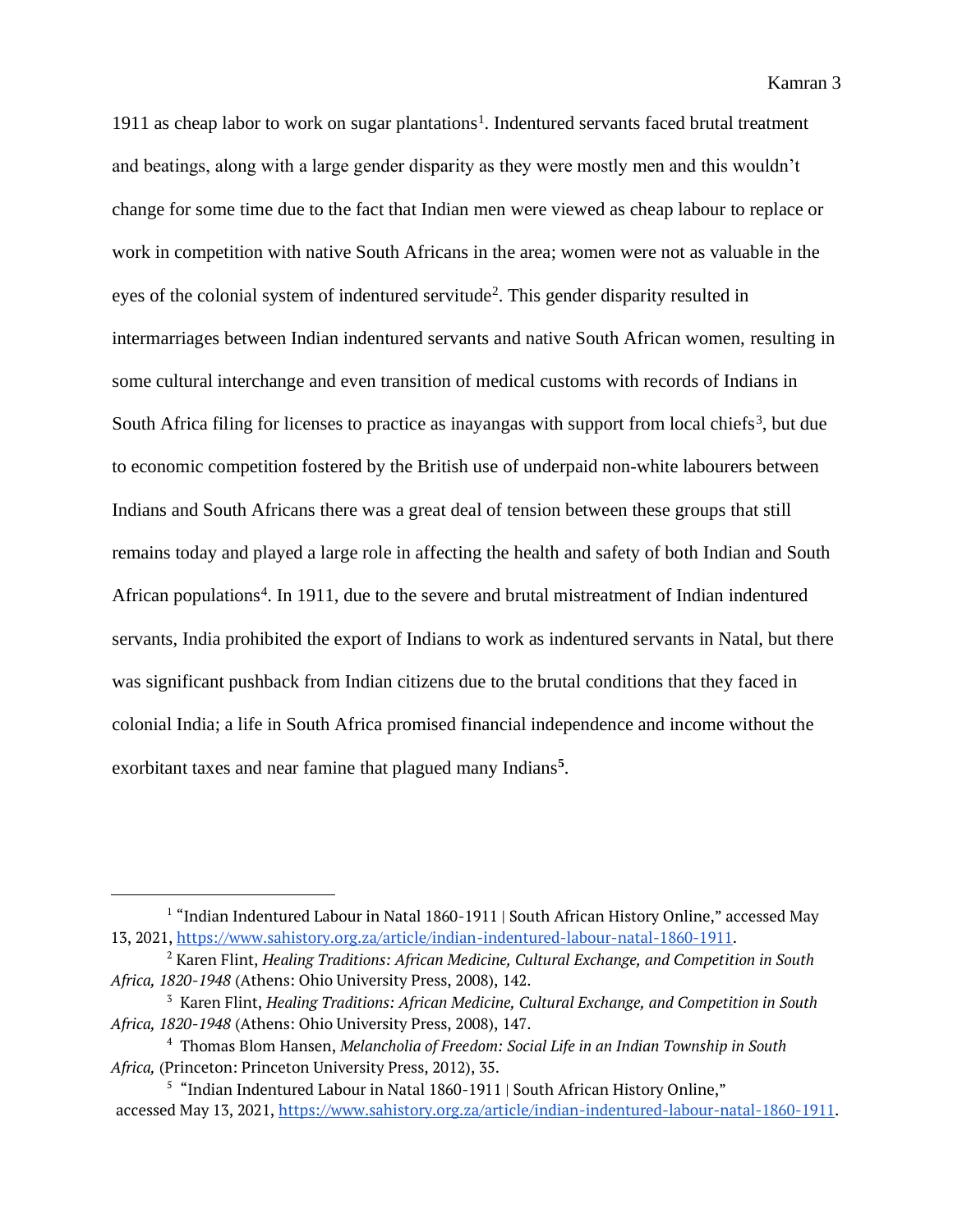Kamran 4

However, as indentured servants that had been working in Natal gained independence and requested land rights, they started to gain a better quality of life and requested to have their wives join them, which population growth lead to many fears about the "Indian penetration" in South Africa and that Indian men would start to become too familiar with white women, undermining both the racial hierarchy that allowed the British to maintain control of South Africa and the ideology that justified the mistreatment of nonwhite groups in South Africa<sup>6</sup>. This fear led to the infamous ruling that all non-christian marriages were not legally recognized as marriages by the South African government, essentially prohibiting any Indian who was not christian and married under christian marriage tradition from bringing over their family to South Africa<sup>7</sup>. Furthermore, this pushback and animosity towards Indians from white South Africans resulted in the enactment of a weighty tax on all Indians who decided to remain in Natal after their period of indentured servitude ended, coercing Indians (even those who were second generation and had grown up in South Africa) to return to India, which tax would eventually expand to all members of the families of former indentured servants<sup>8</sup>. However, as many Indian merchants came to South Africa separate from the system of indentured servitude, to exert

<sup>&</sup>lt;sup>6</sup> Thomas Blom Hansen, *Melancholia of Freedom: Social Life in an Indian Township in South Africa,* (Princeton: Princeton University Press, 2012), 33.

 $7$  Kalpana Hiralal, "What Is the Meaning of the Word "Wife?" The Impact of the Immigration Laws on the Wives of Resident Indians in South Africa 1897-1930," *Contemporary South Asia* 26, no. 2 (June 2018): 206–20[,](https://doi.org/10.1080/09584935.2017.1354814) [https://doi.org/10.1080/09584935.2017.1354814.](https://doi.org/10.1080/09584935.2017.1354814)

<sup>8</sup> Susanne Maria Klausen, "The Formation of a National Birth-Control Movement and the Establishment of Contraceptive Services in South Africa, 1930--1939 - ProQuest" (Dissertation, Anne Arbor, Queen's University (Canada), 1999): 70, [https://search-proquest](https://search-proquest-com.ezproxy.lib.davidson.edu/docview/304545238?pq-origsite=primo)[com.ezproxy.lib.davidson.edu/docview/304545238?pq-origsite=primo.](https://search-proquest-com.ezproxy.lib.davidson.edu/docview/304545238?pq-origsite=primo)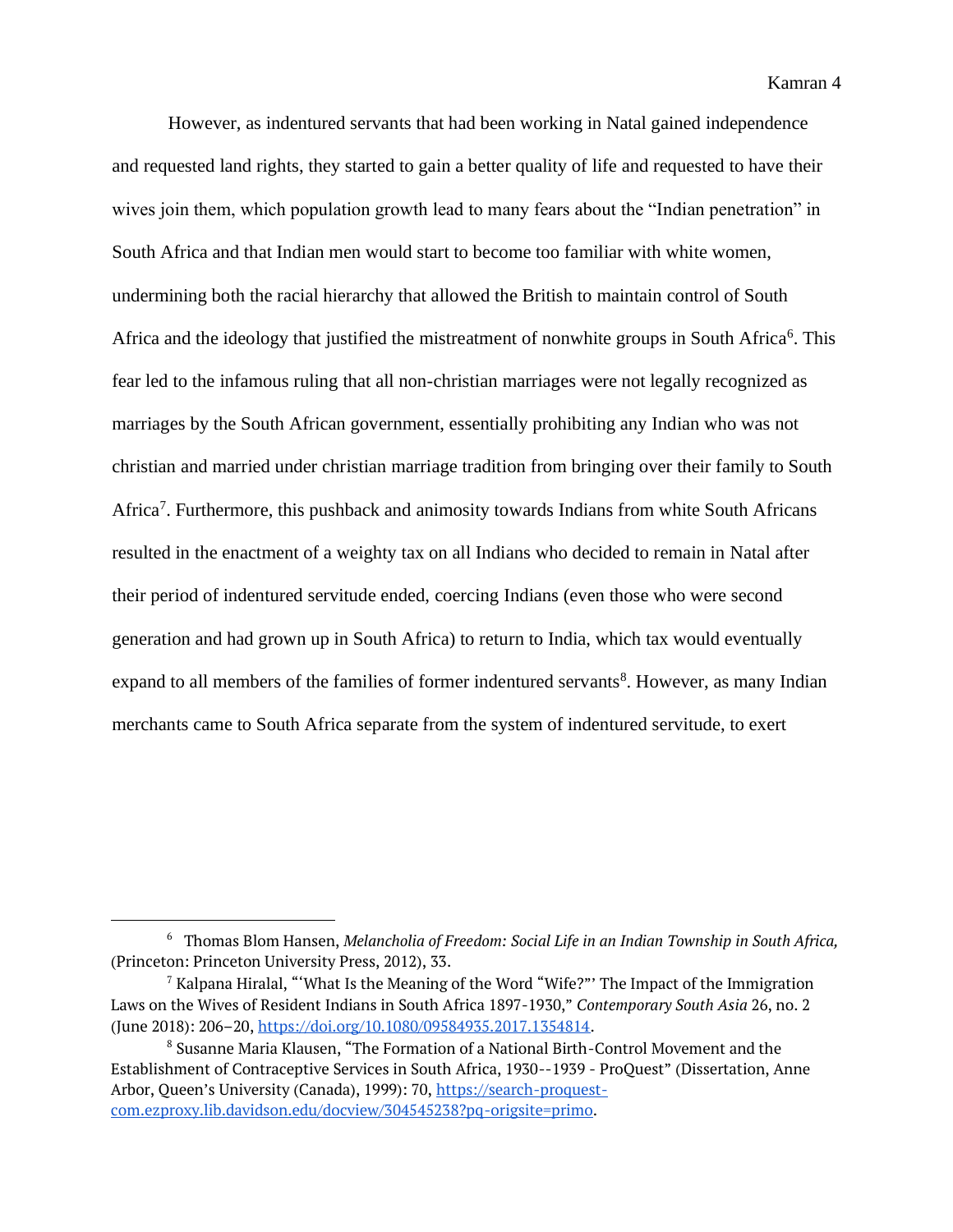pressure on the Indian population as a whole this was passed simultaneously with legislation that helped bar Indians from obtaining trading licenses<sup>9</sup>.

Much of the secondary literature on Indians in South Africa and some secondary literature on women's health (Maria Klausen's work on birth control<sup>10</sup> and Catherine Burn's *Reproductive Labors<sup>11</sup>*) provide this same background and context as the backdrop for subsequent factors that affected Indian women's health, effectively demonstrating how a system of colonialism founded on racial and power hierarchies as well as specific policies targeting Indians affected Indian health. As Thomas Blom Hansen mentions in his anthropological work, *Melancholia of Freedom: Social Life in an Indian Township in South Africa, Indians faced* violence as part of the system of indentured servitude and as a group that became the target of growing animosity from both black and white populations in South Africa, and this violence can be assumed to affect both Indian men and women<sup>12</sup>. Hansen's work is more comprehensive in its discussion of cultural and societal factors that affected Indian women in South Africa, but most sources rely on the implied connection between Indian health overall and Indian women's health specifically. Regarding most of the secondary literature on women's health, Indian women are mentioned under the category of coloured women that suffered from inequitable access to

9 *Ibid*.

<sup>10</sup> Susanne Maria Klausen, "The Formation of a National Birth-Control Movement and the Establishment of Contraceptive Services in South Africa, 1930--1939 - ProQuest" (Dissertation, Anne Arbor, Queen's University (Canada), 1999): 69-70, [https://search-proquest](https://search-proquest-com.ezproxy.lib.davidson.edu/docview/304545238?pq-origsite=primo)[com.ezproxy.lib.davidson.edu/docview/304545238?pq-origsite=primo.](https://search-proquest-com.ezproxy.lib.davidson.edu/docview/304545238?pq-origsite=primo)

[https://search.proquest.com/docview/304223011/fulltextPDF/42C2E486C8434322PQ/1?accountid=10427.](https://search.proquest.com/docview/304223011/fulltextPDF/42C2E486C8434322PQ/1?accountid=10427)

<sup>&</sup>lt;sup>11</sup> Catherine Burns, "Reproductive Labors: The Politics of Women's Health in South Africa, 1900-1960" (Evanston, Northwestern University, 1995)[,](https://search.proquest.com/docview/304223011/fulltextPDF/42C2E486C8434322PQ/1?accountid=10427)

<sup>&</sup>lt;sup>12</sup> Thomas Blom Hansen, *Melancholia of Freedom: Social Life in an Indian Township in South Africa,* (Princeton: Princeton University Press, 2012), 33.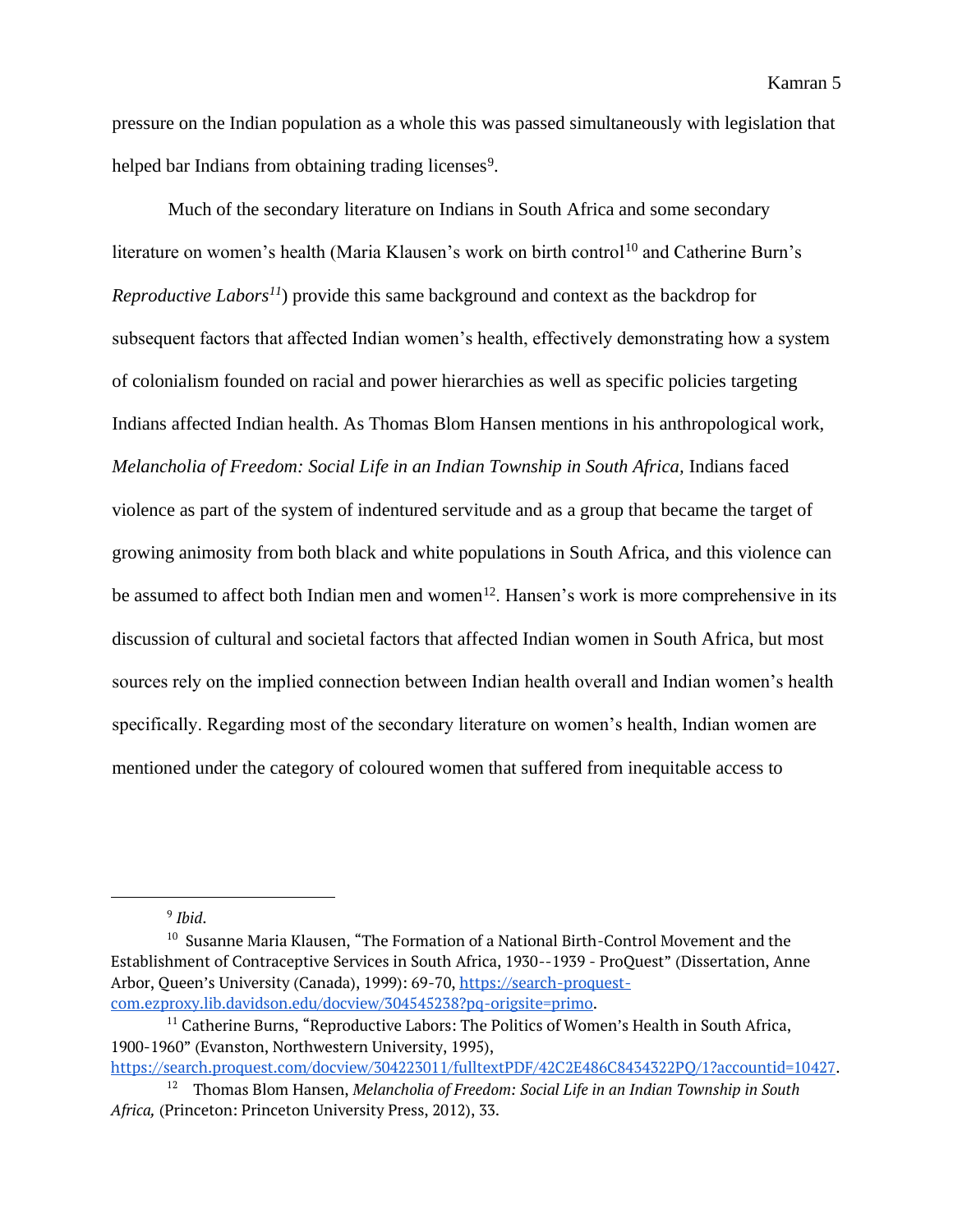healthcare<sup>13</sup>, limited access to birth control/contraception<sup>14</sup>, as well as cursory mentions of Indian women receiving abortions in secondary literature regarding abortions and birth control<sup>15</sup>. Additionally, it is difficult to deduce overall maternal mortality and infant mortality statistics for Indian populations because of, as Burns mentions in her dissertation on women's health in South Africa, many hospitals didn't keep records of nonwhite births and deaths<sup>16</sup> and those that did had vacuous racial categorizations that lumped Indians in with other non-white/coloured groups or under the term "asiatic."<sup>17</sup> This makes it difficult to understand how women's health issues are affecting Indian women in particular. Burns also implies that for the data that was available (from 1911), the distinction of "asiatic" was created in part due to a movement to distance Indian populations from white populations, which timeline coincides with the passage of more strict immigration laws regarding Asian immigration and growing animosity towards Indians in South Africa<sup>18</sup>. By analyzing the connections between both of these historiographical sources, it seems that growing animosity towards Indians in South Africa may have resulted in separate data recording regarding the infant mortality and birth rates for Indians (or at least asian immigrants)

<sup>&</sup>lt;sup>13</sup> Catherine Burns, "Reproductive Labors: The Politics of Women's Health in South Africa, 1900-1960" (Evanston, Illinois, Northwestern University, 1995)[,](https://search.proquest.com/docview/304223011/fulltextPDF/42C2E486C8434322PQ/1?accountid=10427)

[https://search.proquest.com/docview/304223011/fulltextPDF/42C2E486C8434322PQ/1?accountid=10427.](https://search.proquest.com/docview/304223011/fulltextPDF/42C2E486C8434322PQ/1?accountid=10427) <sup>14</sup> Susanne Maria Klausen, "The Formation of a National Birth-Control Movement and the Establishment of Contraceptive Services in South Africa, 1930--1939 - ProQuest" (Dissertation, Anne Arbor, Queen's University (Canada), 1999): 1-372, [https://search-proquest](https://search-proquest-com.ezproxy.lib.davidson.edu/docview/304545238?pq-origsite=primo)[com.ezproxy.lib.davidson.edu/docview/304545238?pq-origsite=primo.](https://search-proquest-com.ezproxy.lib.davidson.edu/docview/304545238?pq-origsite=primo)

<sup>15</sup> Helen Bradford, "Herbs, Knives, and Plastics: 150 Years of Abortion in South Africa," in *Science, Medicine, and Cultural Imperialism* (MacMillan Academic and Professional LTD, 1991), 136-137[,](https://www.dropbox.com/s/sma568r75zbbsth/Herbs%2C%20Knives%2C%20and%20Plastics.pdf?dl=0) [https://www.dropbox.com/s/sma568r75zbbsth/Herbs%2C%20Knives%2C%20and%20Plastics.pdf?dl=0.](https://www.dropbox.com/s/sma568r75zbbsth/Herbs%2C%20Knives%2C%20and%20Plastics.pdf?dl=0)

<sup>&</sup>lt;sup>16</sup> Catherine Burns, "Reproductive Labors: The Politics of Women's Health in South Africa, 1900-1960" (Evanston, Illinois, Northwestern University, 1995): 85,

[https://search.proquest.com/docview/304223011/fulltextPDF/42C2E486C8434322PQ/1?accountid=10427.](https://search.proquest.com/docview/304223011/fulltextPDF/42C2E486C8434322PQ/1?accountid=10427) <sup>17</sup> *Ibid*., 87

 $18$  Kalpana Hiralal, "What Is the Meaning of the Word "Wife?" The Impact of the Immigration Laws on the Wives of Resident Indians in South Africa 1897-1930," *Contemporary South Asia* 26, no. 2 (June 2018): 210[,](https://doi.org/10.1080/09584935.2017.1354814) [https://doi.org/10.1080/09584935.2017.1354814.](https://doi.org/10.1080/09584935.2017.1354814)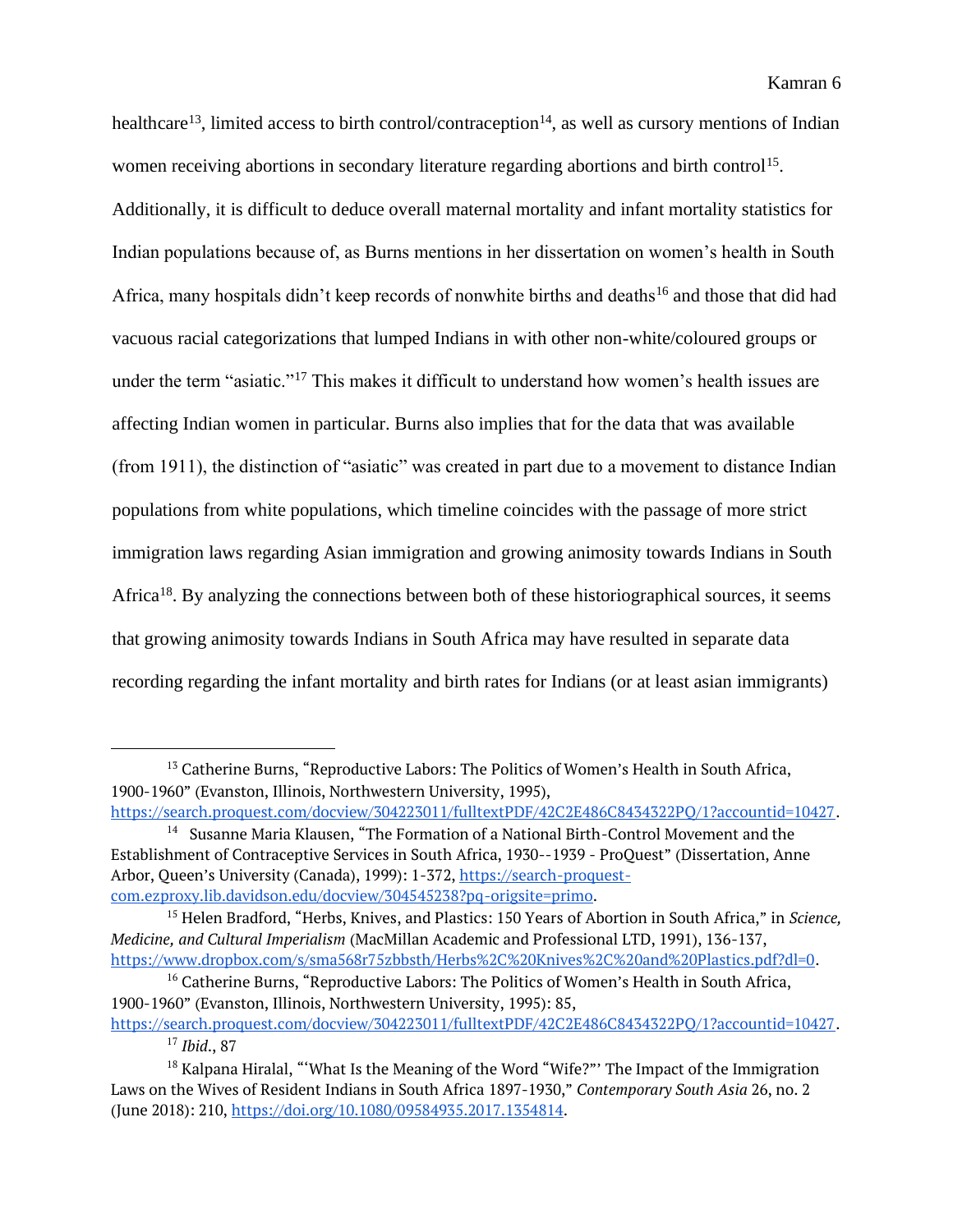in some areas similarly to how separate racial categorizations for Indians played a role in the realms of academia and zoning/housing as a means to distance whites from Indians, thus the emergence of an Indian identity in South Africa was one that was defined counter to whiteness, and thus Indian womanhood emerged as a category separate from white womanhood<sup>19</sup>. However, due to the fact that there is a limited body of historiographical work on the specific topic of Indian women's health, separate from larger discussions of Indians in South Africa or larger discussions of women's health in South Africa, this connection wasn't explicitly laid out in the text because the text was dedicated to discussions of reproductive health in South Africa overall rather than discussing Indian women specifically.

Furthermore, the information (however sparse) that is available regarding specific contraceptive clinics open to Indian women, alongside abortion rates amongst Indian women, isn't included in discussions in literature regarding Indians or Indian women in Natal, which is counter to the portrayal of Indian women as submissive or severely limited in their career and educational prospects by a patriarchal culture, relegated to a very traditional, conservative role where abortions and contraceptive use would be heavilt frowned upon<sup>20,21</sup>. This viewpoint is apparent in Nasima Carim's work *Gender and Cultural Identity Work of Unmarried Indian Breadwinner Daughters in South Africa*, where she discusses how Indian women are socialized to become guardians of their and their families honor, and then discusses how this guardianship necessitates limited interaction outside the home and thus generally limits Indian women from

<sup>19</sup> Thomas Blom Hansen, *Melancholia of Freedom: Social Life in an Indian Township in South Africa,*  (Princeton: Princeton University Press, 2012), 33.

<sup>&</sup>lt;sup>20</sup> Nasima Mohamed Hoosen Carrim, "Gender and Cultural Identity Work of Unmarried Indian Breadwinner Daughters in South Africa," *Journal of Comparative Family Studies* 47, no. 4 (2016): 441–62[,](http://www.jstor.org/stable/44109639) [http://www.jstor.org/stable/44109639.](http://www.jstor.org/stable/44109639)

<sup>&</sup>lt;sup>21</sup> Thomas Blom Hansen, *Melancholia of Freedom: Social Life in an Indian Township in South Africa,* (Princeton: Princeton University Press, 2012), 179.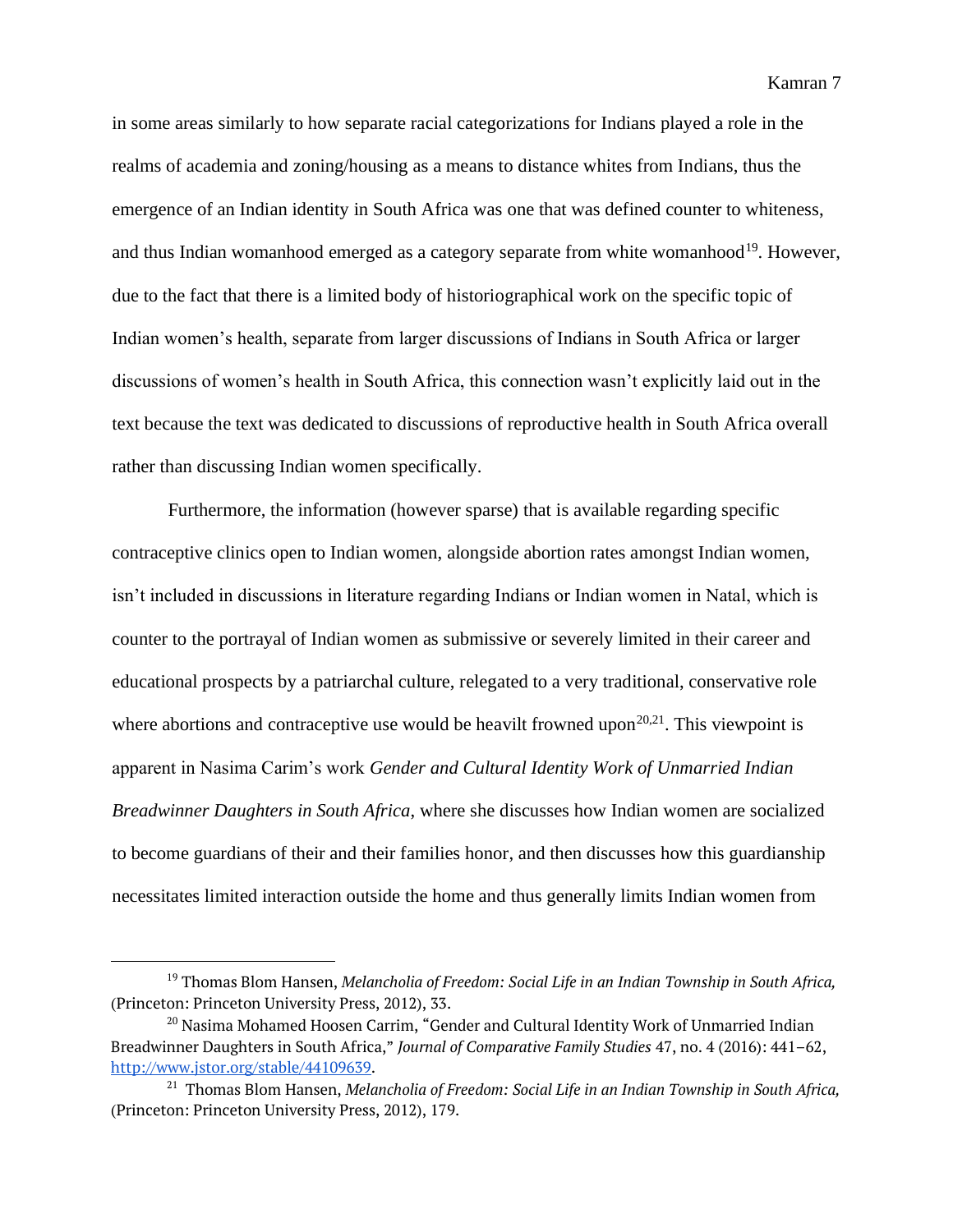pursuing careers except in cases of poverty<sup>22</sup>. Carrim goes even further and contests that "Indian culture has also been instrumental in repressing women," which is an interesting viewpoint to hold modern-day given that writers for the newspaper *Indian Opinion* in 1903 strived to refute this very accusation from white South Africans, recognizing how this stereotype was being used to justify the mistreatment of Indians in South Africa and existing racial hierarchies that relied on ideas of white supremacy<sup>23</sup>.

It is also important to note how the discussion of this viewpoint regarding Indian women frames Indian women's lives as being shaped by patriarchal and cultural influences, but doesn't discuss how Indian women maintained and gained autonomy in these cases, or all of the cases to the contrary that are present in the primary literature where Indian women had a very active role in society and worked as advocates, teachers, and business owners in South Africa. In general, there is little mention of the autonomy of Indian women in secondary literature regarding women's health or Indians in South Africa, in regards to how Indian women responded to cultural, societal, and legal challenges that faced them. It is clear that there is little conversation between scholarly works regarding Indians in South Africa and women in South Africa, which in turn leads to contradictions where either women's health or women in general aren't considered in discussions surrounding Indians in South Africa, or if they are these mentions are cursory and lack nuance, allowing or relying on generalizations to fill this information gap. In discussions

<sup>&</sup>lt;sup>22</sup> Nasima Mohamed Hoosen Carrim, "Gender and Cultural Identity Work of Unmarried Indian Breadwinner Daughters in South Africa," *Journal of Comparative Family Studies* 47, no. 4 (2016): 441–62[,](http://www.jstor.org/stable/44109639) [http://www.jstor.org/stable/44109639.](http://www.jstor.org/stable/44109639)

<sup>23</sup> "The British Indian in South Africa - Orange River Colony," *Indian Opinion*, June 18, 1903, World Newspaper Archive.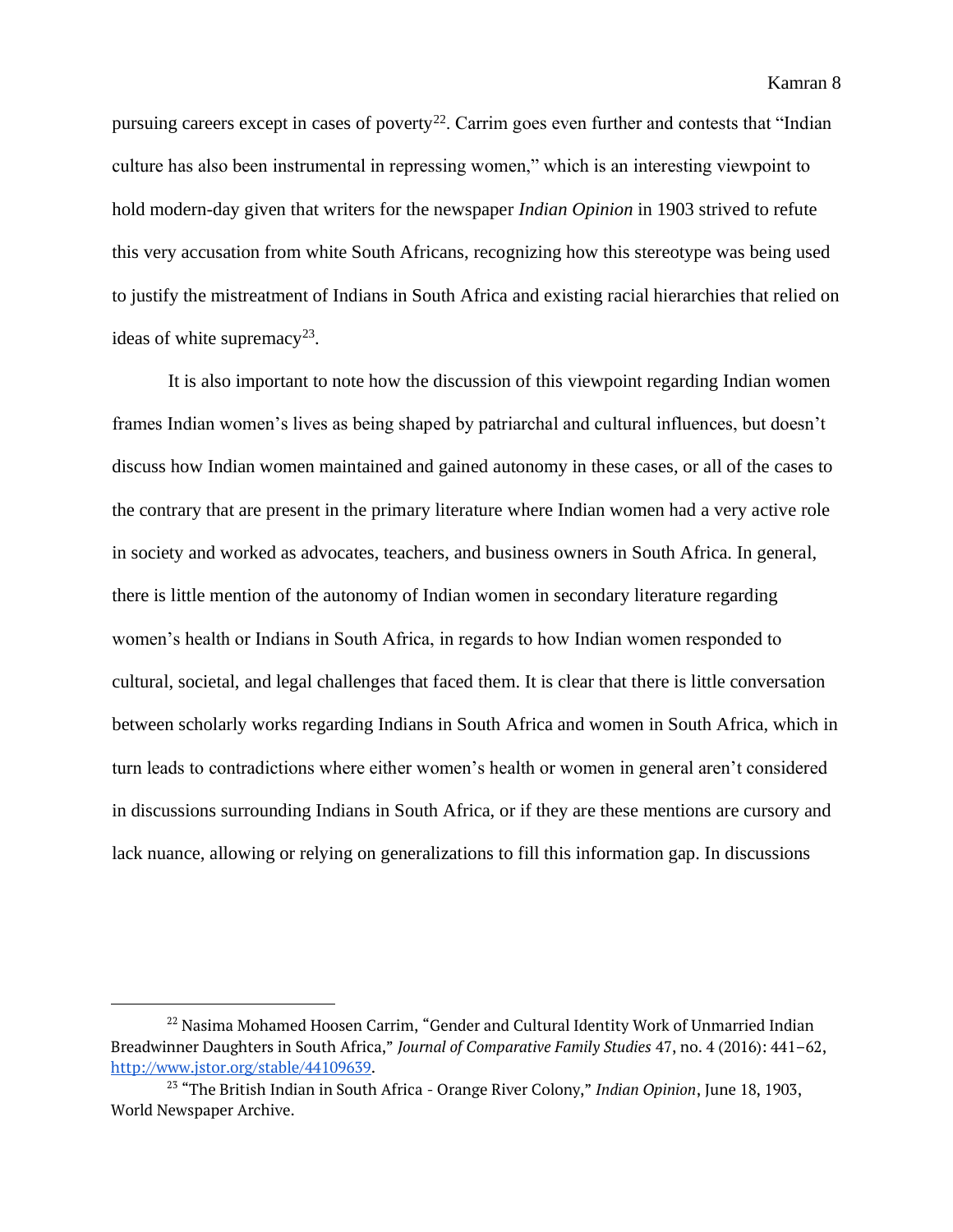surrounding women's health in South Africa, Indian women become a footnote or a vacuous group within another broader racial categorization such as "asiatic" or "colored."

Karen Flint, in her book *Healing Traditions:African Medicine, Cultural Exchange, and Competition in South Africa, 1820-1948,* discusses in her last chapter, which is focused on "African-Indian encounters and their influence on African therapeutics" that, due to the near taboo nature of discussions surrounding women's health, it becomes difficult to search archives and obtain information regarding Indian health and health practices<sup>24</sup>. Similarly, research regarding abortion and contraceptive use is also stigmatized and socially taboo, so researching topics that are generally taboo in a very small immigrant community (with severe gender disparities during the early colonial period) becomes difficult. Generally, Burns and Bradford had to rely heavily on interviews and access to government archives to procure information regarding Indians in South Africa, and this silence regarding Indian populations in South Africa and women's health has compounded to produce an information vacuum regarding Indian women's health in South Africa. This vacuum then allows for speculation and reliance on broader generalizations, which can suffer from a lack of nuance and thus provide an incomplete understanding of the complexity and diversity of lived experience of Indian women.

One of the best sources of information regarding the lived experience of Indians in South Africa during the early colonial period comes from *Indian Opinion*, which was a newspaper run by Indians in South Africa regarding Indian perspectives on global and domestic affairs, in particular regarding issues that affect the Indian population. From the language used by the paper

<sup>&</sup>lt;sup>24</sup> Karen E. Flint, "African-Indian Encounters and Their Influence on African Therapeutics, 1860-1948," in *Healing Traditions: African Medicine, Cultural Exchange, and Competition in South Africa, 1820– 1948*

<sup>(</sup>Athens, OH, UNITED STATES: Ohio University Press, 2008), 141[,](http://ebookcentral.proquest.com/lib/davidson/detail.action?docID=1743601) [http://ebookcentral.proquest.com/lib/davidson/detail.action?docID=1743601.](http://ebookcentral.proquest.com/lib/davidson/detail.action?docID=1743601)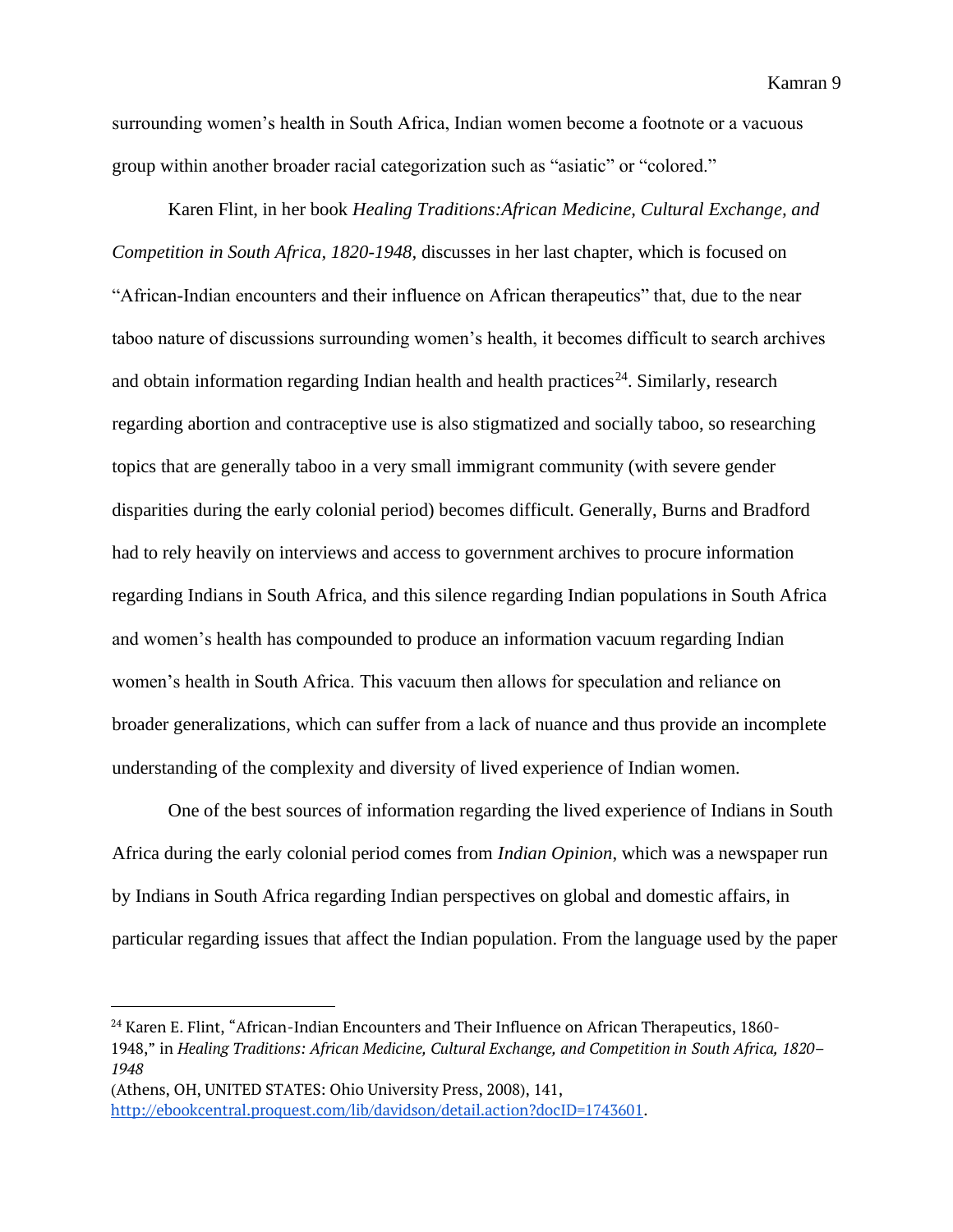to refer to sexual encounters it is clear from the language used that discussion of these issues was a taboo that could not be broken<sup>25</sup>, but a survey of other literature from non-Indian authors demonstrates that it was uncommon for any group to discuss openly matters of sexual relations or rape as part of formal writing. report on indentured servitude, instead heavily implying such encounters<sup>26</sup>. However, in the *Indian Opinion*, there are female writers whose writing showcases the taboo surrounding discussions of rape and sexual relations<sup>27</sup>. Furthermore, despite the discussion in secondary literature of Indian culture as a patriarchy that polices gender roles heavily, socializing women to protect their dignity by not working, and the portrayal of Indian women as passive participants in this culture, a survey of the writing in this newspaper alone showcases that there is far more to this discussion.

One particular case that showcases the diversity of Indian thoughts and opinions on the subject of gender roles, discussions of sexuality, and the way in which Indian women respond to legal and cultural challenges is the topic of education and women's enfranchisement. There are numerous articles in the *Indian Opinion* that discuss the education of Indian children, detailing the history of how education came to be segregated along racial lines for Indian children and contesting mixed gender schooling that arose as a result. An article titled "Indian Female Education" showcases the exact argument that Carrim makes about Indian society and how Indian society socializes women into domesticity and reinforces patriarchal gender roles, where the article argues that "women cannot become clerks and attend public offices" with their education, but that educating women makes them "an upper servant in *(their)* husband's house,

<sup>25</sup> "The Evil of Mixed Schools," *Indian Opinion*, December 9, 1911, World Newspaper Archive.

<sup>26</sup> John Edward Jenkins, *The Coolie: His Rights and Wrongs* (The Carribean Press 2010, 1871)[,](http://caribbeanpress.org/wp-content/uploads/2013/09/John-Edward-Jenkins-The-Coolie-His-Rights-and-Wrongs-Complete-Text.pdf) [http://caribbeanpress.org/wp-content/uploads/2013/09/John-Edward-Jenkins-The-Coolie-His-Rights](http://caribbeanpress.org/wp-content/uploads/2013/09/John-Edward-Jenkins-The-Coolie-His-Rights-and-Wrongs-Complete-Text.pdf)[and-Wrongs-Complete-Text.pdf.](http://caribbeanpress.org/wp-content/uploads/2013/09/John-Edward-Jenkins-The-Coolie-His-Rights-and-Wrongs-Complete-Text.pdf)

<sup>27</sup> "The Evil of Mixed Schools," *Indian Opinion*, December 9, 1911, World Newspaper Archive.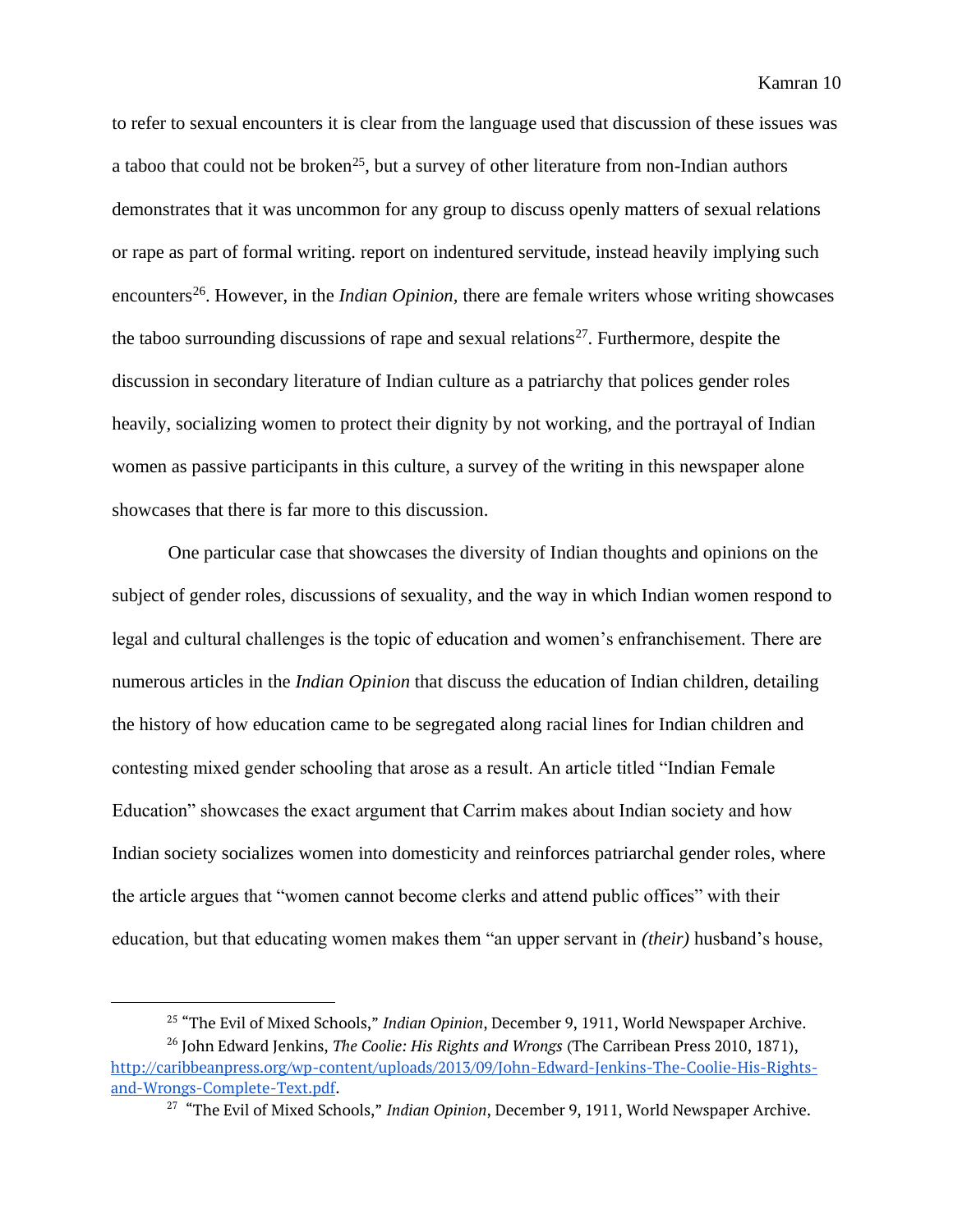*(they)* are its mistress; and instead of being in subjection to her lord, she is his helpmate.<sup>28"</sup> This article shows one opinion regarding women's education in the Indian community, that women should be educated so that they can become better housewives, and the reinforcement of clear patriarchal gender roles is clear when a woman's husband is referred to as her "lord" and she is minimized to a secondary role even in regards to her household. But this article is outnumbered by the multitudes more that advocate for equal access to education between boys and girls, the creation of an Indian Women's Education Committee to help teach young women and in turn allow them to become teachers<sup>29</sup>, as well as articles that support women pursuing careers such as clerkships<sup>30</sup>. Furthermore, these opinions in support of women's education and equal treatment of men and women are ever present, both predating and following the aforementioned article. There are also numerous articles that advocate for Indian women working as teachers in Indian schools, as opposed to white women<sup>31</sup>, and one which details how the Indian community financially supported Indian women whose businesses had been negatively impacted by forced relocation into the "unsanitary area" during a plague outbreak $32$ . This advocacy for women's activism, pursuit of education and careers, as well as equal treatment portrays a perspective present in the Indian community that, despite being unrepresented in the secondary literature, is shown to be far more common in comparison to the perspective that Indian women were barred from pursuing careers save in the case of poverty. However, the pushback against mixed gender schools for the reason that there are implied inappropriate relations that happen between Indian

<sup>28</sup> M. Jameson, "Indian Female Education," *Indian Opinion*, February 3, 1906.

<sup>29</sup> "Indian Education in Natal," *Indian Opinion*, November 21, 1908, World Newspaper Archive.

<sup>30</sup> "Transvaal Notes," *The Indian Opinion*, January 28, 1910, World Newspaper Archive.

<sup>31</sup>"Durban and District Indian Educational Advisory Committee," *Indian Opinion*, November 4, 1921, World Newspaper Archive.

<sup>32</sup> "The Insanitary Area," *Indian Opinion*, October 29, 1903, World Newspaper Archive.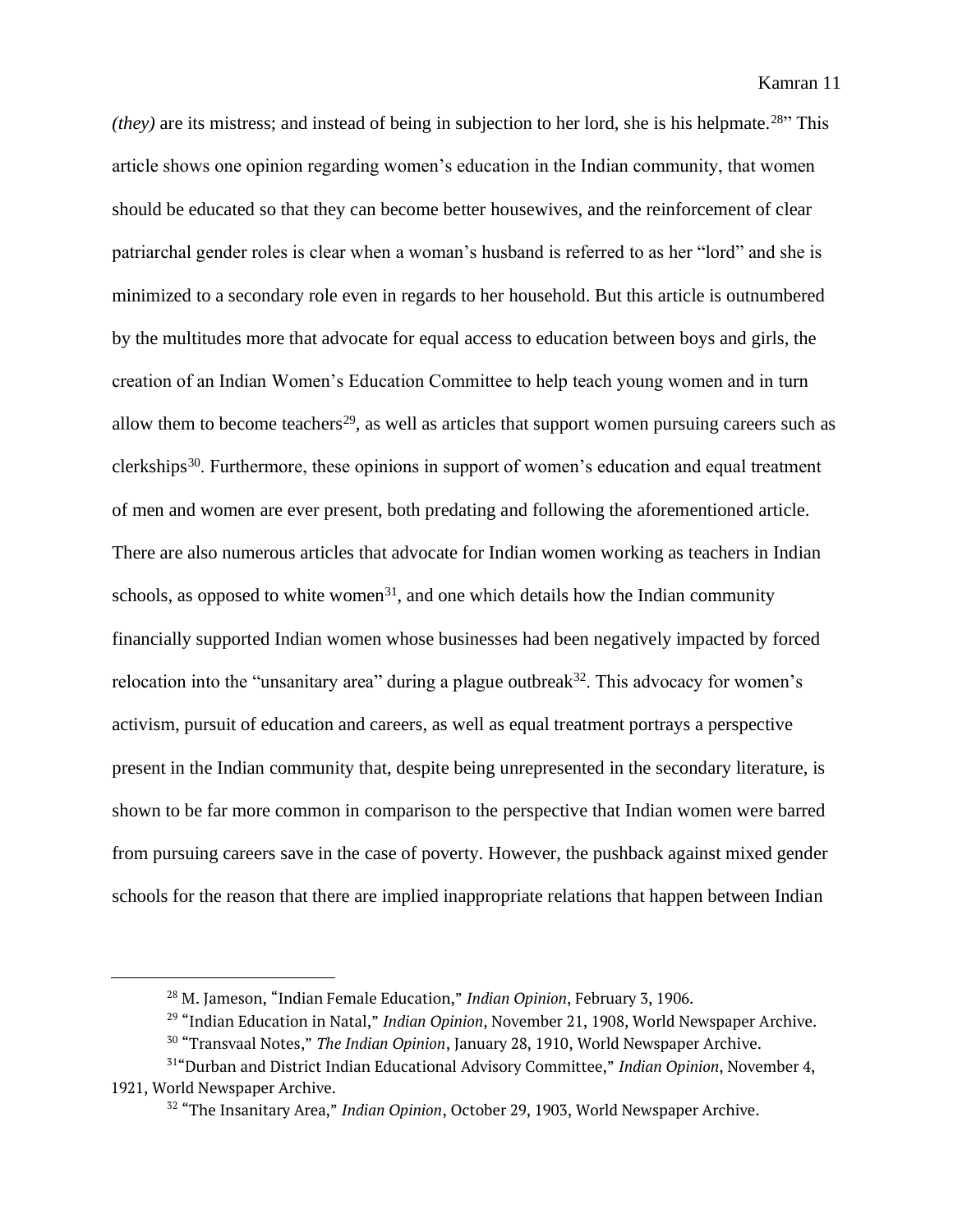students of different genders highlights how taboo the topic of relationships and sexuality was during that time $33$ .

Furthermore, the silence in secondary literature regarding Indian women's response to legal and societal challenges, alongside broader causes such as women's enfranchisement, is astonishing given the multitude of articles that detail how Indian women took initiative and fought against policies that were adversely affecting them. In one front page headline, Indian women wrote a telegram as a coalition addressing the racist implications and discriminatory nature of the 1913 ruling that declared all non-Christian marriages as invalid<sup>34</sup>. Had the *Indian Opinion* not supported this independent undertaking by Indian women, they would not have printed the telegram and an article of support on the front page. Furthermore, there was another article that described how Indian women in Natal had arranged a protest in support of women's suffrage, and this article not only commended their representation of Indian women in the fight for enfranchisement, but specifically highlighted the racial disparities present in the fight for women's suffrage<sup>35</sup>. The *Indian Opinion* expressly criticized the lack of reciprocal solidarity and support from white women for the enfranchisement of all women, regardless of their race<sup>36</sup>.

Then, the question remains, if the vast majority of articles that address women do so in a context of support for women and this perspective remains unrepresented in secondary literature, what else can be surmised from the primary literature that isn't covered in the secondary literature on this topic? While Hansen's work has a limited discussion of almirahs and the systems through which Indian women maintained their financial stability and autonomy, as well

<sup>33</sup> "The Evil of Mixed Schools," *Indian Opinion*, December 9, 1911, World Newspaper Archive.

<sup>34</sup> "Indian Women as Passive Resisters," *Indian Opinion*, May 10, 1913, World Newspaper Archive.

<sup>35</sup> "A Truly Great Procession," *Indian Opinion*, August 5, 1911, World Newspaper Archive.  $36$  Ibid.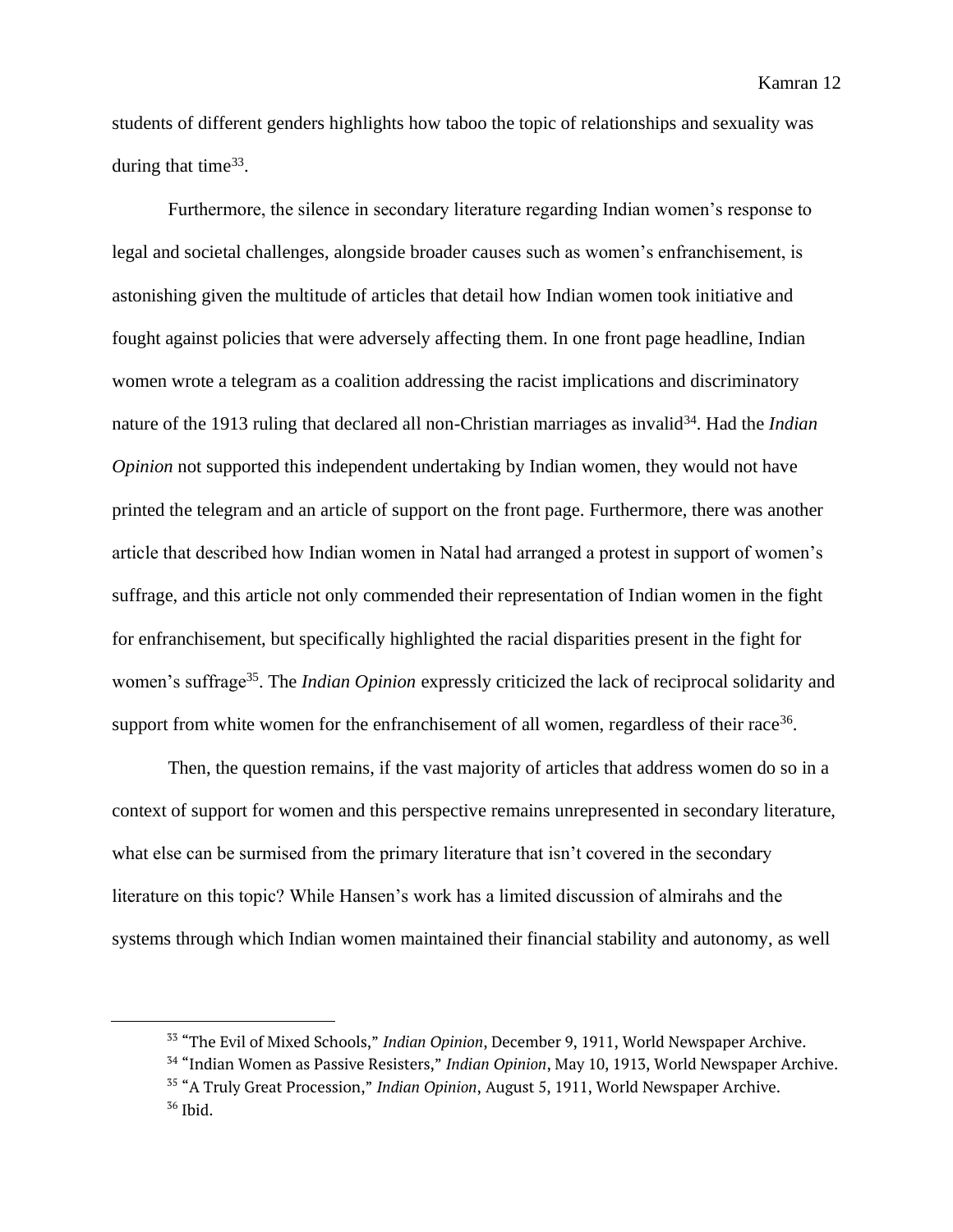as contributed to generational financial stability, the extent to which immigration to South Africa undermined this system of intergenerational support is only minimally discussed  $37$ . An article regarding immigration in the *Indian Opinion* discussed how an Indian woman was stripped of her prized golden bangles, which were used as a form of financial stability in the form of investing money into jewelry, on her voyage between Natal and India and that if colonial governments were to be fair then this practice could not stand<sup>38</sup>. However, articles in the *Indian Opinion* also showcase far worse abuse that may have occurred on the passage over and upon arrival that wasn't discussed in the secondary literature. One article discusses how women are stripped down to the hip in the presence of men and that, upon needing to use the restroom, no such facilities are present and thus men, women, and children are forced to relieve themselves out in the open on the beach (to the disgust of passersby and shame of those subjected to this abuse) and utilize the sand to clean themselves<sup>39</sup>. It is clear that part of the process of immigration to Natal from India involved abuse (beatings when asking about rations), insanitary conditions that spread disease, and possible sexual abuse.

Nowhere in the secondary literature regarding either women's health, nor regarding Indian populations, did I see an explicit mention that Indian women feaced sexual abuse or assault during migration. Perhaps this might be because there was not the explicit mention of sexual assault in literature which makes researching this topic difficult and more speculative, which in turn prevented this from being mentioned in the secondary literature. Regardless, this discussion of sexual violence against Indian women and the resistance of Indian women to

<sup>37</sup> Thomas Blom Hansen, *Melancholia of Freedom: Social Life in an Indian Township in South Africa,*  (Princeton: Princeton University Press, 2012), 36.

<sup>38</sup> "Robbing the Poor," *Indian Opinion*, May 7, 1920, World Newspaper Archive.

<sup>39</sup> "Indians in Natal," April 30, 1904, World Newspaper Archive.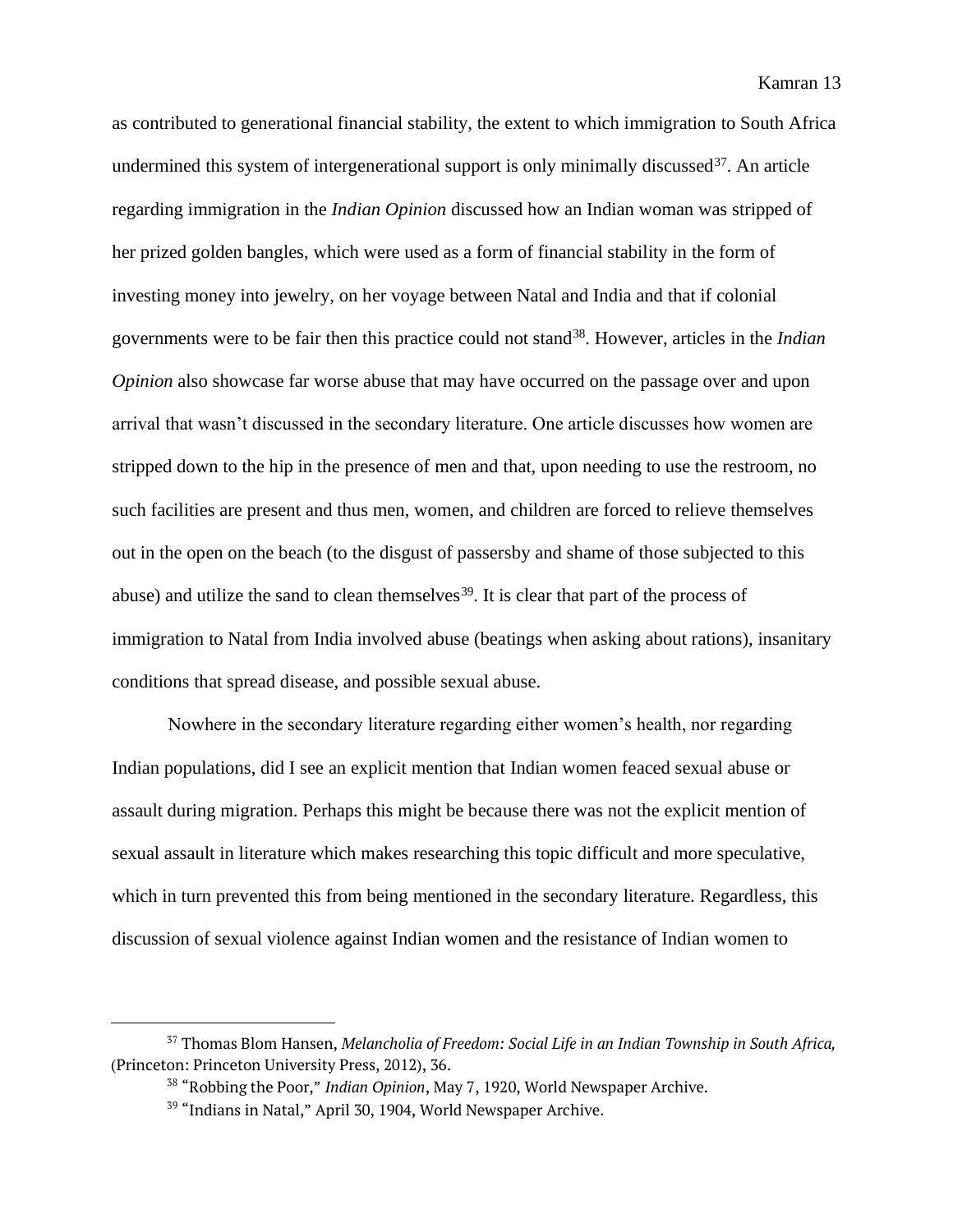violence is important for understanding different factors that have affected the health of Indian women. Generally, any discussions of sexual violence that were mentioned in the secondary literature only discussed violence against Indian women by Indian men<sup>40</sup>, which might in part be due to the South African government propagating this stereotype and aggresively documenting any scenarios of violence against women by the Indian community because it lends fuel to the system of segregation that was present $41$ .

The weaponization of this stereotype regarding Indian men is most apparent when two men and a woman tried to accuse an Indian man of rape for financial gain, where the man was acquitted but the accusation shed light on the way in which stereotypes regarding Indians provided political fuel for racist policies and discriminatory practices<sup>42</sup>. One article in the Indian Opinion even described how the South African government accuses Indians of thinking women were "soulless" which the *Indian Opinion* finds the need to contest<sup>43</sup>, indicating that not only did Indians find it necessary to state that they advocated for equal treatment of women and men, but that the South African government utilized these accusations to gain political leverage for stricter immigration policies and taxation. The biased nature of reporting by the South African government is best portrayed in the recurring discussion of crime statistics that occurs in the

<sup>40</sup> Thomas Blom Hansen, *Melancholia of Freedom: Social Life in an Indian Township in South Africa,*  (Princeton: Princeton University Press, 2012), 179.

<sup>41</sup> "The Bulwark of Justice," *Indian Opinion*, March 31, 1906, World Newspaper Archive.  $42$  Ibid.

<sup>43</sup> "The British Indian in South Africa - Orange River Colony," *Indian Opinion*, June 18, 1903, World Newspaper Archive.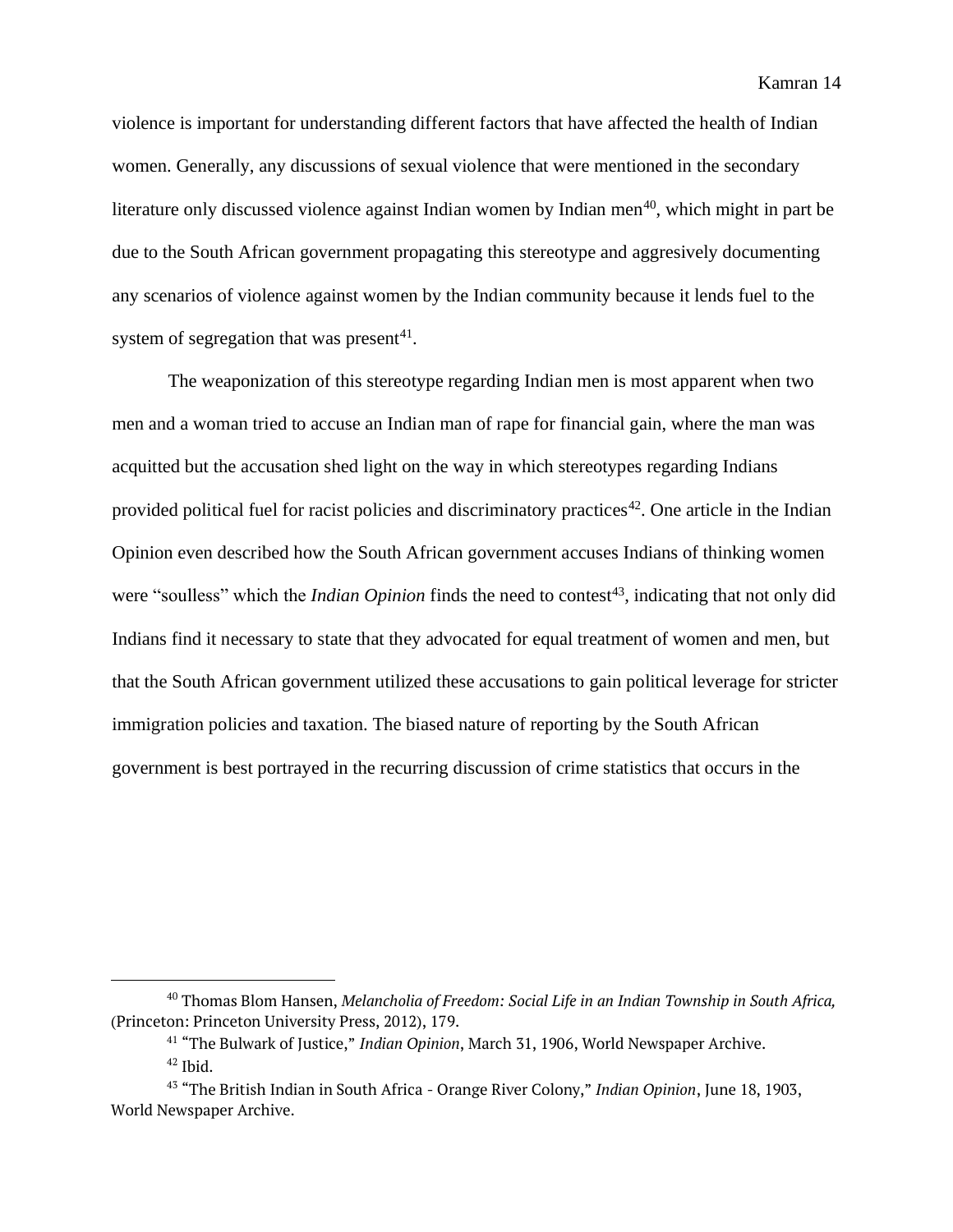*Indian Opinion*, where the *Indian Opinion* frequently highlights how contentions that non-white individuals are more violent or prone to criminality are not bared out by the data<sup>44</sup>.

Furthermore, in the same vein as violence against Indian women by the South African government, it is clear that Indian women and children were subjected to abuse and horrible conditions in the "gaols," where Indians were sentenced as part of their involvement in either the passive resistance movement or their inability to pay the increased tax rate that was imposed<sup>45</sup>. One woman's obituary was printed in the *Indian Opinion*, where she and her baby died while imprisoned in the gaols<sup>46</sup>. *Indian Opinion* also highlights the importance of education in this regard, where the South African government lowered the age of who was considered an adult to 13 for Indian girls and 16 for Indian boys<sup>47</sup>, which meant that they would have to pay taxes at this age without necessarily having access to a paying job or having completed their education. The *Indian Opinion* stated just as much, that taking away access to education for the Indian community, pairing this with higher taxes and new legislation that taxed children, and policing personal relationships by retroactively dictating marriage law would disempower the Indian community and prevent them from being able to advocate for their rights<sup>48</sup>. To combat this, according to the same article, Indian women and men would need to be educated and advocate for their rights. This was also paired with laws that required registration of children once they turn 8 with the government, paired with a hefty fee that most families would not afford, which the article contends would result in infanticide<sup>49</sup>. Given the aforementioned anxiety amongst the

<sup>&</sup>lt;sup>44</sup> "Outrage by Natives," April 30, 1904, World Newspaper Archive.

<sup>45</sup> "Reuter's Message from Blemfontein," *Indian Opinion*, November 12, 1920, World Newspaper Archive.

<sup>46</sup> "Notes and News," *Indian Opinion*, April 14, 1922, World Newspaper Archive.

<sup>47</sup> "Mr. Gokhale's Congree Speech," *Indian Opinion*, May 29, 1913, World Newspaper Archive.

<sup>48</sup> "Our Future," *Indian Opinion*, February 6, 1920, World Newspaper Archive.

<sup>49</sup> "Written in Blood!," *Indian Opinion*, March 31, 1906, World Newspaper Archive.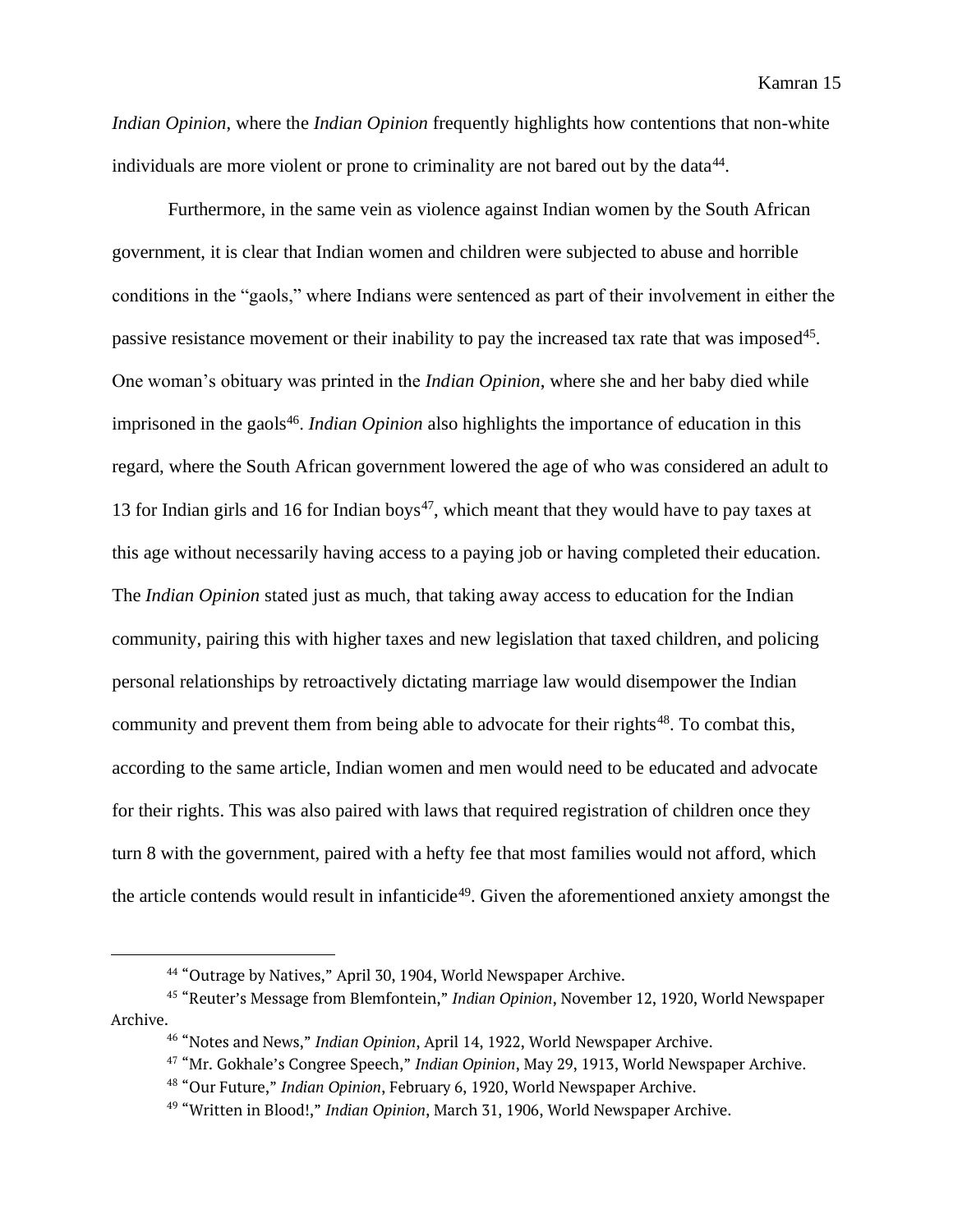white population that I discussed earlier in this essay, it is clear that many of these policies were intended to reduce the Indian population one way or another and Indians at the time recognized this and fought back how they could, such as through the passive resistance movement<sup>50</sup>.

All of this taken together shows that there are a large number of complexities and nuances to existing contentions that Indian society inherently represses women in academia (which given the history aligns with racist contentions by the South African government<sup>51</sup>), as well as a diverse array of opinions that are present in the Indian community. Another layer of complexity is added when one considers the divide between different religious groups, which sometimes had differing socioeconomic statuses (with many wealthy Muslim traders having migrated separately to conduct trade) that resulted in each part of the community being targeted in different ways<sup>52</sup>. The *Indian Opinion* is also far from an unbiased source, as it was heavily related to the legal fight that Indians were waging in courts for their rights, so it had a vested interest in appearing fair and unbiased, but given the fact that Indian writers for the newspaper frequently criticized white society<sup>53</sup>, it is clear that this newspaper was largely for and by Indians. These were likely educated, upper class Indians, but they were nevertheless Indians that were speaking on behalf of the community, and frequently featured writing from other community members. Therefore, at the very least the paper provides a variety of perspectives

<sup>50</sup> Susanne Maria Klausen, "The Formation of a National Birth-Control Movement and the Establishment of Contraceptive Services in South Africa, 1930--1939 - ProQuest" (Dissertation, Anne Arbor, Queen's University (Canada), 1999): 70, [https://search-proquest](https://search-proquest-com.ezproxy.lib.davidson.edu/docview/304545238?pq-origsite=primo)[com.ezproxy.lib.davidson.edu/docview/304545238?pq-origsite=primo.](https://search-proquest-com.ezproxy.lib.davidson.edu/docview/304545238?pq-origsite=primo)

<sup>51</sup> "Asiatic Commission," *Indian Opinion*, April 23, 1920, World Newspaper Archive.

<sup>52</sup> Thomas Blom Hansen, *Melancholia of Freedom: Social Life in an Indian Township in South Africa,*  (Princeton: Princeton University Press, 2012), 179.

<sup>53</sup> "Outrage by Natives," April 30, 1904, World Newspaper Archive.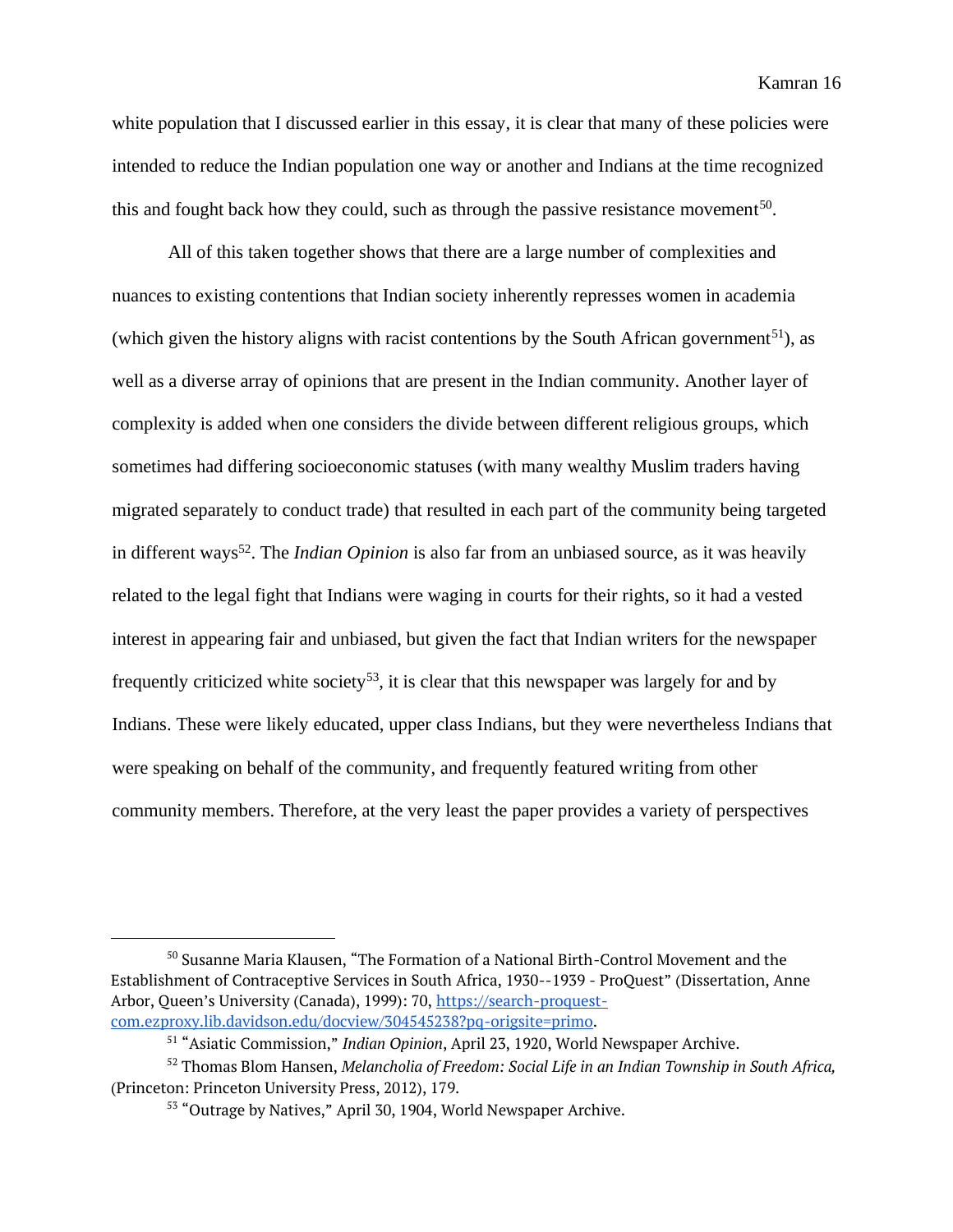that could have existed in the Indian community, even if they might have varied in their popularity with socioeconomic status, education, or other factors.

In conclusion, this essay addresses the secondary literature in the field of women's health and Indian populations, silences regarding Indian women's health, as well as greater nuances that are present in the primary literature regarding this subject that are not represented in the secondary literature. Given this diversity in opinion, the static notion that Indian women have remained cloistered in conservatism and restricted to traditional gender roles is at odds with the actual diversity of opinion that is present in the Indian population in South Africa regarding women's rights and health issues. This calls into question the notion that Indian society has only changed recently, as presented by Carrim<sup>54</sup>, and notions of societal progress over time. Rather than assuming that Indian populations in Natal were against women's enfranchisement or activism and that the acceptability of both these practices is a more modern attitude, it seems that segments of the Indian population did hold more conservative ideas as presented in "Indian Female Education<sup>55</sup>," and portions of the Indian population held opposing views in the period between 1904 and 1950.

<sup>&</sup>lt;sup>54</sup> Nasima Mohamed Hoosen Carrim, "Gender and Cultural Identity Work of Unmarried Indian Breadwinner Daughters in South Africa," *Journal of Comparative Family Studies* 47, no. 4 (2016): 441–62[,](http://www.jstor.org/stable/44109639) [http://www.jstor.org/stable/44109639.](http://www.jstor.org/stable/44109639)

<sup>55</sup> M. Jameson, "Indian Female Education," *Indian Opinion*, February 3, 1906.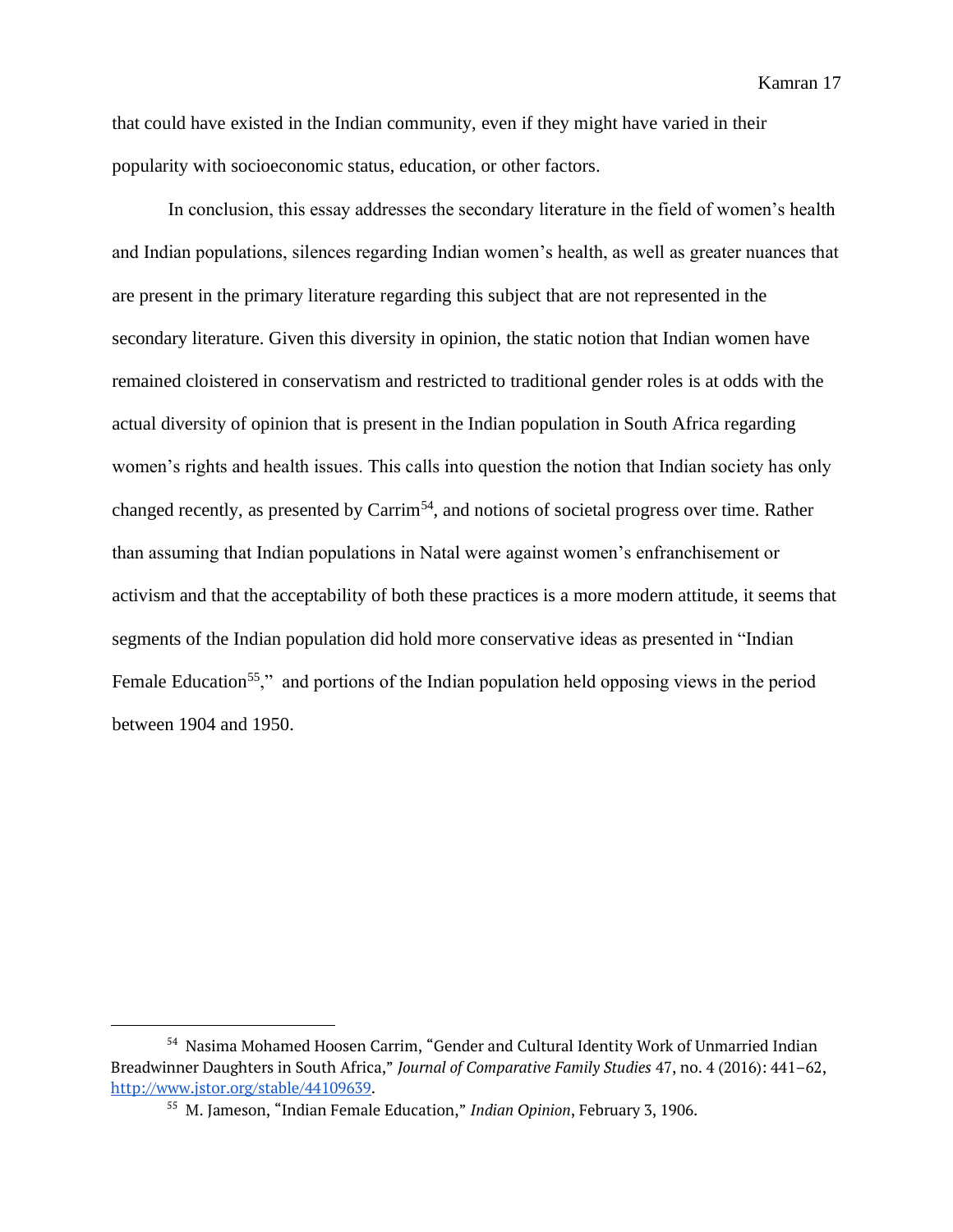### **Bibliography**

#### **Primary Sources**

- A. Chessel Piquet. "Indian Women and the Struggle." *Indian Opinion*. February 8, 1908. World Newspaper Archive. [https://infoweb-newsbank](https://infoweb-newsbank-com.ezproxy.lib.davidson.edu/apps/readex/doc?p=WHNPX&t=pubname%3A12C84DC7D31F5320%21Indian%2BOpinion&sort=YMD_date%3AA&page=1&f=advanced&val-base-0=Chessel&fld-base-0=alltext&bln-base-1=or&val-base-1=women&fld-base-1=alltext&val-database-0=WHNPAFR1%7CWHNPAFR2&fld-database-0=database&fld-nav-0=YMD_date&val-nav-0=1908&docref=image%2Fv2%3A12C84DC7D31F5320%40WHNPX-12D62AAD1B45A0E0%402417980-12D3C63EC0132E28%4011&origin=image%2Fv2%3A12C84DC7D31F5320%40WHNPX-12D62AAD1B45A0E0%402417980-12D3C63EC0132E28%4011-12D3C63EC0132E28%40)[com.ezproxy.lib.davidson.edu/apps/readex/doc?p=WHNPX&t=pubname%3A12C84D](https://infoweb-newsbank-com.ezproxy.lib.davidson.edu/apps/readex/doc?p=WHNPX&t=pubname%3A12C84DC7D31F5320%21Indian%2BOpinion&sort=YMD_date%3AA&page=1&f=advanced&val-base-0=Chessel&fld-base-0=alltext&bln-base-1=or&val-base-1=women&fld-base-1=alltext&val-database-0=WHNPAFR1%7CWHNPAFR2&fld-database-0=database&fld-nav-0=YMD_date&val-nav-0=1908&docref=image%2Fv2%3A12C84DC7D31F5320%40WHNPX-12D62AAD1B45A0E0%402417980-12D3C63EC0132E28%4011&origin=image%2Fv2%3A12C84DC7D31F5320%40WHNPX-12D62AAD1B45A0E0%402417980-12D3C63EC0132E28%4011-12D3C63EC0132E28%40) [C7D31F5320%21Indian%2BOpinion&sort=YMD\\_date%3AA&page=1&f=advanced&](https://infoweb-newsbank-com.ezproxy.lib.davidson.edu/apps/readex/doc?p=WHNPX&t=pubname%3A12C84DC7D31F5320%21Indian%2BOpinion&sort=YMD_date%3AA&page=1&f=advanced&val-base-0=Chessel&fld-base-0=alltext&bln-base-1=or&val-base-1=women&fld-base-1=alltext&val-database-0=WHNPAFR1%7CWHNPAFR2&fld-database-0=database&fld-nav-0=YMD_date&val-nav-0=1908&docref=image%2Fv2%3A12C84DC7D31F5320%40WHNPX-12D62AAD1B45A0E0%402417980-12D3C63EC0132E28%4011&origin=image%2Fv2%3A12C84DC7D31F5320%40WHNPX-12D62AAD1B45A0E0%402417980-12D3C63EC0132E28%4011-12D3C63EC0132E28%40) [val-base-0=Chessel&fld-base-0=alltext&bln-base-1=or&val-base-1=women&fld-base-](https://infoweb-newsbank-com.ezproxy.lib.davidson.edu/apps/readex/doc?p=WHNPX&t=pubname%3A12C84DC7D31F5320%21Indian%2BOpinion&sort=YMD_date%3AA&page=1&f=advanced&val-base-0=Chessel&fld-base-0=alltext&bln-base-1=or&val-base-1=women&fld-base-1=alltext&val-database-0=WHNPAFR1%7CWHNPAFR2&fld-database-0=database&fld-nav-0=YMD_date&val-nav-0=1908&docref=image%2Fv2%3A12C84DC7D31F5320%40WHNPX-12D62AAD1B45A0E0%402417980-12D3C63EC0132E28%4011&origin=image%2Fv2%3A12C84DC7D31F5320%40WHNPX-12D62AAD1B45A0E0%402417980-12D3C63EC0132E28%4011-12D3C63EC0132E28%40)[1=alltext&val-database-0=WHNPAFR1%7CWHNPAFR2&fld-database-](https://infoweb-newsbank-com.ezproxy.lib.davidson.edu/apps/readex/doc?p=WHNPX&t=pubname%3A12C84DC7D31F5320%21Indian%2BOpinion&sort=YMD_date%3AA&page=1&f=advanced&val-base-0=Chessel&fld-base-0=alltext&bln-base-1=or&val-base-1=women&fld-base-1=alltext&val-database-0=WHNPAFR1%7CWHNPAFR2&fld-database-0=database&fld-nav-0=YMD_date&val-nav-0=1908&docref=image%2Fv2%3A12C84DC7D31F5320%40WHNPX-12D62AAD1B45A0E0%402417980-12D3C63EC0132E28%4011&origin=image%2Fv2%3A12C84DC7D31F5320%40WHNPX-12D62AAD1B45A0E0%402417980-12D3C63EC0132E28%4011-12D3C63EC0132E28%40)[0=database&fld-nav-0=YMD\\_date&val-nav-](https://infoweb-newsbank-com.ezproxy.lib.davidson.edu/apps/readex/doc?p=WHNPX&t=pubname%3A12C84DC7D31F5320%21Indian%2BOpinion&sort=YMD_date%3AA&page=1&f=advanced&val-base-0=Chessel&fld-base-0=alltext&bln-base-1=or&val-base-1=women&fld-base-1=alltext&val-database-0=WHNPAFR1%7CWHNPAFR2&fld-database-0=database&fld-nav-0=YMD_date&val-nav-0=1908&docref=image%2Fv2%3A12C84DC7D31F5320%40WHNPX-12D62AAD1B45A0E0%402417980-12D3C63EC0132E28%4011&origin=image%2Fv2%3A12C84DC7D31F5320%40WHNPX-12D62AAD1B45A0E0%402417980-12D3C63EC0132E28%4011-12D3C63EC0132E28%40)[0=1908&docref=image%2Fv2%3A12C84DC7D31F5320%40WHNPX-](https://infoweb-newsbank-com.ezproxy.lib.davidson.edu/apps/readex/doc?p=WHNPX&t=pubname%3A12C84DC7D31F5320%21Indian%2BOpinion&sort=YMD_date%3AA&page=1&f=advanced&val-base-0=Chessel&fld-base-0=alltext&bln-base-1=or&val-base-1=women&fld-base-1=alltext&val-database-0=WHNPAFR1%7CWHNPAFR2&fld-database-0=database&fld-nav-0=YMD_date&val-nav-0=1908&docref=image%2Fv2%3A12C84DC7D31F5320%40WHNPX-12D62AAD1B45A0E0%402417980-12D3C63EC0132E28%4011&origin=image%2Fv2%3A12C84DC7D31F5320%40WHNPX-12D62AAD1B45A0E0%402417980-12D3C63EC0132E28%4011-12D3C63EC0132E28%40)[12D62AAD1B45A0E0%402417980-](https://infoweb-newsbank-com.ezproxy.lib.davidson.edu/apps/readex/doc?p=WHNPX&t=pubname%3A12C84DC7D31F5320%21Indian%2BOpinion&sort=YMD_date%3AA&page=1&f=advanced&val-base-0=Chessel&fld-base-0=alltext&bln-base-1=or&val-base-1=women&fld-base-1=alltext&val-database-0=WHNPAFR1%7CWHNPAFR2&fld-database-0=database&fld-nav-0=YMD_date&val-nav-0=1908&docref=image%2Fv2%3A12C84DC7D31F5320%40WHNPX-12D62AAD1B45A0E0%402417980-12D3C63EC0132E28%4011&origin=image%2Fv2%3A12C84DC7D31F5320%40WHNPX-12D62AAD1B45A0E0%402417980-12D3C63EC0132E28%4011-12D3C63EC0132E28%40) [12D3C63EC0132E28%4011&origin=image%2Fv2%3A12C84DC7D31F5320%40WH](https://infoweb-newsbank-com.ezproxy.lib.davidson.edu/apps/readex/doc?p=WHNPX&t=pubname%3A12C84DC7D31F5320%21Indian%2BOpinion&sort=YMD_date%3AA&page=1&f=advanced&val-base-0=Chessel&fld-base-0=alltext&bln-base-1=or&val-base-1=women&fld-base-1=alltext&val-database-0=WHNPAFR1%7CWHNPAFR2&fld-database-0=database&fld-nav-0=YMD_date&val-nav-0=1908&docref=image%2Fv2%3A12C84DC7D31F5320%40WHNPX-12D62AAD1B45A0E0%402417980-12D3C63EC0132E28%4011&origin=image%2Fv2%3A12C84DC7D31F5320%40WHNPX-12D62AAD1B45A0E0%402417980-12D3C63EC0132E28%4011-12D3C63EC0132E28%40) [NPX-12D62AAD1B45A0E0%402417980-12D3C63EC0132E28%4011-](https://infoweb-newsbank-com.ezproxy.lib.davidson.edu/apps/readex/doc?p=WHNPX&t=pubname%3A12C84DC7D31F5320%21Indian%2BOpinion&sort=YMD_date%3AA&page=1&f=advanced&val-base-0=Chessel&fld-base-0=alltext&bln-base-1=or&val-base-1=women&fld-base-1=alltext&val-database-0=WHNPAFR1%7CWHNPAFR2&fld-database-0=database&fld-nav-0=YMD_date&val-nav-0=1908&docref=image%2Fv2%3A12C84DC7D31F5320%40WHNPX-12D62AAD1B45A0E0%402417980-12D3C63EC0132E28%4011&origin=image%2Fv2%3A12C84DC7D31F5320%40WHNPX-12D62AAD1B45A0E0%402417980-12D3C63EC0132E28%4011-12D3C63EC0132E28%40) [12D3C63EC0132E28%40.](https://infoweb-newsbank-com.ezproxy.lib.davidson.edu/apps/readex/doc?p=WHNPX&t=pubname%3A12C84DC7D31F5320%21Indian%2BOpinion&sort=YMD_date%3AA&page=1&f=advanced&val-base-0=Chessel&fld-base-0=alltext&bln-base-1=or&val-base-1=women&fld-base-1=alltext&val-database-0=WHNPAFR1%7CWHNPAFR2&fld-database-0=database&fld-nav-0=YMD_date&val-nav-0=1908&docref=image%2Fv2%3A12C84DC7D31F5320%40WHNPX-12D62AAD1B45A0E0%402417980-12D3C63EC0132E28%4011&origin=image%2Fv2%3A12C84DC7D31F5320%40WHNPX-12D62AAD1B45A0E0%402417980-12D3C63EC0132E28%4011-12D3C63EC0132E28%40)
- "A Cocaine Epidemic." *Indian Opinion*. September 1, 1906. World Newspaper Archive[.](https://infoweb-newsbank-com.ezproxy.lib.davidson.edu/apps/readex/doc?p=WHNPX&t=pubname%3A12C84DC7D31F5320%21Indian%2BOpinion&sort=YMD_date%3AA&f=advanced&val-base-0=abortion&fld-base-0=alltext&val-database-0=WHNPAFR1%7CWHNPAFR2&fld-database-0=database&docref=image%2Fv2%3A12C84DC7D31F5320%40WHNPX-12D51EB635AC2490%402417455-12D518B1DC50A070%4010&origin=image%2Fv2%3A12C84DC7D31F5320%40WHNPX-12D51EB635AC2490%402417455-12D518B1DC50A070%4010-12D518B1DC50A070%40) [https://infoweb-newsbank-](https://infoweb-newsbank-com.ezproxy.lib.davidson.edu/apps/readex/doc?p=WHNPX&t=pubname%3A12C84DC7D31F5320%21Indian%2BOpinion&sort=YMD_date%3AA&f=advanced&val-base-0=abortion&fld-base-0=alltext&val-database-0=WHNPAFR1%7CWHNPAFR2&fld-database-0=database&docref=image%2Fv2%3A12C84DC7D31F5320%40WHNPX-12D51EB635AC2490%402417455-12D518B1DC50A070%4010&origin=image%2Fv2%3A12C84DC7D31F5320%40WHNPX-12D51EB635AC2490%402417455-12D518B1DC50A070%4010-12D518B1DC50A070%40)

[com.ezproxy.lib.davidson.edu/apps/readex/doc?p=WHNPX&t=pubname%3A12C84D](https://infoweb-newsbank-com.ezproxy.lib.davidson.edu/apps/readex/doc?p=WHNPX&t=pubname%3A12C84DC7D31F5320%21Indian%2BOpinion&sort=YMD_date%3AA&f=advanced&val-base-0=abortion&fld-base-0=alltext&val-database-0=WHNPAFR1%7CWHNPAFR2&fld-database-0=database&docref=image%2Fv2%3A12C84DC7D31F5320%40WHNPX-12D51EB635AC2490%402417455-12D518B1DC50A070%4010&origin=image%2Fv2%3A12C84DC7D31F5320%40WHNPX-12D51EB635AC2490%402417455-12D518B1DC50A070%4010-12D518B1DC50A070%40) [C7D31F5320%21Indian%2BOpinion&sort=YMD\\_date%3AA&f=advanced&val-base-](https://infoweb-newsbank-com.ezproxy.lib.davidson.edu/apps/readex/doc?p=WHNPX&t=pubname%3A12C84DC7D31F5320%21Indian%2BOpinion&sort=YMD_date%3AA&f=advanced&val-base-0=abortion&fld-base-0=alltext&val-database-0=WHNPAFR1%7CWHNPAFR2&fld-database-0=database&docref=image%2Fv2%3A12C84DC7D31F5320%40WHNPX-12D51EB635AC2490%402417455-12D518B1DC50A070%4010&origin=image%2Fv2%3A12C84DC7D31F5320%40WHNPX-12D51EB635AC2490%402417455-12D518B1DC50A070%4010-12D518B1DC50A070%40)[0=abortion&fld-base-0=alltext&val-database-0=WHNPAFR1%7CWHNPAFR2&fld](https://infoweb-newsbank-com.ezproxy.lib.davidson.edu/apps/readex/doc?p=WHNPX&t=pubname%3A12C84DC7D31F5320%21Indian%2BOpinion&sort=YMD_date%3AA&f=advanced&val-base-0=abortion&fld-base-0=alltext&val-database-0=WHNPAFR1%7CWHNPAFR2&fld-database-0=database&docref=image%2Fv2%3A12C84DC7D31F5320%40WHNPX-12D51EB635AC2490%402417455-12D518B1DC50A070%4010&origin=image%2Fv2%3A12C84DC7D31F5320%40WHNPX-12D51EB635AC2490%402417455-12D518B1DC50A070%4010-12D518B1DC50A070%40)[database-0=database&docref=image%2Fv2%3A12C84DC7D31F5320%40WHNPX-](https://infoweb-newsbank-com.ezproxy.lib.davidson.edu/apps/readex/doc?p=WHNPX&t=pubname%3A12C84DC7D31F5320%21Indian%2BOpinion&sort=YMD_date%3AA&f=advanced&val-base-0=abortion&fld-base-0=alltext&val-database-0=WHNPAFR1%7CWHNPAFR2&fld-database-0=database&docref=image%2Fv2%3A12C84DC7D31F5320%40WHNPX-12D51EB635AC2490%402417455-12D518B1DC50A070%4010&origin=image%2Fv2%3A12C84DC7D31F5320%40WHNPX-12D51EB635AC2490%402417455-12D518B1DC50A070%4010-12D518B1DC50A070%40)[12D51EB635AC2490%402417455-](https://infoweb-newsbank-com.ezproxy.lib.davidson.edu/apps/readex/doc?p=WHNPX&t=pubname%3A12C84DC7D31F5320%21Indian%2BOpinion&sort=YMD_date%3AA&f=advanced&val-base-0=abortion&fld-base-0=alltext&val-database-0=WHNPAFR1%7CWHNPAFR2&fld-database-0=database&docref=image%2Fv2%3A12C84DC7D31F5320%40WHNPX-12D51EB635AC2490%402417455-12D518B1DC50A070%4010&origin=image%2Fv2%3A12C84DC7D31F5320%40WHNPX-12D51EB635AC2490%402417455-12D518B1DC50A070%4010-12D518B1DC50A070%40)

[12D518B1DC50A070%4010&origin=image%2Fv2%3A12C84DC7D31F5320%40WH](https://infoweb-newsbank-com.ezproxy.lib.davidson.edu/apps/readex/doc?p=WHNPX&t=pubname%3A12C84DC7D31F5320%21Indian%2BOpinion&sort=YMD_date%3AA&f=advanced&val-base-0=abortion&fld-base-0=alltext&val-database-0=WHNPAFR1%7CWHNPAFR2&fld-database-0=database&docref=image%2Fv2%3A12C84DC7D31F5320%40WHNPX-12D51EB635AC2490%402417455-12D518B1DC50A070%4010&origin=image%2Fv2%3A12C84DC7D31F5320%40WHNPX-12D51EB635AC2490%402417455-12D518B1DC50A070%4010-12D518B1DC50A070%40) [NPX-12D51EB635AC2490%402417455-12D518B1DC50A070%4010-](https://infoweb-newsbank-com.ezproxy.lib.davidson.edu/apps/readex/doc?p=WHNPX&t=pubname%3A12C84DC7D31F5320%21Indian%2BOpinion&sort=YMD_date%3AA&f=advanced&val-base-0=abortion&fld-base-0=alltext&val-database-0=WHNPAFR1%7CWHNPAFR2&fld-database-0=database&docref=image%2Fv2%3A12C84DC7D31F5320%40WHNPX-12D51EB635AC2490%402417455-12D518B1DC50A070%4010&origin=image%2Fv2%3A12C84DC7D31F5320%40WHNPX-12D51EB635AC2490%402417455-12D518B1DC50A070%4010-12D518B1DC50A070%40) [12D518B1DC50A070%40.](https://infoweb-newsbank-com.ezproxy.lib.davidson.edu/apps/readex/doc?p=WHNPX&t=pubname%3A12C84DC7D31F5320%21Indian%2BOpinion&sort=YMD_date%3AA&f=advanced&val-base-0=abortion&fld-base-0=alltext&val-database-0=WHNPAFR1%7CWHNPAFR2&fld-database-0=database&docref=image%2Fv2%3A12C84DC7D31F5320%40WHNPX-12D51EB635AC2490%402417455-12D518B1DC50A070%4010&origin=image%2Fv2%3A12C84DC7D31F5320%40WHNPX-12D51EB635AC2490%402417455-12D518B1DC50A070%4010-12D518B1DC50A070%40)

- "A Gross Insult Cutting Indian Women's Hair." *Indian Opinion*. June 13, 1908. World Newspaper Archive[.](https://infoweb-newsbank-com.ezproxy.lib.davidson.edu/apps/readex/doc?p=WHNPX&t=pubname%3A12C84DC7D31F5320%21Indian%2BOpinion&sort=YMD_date%3AA&f=advanced&val-base-0=Women%27s%20education&fld-base-0=alltext&val-database-0=WHNPAFR1%7CWHNPAFR2&fld-database-0=database&docref=image/v2%3A12C84DC7D31F5320%40WHNPX-12D62B27028B7D40%402418106-12D3C645A1299FC0%4013-12D3C645A1299FC0%40&firsthit=yes) [https://infoweb-newsbank](https://infoweb-newsbank-com.ezproxy.lib.davidson.edu/apps/readex/doc?p=WHNPX&t=pubname%3A12C84DC7D31F5320%21Indian%2BOpinion&sort=YMD_date%3AA&f=advanced&val-base-0=Women%27s%20education&fld-base-0=alltext&val-database-0=WHNPAFR1%7CWHNPAFR2&fld-database-0=database&docref=image/v2%3A12C84DC7D31F5320%40WHNPX-12D62B27028B7D40%402418106-12D3C645A1299FC0%4013-12D3C645A1299FC0%40&firsthit=yes)[com.ezproxy.lib.davidson.edu/apps/readex/doc?p=WHNPX&t=pubname%3A12C84D](https://infoweb-newsbank-com.ezproxy.lib.davidson.edu/apps/readex/doc?p=WHNPX&t=pubname%3A12C84DC7D31F5320%21Indian%2BOpinion&sort=YMD_date%3AA&f=advanced&val-base-0=Women%27s%20education&fld-base-0=alltext&val-database-0=WHNPAFR1%7CWHNPAFR2&fld-database-0=database&docref=image/v2%3A12C84DC7D31F5320%40WHNPX-12D62B27028B7D40%402418106-12D3C645A1299FC0%4013-12D3C645A1299FC0%40&firsthit=yes) [C7D31F5320%21Indian%2BOpinion&sort=YMD\\_date%3AA&f=advanced&val-base-](https://infoweb-newsbank-com.ezproxy.lib.davidson.edu/apps/readex/doc?p=WHNPX&t=pubname%3A12C84DC7D31F5320%21Indian%2BOpinion&sort=YMD_date%3AA&f=advanced&val-base-0=Women%27s%20education&fld-base-0=alltext&val-database-0=WHNPAFR1%7CWHNPAFR2&fld-database-0=database&docref=image/v2%3A12C84DC7D31F5320%40WHNPX-12D62B27028B7D40%402418106-12D3C645A1299FC0%4013-12D3C645A1299FC0%40&firsthit=yes)[0=Women%27s%20education&fld-base-0=alltext&val-database-](https://infoweb-newsbank-com.ezproxy.lib.davidson.edu/apps/readex/doc?p=WHNPX&t=pubname%3A12C84DC7D31F5320%21Indian%2BOpinion&sort=YMD_date%3AA&f=advanced&val-base-0=Women%27s%20education&fld-base-0=alltext&val-database-0=WHNPAFR1%7CWHNPAFR2&fld-database-0=database&docref=image/v2%3A12C84DC7D31F5320%40WHNPX-12D62B27028B7D40%402418106-12D3C645A1299FC0%4013-12D3C645A1299FC0%40&firsthit=yes)[0=WHNPAFR1%7CWHNPAFR2&fld-database-](https://infoweb-newsbank-com.ezproxy.lib.davidson.edu/apps/readex/doc?p=WHNPX&t=pubname%3A12C84DC7D31F5320%21Indian%2BOpinion&sort=YMD_date%3AA&f=advanced&val-base-0=Women%27s%20education&fld-base-0=alltext&val-database-0=WHNPAFR1%7CWHNPAFR2&fld-database-0=database&docref=image/v2%3A12C84DC7D31F5320%40WHNPX-12D62B27028B7D40%402418106-12D3C645A1299FC0%4013-12D3C645A1299FC0%40&firsthit=yes)[0=database&docref=image/v2%3A12C84DC7D31F5320%40WHNPX-](https://infoweb-newsbank-com.ezproxy.lib.davidson.edu/apps/readex/doc?p=WHNPX&t=pubname%3A12C84DC7D31F5320%21Indian%2BOpinion&sort=YMD_date%3AA&f=advanced&val-base-0=Women%27s%20education&fld-base-0=alltext&val-database-0=WHNPAFR1%7CWHNPAFR2&fld-database-0=database&docref=image/v2%3A12C84DC7D31F5320%40WHNPX-12D62B27028B7D40%402418106-12D3C645A1299FC0%4013-12D3C645A1299FC0%40&firsthit=yes)[12D62B27028B7D40%402418106-12D3C645A1299FC0%4013-](https://infoweb-newsbank-com.ezproxy.lib.davidson.edu/apps/readex/doc?p=WHNPX&t=pubname%3A12C84DC7D31F5320%21Indian%2BOpinion&sort=YMD_date%3AA&f=advanced&val-base-0=Women%27s%20education&fld-base-0=alltext&val-database-0=WHNPAFR1%7CWHNPAFR2&fld-database-0=database&docref=image/v2%3A12C84DC7D31F5320%40WHNPX-12D62B27028B7D40%402418106-12D3C645A1299FC0%4013-12D3C645A1299FC0%40&firsthit=yes) [12D3C645A1299FC0%40&firsthit=yes.](https://infoweb-newsbank-com.ezproxy.lib.davidson.edu/apps/readex/doc?p=WHNPX&t=pubname%3A12C84DC7D31F5320%21Indian%2BOpinion&sort=YMD_date%3AA&f=advanced&val-base-0=Women%27s%20education&fld-base-0=alltext&val-database-0=WHNPAFR1%7CWHNPAFR2&fld-database-0=database&docref=image/v2%3A12C84DC7D31F5320%40WHNPX-12D62B27028B7D40%402418106-12D3C645A1299FC0%4013-12D3C645A1299FC0%40&firsthit=yes)
- "A Lesson From the Plague." April 30, 1904. World Newspaper Archive[.](https://infoweb-newsbank-com.ezproxy.lib.davidson.edu/apps/readex/doc?p=WHNPX&t=pubname%3A12C84DC7D31F5320%21Indian%2BOpinion&sort=YMD_date%3AA&f=advanced&val-base-0=rape&fld-base-0=alltext&val-database-0=WHNPAFR1%7CWHNPAFR2&fld-database-0=database&docref=image/v2%3A12C84DC7D31F5320%40WHNPX-12D62C6C9AF732C0%402416601-12D37C888808B788%401-12D37C888808B788%40) [https://infoweb](https://infoweb-newsbank-com.ezproxy.lib.davidson.edu/apps/readex/doc?p=WHNPX&t=pubname%3A12C84DC7D31F5320%21Indian%2BOpinion&sort=YMD_date%3AA&f=advanced&val-base-0=rape&fld-base-0=alltext&val-database-0=WHNPAFR1%7CWHNPAFR2&fld-database-0=database&docref=image/v2%3A12C84DC7D31F5320%40WHNPX-12D62C6C9AF732C0%402416601-12D37C888808B788%401-12D37C888808B788%40)[newsbank-](https://infoweb-newsbank-com.ezproxy.lib.davidson.edu/apps/readex/doc?p=WHNPX&t=pubname%3A12C84DC7D31F5320%21Indian%2BOpinion&sort=YMD_date%3AA&f=advanced&val-base-0=rape&fld-base-0=alltext&val-database-0=WHNPAFR1%7CWHNPAFR2&fld-database-0=database&docref=image/v2%3A12C84DC7D31F5320%40WHNPX-12D62C6C9AF732C0%402416601-12D37C888808B788%401-12D37C888808B788%40)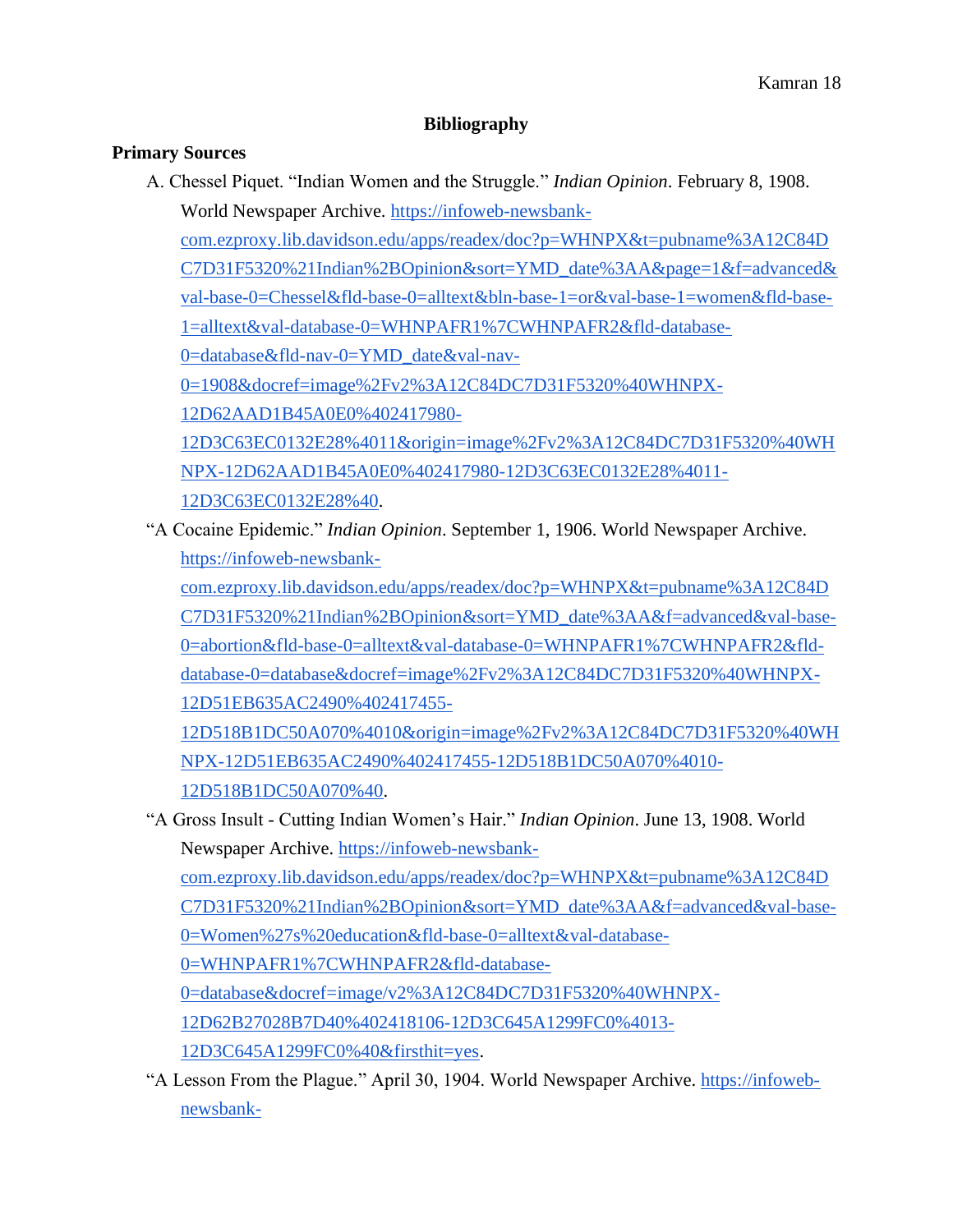[com.ezproxy.lib.davidson.edu/apps/readex/doc?p=WHNPX&t=pubname%3A12C84D](https://infoweb-newsbank-com.ezproxy.lib.davidson.edu/apps/readex/doc?p=WHNPX&t=pubname%3A12C84DC7D31F5320%21Indian%2BOpinion&sort=YMD_date%3AA&f=advanced&val-base-0=rape&fld-base-0=alltext&val-database-0=WHNPAFR1%7CWHNPAFR2&fld-database-0=database&docref=image/v2%3A12C84DC7D31F5320%40WHNPX-12D62C6C9AF732C0%402416601-12D37C888808B788%401-12D37C888808B788%40) [C7D31F5320%21Indian%2BOpinion&sort=YMD\\_date%3AA&f=advanced&val-base-](https://infoweb-newsbank-com.ezproxy.lib.davidson.edu/apps/readex/doc?p=WHNPX&t=pubname%3A12C84DC7D31F5320%21Indian%2BOpinion&sort=YMD_date%3AA&f=advanced&val-base-0=rape&fld-base-0=alltext&val-database-0=WHNPAFR1%7CWHNPAFR2&fld-database-0=database&docref=image/v2%3A12C84DC7D31F5320%40WHNPX-12D62C6C9AF732C0%402416601-12D37C888808B788%401-12D37C888808B788%40)[0=rape&fld-base-0=alltext&val-database-0=WHNPAFR1%7CWHNPAFR2&fld](https://infoweb-newsbank-com.ezproxy.lib.davidson.edu/apps/readex/doc?p=WHNPX&t=pubname%3A12C84DC7D31F5320%21Indian%2BOpinion&sort=YMD_date%3AA&f=advanced&val-base-0=rape&fld-base-0=alltext&val-database-0=WHNPAFR1%7CWHNPAFR2&fld-database-0=database&docref=image/v2%3A12C84DC7D31F5320%40WHNPX-12D62C6C9AF732C0%402416601-12D37C888808B788%401-12D37C888808B788%40)[database-0=database&docref=image/v2%3A12C84DC7D31F5320%40WHNPX-](https://infoweb-newsbank-com.ezproxy.lib.davidson.edu/apps/readex/doc?p=WHNPX&t=pubname%3A12C84DC7D31F5320%21Indian%2BOpinion&sort=YMD_date%3AA&f=advanced&val-base-0=rape&fld-base-0=alltext&val-database-0=WHNPAFR1%7CWHNPAFR2&fld-database-0=database&docref=image/v2%3A12C84DC7D31F5320%40WHNPX-12D62C6C9AF732C0%402416601-12D37C888808B788%401-12D37C888808B788%40)[12D62C6C9AF732C0%402416601-12D37C888808B788%401-](https://infoweb-newsbank-com.ezproxy.lib.davidson.edu/apps/readex/doc?p=WHNPX&t=pubname%3A12C84DC7D31F5320%21Indian%2BOpinion&sort=YMD_date%3AA&f=advanced&val-base-0=rape&fld-base-0=alltext&val-database-0=WHNPAFR1%7CWHNPAFR2&fld-database-0=database&docref=image/v2%3A12C84DC7D31F5320%40WHNPX-12D62C6C9AF732C0%402416601-12D37C888808B788%401-12D37C888808B788%40) [12D37C888808B788%40.](https://infoweb-newsbank-com.ezproxy.lib.davidson.edu/apps/readex/doc?p=WHNPX&t=pubname%3A12C84DC7D31F5320%21Indian%2BOpinion&sort=YMD_date%3AA&f=advanced&val-base-0=rape&fld-base-0=alltext&val-database-0=WHNPAFR1%7CWHNPAFR2&fld-database-0=database&docref=image/v2%3A12C84DC7D31F5320%40WHNPX-12D62C6C9AF732C0%402416601-12D37C888808B788%401-12D37C888808B788%40)

"A Matter of Congratulation- and Otherwise." *Indian Opinion*. January 18, 1908. World Newspaper Archive[.](https://infoweb-newsbank-com.ezproxy.lib.davidson.edu/apps/readex/doc?p=WHNPX&t=pubname%3A12C84DC7D31F5320%21Indian%2BOpinion&sort=YMD_date%3AA&f=advanced&val-base-0=Chessel&fld-base-0=alltext&bln-base-1=or&val-base-1=women&fld-base-1=alltext&val-database-0=WHNPAFR1%7CWHNPAFR2&fld-database-0=database&fld-nav-0=YMD_date&val-nav-0=1908&docref=image/v2%3A12C84DC7D31F5320%40WHNPX-12D62A8D612EEF20%402417959-12D61FF612CC3D98%408&origin=image/v2%3A12C84DC7D31F5320%40WHNPX-12D62A8D612EEF20%402417959-12D61FF612CC3D98%408-12D61FF612CC3D98%40) [https://infoweb-newsbank-](https://infoweb-newsbank-com.ezproxy.lib.davidson.edu/apps/readex/doc?p=WHNPX&t=pubname%3A12C84DC7D31F5320%21Indian%2BOpinion&sort=YMD_date%3AA&f=advanced&val-base-0=Chessel&fld-base-0=alltext&bln-base-1=or&val-base-1=women&fld-base-1=alltext&val-database-0=WHNPAFR1%7CWHNPAFR2&fld-database-0=database&fld-nav-0=YMD_date&val-nav-0=1908&docref=image/v2%3A12C84DC7D31F5320%40WHNPX-12D62A8D612EEF20%402417959-12D61FF612CC3D98%408&origin=image/v2%3A12C84DC7D31F5320%40WHNPX-12D62A8D612EEF20%402417959-12D61FF612CC3D98%408-12D61FF612CC3D98%40)

[com.ezproxy.lib.davidson.edu/apps/readex/doc?p=WHNPX&t=pubname%3A12C84D](https://infoweb-newsbank-com.ezproxy.lib.davidson.edu/apps/readex/doc?p=WHNPX&t=pubname%3A12C84DC7D31F5320%21Indian%2BOpinion&sort=YMD_date%3AA&f=advanced&val-base-0=Chessel&fld-base-0=alltext&bln-base-1=or&val-base-1=women&fld-base-1=alltext&val-database-0=WHNPAFR1%7CWHNPAFR2&fld-database-0=database&fld-nav-0=YMD_date&val-nav-0=1908&docref=image/v2%3A12C84DC7D31F5320%40WHNPX-12D62A8D612EEF20%402417959-12D61FF612CC3D98%408&origin=image/v2%3A12C84DC7D31F5320%40WHNPX-12D62A8D612EEF20%402417959-12D61FF612CC3D98%408-12D61FF612CC3D98%40)

[C7D31F5320%21Indian%2BOpinion&sort=YMD\\_date%3AA&f=advanced&val-base-](https://infoweb-newsbank-com.ezproxy.lib.davidson.edu/apps/readex/doc?p=WHNPX&t=pubname%3A12C84DC7D31F5320%21Indian%2BOpinion&sort=YMD_date%3AA&f=advanced&val-base-0=Chessel&fld-base-0=alltext&bln-base-1=or&val-base-1=women&fld-base-1=alltext&val-database-0=WHNPAFR1%7CWHNPAFR2&fld-database-0=database&fld-nav-0=YMD_date&val-nav-0=1908&docref=image/v2%3A12C84DC7D31F5320%40WHNPX-12D62A8D612EEF20%402417959-12D61FF612CC3D98%408&origin=image/v2%3A12C84DC7D31F5320%40WHNPX-12D62A8D612EEF20%402417959-12D61FF612CC3D98%408-12D61FF612CC3D98%40)

[0=Chessel&fld-base-0=alltext&bln-base-1=or&val-base-1=women&fld-base-](https://infoweb-newsbank-com.ezproxy.lib.davidson.edu/apps/readex/doc?p=WHNPX&t=pubname%3A12C84DC7D31F5320%21Indian%2BOpinion&sort=YMD_date%3AA&f=advanced&val-base-0=Chessel&fld-base-0=alltext&bln-base-1=or&val-base-1=women&fld-base-1=alltext&val-database-0=WHNPAFR1%7CWHNPAFR2&fld-database-0=database&fld-nav-0=YMD_date&val-nav-0=1908&docref=image/v2%3A12C84DC7D31F5320%40WHNPX-12D62A8D612EEF20%402417959-12D61FF612CC3D98%408&origin=image/v2%3A12C84DC7D31F5320%40WHNPX-12D62A8D612EEF20%402417959-12D61FF612CC3D98%408-12D61FF612CC3D98%40)

[1=alltext&val-database-0=WHNPAFR1%7CWHNPAFR2&fld-database-](https://infoweb-newsbank-com.ezproxy.lib.davidson.edu/apps/readex/doc?p=WHNPX&t=pubname%3A12C84DC7D31F5320%21Indian%2BOpinion&sort=YMD_date%3AA&f=advanced&val-base-0=Chessel&fld-base-0=alltext&bln-base-1=or&val-base-1=women&fld-base-1=alltext&val-database-0=WHNPAFR1%7CWHNPAFR2&fld-database-0=database&fld-nav-0=YMD_date&val-nav-0=1908&docref=image/v2%3A12C84DC7D31F5320%40WHNPX-12D62A8D612EEF20%402417959-12D61FF612CC3D98%408&origin=image/v2%3A12C84DC7D31F5320%40WHNPX-12D62A8D612EEF20%402417959-12D61FF612CC3D98%408-12D61FF612CC3D98%40)

[0=database&fld-nav-0=YMD\\_date&val-nav-](https://infoweb-newsbank-com.ezproxy.lib.davidson.edu/apps/readex/doc?p=WHNPX&t=pubname%3A12C84DC7D31F5320%21Indian%2BOpinion&sort=YMD_date%3AA&f=advanced&val-base-0=Chessel&fld-base-0=alltext&bln-base-1=or&val-base-1=women&fld-base-1=alltext&val-database-0=WHNPAFR1%7CWHNPAFR2&fld-database-0=database&fld-nav-0=YMD_date&val-nav-0=1908&docref=image/v2%3A12C84DC7D31F5320%40WHNPX-12D62A8D612EEF20%402417959-12D61FF612CC3D98%408&origin=image/v2%3A12C84DC7D31F5320%40WHNPX-12D62A8D612EEF20%402417959-12D61FF612CC3D98%408-12D61FF612CC3D98%40)

[0=1908&docref=image/v2%3A12C84DC7D31F5320%40WHNPX-](https://infoweb-newsbank-com.ezproxy.lib.davidson.edu/apps/readex/doc?p=WHNPX&t=pubname%3A12C84DC7D31F5320%21Indian%2BOpinion&sort=YMD_date%3AA&f=advanced&val-base-0=Chessel&fld-base-0=alltext&bln-base-1=or&val-base-1=women&fld-base-1=alltext&val-database-0=WHNPAFR1%7CWHNPAFR2&fld-database-0=database&fld-nav-0=YMD_date&val-nav-0=1908&docref=image/v2%3A12C84DC7D31F5320%40WHNPX-12D62A8D612EEF20%402417959-12D61FF612CC3D98%408&origin=image/v2%3A12C84DC7D31F5320%40WHNPX-12D62A8D612EEF20%402417959-12D61FF612CC3D98%408-12D61FF612CC3D98%40)

[12D62A8D612EEF20%402417959-](https://infoweb-newsbank-com.ezproxy.lib.davidson.edu/apps/readex/doc?p=WHNPX&t=pubname%3A12C84DC7D31F5320%21Indian%2BOpinion&sort=YMD_date%3AA&f=advanced&val-base-0=Chessel&fld-base-0=alltext&bln-base-1=or&val-base-1=women&fld-base-1=alltext&val-database-0=WHNPAFR1%7CWHNPAFR2&fld-database-0=database&fld-nav-0=YMD_date&val-nav-0=1908&docref=image/v2%3A12C84DC7D31F5320%40WHNPX-12D62A8D612EEF20%402417959-12D61FF612CC3D98%408&origin=image/v2%3A12C84DC7D31F5320%40WHNPX-12D62A8D612EEF20%402417959-12D61FF612CC3D98%408-12D61FF612CC3D98%40)

[12D61FF612CC3D98%408&origin=image/v2%3A12C84DC7D31F5320%40WHNPX](https://infoweb-newsbank-com.ezproxy.lib.davidson.edu/apps/readex/doc?p=WHNPX&t=pubname%3A12C84DC7D31F5320%21Indian%2BOpinion&sort=YMD_date%3AA&f=advanced&val-base-0=Chessel&fld-base-0=alltext&bln-base-1=or&val-base-1=women&fld-base-1=alltext&val-database-0=WHNPAFR1%7CWHNPAFR2&fld-database-0=database&fld-nav-0=YMD_date&val-nav-0=1908&docref=image/v2%3A12C84DC7D31F5320%40WHNPX-12D62A8D612EEF20%402417959-12D61FF612CC3D98%408&origin=image/v2%3A12C84DC7D31F5320%40WHNPX-12D62A8D612EEF20%402417959-12D61FF612CC3D98%408-12D61FF612CC3D98%40) [-12D62A8D612EEF20%402417959-12D61FF612CC3D98%408-](https://infoweb-newsbank-com.ezproxy.lib.davidson.edu/apps/readex/doc?p=WHNPX&t=pubname%3A12C84DC7D31F5320%21Indian%2BOpinion&sort=YMD_date%3AA&f=advanced&val-base-0=Chessel&fld-base-0=alltext&bln-base-1=or&val-base-1=women&fld-base-1=alltext&val-database-0=WHNPAFR1%7CWHNPAFR2&fld-database-0=database&fld-nav-0=YMD_date&val-nav-0=1908&docref=image/v2%3A12C84DC7D31F5320%40WHNPX-12D62A8D612EEF20%402417959-12D61FF612CC3D98%408&origin=image/v2%3A12C84DC7D31F5320%40WHNPX-12D62A8D612EEF20%402417959-12D61FF612CC3D98%408-12D61FF612CC3D98%40)

[12D61FF612CC3D98%40.](https://infoweb-newsbank-com.ezproxy.lib.davidson.edu/apps/readex/doc?p=WHNPX&t=pubname%3A12C84DC7D31F5320%21Indian%2BOpinion&sort=YMD_date%3AA&f=advanced&val-base-0=Chessel&fld-base-0=alltext&bln-base-1=or&val-base-1=women&fld-base-1=alltext&val-database-0=WHNPAFR1%7CWHNPAFR2&fld-database-0=database&fld-nav-0=YMD_date&val-nav-0=1908&docref=image/v2%3A12C84DC7D31F5320%40WHNPX-12D62A8D612EEF20%402417959-12D61FF612CC3D98%408&origin=image/v2%3A12C84DC7D31F5320%40WHNPX-12D62A8D612EEF20%402417959-12D61FF612CC3D98%408-12D61FF612CC3D98%40)

"A Truly Great Procession." *Indian Opinion*. August 5, 1911. World Newspaper Archive[.](https://infoweb-newsbank-com.ezproxy.lib.davidson.edu/apps/readex/doc?p=WHNPX&t=pubname%3A12C84DC7D31F5320%21Indian%2BOpinion&sort=YMD_date%3AA&page=8&f=advanced&val-base-0=sex&fld-base-0=alltext&val-database-0=WHNPAFR1%7CWHNPAFR2&fld-database-0=database&docref=image/v2%3A12C84DC7D31F5320%40WHNPX-12D814F0DF13A488%402419254-12D80DD13917C4B8%402-12D80DD13917C4B8%40) [https://infoweb-newsbank-](https://infoweb-newsbank-com.ezproxy.lib.davidson.edu/apps/readex/doc?p=WHNPX&t=pubname%3A12C84DC7D31F5320%21Indian%2BOpinion&sort=YMD_date%3AA&page=8&f=advanced&val-base-0=sex&fld-base-0=alltext&val-database-0=WHNPAFR1%7CWHNPAFR2&fld-database-0=database&docref=image/v2%3A12C84DC7D31F5320%40WHNPX-12D814F0DF13A488%402419254-12D80DD13917C4B8%402-12D80DD13917C4B8%40)

[com.ezproxy.lib.davidson.edu/apps/readex/doc?p=WHNPX&t=pubname%3A12C84D](https://infoweb-newsbank-com.ezproxy.lib.davidson.edu/apps/readex/doc?p=WHNPX&t=pubname%3A12C84DC7D31F5320%21Indian%2BOpinion&sort=YMD_date%3AA&page=8&f=advanced&val-base-0=sex&fld-base-0=alltext&val-database-0=WHNPAFR1%7CWHNPAFR2&fld-database-0=database&docref=image/v2%3A12C84DC7D31F5320%40WHNPX-12D814F0DF13A488%402419254-12D80DD13917C4B8%402-12D80DD13917C4B8%40) [C7D31F5320%21Indian%2BOpinion&sort=YMD\\_date%3AA&page=8&f=advanced&](https://infoweb-newsbank-com.ezproxy.lib.davidson.edu/apps/readex/doc?p=WHNPX&t=pubname%3A12C84DC7D31F5320%21Indian%2BOpinion&sort=YMD_date%3AA&page=8&f=advanced&val-base-0=sex&fld-base-0=alltext&val-database-0=WHNPAFR1%7CWHNPAFR2&fld-database-0=database&docref=image/v2%3A12C84DC7D31F5320%40WHNPX-12D814F0DF13A488%402419254-12D80DD13917C4B8%402-12D80DD13917C4B8%40)

[val-base-0=sex&fld-base-0=alltext&val-database-](https://infoweb-newsbank-com.ezproxy.lib.davidson.edu/apps/readex/doc?p=WHNPX&t=pubname%3A12C84DC7D31F5320%21Indian%2BOpinion&sort=YMD_date%3AA&page=8&f=advanced&val-base-0=sex&fld-base-0=alltext&val-database-0=WHNPAFR1%7CWHNPAFR2&fld-database-0=database&docref=image/v2%3A12C84DC7D31F5320%40WHNPX-12D814F0DF13A488%402419254-12D80DD13917C4B8%402-12D80DD13917C4B8%40)

[0=WHNPAFR1%7CWHNPAFR2&fld-database-](https://infoweb-newsbank-com.ezproxy.lib.davidson.edu/apps/readex/doc?p=WHNPX&t=pubname%3A12C84DC7D31F5320%21Indian%2BOpinion&sort=YMD_date%3AA&page=8&f=advanced&val-base-0=sex&fld-base-0=alltext&val-database-0=WHNPAFR1%7CWHNPAFR2&fld-database-0=database&docref=image/v2%3A12C84DC7D31F5320%40WHNPX-12D814F0DF13A488%402419254-12D80DD13917C4B8%402-12D80DD13917C4B8%40)

[0=database&docref=image/v2%3A12C84DC7D31F5320%40WHNPX-](https://infoweb-newsbank-com.ezproxy.lib.davidson.edu/apps/readex/doc?p=WHNPX&t=pubname%3A12C84DC7D31F5320%21Indian%2BOpinion&sort=YMD_date%3AA&page=8&f=advanced&val-base-0=sex&fld-base-0=alltext&val-database-0=WHNPAFR1%7CWHNPAFR2&fld-database-0=database&docref=image/v2%3A12C84DC7D31F5320%40WHNPX-12D814F0DF13A488%402419254-12D80DD13917C4B8%402-12D80DD13917C4B8%40)

[12D814F0DF13A488%402419254-12D80DD13917C4B8%402-](https://infoweb-newsbank-com.ezproxy.lib.davidson.edu/apps/readex/doc?p=WHNPX&t=pubname%3A12C84DC7D31F5320%21Indian%2BOpinion&sort=YMD_date%3AA&page=8&f=advanced&val-base-0=sex&fld-base-0=alltext&val-database-0=WHNPAFR1%7CWHNPAFR2&fld-database-0=database&docref=image/v2%3A12C84DC7D31F5320%40WHNPX-12D814F0DF13A488%402419254-12D80DD13917C4B8%402-12D80DD13917C4B8%40)

[12D80DD13917C4B8%40.](https://infoweb-newsbank-com.ezproxy.lib.davidson.edu/apps/readex/doc?p=WHNPX&t=pubname%3A12C84DC7D31F5320%21Indian%2BOpinion&sort=YMD_date%3AA&page=8&f=advanced&val-base-0=sex&fld-base-0=alltext&val-database-0=WHNPAFR1%7CWHNPAFR2&fld-database-0=database&docref=image/v2%3A12C84DC7D31F5320%40WHNPX-12D814F0DF13A488%402419254-12D80DD13917C4B8%402-12D80DD13917C4B8%40)

"An Ex- Boer Commandant on India." *Indian Opinion*, January 28, 1905. World Newspaper Archive[.](https://infoweb-newsbank-com.ezproxy.lib.davidson.edu/apps/readex/doc?p=WHNPX&t=pubname%3A12C84DC7D31F5320%21Indian%2BOpinion&sort=YMD_date%3AA&page=5&f=advanced&val-base-0=women&fld-base-0=alltext&val-database-0=WHNPAFR1%7CWHNPAFR2&fld-database-0=database&docref=image/v2%3A12C84DC7D31F5320%40WHNPX-12D76A5604436670%402416874-12D3CD6F48607090%405-12D3CD6F48607090%40&firsthit=yes) [https://infoweb-newsbank-](https://infoweb-newsbank-com.ezproxy.lib.davidson.edu/apps/readex/doc?p=WHNPX&t=pubname%3A12C84DC7D31F5320%21Indian%2BOpinion&sort=YMD_date%3AA&page=5&f=advanced&val-base-0=women&fld-base-0=alltext&val-database-0=WHNPAFR1%7CWHNPAFR2&fld-database-0=database&docref=image/v2%3A12C84DC7D31F5320%40WHNPX-12D76A5604436670%402416874-12D3CD6F48607090%405-12D3CD6F48607090%40&firsthit=yes)

[com.ezproxy.lib.davidson.edu/apps/readex/doc?p=WHNPX&t=pubname%3A12C84D](https://infoweb-newsbank-com.ezproxy.lib.davidson.edu/apps/readex/doc?p=WHNPX&t=pubname%3A12C84DC7D31F5320%21Indian%2BOpinion&sort=YMD_date%3AA&page=5&f=advanced&val-base-0=women&fld-base-0=alltext&val-database-0=WHNPAFR1%7CWHNPAFR2&fld-database-0=database&docref=image/v2%3A12C84DC7D31F5320%40WHNPX-12D76A5604436670%402416874-12D3CD6F48607090%405-12D3CD6F48607090%40&firsthit=yes)

[C7D31F5320%21Indian%2BOpinion&sort=YMD\\_date%3AA&page=5&f=advanced&](https://infoweb-newsbank-com.ezproxy.lib.davidson.edu/apps/readex/doc?p=WHNPX&t=pubname%3A12C84DC7D31F5320%21Indian%2BOpinion&sort=YMD_date%3AA&page=5&f=advanced&val-base-0=women&fld-base-0=alltext&val-database-0=WHNPAFR1%7CWHNPAFR2&fld-database-0=database&docref=image/v2%3A12C84DC7D31F5320%40WHNPX-12D76A5604436670%402416874-12D3CD6F48607090%405-12D3CD6F48607090%40&firsthit=yes)

[val-base-0=women&fld-base-0=alltext&val-database-](https://infoweb-newsbank-com.ezproxy.lib.davidson.edu/apps/readex/doc?p=WHNPX&t=pubname%3A12C84DC7D31F5320%21Indian%2BOpinion&sort=YMD_date%3AA&page=5&f=advanced&val-base-0=women&fld-base-0=alltext&val-database-0=WHNPAFR1%7CWHNPAFR2&fld-database-0=database&docref=image/v2%3A12C84DC7D31F5320%40WHNPX-12D76A5604436670%402416874-12D3CD6F48607090%405-12D3CD6F48607090%40&firsthit=yes)

[0=WHNPAFR1%7CWHNPAFR2&fld-database-](https://infoweb-newsbank-com.ezproxy.lib.davidson.edu/apps/readex/doc?p=WHNPX&t=pubname%3A12C84DC7D31F5320%21Indian%2BOpinion&sort=YMD_date%3AA&page=5&f=advanced&val-base-0=women&fld-base-0=alltext&val-database-0=WHNPAFR1%7CWHNPAFR2&fld-database-0=database&docref=image/v2%3A12C84DC7D31F5320%40WHNPX-12D76A5604436670%402416874-12D3CD6F48607090%405-12D3CD6F48607090%40&firsthit=yes)

[0=database&docref=image/v2%3A12C84DC7D31F5320%40WHNPX-](https://infoweb-newsbank-com.ezproxy.lib.davidson.edu/apps/readex/doc?p=WHNPX&t=pubname%3A12C84DC7D31F5320%21Indian%2BOpinion&sort=YMD_date%3AA&page=5&f=advanced&val-base-0=women&fld-base-0=alltext&val-database-0=WHNPAFR1%7CWHNPAFR2&fld-database-0=database&docref=image/v2%3A12C84DC7D31F5320%40WHNPX-12D76A5604436670%402416874-12D3CD6F48607090%405-12D3CD6F48607090%40&firsthit=yes)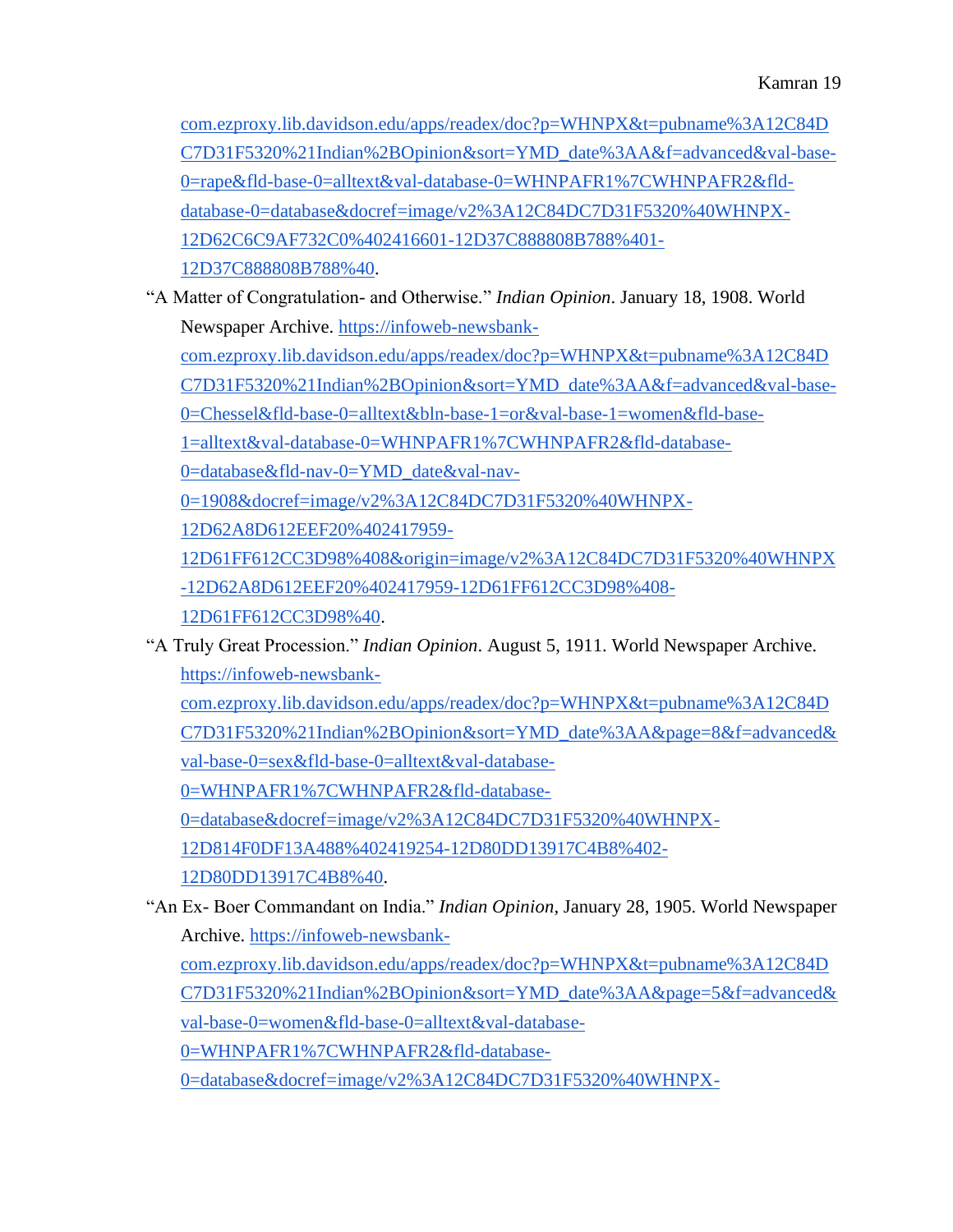### [12D76A5604436670%402416874-12D3CD6F48607090%405-](https://infoweb-newsbank-com.ezproxy.lib.davidson.edu/apps/readex/doc?p=WHNPX&t=pubname%3A12C84DC7D31F5320%21Indian%2BOpinion&sort=YMD_date%3AA&page=5&f=advanced&val-base-0=women&fld-base-0=alltext&val-database-0=WHNPAFR1%7CWHNPAFR2&fld-database-0=database&docref=image/v2%3A12C84DC7D31F5320%40WHNPX-12D76A5604436670%402416874-12D3CD6F48607090%405-12D3CD6F48607090%40&firsthit=yes)

[12D3CD6F48607090%40&firsthit=yes.](https://infoweb-newsbank-com.ezproxy.lib.davidson.edu/apps/readex/doc?p=WHNPX&t=pubname%3A12C84DC7D31F5320%21Indian%2BOpinion&sort=YMD_date%3AA&page=5&f=advanced&val-base-0=women&fld-base-0=alltext&val-database-0=WHNPAFR1%7CWHNPAFR2&fld-database-0=database&docref=image/v2%3A12C84DC7D31F5320%40WHNPX-12D76A5604436670%402416874-12D3CD6F48607090%405-12D3CD6F48607090%40&firsthit=yes)

"Anti-Asiatic Army." *Indian Opinion*. July 30, 1920. World Newspaper Archive[.](https://infoweb-newsbank-com.ezproxy.lib.davidson.edu/apps/readex/doc?p=WHNPX&t=pubname%3A12C84DC7D31F5320%21Indian%2BOpinion/year%3A1920%7C1921%7C1922%21Multiple%2520Years%2520%283%29&sort=YMD_date%3AA&page=5&f=advanced&val-base-0=women&fld-base-0=alltext&val-database-0=WHNPAFR1%7CWHNPAFR2&fld-database-0=database&docref=image/v2%3A12C84DC7D31F5320%40WHNPX-1304406451228150%402422536-1303F23B5FE494D0%400-1303F23B5FE494D0%40&firsthit=yes)

[https://infoweb-newsbank-](https://infoweb-newsbank-com.ezproxy.lib.davidson.edu/apps/readex/doc?p=WHNPX&t=pubname%3A12C84DC7D31F5320%21Indian%2BOpinion/year%3A1920%7C1921%7C1922%21Multiple%2520Years%2520%283%29&sort=YMD_date%3AA&page=5&f=advanced&val-base-0=women&fld-base-0=alltext&val-database-0=WHNPAFR1%7CWHNPAFR2&fld-database-0=database&docref=image/v2%3A12C84DC7D31F5320%40WHNPX-1304406451228150%402422536-1303F23B5FE494D0%400-1303F23B5FE494D0%40&firsthit=yes)

[com.ezproxy.lib.davidson.edu/apps/readex/doc?p=WHNPX&t=pubname%3A12C84D](https://infoweb-newsbank-com.ezproxy.lib.davidson.edu/apps/readex/doc?p=WHNPX&t=pubname%3A12C84DC7D31F5320%21Indian%2BOpinion/year%3A1920%7C1921%7C1922%21Multiple%2520Years%2520%283%29&sort=YMD_date%3AA&page=5&f=advanced&val-base-0=women&fld-base-0=alltext&val-database-0=WHNPAFR1%7CWHNPAFR2&fld-database-0=database&docref=image/v2%3A12C84DC7D31F5320%40WHNPX-1304406451228150%402422536-1303F23B5FE494D0%400-1303F23B5FE494D0%40&firsthit=yes) [C7D31F5320%21Indian%2BOpinion/year%3A1920%7C1921%7C1922%21Multiple%](https://infoweb-newsbank-com.ezproxy.lib.davidson.edu/apps/readex/doc?p=WHNPX&t=pubname%3A12C84DC7D31F5320%21Indian%2BOpinion/year%3A1920%7C1921%7C1922%21Multiple%2520Years%2520%283%29&sort=YMD_date%3AA&page=5&f=advanced&val-base-0=women&fld-base-0=alltext&val-database-0=WHNPAFR1%7CWHNPAFR2&fld-database-0=database&docref=image/v2%3A12C84DC7D31F5320%40WHNPX-1304406451228150%402422536-1303F23B5FE494D0%400-1303F23B5FE494D0%40&firsthit=yes) [2520Years%2520%283%29&sort=YMD\\_date%3AA&page=5&f=advanced&val-base-](https://infoweb-newsbank-com.ezproxy.lib.davidson.edu/apps/readex/doc?p=WHNPX&t=pubname%3A12C84DC7D31F5320%21Indian%2BOpinion/year%3A1920%7C1921%7C1922%21Multiple%2520Years%2520%283%29&sort=YMD_date%3AA&page=5&f=advanced&val-base-0=women&fld-base-0=alltext&val-database-0=WHNPAFR1%7CWHNPAFR2&fld-database-0=database&docref=image/v2%3A12C84DC7D31F5320%40WHNPX-1304406451228150%402422536-1303F23B5FE494D0%400-1303F23B5FE494D0%40&firsthit=yes)[0=women&fld-base-0=alltext&val-database-0=WHNPAFR1%7CWHNPAFR2&fld](https://infoweb-newsbank-com.ezproxy.lib.davidson.edu/apps/readex/doc?p=WHNPX&t=pubname%3A12C84DC7D31F5320%21Indian%2BOpinion/year%3A1920%7C1921%7C1922%21Multiple%2520Years%2520%283%29&sort=YMD_date%3AA&page=5&f=advanced&val-base-0=women&fld-base-0=alltext&val-database-0=WHNPAFR1%7CWHNPAFR2&fld-database-0=database&docref=image/v2%3A12C84DC7D31F5320%40WHNPX-1304406451228150%402422536-1303F23B5FE494D0%400-1303F23B5FE494D0%40&firsthit=yes)[database-0=database&docref=image/v2%3A12C84DC7D31F5320%40WHNPX-](https://infoweb-newsbank-com.ezproxy.lib.davidson.edu/apps/readex/doc?p=WHNPX&t=pubname%3A12C84DC7D31F5320%21Indian%2BOpinion/year%3A1920%7C1921%7C1922%21Multiple%2520Years%2520%283%29&sort=YMD_date%3AA&page=5&f=advanced&val-base-0=women&fld-base-0=alltext&val-database-0=WHNPAFR1%7CWHNPAFR2&fld-database-0=database&docref=image/v2%3A12C84DC7D31F5320%40WHNPX-1304406451228150%402422536-1303F23B5FE494D0%400-1303F23B5FE494D0%40&firsthit=yes)[1304406451228150%402422536-1303F23B5FE494D0%400-](https://infoweb-newsbank-com.ezproxy.lib.davidson.edu/apps/readex/doc?p=WHNPX&t=pubname%3A12C84DC7D31F5320%21Indian%2BOpinion/year%3A1920%7C1921%7C1922%21Multiple%2520Years%2520%283%29&sort=YMD_date%3AA&page=5&f=advanced&val-base-0=women&fld-base-0=alltext&val-database-0=WHNPAFR1%7CWHNPAFR2&fld-database-0=database&docref=image/v2%3A12C84DC7D31F5320%40WHNPX-1304406451228150%402422536-1303F23B5FE494D0%400-1303F23B5FE494D0%40&firsthit=yes)

[1303F23B5FE494D0%40&firsthit=yes.](https://infoweb-newsbank-com.ezproxy.lib.davidson.edu/apps/readex/doc?p=WHNPX&t=pubname%3A12C84DC7D31F5320%21Indian%2BOpinion/year%3A1920%7C1921%7C1922%21Multiple%2520Years%2520%283%29&sort=YMD_date%3AA&page=5&f=advanced&val-base-0=women&fld-base-0=alltext&val-database-0=WHNPAFR1%7CWHNPAFR2&fld-database-0=database&docref=image/v2%3A12C84DC7D31F5320%40WHNPX-1304406451228150%402422536-1303F23B5FE494D0%400-1303F23B5FE494D0%40&firsthit=yes)

"Asiatic Commission." *Indian Opinion*. April 23, 1920. World Newspaper Archive[.](https://infoweb-newsbank-com.ezproxy.lib.davidson.edu/apps/readex/doc?p=WHNPX&t=pubname%3A12C84DC7D31F5320%21Indian%2BOpinion/year%3A1920%7C1921%7C1922%21Multiple%2520Years%2520%283%29&sort=YMD_date%3AA&page=3&f=advanced&val-base-0=women&fld-base-0=alltext&val-database-0=WHNPAFR1%7CWHNPAFR2&fld-database-0=database&docref=image/v2%3A12C84DC7D31F5320%40WHNPX-1304403D84448398%402422438-1303F23A978A42A8%401-1303F23A978A42A8%40&firsthit=yes) [https://infoweb-newsbank-](https://infoweb-newsbank-com.ezproxy.lib.davidson.edu/apps/readex/doc?p=WHNPX&t=pubname%3A12C84DC7D31F5320%21Indian%2BOpinion/year%3A1920%7C1921%7C1922%21Multiple%2520Years%2520%283%29&sort=YMD_date%3AA&page=3&f=advanced&val-base-0=women&fld-base-0=alltext&val-database-0=WHNPAFR1%7CWHNPAFR2&fld-database-0=database&docref=image/v2%3A12C84DC7D31F5320%40WHNPX-1304403D84448398%402422438-1303F23A978A42A8%401-1303F23A978A42A8%40&firsthit=yes)

[com.ezproxy.lib.davidson.edu/apps/readex/doc?p=WHNPX&t=pubname%3A12C84D](https://infoweb-newsbank-com.ezproxy.lib.davidson.edu/apps/readex/doc?p=WHNPX&t=pubname%3A12C84DC7D31F5320%21Indian%2BOpinion/year%3A1920%7C1921%7C1922%21Multiple%2520Years%2520%283%29&sort=YMD_date%3AA&page=3&f=advanced&val-base-0=women&fld-base-0=alltext&val-database-0=WHNPAFR1%7CWHNPAFR2&fld-database-0=database&docref=image/v2%3A12C84DC7D31F5320%40WHNPX-1304403D84448398%402422438-1303F23A978A42A8%401-1303F23A978A42A8%40&firsthit=yes) [C7D31F5320%21Indian%2BOpinion/year%3A1920%7C1921%7C1922%21Multiple%](https://infoweb-newsbank-com.ezproxy.lib.davidson.edu/apps/readex/doc?p=WHNPX&t=pubname%3A12C84DC7D31F5320%21Indian%2BOpinion/year%3A1920%7C1921%7C1922%21Multiple%2520Years%2520%283%29&sort=YMD_date%3AA&page=3&f=advanced&val-base-0=women&fld-base-0=alltext&val-database-0=WHNPAFR1%7CWHNPAFR2&fld-database-0=database&docref=image/v2%3A12C84DC7D31F5320%40WHNPX-1304403D84448398%402422438-1303F23A978A42A8%401-1303F23A978A42A8%40&firsthit=yes) [2520Years%2520%283%29&sort=YMD\\_date%3AA&page=3&f=advanced&val-base-](https://infoweb-newsbank-com.ezproxy.lib.davidson.edu/apps/readex/doc?p=WHNPX&t=pubname%3A12C84DC7D31F5320%21Indian%2BOpinion/year%3A1920%7C1921%7C1922%21Multiple%2520Years%2520%283%29&sort=YMD_date%3AA&page=3&f=advanced&val-base-0=women&fld-base-0=alltext&val-database-0=WHNPAFR1%7CWHNPAFR2&fld-database-0=database&docref=image/v2%3A12C84DC7D31F5320%40WHNPX-1304403D84448398%402422438-1303F23A978A42A8%401-1303F23A978A42A8%40&firsthit=yes)[0=women&fld-base-0=alltext&val-database-0=WHNPAFR1%7CWHNPAFR2&fld](https://infoweb-newsbank-com.ezproxy.lib.davidson.edu/apps/readex/doc?p=WHNPX&t=pubname%3A12C84DC7D31F5320%21Indian%2BOpinion/year%3A1920%7C1921%7C1922%21Multiple%2520Years%2520%283%29&sort=YMD_date%3AA&page=3&f=advanced&val-base-0=women&fld-base-0=alltext&val-database-0=WHNPAFR1%7CWHNPAFR2&fld-database-0=database&docref=image/v2%3A12C84DC7D31F5320%40WHNPX-1304403D84448398%402422438-1303F23A978A42A8%401-1303F23A978A42A8%40&firsthit=yes)[database-0=database&docref=image/v2%3A12C84DC7D31F5320%40WHNPX-](https://infoweb-newsbank-com.ezproxy.lib.davidson.edu/apps/readex/doc?p=WHNPX&t=pubname%3A12C84DC7D31F5320%21Indian%2BOpinion/year%3A1920%7C1921%7C1922%21Multiple%2520Years%2520%283%29&sort=YMD_date%3AA&page=3&f=advanced&val-base-0=women&fld-base-0=alltext&val-database-0=WHNPAFR1%7CWHNPAFR2&fld-database-0=database&docref=image/v2%3A12C84DC7D31F5320%40WHNPX-1304403D84448398%402422438-1303F23A978A42A8%401-1303F23A978A42A8%40&firsthit=yes)[1304403D84448398%402422438-1303F23A978A42A8%401-](https://infoweb-newsbank-com.ezproxy.lib.davidson.edu/apps/readex/doc?p=WHNPX&t=pubname%3A12C84DC7D31F5320%21Indian%2BOpinion/year%3A1920%7C1921%7C1922%21Multiple%2520Years%2520%283%29&sort=YMD_date%3AA&page=3&f=advanced&val-base-0=women&fld-base-0=alltext&val-database-0=WHNPAFR1%7CWHNPAFR2&fld-database-0=database&docref=image/v2%3A12C84DC7D31F5320%40WHNPX-1304403D84448398%402422438-1303F23A978A42A8%401-1303F23A978A42A8%40&firsthit=yes)

[1303F23A978A42A8%40&firsthit=yes.](https://infoweb-newsbank-com.ezproxy.lib.davidson.edu/apps/readex/doc?p=WHNPX&t=pubname%3A12C84DC7D31F5320%21Indian%2BOpinion/year%3A1920%7C1921%7C1922%21Multiple%2520Years%2520%283%29&sort=YMD_date%3AA&page=3&f=advanced&val-base-0=women&fld-base-0=alltext&val-database-0=WHNPAFR1%7CWHNPAFR2&fld-database-0=database&docref=image/v2%3A12C84DC7D31F5320%40WHNPX-1304403D84448398%402422438-1303F23A978A42A8%401-1303F23A978A42A8%40&firsthit=yes)

"At the Heart of the Empire- A Monthly Survey." *Indian Opinion*. January 18, 1908. World Newspaper Archive[.](https://infoweb-newsbank-com.ezproxy.lib.davidson.edu/apps/readex/doc?p=WHNPX&t=pubname%3A12C84DC7D31F5320%21Indian%2BOpinion&sort=YMD_date%3AA&f=advanced&val-base-0=Chessel&fld-base-0=alltext&bln-base-1=or&val-base-1=women&fld-base-1=alltext&val-database-0=WHNPAFR1%7CWHNPAFR2&fld-database-0=database&fld-nav-0=YMD_date&val-nav-0=1908&docref=image/v2%3A12C84DC7D31F5320%40WHNPX-12D62A8D612EEF20%402417959-12D620087B856188%4022&origin=image/v2%3A12C84DC7D31F5320%40WHNPX-12D62A8D612EEF20%402417959-12D3C63BD3EE1CA0%4021-12D3C63BD3EE1CA0%40) [https://infoweb-newsbank-](https://infoweb-newsbank-com.ezproxy.lib.davidson.edu/apps/readex/doc?p=WHNPX&t=pubname%3A12C84DC7D31F5320%21Indian%2BOpinion&sort=YMD_date%3AA&f=advanced&val-base-0=Chessel&fld-base-0=alltext&bln-base-1=or&val-base-1=women&fld-base-1=alltext&val-database-0=WHNPAFR1%7CWHNPAFR2&fld-database-0=database&fld-nav-0=YMD_date&val-nav-0=1908&docref=image/v2%3A12C84DC7D31F5320%40WHNPX-12D62A8D612EEF20%402417959-12D620087B856188%4022&origin=image/v2%3A12C84DC7D31F5320%40WHNPX-12D62A8D612EEF20%402417959-12D3C63BD3EE1CA0%4021-12D3C63BD3EE1CA0%40)

[com.ezproxy.lib.davidson.edu/apps/readex/doc?p=WHNPX&t=pubname%3A12C84D](https://infoweb-newsbank-com.ezproxy.lib.davidson.edu/apps/readex/doc?p=WHNPX&t=pubname%3A12C84DC7D31F5320%21Indian%2BOpinion&sort=YMD_date%3AA&f=advanced&val-base-0=Chessel&fld-base-0=alltext&bln-base-1=or&val-base-1=women&fld-base-1=alltext&val-database-0=WHNPAFR1%7CWHNPAFR2&fld-database-0=database&fld-nav-0=YMD_date&val-nav-0=1908&docref=image/v2%3A12C84DC7D31F5320%40WHNPX-12D62A8D612EEF20%402417959-12D620087B856188%4022&origin=image/v2%3A12C84DC7D31F5320%40WHNPX-12D62A8D612EEF20%402417959-12D3C63BD3EE1CA0%4021-12D3C63BD3EE1CA0%40)

[C7D31F5320%21Indian%2BOpinion&sort=YMD\\_date%3AA&f=advanced&val-base-](https://infoweb-newsbank-com.ezproxy.lib.davidson.edu/apps/readex/doc?p=WHNPX&t=pubname%3A12C84DC7D31F5320%21Indian%2BOpinion&sort=YMD_date%3AA&f=advanced&val-base-0=Chessel&fld-base-0=alltext&bln-base-1=or&val-base-1=women&fld-base-1=alltext&val-database-0=WHNPAFR1%7CWHNPAFR2&fld-database-0=database&fld-nav-0=YMD_date&val-nav-0=1908&docref=image/v2%3A12C84DC7D31F5320%40WHNPX-12D62A8D612EEF20%402417959-12D620087B856188%4022&origin=image/v2%3A12C84DC7D31F5320%40WHNPX-12D62A8D612EEF20%402417959-12D3C63BD3EE1CA0%4021-12D3C63BD3EE1CA0%40)

[0=Chessel&fld-base-0=alltext&bln-base-1=or&val-base-1=women&fld-base-](https://infoweb-newsbank-com.ezproxy.lib.davidson.edu/apps/readex/doc?p=WHNPX&t=pubname%3A12C84DC7D31F5320%21Indian%2BOpinion&sort=YMD_date%3AA&f=advanced&val-base-0=Chessel&fld-base-0=alltext&bln-base-1=or&val-base-1=women&fld-base-1=alltext&val-database-0=WHNPAFR1%7CWHNPAFR2&fld-database-0=database&fld-nav-0=YMD_date&val-nav-0=1908&docref=image/v2%3A12C84DC7D31F5320%40WHNPX-12D62A8D612EEF20%402417959-12D620087B856188%4022&origin=image/v2%3A12C84DC7D31F5320%40WHNPX-12D62A8D612EEF20%402417959-12D3C63BD3EE1CA0%4021-12D3C63BD3EE1CA0%40)

[1=alltext&val-database-0=WHNPAFR1%7CWHNPAFR2&fld-database-](https://infoweb-newsbank-com.ezproxy.lib.davidson.edu/apps/readex/doc?p=WHNPX&t=pubname%3A12C84DC7D31F5320%21Indian%2BOpinion&sort=YMD_date%3AA&f=advanced&val-base-0=Chessel&fld-base-0=alltext&bln-base-1=or&val-base-1=women&fld-base-1=alltext&val-database-0=WHNPAFR1%7CWHNPAFR2&fld-database-0=database&fld-nav-0=YMD_date&val-nav-0=1908&docref=image/v2%3A12C84DC7D31F5320%40WHNPX-12D62A8D612EEF20%402417959-12D620087B856188%4022&origin=image/v2%3A12C84DC7D31F5320%40WHNPX-12D62A8D612EEF20%402417959-12D3C63BD3EE1CA0%4021-12D3C63BD3EE1CA0%40)

[0=database&fld-nav-0=YMD\\_date&val-nav-](https://infoweb-newsbank-com.ezproxy.lib.davidson.edu/apps/readex/doc?p=WHNPX&t=pubname%3A12C84DC7D31F5320%21Indian%2BOpinion&sort=YMD_date%3AA&f=advanced&val-base-0=Chessel&fld-base-0=alltext&bln-base-1=or&val-base-1=women&fld-base-1=alltext&val-database-0=WHNPAFR1%7CWHNPAFR2&fld-database-0=database&fld-nav-0=YMD_date&val-nav-0=1908&docref=image/v2%3A12C84DC7D31F5320%40WHNPX-12D62A8D612EEF20%402417959-12D620087B856188%4022&origin=image/v2%3A12C84DC7D31F5320%40WHNPX-12D62A8D612EEF20%402417959-12D3C63BD3EE1CA0%4021-12D3C63BD3EE1CA0%40)

[0=1908&docref=image/v2%3A12C84DC7D31F5320%40WHNPX-](https://infoweb-newsbank-com.ezproxy.lib.davidson.edu/apps/readex/doc?p=WHNPX&t=pubname%3A12C84DC7D31F5320%21Indian%2BOpinion&sort=YMD_date%3AA&f=advanced&val-base-0=Chessel&fld-base-0=alltext&bln-base-1=or&val-base-1=women&fld-base-1=alltext&val-database-0=WHNPAFR1%7CWHNPAFR2&fld-database-0=database&fld-nav-0=YMD_date&val-nav-0=1908&docref=image/v2%3A12C84DC7D31F5320%40WHNPX-12D62A8D612EEF20%402417959-12D620087B856188%4022&origin=image/v2%3A12C84DC7D31F5320%40WHNPX-12D62A8D612EEF20%402417959-12D3C63BD3EE1CA0%4021-12D3C63BD3EE1CA0%40)

[12D62A8D612EEF20%402417959-](https://infoweb-newsbank-com.ezproxy.lib.davidson.edu/apps/readex/doc?p=WHNPX&t=pubname%3A12C84DC7D31F5320%21Indian%2BOpinion&sort=YMD_date%3AA&f=advanced&val-base-0=Chessel&fld-base-0=alltext&bln-base-1=or&val-base-1=women&fld-base-1=alltext&val-database-0=WHNPAFR1%7CWHNPAFR2&fld-database-0=database&fld-nav-0=YMD_date&val-nav-0=1908&docref=image/v2%3A12C84DC7D31F5320%40WHNPX-12D62A8D612EEF20%402417959-12D620087B856188%4022&origin=image/v2%3A12C84DC7D31F5320%40WHNPX-12D62A8D612EEF20%402417959-12D3C63BD3EE1CA0%4021-12D3C63BD3EE1CA0%40)

[12D620087B856188%4022&origin=image/v2%3A12C84DC7D31F5320%40WHNPX](https://infoweb-newsbank-com.ezproxy.lib.davidson.edu/apps/readex/doc?p=WHNPX&t=pubname%3A12C84DC7D31F5320%21Indian%2BOpinion&sort=YMD_date%3AA&f=advanced&val-base-0=Chessel&fld-base-0=alltext&bln-base-1=or&val-base-1=women&fld-base-1=alltext&val-database-0=WHNPAFR1%7CWHNPAFR2&fld-database-0=database&fld-nav-0=YMD_date&val-nav-0=1908&docref=image/v2%3A12C84DC7D31F5320%40WHNPX-12D62A8D612EEF20%402417959-12D620087B856188%4022&origin=image/v2%3A12C84DC7D31F5320%40WHNPX-12D62A8D612EEF20%402417959-12D3C63BD3EE1CA0%4021-12D3C63BD3EE1CA0%40) [-12D62A8D612EEF20%402417959-12D3C63BD3EE1CA0%4021-](https://infoweb-newsbank-com.ezproxy.lib.davidson.edu/apps/readex/doc?p=WHNPX&t=pubname%3A12C84DC7D31F5320%21Indian%2BOpinion&sort=YMD_date%3AA&f=advanced&val-base-0=Chessel&fld-base-0=alltext&bln-base-1=or&val-base-1=women&fld-base-1=alltext&val-database-0=WHNPAFR1%7CWHNPAFR2&fld-database-0=database&fld-nav-0=YMD_date&val-nav-0=1908&docref=image/v2%3A12C84DC7D31F5320%40WHNPX-12D62A8D612EEF20%402417959-12D620087B856188%4022&origin=image/v2%3A12C84DC7D31F5320%40WHNPX-12D62A8D612EEF20%402417959-12D3C63BD3EE1CA0%4021-12D3C63BD3EE1CA0%40)

[12D3C63BD3EE1CA0%40.](https://infoweb-newsbank-com.ezproxy.lib.davidson.edu/apps/readex/doc?p=WHNPX&t=pubname%3A12C84DC7D31F5320%21Indian%2BOpinion&sort=YMD_date%3AA&f=advanced&val-base-0=Chessel&fld-base-0=alltext&bln-base-1=or&val-base-1=women&fld-base-1=alltext&val-database-0=WHNPAFR1%7CWHNPAFR2&fld-database-0=database&fld-nav-0=YMD_date&val-nav-0=1908&docref=image/v2%3A12C84DC7D31F5320%40WHNPX-12D62A8D612EEF20%402417959-12D620087B856188%4022&origin=image/v2%3A12C84DC7D31F5320%40WHNPX-12D62A8D612EEF20%402417959-12D3C63BD3EE1CA0%4021-12D3C63BD3EE1CA0%40)

"Bureaucracy in India." *Indian Opinion*. September 2, 1921. World Newspaper Archive[.](https://infoweb-newsbank-com.ezproxy.lib.davidson.edu/apps/readex/doc?p=WHNPX&t=pubname%3A12C84DC7D31F5320%21Indian%2BOpinion/year%3A1920%7C1921%7C1922%21Multiple%2520Years%2520%283%29&sort=YMD_date%3AA&page=14&f=advanced&val-base-0=women&fld-base-0=alltext&val-database-0=WHNPAFR1%7CWHNPAFR2&fld-database-0=database&docref=image/v2%3A12C84DC7D31F5320%40WHNPX-13043E3E80DCF668%402422935-1303F3D9A33A6EC0%405-1303F3D9A33A6EC0%40&firsthit=yes) [https://infoweb-newsbank-](https://infoweb-newsbank-com.ezproxy.lib.davidson.edu/apps/readex/doc?p=WHNPX&t=pubname%3A12C84DC7D31F5320%21Indian%2BOpinion/year%3A1920%7C1921%7C1922%21Multiple%2520Years%2520%283%29&sort=YMD_date%3AA&page=14&f=advanced&val-base-0=women&fld-base-0=alltext&val-database-0=WHNPAFR1%7CWHNPAFR2&fld-database-0=database&docref=image/v2%3A12C84DC7D31F5320%40WHNPX-13043E3E80DCF668%402422935-1303F3D9A33A6EC0%405-1303F3D9A33A6EC0%40&firsthit=yes)

[com.ezproxy.lib.davidson.edu/apps/readex/doc?p=WHNPX&t=pubname%3A12C84D](https://infoweb-newsbank-com.ezproxy.lib.davidson.edu/apps/readex/doc?p=WHNPX&t=pubname%3A12C84DC7D31F5320%21Indian%2BOpinion/year%3A1920%7C1921%7C1922%21Multiple%2520Years%2520%283%29&sort=YMD_date%3AA&page=14&f=advanced&val-base-0=women&fld-base-0=alltext&val-database-0=WHNPAFR1%7CWHNPAFR2&fld-database-0=database&docref=image/v2%3A12C84DC7D31F5320%40WHNPX-13043E3E80DCF668%402422935-1303F3D9A33A6EC0%405-1303F3D9A33A6EC0%40&firsthit=yes)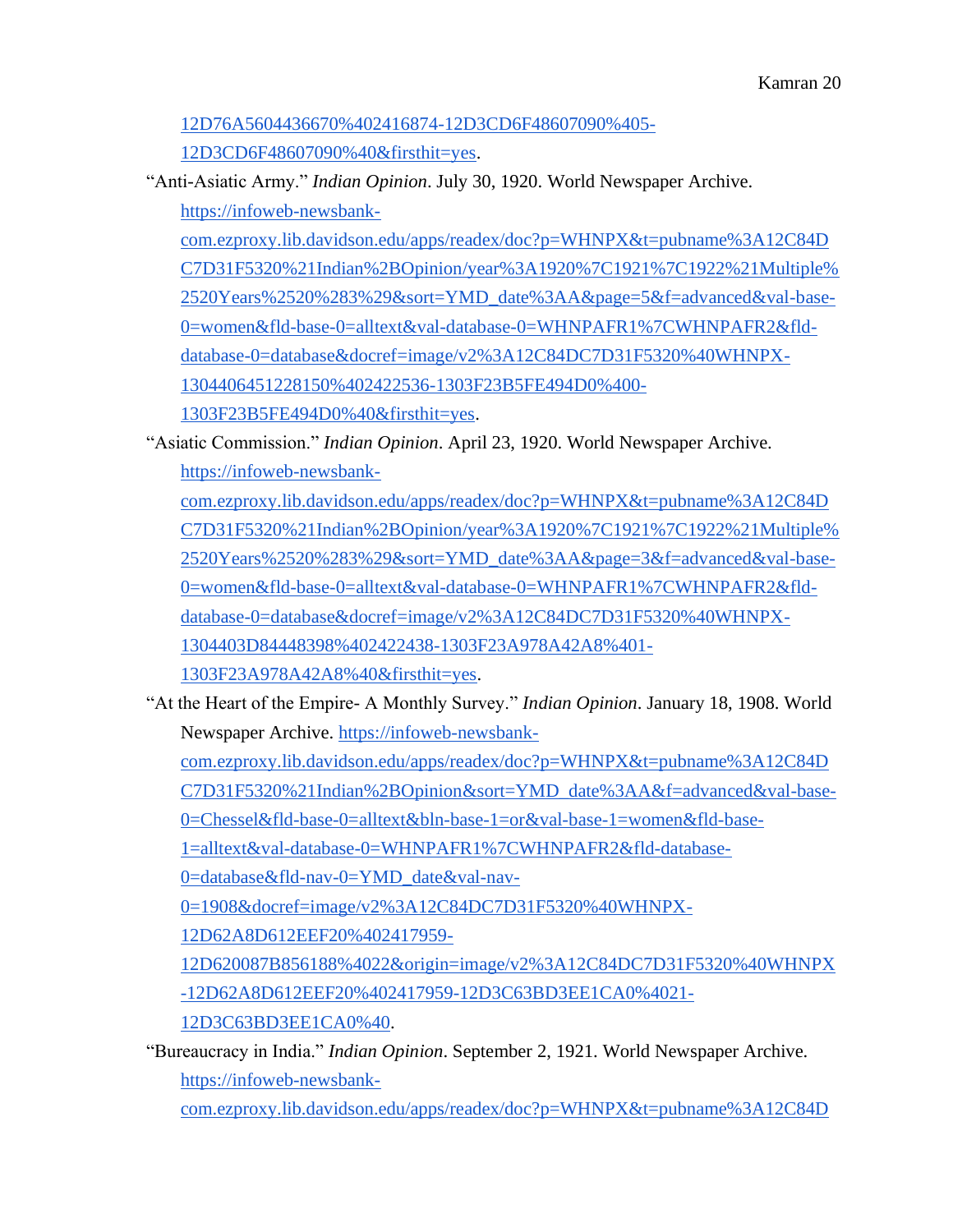[C7D31F5320%21Indian%2BOpinion/year%3A1920%7C1921%7C1922%21Multiple%](https://infoweb-newsbank-com.ezproxy.lib.davidson.edu/apps/readex/doc?p=WHNPX&t=pubname%3A12C84DC7D31F5320%21Indian%2BOpinion/year%3A1920%7C1921%7C1922%21Multiple%2520Years%2520%283%29&sort=YMD_date%3AA&page=14&f=advanced&val-base-0=women&fld-base-0=alltext&val-database-0=WHNPAFR1%7CWHNPAFR2&fld-database-0=database&docref=image/v2%3A12C84DC7D31F5320%40WHNPX-13043E3E80DCF668%402422935-1303F3D9A33A6EC0%405-1303F3D9A33A6EC0%40&firsthit=yes) [2520Years%2520%283%29&sort=YMD\\_date%3AA&page=14&f=advanced&val](https://infoweb-newsbank-com.ezproxy.lib.davidson.edu/apps/readex/doc?p=WHNPX&t=pubname%3A12C84DC7D31F5320%21Indian%2BOpinion/year%3A1920%7C1921%7C1922%21Multiple%2520Years%2520%283%29&sort=YMD_date%3AA&page=14&f=advanced&val-base-0=women&fld-base-0=alltext&val-database-0=WHNPAFR1%7CWHNPAFR2&fld-database-0=database&docref=image/v2%3A12C84DC7D31F5320%40WHNPX-13043E3E80DCF668%402422935-1303F3D9A33A6EC0%405-1303F3D9A33A6EC0%40&firsthit=yes)[base-0=women&fld-base-0=alltext&val-database-](https://infoweb-newsbank-com.ezproxy.lib.davidson.edu/apps/readex/doc?p=WHNPX&t=pubname%3A12C84DC7D31F5320%21Indian%2BOpinion/year%3A1920%7C1921%7C1922%21Multiple%2520Years%2520%283%29&sort=YMD_date%3AA&page=14&f=advanced&val-base-0=women&fld-base-0=alltext&val-database-0=WHNPAFR1%7CWHNPAFR2&fld-database-0=database&docref=image/v2%3A12C84DC7D31F5320%40WHNPX-13043E3E80DCF668%402422935-1303F3D9A33A6EC0%405-1303F3D9A33A6EC0%40&firsthit=yes)[0=WHNPAFR1%7CWHNPAFR2&fld-database-](https://infoweb-newsbank-com.ezproxy.lib.davidson.edu/apps/readex/doc?p=WHNPX&t=pubname%3A12C84DC7D31F5320%21Indian%2BOpinion/year%3A1920%7C1921%7C1922%21Multiple%2520Years%2520%283%29&sort=YMD_date%3AA&page=14&f=advanced&val-base-0=women&fld-base-0=alltext&val-database-0=WHNPAFR1%7CWHNPAFR2&fld-database-0=database&docref=image/v2%3A12C84DC7D31F5320%40WHNPX-13043E3E80DCF668%402422935-1303F3D9A33A6EC0%405-1303F3D9A33A6EC0%40&firsthit=yes)[0=database&docref=image/v2%3A12C84DC7D31F5320%40WHNPX-](https://infoweb-newsbank-com.ezproxy.lib.davidson.edu/apps/readex/doc?p=WHNPX&t=pubname%3A12C84DC7D31F5320%21Indian%2BOpinion/year%3A1920%7C1921%7C1922%21Multiple%2520Years%2520%283%29&sort=YMD_date%3AA&page=14&f=advanced&val-base-0=women&fld-base-0=alltext&val-database-0=WHNPAFR1%7CWHNPAFR2&fld-database-0=database&docref=image/v2%3A12C84DC7D31F5320%40WHNPX-13043E3E80DCF668%402422935-1303F3D9A33A6EC0%405-1303F3D9A33A6EC0%40&firsthit=yes)[13043E3E80DCF668%402422935-1303F3D9A33A6EC0%405-](https://infoweb-newsbank-com.ezproxy.lib.davidson.edu/apps/readex/doc?p=WHNPX&t=pubname%3A12C84DC7D31F5320%21Indian%2BOpinion/year%3A1920%7C1921%7C1922%21Multiple%2520Years%2520%283%29&sort=YMD_date%3AA&page=14&f=advanced&val-base-0=women&fld-base-0=alltext&val-database-0=WHNPAFR1%7CWHNPAFR2&fld-database-0=database&docref=image/v2%3A12C84DC7D31F5320%40WHNPX-13043E3E80DCF668%402422935-1303F3D9A33A6EC0%405-1303F3D9A33A6EC0%40&firsthit=yes) [1303F3D9A33A6EC0%40&firsthit=yes.](https://infoweb-newsbank-com.ezproxy.lib.davidson.edu/apps/readex/doc?p=WHNPX&t=pubname%3A12C84DC7D31F5320%21Indian%2BOpinion/year%3A1920%7C1921%7C1922%21Multiple%2520Years%2520%283%29&sort=YMD_date%3AA&page=14&f=advanced&val-base-0=women&fld-base-0=alltext&val-database-0=WHNPAFR1%7CWHNPAFR2&fld-database-0=database&docref=image/v2%3A12C84DC7D31F5320%40WHNPX-13043E3E80DCF668%402422935-1303F3D9A33A6EC0%405-1303F3D9A33A6EC0%40&firsthit=yes)

Burns, Catherine. "Reproductive Labors: The Politics of Women's Health in South Africa, 1900-1960." Northwestern University, 1995[.](https://search.proquest.com/docview/304223011/fulltextPDF/42C2E486C8434322PQ/1?accountid=10427) [https://search.proquest.com/docview/304223011/fulltextPDF/42C2E486C8434322PQ/1](https://search.proquest.com/docview/304223011/fulltextPDF/42C2E486C8434322PQ/1?accountid=10427)

[?accountid=10427.](https://search.proquest.com/docview/304223011/fulltextPDF/42C2E486C8434322PQ/1?accountid=10427)

C. F. Andrews. "Indians Abroad." *Indian Opinion*. July 30, 1920. World Newspaper Archive[.](https://infoweb-newsbank-com.ezproxy.lib.davidson.edu/apps/readex/doc?p=WHNPX&t=pubname%3A12C84DC7D31F5320%21Indian%2BOpinion/year%3A1920%7C1921%7C1922%21Multiple%2520Years%2520%283%29&sort=YMD_date%3AA&page=5&f=advanced&val-base-0=women&fld-base-0=alltext&val-database-0=WHNPAFR1%7CWHNPAFR2&fld-database-0=database&docref=image/v2%3A12C84DC7D31F5320%40WHNPX-1304406451228150%402422536-1303F23B63E99E68%404-1303F23B63E99E68%40&firsthit=yes) [https://infoweb-newsbank-](https://infoweb-newsbank-com.ezproxy.lib.davidson.edu/apps/readex/doc?p=WHNPX&t=pubname%3A12C84DC7D31F5320%21Indian%2BOpinion/year%3A1920%7C1921%7C1922%21Multiple%2520Years%2520%283%29&sort=YMD_date%3AA&page=5&f=advanced&val-base-0=women&fld-base-0=alltext&val-database-0=WHNPAFR1%7CWHNPAFR2&fld-database-0=database&docref=image/v2%3A12C84DC7D31F5320%40WHNPX-1304406451228150%402422536-1303F23B63E99E68%404-1303F23B63E99E68%40&firsthit=yes)

[com.ezproxy.lib.davidson.edu/apps/readex/doc?p=WHNPX&t=pubname%3A12C84D](https://infoweb-newsbank-com.ezproxy.lib.davidson.edu/apps/readex/doc?p=WHNPX&t=pubname%3A12C84DC7D31F5320%21Indian%2BOpinion/year%3A1920%7C1921%7C1922%21Multiple%2520Years%2520%283%29&sort=YMD_date%3AA&page=5&f=advanced&val-base-0=women&fld-base-0=alltext&val-database-0=WHNPAFR1%7CWHNPAFR2&fld-database-0=database&docref=image/v2%3A12C84DC7D31F5320%40WHNPX-1304406451228150%402422536-1303F23B63E99E68%404-1303F23B63E99E68%40&firsthit=yes) [C7D31F5320%21Indian%2BOpinion/year%3A1920%7C1921%7C1922%21Multiple%](https://infoweb-newsbank-com.ezproxy.lib.davidson.edu/apps/readex/doc?p=WHNPX&t=pubname%3A12C84DC7D31F5320%21Indian%2BOpinion/year%3A1920%7C1921%7C1922%21Multiple%2520Years%2520%283%29&sort=YMD_date%3AA&page=5&f=advanced&val-base-0=women&fld-base-0=alltext&val-database-0=WHNPAFR1%7CWHNPAFR2&fld-database-0=database&docref=image/v2%3A12C84DC7D31F5320%40WHNPX-1304406451228150%402422536-1303F23B63E99E68%404-1303F23B63E99E68%40&firsthit=yes) [2520Years%2520%283%29&sort=YMD\\_date%3AA&page=5&f=advanced&val-base-](https://infoweb-newsbank-com.ezproxy.lib.davidson.edu/apps/readex/doc?p=WHNPX&t=pubname%3A12C84DC7D31F5320%21Indian%2BOpinion/year%3A1920%7C1921%7C1922%21Multiple%2520Years%2520%283%29&sort=YMD_date%3AA&page=5&f=advanced&val-base-0=women&fld-base-0=alltext&val-database-0=WHNPAFR1%7CWHNPAFR2&fld-database-0=database&docref=image/v2%3A12C84DC7D31F5320%40WHNPX-1304406451228150%402422536-1303F23B63E99E68%404-1303F23B63E99E68%40&firsthit=yes)[0=women&fld-base-0=alltext&val-database-0=WHNPAFR1%7CWHNPAFR2&fld](https://infoweb-newsbank-com.ezproxy.lib.davidson.edu/apps/readex/doc?p=WHNPX&t=pubname%3A12C84DC7D31F5320%21Indian%2BOpinion/year%3A1920%7C1921%7C1922%21Multiple%2520Years%2520%283%29&sort=YMD_date%3AA&page=5&f=advanced&val-base-0=women&fld-base-0=alltext&val-database-0=WHNPAFR1%7CWHNPAFR2&fld-database-0=database&docref=image/v2%3A12C84DC7D31F5320%40WHNPX-1304406451228150%402422536-1303F23B63E99E68%404-1303F23B63E99E68%40&firsthit=yes)[database-0=database&docref=image/v2%3A12C84DC7D31F5320%40WHNPX-](https://infoweb-newsbank-com.ezproxy.lib.davidson.edu/apps/readex/doc?p=WHNPX&t=pubname%3A12C84DC7D31F5320%21Indian%2BOpinion/year%3A1920%7C1921%7C1922%21Multiple%2520Years%2520%283%29&sort=YMD_date%3AA&page=5&f=advanced&val-base-0=women&fld-base-0=alltext&val-database-0=WHNPAFR1%7CWHNPAFR2&fld-database-0=database&docref=image/v2%3A12C84DC7D31F5320%40WHNPX-1304406451228150%402422536-1303F23B63E99E68%404-1303F23B63E99E68%40&firsthit=yes)[1304406451228150%402422536-1303F23B63E99E68%404-](https://infoweb-newsbank-com.ezproxy.lib.davidson.edu/apps/readex/doc?p=WHNPX&t=pubname%3A12C84DC7D31F5320%21Indian%2BOpinion/year%3A1920%7C1921%7C1922%21Multiple%2520Years%2520%283%29&sort=YMD_date%3AA&page=5&f=advanced&val-base-0=women&fld-base-0=alltext&val-database-0=WHNPAFR1%7CWHNPAFR2&fld-database-0=database&docref=image/v2%3A12C84DC7D31F5320%40WHNPX-1304406451228150%402422536-1303F23B63E99E68%404-1303F23B63E99E68%40&firsthit=yes)

[1303F23B63E99E68%40&firsthit=yes.](https://infoweb-newsbank-com.ezproxy.lib.davidson.edu/apps/readex/doc?p=WHNPX&t=pubname%3A12C84DC7D31F5320%21Indian%2BOpinion/year%3A1920%7C1921%7C1922%21Multiple%2520Years%2520%283%29&sort=YMD_date%3AA&page=5&f=advanced&val-base-0=women&fld-base-0=alltext&val-database-0=WHNPAFR1%7CWHNPAFR2&fld-database-0=database&docref=image/v2%3A12C84DC7D31F5320%40WHNPX-1304406451228150%402422536-1303F23B63E99E68%404-1303F23B63E99E68%40&firsthit=yes)

- C.F Andrews. "The Asiatic Question: Analysis of Vital Problem." *Indian Opinion*, May 21, 1920. World Newspaper Archive. [https://infoweb-newsbank](https://infoweb-newsbank-com.ezproxy.lib.davidson.edu/apps/readex/doc?p=WHNPX&t=pubname%3A12C84DC7D31F5320%21Indian%2BOpinion/year%3A1920%7C1921%7C1922%21Multiple%2520Years%2520%283%29&sort=YMD_date%3AA&page=3&f=advanced&val-base-0=women&fld-base-0=alltext&val-database-0=WHNPAFR1%7CWHNPAFR2&fld-database-0=database&docref=image/v2%3A12C84DC7D31F5320%40WHNPX-1304405A0E512558%402422466-1303F23AD550E4D8%406-1303F23AD550E4D8%40&firsthit=yes)[com.ezproxy.lib.davidson.edu/apps/readex/doc?p=WHNPX&t=pubname%3A12C84D](https://infoweb-newsbank-com.ezproxy.lib.davidson.edu/apps/readex/doc?p=WHNPX&t=pubname%3A12C84DC7D31F5320%21Indian%2BOpinion/year%3A1920%7C1921%7C1922%21Multiple%2520Years%2520%283%29&sort=YMD_date%3AA&page=3&f=advanced&val-base-0=women&fld-base-0=alltext&val-database-0=WHNPAFR1%7CWHNPAFR2&fld-database-0=database&docref=image/v2%3A12C84DC7D31F5320%40WHNPX-1304405A0E512558%402422466-1303F23AD550E4D8%406-1303F23AD550E4D8%40&firsthit=yes) [C7D31F5320%21Indian%2BOpinion/year%3A1920%7C1921%7C1922%21Multiple%](https://infoweb-newsbank-com.ezproxy.lib.davidson.edu/apps/readex/doc?p=WHNPX&t=pubname%3A12C84DC7D31F5320%21Indian%2BOpinion/year%3A1920%7C1921%7C1922%21Multiple%2520Years%2520%283%29&sort=YMD_date%3AA&page=3&f=advanced&val-base-0=women&fld-base-0=alltext&val-database-0=WHNPAFR1%7CWHNPAFR2&fld-database-0=database&docref=image/v2%3A12C84DC7D31F5320%40WHNPX-1304405A0E512558%402422466-1303F23AD550E4D8%406-1303F23AD550E4D8%40&firsthit=yes) [2520Years%2520%283%29&sort=YMD\\_date%3AA&page=3&f=advanced&val-base-](https://infoweb-newsbank-com.ezproxy.lib.davidson.edu/apps/readex/doc?p=WHNPX&t=pubname%3A12C84DC7D31F5320%21Indian%2BOpinion/year%3A1920%7C1921%7C1922%21Multiple%2520Years%2520%283%29&sort=YMD_date%3AA&page=3&f=advanced&val-base-0=women&fld-base-0=alltext&val-database-0=WHNPAFR1%7CWHNPAFR2&fld-database-0=database&docref=image/v2%3A12C84DC7D31F5320%40WHNPX-1304405A0E512558%402422466-1303F23AD550E4D8%406-1303F23AD550E4D8%40&firsthit=yes)[0=women&fld-base-0=alltext&val-database-0=WHNPAFR1%7CWHNPAFR2&fld](https://infoweb-newsbank-com.ezproxy.lib.davidson.edu/apps/readex/doc?p=WHNPX&t=pubname%3A12C84DC7D31F5320%21Indian%2BOpinion/year%3A1920%7C1921%7C1922%21Multiple%2520Years%2520%283%29&sort=YMD_date%3AA&page=3&f=advanced&val-base-0=women&fld-base-0=alltext&val-database-0=WHNPAFR1%7CWHNPAFR2&fld-database-0=database&docref=image/v2%3A12C84DC7D31F5320%40WHNPX-1304405A0E512558%402422466-1303F23AD550E4D8%406-1303F23AD550E4D8%40&firsthit=yes)[database-0=database&docref=image/v2%3A12C84DC7D31F5320%40WHNPX-](https://infoweb-newsbank-com.ezproxy.lib.davidson.edu/apps/readex/doc?p=WHNPX&t=pubname%3A12C84DC7D31F5320%21Indian%2BOpinion/year%3A1920%7C1921%7C1922%21Multiple%2520Years%2520%283%29&sort=YMD_date%3AA&page=3&f=advanced&val-base-0=women&fld-base-0=alltext&val-database-0=WHNPAFR1%7CWHNPAFR2&fld-database-0=database&docref=image/v2%3A12C84DC7D31F5320%40WHNPX-1304405A0E512558%402422466-1303F23AD550E4D8%406-1303F23AD550E4D8%40&firsthit=yes)[1304405A0E512558%402422466-1303F23AD550E4D8%406-](https://infoweb-newsbank-com.ezproxy.lib.davidson.edu/apps/readex/doc?p=WHNPX&t=pubname%3A12C84DC7D31F5320%21Indian%2BOpinion/year%3A1920%7C1921%7C1922%21Multiple%2520Years%2520%283%29&sort=YMD_date%3AA&page=3&f=advanced&val-base-0=women&fld-base-0=alltext&val-database-0=WHNPAFR1%7CWHNPAFR2&fld-database-0=database&docref=image/v2%3A12C84DC7D31F5320%40WHNPX-1304405A0E512558%402422466-1303F23AD550E4D8%406-1303F23AD550E4D8%40&firsthit=yes) [1303F23AD550E4D8%40&firsthit=yes.](https://infoweb-newsbank-com.ezproxy.lib.davidson.edu/apps/readex/doc?p=WHNPX&t=pubname%3A12C84DC7D31F5320%21Indian%2BOpinion/year%3A1920%7C1921%7C1922%21Multiple%2520Years%2520%283%29&sort=YMD_date%3AA&page=3&f=advanced&val-base-0=women&fld-base-0=alltext&val-database-0=WHNPAFR1%7CWHNPAFR2&fld-database-0=database&docref=image/v2%3A12C84DC7D31F5320%40WHNPX-1304405A0E512558%402422466-1303F23AD550E4D8%406-1303F23AD550E4D8%40&firsthit=yes)
- "Durban and District Indian Educational Advisory Committee." *Indian Opinion*. November 4, 1921. World Newspaper Archive. [https://infoweb-newsbank](https://infoweb-newsbank-com.ezproxy.lib.davidson.edu/apps/readex/doc?p=WHNPX&t=pubname%3A12C84DC7D31F5320%21Indian%2BOpinion/year%3A1920%7C1921%7C1922%21Multiple%2520Years%2520%283%29&sort=YMD_date%3AA&page=16&f=advanced&val-base-0=women&fld-base-0=alltext&val-database-0=WHNPAFR1%7CWHNPAFR2&fld-database-0=database&docref=image/v2%3A12C84DC7D31F5320%40WHNPX-13043E45068A1E38%402422998-1303F3DA1C6CC778%403-1303F3DA1C6CC778%40&firsthit=yes)[com.ezproxy.lib.davidson.edu/apps/readex/doc?p=WHNPX&t=pubname%3A12C84D](https://infoweb-newsbank-com.ezproxy.lib.davidson.edu/apps/readex/doc?p=WHNPX&t=pubname%3A12C84DC7D31F5320%21Indian%2BOpinion/year%3A1920%7C1921%7C1922%21Multiple%2520Years%2520%283%29&sort=YMD_date%3AA&page=16&f=advanced&val-base-0=women&fld-base-0=alltext&val-database-0=WHNPAFR1%7CWHNPAFR2&fld-database-0=database&docref=image/v2%3A12C84DC7D31F5320%40WHNPX-13043E45068A1E38%402422998-1303F3DA1C6CC778%403-1303F3DA1C6CC778%40&firsthit=yes) [C7D31F5320%21Indian%2BOpinion/year%3A1920%7C1921%7C1922%21Multiple%](https://infoweb-newsbank-com.ezproxy.lib.davidson.edu/apps/readex/doc?p=WHNPX&t=pubname%3A12C84DC7D31F5320%21Indian%2BOpinion/year%3A1920%7C1921%7C1922%21Multiple%2520Years%2520%283%29&sort=YMD_date%3AA&page=16&f=advanced&val-base-0=women&fld-base-0=alltext&val-database-0=WHNPAFR1%7CWHNPAFR2&fld-database-0=database&docref=image/v2%3A12C84DC7D31F5320%40WHNPX-13043E45068A1E38%402422998-1303F3DA1C6CC778%403-1303F3DA1C6CC778%40&firsthit=yes) [2520Years%2520%283%29&sort=YMD\\_date%3AA&page=16&f=advanced&val](https://infoweb-newsbank-com.ezproxy.lib.davidson.edu/apps/readex/doc?p=WHNPX&t=pubname%3A12C84DC7D31F5320%21Indian%2BOpinion/year%3A1920%7C1921%7C1922%21Multiple%2520Years%2520%283%29&sort=YMD_date%3AA&page=16&f=advanced&val-base-0=women&fld-base-0=alltext&val-database-0=WHNPAFR1%7CWHNPAFR2&fld-database-0=database&docref=image/v2%3A12C84DC7D31F5320%40WHNPX-13043E45068A1E38%402422998-1303F3DA1C6CC778%403-1303F3DA1C6CC778%40&firsthit=yes)[base-0=women&fld-base-0=alltext&val-database-](https://infoweb-newsbank-com.ezproxy.lib.davidson.edu/apps/readex/doc?p=WHNPX&t=pubname%3A12C84DC7D31F5320%21Indian%2BOpinion/year%3A1920%7C1921%7C1922%21Multiple%2520Years%2520%283%29&sort=YMD_date%3AA&page=16&f=advanced&val-base-0=women&fld-base-0=alltext&val-database-0=WHNPAFR1%7CWHNPAFR2&fld-database-0=database&docref=image/v2%3A12C84DC7D31F5320%40WHNPX-13043E45068A1E38%402422998-1303F3DA1C6CC778%403-1303F3DA1C6CC778%40&firsthit=yes)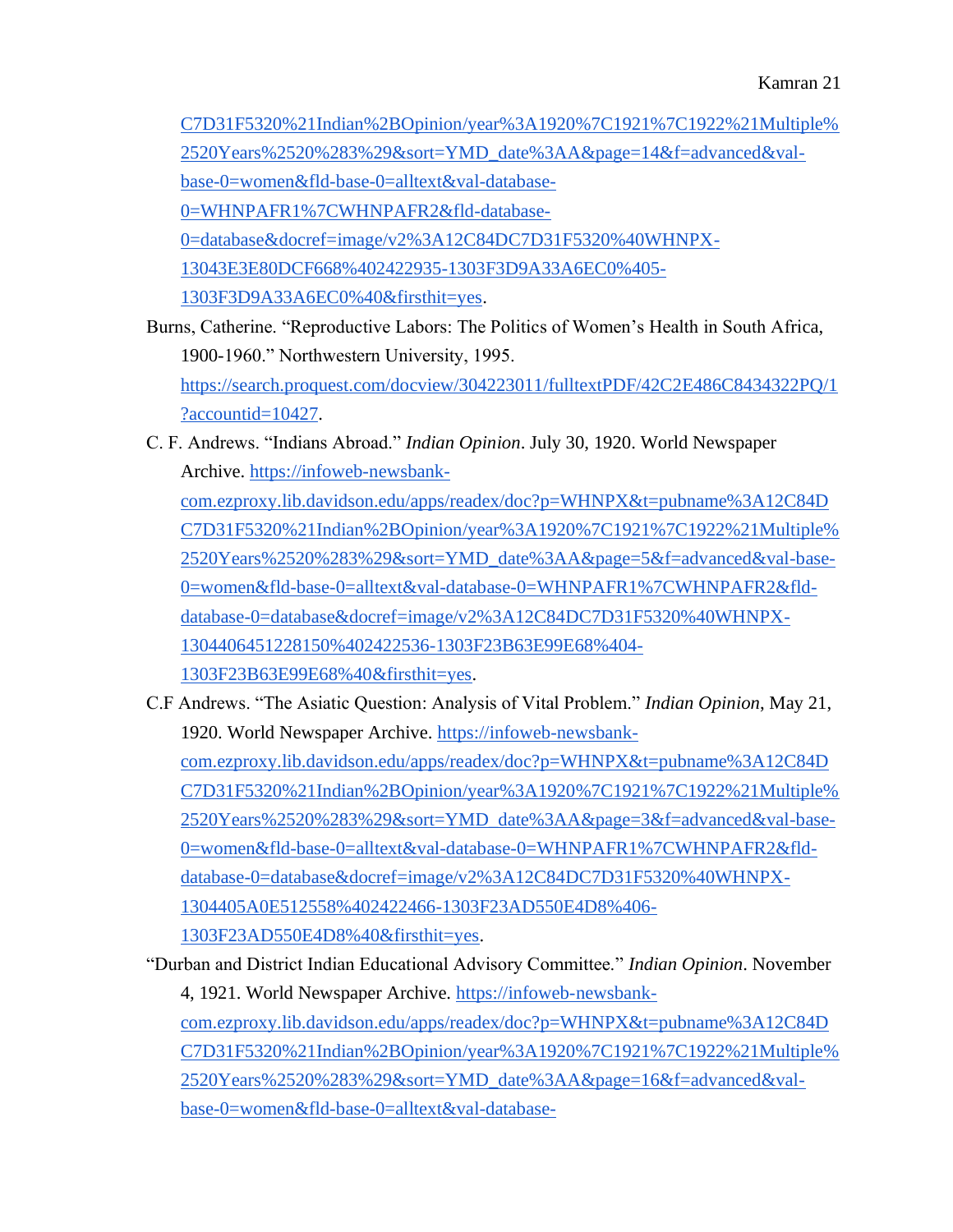[0=WHNPAFR1%7CWHNPAFR2&fld-database-](https://infoweb-newsbank-com.ezproxy.lib.davidson.edu/apps/readex/doc?p=WHNPX&t=pubname%3A12C84DC7D31F5320%21Indian%2BOpinion/year%3A1920%7C1921%7C1922%21Multiple%2520Years%2520%283%29&sort=YMD_date%3AA&page=16&f=advanced&val-base-0=women&fld-base-0=alltext&val-database-0=WHNPAFR1%7CWHNPAFR2&fld-database-0=database&docref=image/v2%3A12C84DC7D31F5320%40WHNPX-13043E45068A1E38%402422998-1303F3DA1C6CC778%403-1303F3DA1C6CC778%40&firsthit=yes)

[0=database&docref=image/v2%3A12C84DC7D31F5320%40WHNPX-](https://infoweb-newsbank-com.ezproxy.lib.davidson.edu/apps/readex/doc?p=WHNPX&t=pubname%3A12C84DC7D31F5320%21Indian%2BOpinion/year%3A1920%7C1921%7C1922%21Multiple%2520Years%2520%283%29&sort=YMD_date%3AA&page=16&f=advanced&val-base-0=women&fld-base-0=alltext&val-database-0=WHNPAFR1%7CWHNPAFR2&fld-database-0=database&docref=image/v2%3A12C84DC7D31F5320%40WHNPX-13043E45068A1E38%402422998-1303F3DA1C6CC778%403-1303F3DA1C6CC778%40&firsthit=yes)

[13043E45068A1E38%402422998-1303F3DA1C6CC778%403-](https://infoweb-newsbank-com.ezproxy.lib.davidson.edu/apps/readex/doc?p=WHNPX&t=pubname%3A12C84DC7D31F5320%21Indian%2BOpinion/year%3A1920%7C1921%7C1922%21Multiple%2520Years%2520%283%29&sort=YMD_date%3AA&page=16&f=advanced&val-base-0=women&fld-base-0=alltext&val-database-0=WHNPAFR1%7CWHNPAFR2&fld-database-0=database&docref=image/v2%3A12C84DC7D31F5320%40WHNPX-13043E45068A1E38%402422998-1303F3DA1C6CC778%403-1303F3DA1C6CC778%40&firsthit=yes)

[1303F3DA1C6CC778%40&firsthit=yes.](https://infoweb-newsbank-com.ezproxy.lib.davidson.edu/apps/readex/doc?p=WHNPX&t=pubname%3A12C84DC7D31F5320%21Indian%2BOpinion/year%3A1920%7C1921%7C1922%21Multiple%2520Years%2520%283%29&sort=YMD_date%3AA&page=16&f=advanced&val-base-0=women&fld-base-0=alltext&val-database-0=WHNPAFR1%7CWHNPAFR2&fld-database-0=database&docref=image/v2%3A12C84DC7D31F5320%40WHNPX-13043E45068A1E38%402422998-1303F3DA1C6CC778%403-1303F3DA1C6CC778%40&firsthit=yes)

"Education: European, Indian and Native; Race and Crime; Crimes in Order of Frequency." *Indian Opinion*. October 28, 1911. [https://infoweb-newsbank-](https://infoweb-newsbank-com.ezproxy.lib.davidson.edu/apps/readex/doc?p=WHNPX&t=pubname%3A12C84DC7D31F5320%21Indian%2BOpinion&sort=YMD_date%3AA&f=advanced&val-base-0=rape&fld-base-0=alltext&val-database-0=WHNPAFR1%7CWHNPAFR2&fld-database-0=database&docref=image%2Fv2%3A12C84DC7D31F5320%40WHNPX-12D815146EFF6328%402419338-12D80F66714F5250%404&origin=image%2Fv2%3A12C84DC7D31F5320%40WHNPX-12D815146EFF6328%402419338-12D7C75D1C0C7B20%405-12D7C75D1C0C7B20%40)

[com.ezproxy.lib.davidson.edu/apps/readex/doc?p=WHNPX&t=pubname%3A12C84D](https://infoweb-newsbank-com.ezproxy.lib.davidson.edu/apps/readex/doc?p=WHNPX&t=pubname%3A12C84DC7D31F5320%21Indian%2BOpinion&sort=YMD_date%3AA&f=advanced&val-base-0=rape&fld-base-0=alltext&val-database-0=WHNPAFR1%7CWHNPAFR2&fld-database-0=database&docref=image%2Fv2%3A12C84DC7D31F5320%40WHNPX-12D815146EFF6328%402419338-12D80F66714F5250%404&origin=image%2Fv2%3A12C84DC7D31F5320%40WHNPX-12D815146EFF6328%402419338-12D7C75D1C0C7B20%405-12D7C75D1C0C7B20%40) [C7D31F5320%21Indian%2BOpinion&sort=YMD\\_date%3AA&f=advanced&val-base-](https://infoweb-newsbank-com.ezproxy.lib.davidson.edu/apps/readex/doc?p=WHNPX&t=pubname%3A12C84DC7D31F5320%21Indian%2BOpinion&sort=YMD_date%3AA&f=advanced&val-base-0=rape&fld-base-0=alltext&val-database-0=WHNPAFR1%7CWHNPAFR2&fld-database-0=database&docref=image%2Fv2%3A12C84DC7D31F5320%40WHNPX-12D815146EFF6328%402419338-12D80F66714F5250%404&origin=image%2Fv2%3A12C84DC7D31F5320%40WHNPX-12D815146EFF6328%402419338-12D7C75D1C0C7B20%405-12D7C75D1C0C7B20%40)[0=rape&fld-base-0=alltext&val-database-0=WHNPAFR1%7CWHNPAFR2&fld](https://infoweb-newsbank-com.ezproxy.lib.davidson.edu/apps/readex/doc?p=WHNPX&t=pubname%3A12C84DC7D31F5320%21Indian%2BOpinion&sort=YMD_date%3AA&f=advanced&val-base-0=rape&fld-base-0=alltext&val-database-0=WHNPAFR1%7CWHNPAFR2&fld-database-0=database&docref=image%2Fv2%3A12C84DC7D31F5320%40WHNPX-12D815146EFF6328%402419338-12D80F66714F5250%404&origin=image%2Fv2%3A12C84DC7D31F5320%40WHNPX-12D815146EFF6328%402419338-12D7C75D1C0C7B20%405-12D7C75D1C0C7B20%40)[database-0=database&docref=image%2Fv2%3A12C84DC7D31F5320%40WHNPX-](https://infoweb-newsbank-com.ezproxy.lib.davidson.edu/apps/readex/doc?p=WHNPX&t=pubname%3A12C84DC7D31F5320%21Indian%2BOpinion&sort=YMD_date%3AA&f=advanced&val-base-0=rape&fld-base-0=alltext&val-database-0=WHNPAFR1%7CWHNPAFR2&fld-database-0=database&docref=image%2Fv2%3A12C84DC7D31F5320%40WHNPX-12D815146EFF6328%402419338-12D80F66714F5250%404&origin=image%2Fv2%3A12C84DC7D31F5320%40WHNPX-12D815146EFF6328%402419338-12D7C75D1C0C7B20%405-12D7C75D1C0C7B20%40)[12D815146EFF6328%402419338-](https://infoweb-newsbank-com.ezproxy.lib.davidson.edu/apps/readex/doc?p=WHNPX&t=pubname%3A12C84DC7D31F5320%21Indian%2BOpinion&sort=YMD_date%3AA&f=advanced&val-base-0=rape&fld-base-0=alltext&val-database-0=WHNPAFR1%7CWHNPAFR2&fld-database-0=database&docref=image%2Fv2%3A12C84DC7D31F5320%40WHNPX-12D815146EFF6328%402419338-12D80F66714F5250%404&origin=image%2Fv2%3A12C84DC7D31F5320%40WHNPX-12D815146EFF6328%402419338-12D7C75D1C0C7B20%405-12D7C75D1C0C7B20%40)

[12D80F66714F5250%404&origin=image%2Fv2%3A12C84DC7D31F5320%40WHN](https://infoweb-newsbank-com.ezproxy.lib.davidson.edu/apps/readex/doc?p=WHNPX&t=pubname%3A12C84DC7D31F5320%21Indian%2BOpinion&sort=YMD_date%3AA&f=advanced&val-base-0=rape&fld-base-0=alltext&val-database-0=WHNPAFR1%7CWHNPAFR2&fld-database-0=database&docref=image%2Fv2%3A12C84DC7D31F5320%40WHNPX-12D815146EFF6328%402419338-12D80F66714F5250%404&origin=image%2Fv2%3A12C84DC7D31F5320%40WHNPX-12D815146EFF6328%402419338-12D7C75D1C0C7B20%405-12D7C75D1C0C7B20%40) [PX-12D815146EFF6328%402419338-12D7C75D1C0C7B20%405-](https://infoweb-newsbank-com.ezproxy.lib.davidson.edu/apps/readex/doc?p=WHNPX&t=pubname%3A12C84DC7D31F5320%21Indian%2BOpinion&sort=YMD_date%3AA&f=advanced&val-base-0=rape&fld-base-0=alltext&val-database-0=WHNPAFR1%7CWHNPAFR2&fld-database-0=database&docref=image%2Fv2%3A12C84DC7D31F5320%40WHNPX-12D815146EFF6328%402419338-12D80F66714F5250%404&origin=image%2Fv2%3A12C84DC7D31F5320%40WHNPX-12D815146EFF6328%402419338-12D7C75D1C0C7B20%405-12D7C75D1C0C7B20%40)

[12D7C75D1C0C7B20%40.](https://infoweb-newsbank-com.ezproxy.lib.davidson.edu/apps/readex/doc?p=WHNPX&t=pubname%3A12C84DC7D31F5320%21Indian%2BOpinion&sort=YMD_date%3AA&f=advanced&val-base-0=rape&fld-base-0=alltext&val-database-0=WHNPAFR1%7CWHNPAFR2&fld-database-0=database&docref=image%2Fv2%3A12C84DC7D31F5320%40WHNPX-12D815146EFF6328%402419338-12D80F66714F5250%404&origin=image%2Fv2%3A12C84DC7D31F5320%40WHNPX-12D815146EFF6328%402419338-12D7C75D1C0C7B20%405-12D7C75D1C0C7B20%40)

"Indentured Indian in Natal." *Indian Opinion*. December 24, 1910[.](https://infoweb-newsbank-com.ezproxy.lib.davidson.edu/apps/readex/doc?p=WHNPX&t=pubname%3A12C84DC7D31F5320%21Indian%2BOpinion&sort=YMD_date%3AA&page=7&f=advanced&val-base-0=sex&fld-base-0=alltext&val-database-0=WHNPAFR1%7CWHNPAFR2&fld-database-0=database&docref=image/v2%3A12C84DC7D31F5320%40WHNPX-12D62B28A5B18D28%402419030-12D62A70CE434A78%402-12D62A70CE434A78%40&firsthit=yes) [https://infoweb](https://infoweb-newsbank-com.ezproxy.lib.davidson.edu/apps/readex/doc?p=WHNPX&t=pubname%3A12C84DC7D31F5320%21Indian%2BOpinion&sort=YMD_date%3AA&page=7&f=advanced&val-base-0=sex&fld-base-0=alltext&val-database-0=WHNPAFR1%7CWHNPAFR2&fld-database-0=database&docref=image/v2%3A12C84DC7D31F5320%40WHNPX-12D62B28A5B18D28%402419030-12D62A70CE434A78%402-12D62A70CE434A78%40&firsthit=yes)[newsbank-](https://infoweb-newsbank-com.ezproxy.lib.davidson.edu/apps/readex/doc?p=WHNPX&t=pubname%3A12C84DC7D31F5320%21Indian%2BOpinion&sort=YMD_date%3AA&page=7&f=advanced&val-base-0=sex&fld-base-0=alltext&val-database-0=WHNPAFR1%7CWHNPAFR2&fld-database-0=database&docref=image/v2%3A12C84DC7D31F5320%40WHNPX-12D62B28A5B18D28%402419030-12D62A70CE434A78%402-12D62A70CE434A78%40&firsthit=yes)

[com.ezproxy.lib.davidson.edu/apps/readex/doc?p=WHNPX&t=pubname%3A12C84D](https://infoweb-newsbank-com.ezproxy.lib.davidson.edu/apps/readex/doc?p=WHNPX&t=pubname%3A12C84DC7D31F5320%21Indian%2BOpinion&sort=YMD_date%3AA&page=7&f=advanced&val-base-0=sex&fld-base-0=alltext&val-database-0=WHNPAFR1%7CWHNPAFR2&fld-database-0=database&docref=image/v2%3A12C84DC7D31F5320%40WHNPX-12D62B28A5B18D28%402419030-12D62A70CE434A78%402-12D62A70CE434A78%40&firsthit=yes)

[C7D31F5320%21Indian%2BOpinion&sort=YMD\\_date%3AA&page=7&f=advanced&](https://infoweb-newsbank-com.ezproxy.lib.davidson.edu/apps/readex/doc?p=WHNPX&t=pubname%3A12C84DC7D31F5320%21Indian%2BOpinion&sort=YMD_date%3AA&page=7&f=advanced&val-base-0=sex&fld-base-0=alltext&val-database-0=WHNPAFR1%7CWHNPAFR2&fld-database-0=database&docref=image/v2%3A12C84DC7D31F5320%40WHNPX-12D62B28A5B18D28%402419030-12D62A70CE434A78%402-12D62A70CE434A78%40&firsthit=yes)

[val-base-0=sex&fld-base-0=alltext&val-database-](https://infoweb-newsbank-com.ezproxy.lib.davidson.edu/apps/readex/doc?p=WHNPX&t=pubname%3A12C84DC7D31F5320%21Indian%2BOpinion&sort=YMD_date%3AA&page=7&f=advanced&val-base-0=sex&fld-base-0=alltext&val-database-0=WHNPAFR1%7CWHNPAFR2&fld-database-0=database&docref=image/v2%3A12C84DC7D31F5320%40WHNPX-12D62B28A5B18D28%402419030-12D62A70CE434A78%402-12D62A70CE434A78%40&firsthit=yes)

[0=WHNPAFR1%7CWHNPAFR2&fld-database-](https://infoweb-newsbank-com.ezproxy.lib.davidson.edu/apps/readex/doc?p=WHNPX&t=pubname%3A12C84DC7D31F5320%21Indian%2BOpinion&sort=YMD_date%3AA&page=7&f=advanced&val-base-0=sex&fld-base-0=alltext&val-database-0=WHNPAFR1%7CWHNPAFR2&fld-database-0=database&docref=image/v2%3A12C84DC7D31F5320%40WHNPX-12D62B28A5B18D28%402419030-12D62A70CE434A78%402-12D62A70CE434A78%40&firsthit=yes)

[0=database&docref=image/v2%3A12C84DC7D31F5320%40WHNPX-](https://infoweb-newsbank-com.ezproxy.lib.davidson.edu/apps/readex/doc?p=WHNPX&t=pubname%3A12C84DC7D31F5320%21Indian%2BOpinion&sort=YMD_date%3AA&page=7&f=advanced&val-base-0=sex&fld-base-0=alltext&val-database-0=WHNPAFR1%7CWHNPAFR2&fld-database-0=database&docref=image/v2%3A12C84DC7D31F5320%40WHNPX-12D62B28A5B18D28%402419030-12D62A70CE434A78%402-12D62A70CE434A78%40&firsthit=yes)

[12D62B28A5B18D28%402419030-12D62A70CE434A78%402-](https://infoweb-newsbank-com.ezproxy.lib.davidson.edu/apps/readex/doc?p=WHNPX&t=pubname%3A12C84DC7D31F5320%21Indian%2BOpinion&sort=YMD_date%3AA&page=7&f=advanced&val-base-0=sex&fld-base-0=alltext&val-database-0=WHNPAFR1%7CWHNPAFR2&fld-database-0=database&docref=image/v2%3A12C84DC7D31F5320%40WHNPX-12D62B28A5B18D28%402419030-12D62A70CE434A78%402-12D62A70CE434A78%40&firsthit=yes)

[12D62A70CE434A78%40&firsthit=yes.](https://infoweb-newsbank-com.ezproxy.lib.davidson.edu/apps/readex/doc?p=WHNPX&t=pubname%3A12C84DC7D31F5320%21Indian%2BOpinion&sort=YMD_date%3AA&page=7&f=advanced&val-base-0=sex&fld-base-0=alltext&val-database-0=WHNPAFR1%7CWHNPAFR2&fld-database-0=database&docref=image/v2%3A12C84DC7D31F5320%40WHNPX-12D62B28A5B18D28%402419030-12D62A70CE434A78%402-12D62A70CE434A78%40&firsthit=yes)

"Indian Education in Natal." *Indian Opinion*. November 21, 1908. World Newspaper

Archive[.](https://infoweb-newsbank-com.ezproxy.lib.davidson.edu/apps/readex/doc?p=WHNPX&t=pubname%3A12C84DC7D31F5320%21Indian%2BOpinion&sort=YMD_date%3AA&page=5&f=advanced&val-base-0=sex&fld-base-0=alltext&val-database-0=WHNPAFR1%7CWHNPAFR2&fld-database-0=database&docref=image/v2%3A12C84DC7D31F5320%40WHNPX-12D5133254B715D8%402418267-12D41C4AA831B7F8%406-12D41C4AA831B7F8%40&firsthit=yes) [https://infoweb-newsbank-](https://infoweb-newsbank-com.ezproxy.lib.davidson.edu/apps/readex/doc?p=WHNPX&t=pubname%3A12C84DC7D31F5320%21Indian%2BOpinion&sort=YMD_date%3AA&page=5&f=advanced&val-base-0=sex&fld-base-0=alltext&val-database-0=WHNPAFR1%7CWHNPAFR2&fld-database-0=database&docref=image/v2%3A12C84DC7D31F5320%40WHNPX-12D5133254B715D8%402418267-12D41C4AA831B7F8%406-12D41C4AA831B7F8%40&firsthit=yes)

[com.ezproxy.lib.davidson.edu/apps/readex/doc?p=WHNPX&t=pubname%3A12C84D](https://infoweb-newsbank-com.ezproxy.lib.davidson.edu/apps/readex/doc?p=WHNPX&t=pubname%3A12C84DC7D31F5320%21Indian%2BOpinion&sort=YMD_date%3AA&page=5&f=advanced&val-base-0=sex&fld-base-0=alltext&val-database-0=WHNPAFR1%7CWHNPAFR2&fld-database-0=database&docref=image/v2%3A12C84DC7D31F5320%40WHNPX-12D5133254B715D8%402418267-12D41C4AA831B7F8%406-12D41C4AA831B7F8%40&firsthit=yes) [C7D31F5320%21Indian%2BOpinion&sort=YMD\\_date%3AA&page=5&f=advanced&](https://infoweb-newsbank-com.ezproxy.lib.davidson.edu/apps/readex/doc?p=WHNPX&t=pubname%3A12C84DC7D31F5320%21Indian%2BOpinion&sort=YMD_date%3AA&page=5&f=advanced&val-base-0=sex&fld-base-0=alltext&val-database-0=WHNPAFR1%7CWHNPAFR2&fld-database-0=database&docref=image/v2%3A12C84DC7D31F5320%40WHNPX-12D5133254B715D8%402418267-12D41C4AA831B7F8%406-12D41C4AA831B7F8%40&firsthit=yes) [val-base-0=sex&fld-base-0=alltext&val-database-](https://infoweb-newsbank-com.ezproxy.lib.davidson.edu/apps/readex/doc?p=WHNPX&t=pubname%3A12C84DC7D31F5320%21Indian%2BOpinion&sort=YMD_date%3AA&page=5&f=advanced&val-base-0=sex&fld-base-0=alltext&val-database-0=WHNPAFR1%7CWHNPAFR2&fld-database-0=database&docref=image/v2%3A12C84DC7D31F5320%40WHNPX-12D5133254B715D8%402418267-12D41C4AA831B7F8%406-12D41C4AA831B7F8%40&firsthit=yes)

[0=WHNPAFR1%7CWHNPAFR2&fld-database-](https://infoweb-newsbank-com.ezproxy.lib.davidson.edu/apps/readex/doc?p=WHNPX&t=pubname%3A12C84DC7D31F5320%21Indian%2BOpinion&sort=YMD_date%3AA&page=5&f=advanced&val-base-0=sex&fld-base-0=alltext&val-database-0=WHNPAFR1%7CWHNPAFR2&fld-database-0=database&docref=image/v2%3A12C84DC7D31F5320%40WHNPX-12D5133254B715D8%402418267-12D41C4AA831B7F8%406-12D41C4AA831B7F8%40&firsthit=yes)

[0=database&docref=image/v2%3A12C84DC7D31F5320%40WHNPX-](https://infoweb-newsbank-com.ezproxy.lib.davidson.edu/apps/readex/doc?p=WHNPX&t=pubname%3A12C84DC7D31F5320%21Indian%2BOpinion&sort=YMD_date%3AA&page=5&f=advanced&val-base-0=sex&fld-base-0=alltext&val-database-0=WHNPAFR1%7CWHNPAFR2&fld-database-0=database&docref=image/v2%3A12C84DC7D31F5320%40WHNPX-12D5133254B715D8%402418267-12D41C4AA831B7F8%406-12D41C4AA831B7F8%40&firsthit=yes)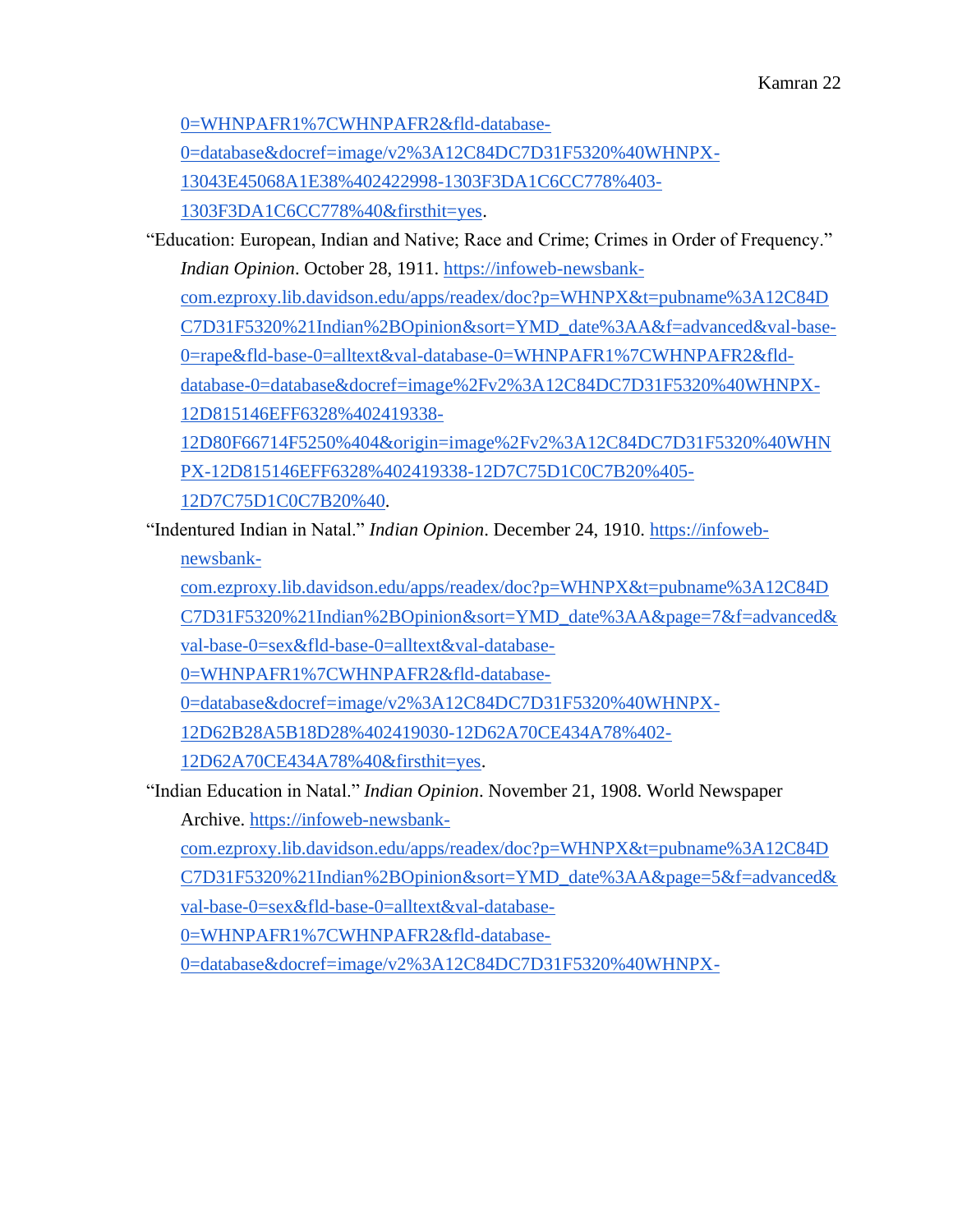[12D5133254B715D8%402418267-12D41C4AA831B7F8%406-](https://infoweb-newsbank-com.ezproxy.lib.davidson.edu/apps/readex/doc?p=WHNPX&t=pubname%3A12C84DC7D31F5320%21Indian%2BOpinion&sort=YMD_date%3AA&page=5&f=advanced&val-base-0=sex&fld-base-0=alltext&val-database-0=WHNPAFR1%7CWHNPAFR2&fld-database-0=database&docref=image/v2%3A12C84DC7D31F5320%40WHNPX-12D5133254B715D8%402418267-12D41C4AA831B7F8%406-12D41C4AA831B7F8%40&firsthit=yes) [12D41C4AA831B7F8%40&firsthit=yes.](https://infoweb-newsbank-com.ezproxy.lib.davidson.edu/apps/readex/doc?p=WHNPX&t=pubname%3A12C84DC7D31F5320%21Indian%2BOpinion&sort=YMD_date%3AA&page=5&f=advanced&val-base-0=sex&fld-base-0=alltext&val-database-0=WHNPAFR1%7CWHNPAFR2&fld-database-0=database&docref=image/v2%3A12C84DC7D31F5320%40WHNPX-12D5133254B715D8%402418267-12D41C4AA831B7F8%406-12D41C4AA831B7F8%40&firsthit=yes)

"Indian Indentured Labour in Natal 1860-1911 | South African History Online." Accessed May 13, 2021[.](https://www.sahistory.org.za/article/indian-indentured-labour-natal-1860-1911) [https://www.sahistory.org.za/article/indian-indentured-labour-natal-](https://www.sahistory.org.za/article/indian-indentured-labour-natal-1860-1911)[1860-1911.](https://www.sahistory.org.za/article/indian-indentured-labour-natal-1860-1911)

"Indian Suicides." *Indian Opinion*. October 22, 1903. World Newspaper Archive[.](https://infoweb-newsbank-com.ezproxy.lib.davidson.edu/apps/readex/doc?p=WHNPX&t=pubname%3A12C84DC7D31F5320%21Indian%2BOpinion&sort=YMD_date%3AA&f=advanced&val-base-0=abortion&fld-base-0=alltext&val-database-0=WHNPAFR1%7CWHNPAFR2&fld-database-0=database&docref=image/v2%3A12C84DC7D31F5320%40WHNPX-12D62C38247BA150%402416410-12D37C85189D1A08%401-12D37C85189D1A08%40&firsthit=yes) [https://infoweb-newsbank](https://infoweb-newsbank-com.ezproxy.lib.davidson.edu/apps/readex/doc?p=WHNPX&t=pubname%3A12C84DC7D31F5320%21Indian%2BOpinion&sort=YMD_date%3AA&f=advanced&val-base-0=abortion&fld-base-0=alltext&val-database-0=WHNPAFR1%7CWHNPAFR2&fld-database-0=database&docref=image/v2%3A12C84DC7D31F5320%40WHNPX-12D62C38247BA150%402416410-12D37C85189D1A08%401-12D37C85189D1A08%40&firsthit=yes)[com.ezproxy.lib.davidson.edu/apps/readex/doc?p=WHNPX&t=pubname%3A12C84D](https://infoweb-newsbank-com.ezproxy.lib.davidson.edu/apps/readex/doc?p=WHNPX&t=pubname%3A12C84DC7D31F5320%21Indian%2BOpinion&sort=YMD_date%3AA&f=advanced&val-base-0=abortion&fld-base-0=alltext&val-database-0=WHNPAFR1%7CWHNPAFR2&fld-database-0=database&docref=image/v2%3A12C84DC7D31F5320%40WHNPX-12D62C38247BA150%402416410-12D37C85189D1A08%401-12D37C85189D1A08%40&firsthit=yes) [C7D31F5320%21Indian%2BOpinion&sort=YMD\\_date%3AA&f=advanced&val-base-](https://infoweb-newsbank-com.ezproxy.lib.davidson.edu/apps/readex/doc?p=WHNPX&t=pubname%3A12C84DC7D31F5320%21Indian%2BOpinion&sort=YMD_date%3AA&f=advanced&val-base-0=abortion&fld-base-0=alltext&val-database-0=WHNPAFR1%7CWHNPAFR2&fld-database-0=database&docref=image/v2%3A12C84DC7D31F5320%40WHNPX-12D62C38247BA150%402416410-12D37C85189D1A08%401-12D37C85189D1A08%40&firsthit=yes)

[0=abortion&fld-base-0=alltext&val-database-0=WHNPAFR1%7CWHNPAFR2&fld-](https://infoweb-newsbank-com.ezproxy.lib.davidson.edu/apps/readex/doc?p=WHNPX&t=pubname%3A12C84DC7D31F5320%21Indian%2BOpinion&sort=YMD_date%3AA&f=advanced&val-base-0=abortion&fld-base-0=alltext&val-database-0=WHNPAFR1%7CWHNPAFR2&fld-database-0=database&docref=image/v2%3A12C84DC7D31F5320%40WHNPX-12D62C38247BA150%402416410-12D37C85189D1A08%401-12D37C85189D1A08%40&firsthit=yes)

[database-0=database&docref=image/v2%3A12C84DC7D31F5320%40WHNPX-](https://infoweb-newsbank-com.ezproxy.lib.davidson.edu/apps/readex/doc?p=WHNPX&t=pubname%3A12C84DC7D31F5320%21Indian%2BOpinion&sort=YMD_date%3AA&f=advanced&val-base-0=abortion&fld-base-0=alltext&val-database-0=WHNPAFR1%7CWHNPAFR2&fld-database-0=database&docref=image/v2%3A12C84DC7D31F5320%40WHNPX-12D62C38247BA150%402416410-12D37C85189D1A08%401-12D37C85189D1A08%40&firsthit=yes)

[12D62C38247BA150%402416410-12D37C85189D1A08%401-](https://infoweb-newsbank-com.ezproxy.lib.davidson.edu/apps/readex/doc?p=WHNPX&t=pubname%3A12C84DC7D31F5320%21Indian%2BOpinion&sort=YMD_date%3AA&f=advanced&val-base-0=abortion&fld-base-0=alltext&val-database-0=WHNPAFR1%7CWHNPAFR2&fld-database-0=database&docref=image/v2%3A12C84DC7D31F5320%40WHNPX-12D62C38247BA150%402416410-12D37C85189D1A08%401-12D37C85189D1A08%40&firsthit=yes)

[12D37C85189D1A08%40&firsthit=yes.](https://infoweb-newsbank-com.ezproxy.lib.davidson.edu/apps/readex/doc?p=WHNPX&t=pubname%3A12C84DC7D31F5320%21Indian%2BOpinion&sort=YMD_date%3AA&f=advanced&val-base-0=abortion&fld-base-0=alltext&val-database-0=WHNPAFR1%7CWHNPAFR2&fld-database-0=database&docref=image/v2%3A12C84DC7D31F5320%40WHNPX-12D62C38247BA150%402416410-12D37C85189D1A08%401-12D37C85189D1A08%40&firsthit=yes)

"Indian Women as Passive Resisters." *Indian Opinion*. May 10, 1913. World Newspaper Archive[.](https://infoweb-newsbank-com.ezproxy.lib.davidson.edu/apps/readex/doc?p=WHNPX&t=pubname%3A12C84DC7D31F5320%21Indian%2BOpinion/year%3A1913%211913&sort=YMD_date%3AA&page=3&f=advanced&val-base-0=women&fld-base-0=alltext&val-database-0=WHNPAFR1%7CWHNPAFR2&fld-database-0=database&docref=image/v2%3A12C84DC7D31F5320%40WHNPX-1304373944094F58%402419898-130432BC8A93F648%400-130432BC8A93F648%40&firsthit=yes) [https://infoweb-newsbank-](https://infoweb-newsbank-com.ezproxy.lib.davidson.edu/apps/readex/doc?p=WHNPX&t=pubname%3A12C84DC7D31F5320%21Indian%2BOpinion/year%3A1913%211913&sort=YMD_date%3AA&page=3&f=advanced&val-base-0=women&fld-base-0=alltext&val-database-0=WHNPAFR1%7CWHNPAFR2&fld-database-0=database&docref=image/v2%3A12C84DC7D31F5320%40WHNPX-1304373944094F58%402419898-130432BC8A93F648%400-130432BC8A93F648%40&firsthit=yes)

[com.ezproxy.lib.davidson.edu/apps/readex/doc?p=WHNPX&t=pubname%3A12C84D](https://infoweb-newsbank-com.ezproxy.lib.davidson.edu/apps/readex/doc?p=WHNPX&t=pubname%3A12C84DC7D31F5320%21Indian%2BOpinion/year%3A1913%211913&sort=YMD_date%3AA&page=3&f=advanced&val-base-0=women&fld-base-0=alltext&val-database-0=WHNPAFR1%7CWHNPAFR2&fld-database-0=database&docref=image/v2%3A12C84DC7D31F5320%40WHNPX-1304373944094F58%402419898-130432BC8A93F648%400-130432BC8A93F648%40&firsthit=yes) [C7D31F5320%21Indian%2BOpinion/year%3A1913%211913&sort=YMD\\_date%3AA](https://infoweb-newsbank-com.ezproxy.lib.davidson.edu/apps/readex/doc?p=WHNPX&t=pubname%3A12C84DC7D31F5320%21Indian%2BOpinion/year%3A1913%211913&sort=YMD_date%3AA&page=3&f=advanced&val-base-0=women&fld-base-0=alltext&val-database-0=WHNPAFR1%7CWHNPAFR2&fld-database-0=database&docref=image/v2%3A12C84DC7D31F5320%40WHNPX-1304373944094F58%402419898-130432BC8A93F648%400-130432BC8A93F648%40&firsthit=yes) [&page=3&f=advanced&val-base-0=women&fld-base-0=alltext&val-database-](https://infoweb-newsbank-com.ezproxy.lib.davidson.edu/apps/readex/doc?p=WHNPX&t=pubname%3A12C84DC7D31F5320%21Indian%2BOpinion/year%3A1913%211913&sort=YMD_date%3AA&page=3&f=advanced&val-base-0=women&fld-base-0=alltext&val-database-0=WHNPAFR1%7CWHNPAFR2&fld-database-0=database&docref=image/v2%3A12C84DC7D31F5320%40WHNPX-1304373944094F58%402419898-130432BC8A93F648%400-130432BC8A93F648%40&firsthit=yes)

[0=WHNPAFR1%7CWHNPAFR2&fld-database-](https://infoweb-newsbank-com.ezproxy.lib.davidson.edu/apps/readex/doc?p=WHNPX&t=pubname%3A12C84DC7D31F5320%21Indian%2BOpinion/year%3A1913%211913&sort=YMD_date%3AA&page=3&f=advanced&val-base-0=women&fld-base-0=alltext&val-database-0=WHNPAFR1%7CWHNPAFR2&fld-database-0=database&docref=image/v2%3A12C84DC7D31F5320%40WHNPX-1304373944094F58%402419898-130432BC8A93F648%400-130432BC8A93F648%40&firsthit=yes)

[0=database&docref=image/v2%3A12C84DC7D31F5320%40WHNPX-](https://infoweb-newsbank-com.ezproxy.lib.davidson.edu/apps/readex/doc?p=WHNPX&t=pubname%3A12C84DC7D31F5320%21Indian%2BOpinion/year%3A1913%211913&sort=YMD_date%3AA&page=3&f=advanced&val-base-0=women&fld-base-0=alltext&val-database-0=WHNPAFR1%7CWHNPAFR2&fld-database-0=database&docref=image/v2%3A12C84DC7D31F5320%40WHNPX-1304373944094F58%402419898-130432BC8A93F648%400-130432BC8A93F648%40&firsthit=yes)

[1304373944094F58%402419898-130432BC8A93F648%400-](https://infoweb-newsbank-com.ezproxy.lib.davidson.edu/apps/readex/doc?p=WHNPX&t=pubname%3A12C84DC7D31F5320%21Indian%2BOpinion/year%3A1913%211913&sort=YMD_date%3AA&page=3&f=advanced&val-base-0=women&fld-base-0=alltext&val-database-0=WHNPAFR1%7CWHNPAFR2&fld-database-0=database&docref=image/v2%3A12C84DC7D31F5320%40WHNPX-1304373944094F58%402419898-130432BC8A93F648%400-130432BC8A93F648%40&firsthit=yes)

[130432BC8A93F648%40&firsthit=yes.](https://infoweb-newsbank-com.ezproxy.lib.davidson.edu/apps/readex/doc?p=WHNPX&t=pubname%3A12C84DC7D31F5320%21Indian%2BOpinion/year%3A1913%211913&sort=YMD_date%3AA&page=3&f=advanced&val-base-0=women&fld-base-0=alltext&val-database-0=WHNPAFR1%7CWHNPAFR2&fld-database-0=database&docref=image/v2%3A12C84DC7D31F5320%40WHNPX-1304373944094F58%402419898-130432BC8A93F648%400-130432BC8A93F648%40&firsthit=yes)

"Indians Abroad." *Indian Opinion*. August 6, 1920. World Newspaper Archive[.](https://infoweb-newsbank-com.ezproxy.lib.davidson.edu/apps/readex/doc?p=WHNPX&t=pubname%3A12C84DC7D31F5320%21Indian%2BOpinion/year%3A1920%7C1921%7C1922%21Multiple%2520Years%2520%283%29&sort=YMD_date%3AA&page=5&f=advanced&val-base-0=women&fld-base-0=alltext&val-database-0=WHNPAFR1%7CWHNPAFR2&fld-database-0=database&docref=image/v2%3A12C84DC7D31F5320%40WHNPX-130440651B272C00%402422543-1303F23B775D5318%404&origin=image/v2%3A12C84DC7D31F5320%40WHNPX-130440651B272C00%402422543-1303F23B78191198%405-1303F23B78191198%40) [https://infoweb-newsbank-](https://infoweb-newsbank-com.ezproxy.lib.davidson.edu/apps/readex/doc?p=WHNPX&t=pubname%3A12C84DC7D31F5320%21Indian%2BOpinion/year%3A1920%7C1921%7C1922%21Multiple%2520Years%2520%283%29&sort=YMD_date%3AA&page=5&f=advanced&val-base-0=women&fld-base-0=alltext&val-database-0=WHNPAFR1%7CWHNPAFR2&fld-database-0=database&docref=image/v2%3A12C84DC7D31F5320%40WHNPX-130440651B272C00%402422543-1303F23B775D5318%404&origin=image/v2%3A12C84DC7D31F5320%40WHNPX-130440651B272C00%402422543-1303F23B78191198%405-1303F23B78191198%40)

[com.ezproxy.lib.davidson.edu/apps/readex/doc?p=WHNPX&t=pubname%3A12C84D](https://infoweb-newsbank-com.ezproxy.lib.davidson.edu/apps/readex/doc?p=WHNPX&t=pubname%3A12C84DC7D31F5320%21Indian%2BOpinion/year%3A1920%7C1921%7C1922%21Multiple%2520Years%2520%283%29&sort=YMD_date%3AA&page=5&f=advanced&val-base-0=women&fld-base-0=alltext&val-database-0=WHNPAFR1%7CWHNPAFR2&fld-database-0=database&docref=image/v2%3A12C84DC7D31F5320%40WHNPX-130440651B272C00%402422543-1303F23B775D5318%404&origin=image/v2%3A12C84DC7D31F5320%40WHNPX-130440651B272C00%402422543-1303F23B78191198%405-1303F23B78191198%40) [C7D31F5320%21Indian%2BOpinion/year%3A1920%7C1921%7C1922%21Multiple%](https://infoweb-newsbank-com.ezproxy.lib.davidson.edu/apps/readex/doc?p=WHNPX&t=pubname%3A12C84DC7D31F5320%21Indian%2BOpinion/year%3A1920%7C1921%7C1922%21Multiple%2520Years%2520%283%29&sort=YMD_date%3AA&page=5&f=advanced&val-base-0=women&fld-base-0=alltext&val-database-0=WHNPAFR1%7CWHNPAFR2&fld-database-0=database&docref=image/v2%3A12C84DC7D31F5320%40WHNPX-130440651B272C00%402422543-1303F23B775D5318%404&origin=image/v2%3A12C84DC7D31F5320%40WHNPX-130440651B272C00%402422543-1303F23B78191198%405-1303F23B78191198%40) [2520Years%2520%283%29&sort=YMD\\_date%3AA&page=5&f=advanced&val-base-](https://infoweb-newsbank-com.ezproxy.lib.davidson.edu/apps/readex/doc?p=WHNPX&t=pubname%3A12C84DC7D31F5320%21Indian%2BOpinion/year%3A1920%7C1921%7C1922%21Multiple%2520Years%2520%283%29&sort=YMD_date%3AA&page=5&f=advanced&val-base-0=women&fld-base-0=alltext&val-database-0=WHNPAFR1%7CWHNPAFR2&fld-database-0=database&docref=image/v2%3A12C84DC7D31F5320%40WHNPX-130440651B272C00%402422543-1303F23B775D5318%404&origin=image/v2%3A12C84DC7D31F5320%40WHNPX-130440651B272C00%402422543-1303F23B78191198%405-1303F23B78191198%40)[0=women&fld-base-0=alltext&val-database-0=WHNPAFR1%7CWHNPAFR2&fld](https://infoweb-newsbank-com.ezproxy.lib.davidson.edu/apps/readex/doc?p=WHNPX&t=pubname%3A12C84DC7D31F5320%21Indian%2BOpinion/year%3A1920%7C1921%7C1922%21Multiple%2520Years%2520%283%29&sort=YMD_date%3AA&page=5&f=advanced&val-base-0=women&fld-base-0=alltext&val-database-0=WHNPAFR1%7CWHNPAFR2&fld-database-0=database&docref=image/v2%3A12C84DC7D31F5320%40WHNPX-130440651B272C00%402422543-1303F23B775D5318%404&origin=image/v2%3A12C84DC7D31F5320%40WHNPX-130440651B272C00%402422543-1303F23B78191198%405-1303F23B78191198%40)[database-0=database&docref=image/v2%3A12C84DC7D31F5320%40WHNPX-](https://infoweb-newsbank-com.ezproxy.lib.davidson.edu/apps/readex/doc?p=WHNPX&t=pubname%3A12C84DC7D31F5320%21Indian%2BOpinion/year%3A1920%7C1921%7C1922%21Multiple%2520Years%2520%283%29&sort=YMD_date%3AA&page=5&f=advanced&val-base-0=women&fld-base-0=alltext&val-database-0=WHNPAFR1%7CWHNPAFR2&fld-database-0=database&docref=image/v2%3A12C84DC7D31F5320%40WHNPX-130440651B272C00%402422543-1303F23B775D5318%404&origin=image/v2%3A12C84DC7D31F5320%40WHNPX-130440651B272C00%402422543-1303F23B78191198%405-1303F23B78191198%40)[130440651B272C00%402422543-](https://infoweb-newsbank-com.ezproxy.lib.davidson.edu/apps/readex/doc?p=WHNPX&t=pubname%3A12C84DC7D31F5320%21Indian%2BOpinion/year%3A1920%7C1921%7C1922%21Multiple%2520Years%2520%283%29&sort=YMD_date%3AA&page=5&f=advanced&val-base-0=women&fld-base-0=alltext&val-database-0=WHNPAFR1%7CWHNPAFR2&fld-database-0=database&docref=image/v2%3A12C84DC7D31F5320%40WHNPX-130440651B272C00%402422543-1303F23B775D5318%404&origin=image/v2%3A12C84DC7D31F5320%40WHNPX-130440651B272C00%402422543-1303F23B78191198%405-1303F23B78191198%40)

[1303F23B775D5318%404&origin=image/v2%3A12C84DC7D31F5320%40WHNPX-](https://infoweb-newsbank-com.ezproxy.lib.davidson.edu/apps/readex/doc?p=WHNPX&t=pubname%3A12C84DC7D31F5320%21Indian%2BOpinion/year%3A1920%7C1921%7C1922%21Multiple%2520Years%2520%283%29&sort=YMD_date%3AA&page=5&f=advanced&val-base-0=women&fld-base-0=alltext&val-database-0=WHNPAFR1%7CWHNPAFR2&fld-database-0=database&docref=image/v2%3A12C84DC7D31F5320%40WHNPX-130440651B272C00%402422543-1303F23B775D5318%404&origin=image/v2%3A12C84DC7D31F5320%40WHNPX-130440651B272C00%402422543-1303F23B78191198%405-1303F23B78191198%40)[130440651B272C00%402422543-1303F23B78191198%405-1303F23B78191198%40.](https://infoweb-newsbank-com.ezproxy.lib.davidson.edu/apps/readex/doc?p=WHNPX&t=pubname%3A12C84DC7D31F5320%21Indian%2BOpinion/year%3A1920%7C1921%7C1922%21Multiple%2520Years%2520%283%29&sort=YMD_date%3AA&page=5&f=advanced&val-base-0=women&fld-base-0=alltext&val-database-0=WHNPAFR1%7CWHNPAFR2&fld-database-0=database&docref=image/v2%3A12C84DC7D31F5320%40WHNPX-130440651B272C00%402422543-1303F23B775D5318%404&origin=image/v2%3A12C84DC7D31F5320%40WHNPX-130440651B272C00%402422543-1303F23B78191198%405-1303F23B78191198%40)

"Indians in Natal." April 30, 1904. World Newspaper Archive. [https://infoweb-newsbank](https://infoweb-newsbank-com.ezproxy.lib.davidson.edu/apps/readex/doc?p=WHNPX&t=pubname%3A12C84DC7D31F5320%21Indian%2BOpinion&sort=YMD_date%3AA&f=advanced&val-base-0=rape&fld-base-0=alltext&val-database-0=WHNPAFR1%7CWHNPAFR2&fld-database-0=database&docref=image/v2%3A12C84DC7D31F5320%40WHNPX-12D62C6C9AF732C0%402416601-12D37C888808B788%401-12D37C888808B788%40)[com.ezproxy.lib.davidson.edu/apps/readex/doc?p=WHNPX&t=pubname%3A12C84D](https://infoweb-newsbank-com.ezproxy.lib.davidson.edu/apps/readex/doc?p=WHNPX&t=pubname%3A12C84DC7D31F5320%21Indian%2BOpinion&sort=YMD_date%3AA&f=advanced&val-base-0=rape&fld-base-0=alltext&val-database-0=WHNPAFR1%7CWHNPAFR2&fld-database-0=database&docref=image/v2%3A12C84DC7D31F5320%40WHNPX-12D62C6C9AF732C0%402416601-12D37C888808B788%401-12D37C888808B788%40) [C7D31F5320%21Indian%2BOpinion&sort=YMD\\_date%3AA&f=advanced&val-base-](https://infoweb-newsbank-com.ezproxy.lib.davidson.edu/apps/readex/doc?p=WHNPX&t=pubname%3A12C84DC7D31F5320%21Indian%2BOpinion&sort=YMD_date%3AA&f=advanced&val-base-0=rape&fld-base-0=alltext&val-database-0=WHNPAFR1%7CWHNPAFR2&fld-database-0=database&docref=image/v2%3A12C84DC7D31F5320%40WHNPX-12D62C6C9AF732C0%402416601-12D37C888808B788%401-12D37C888808B788%40)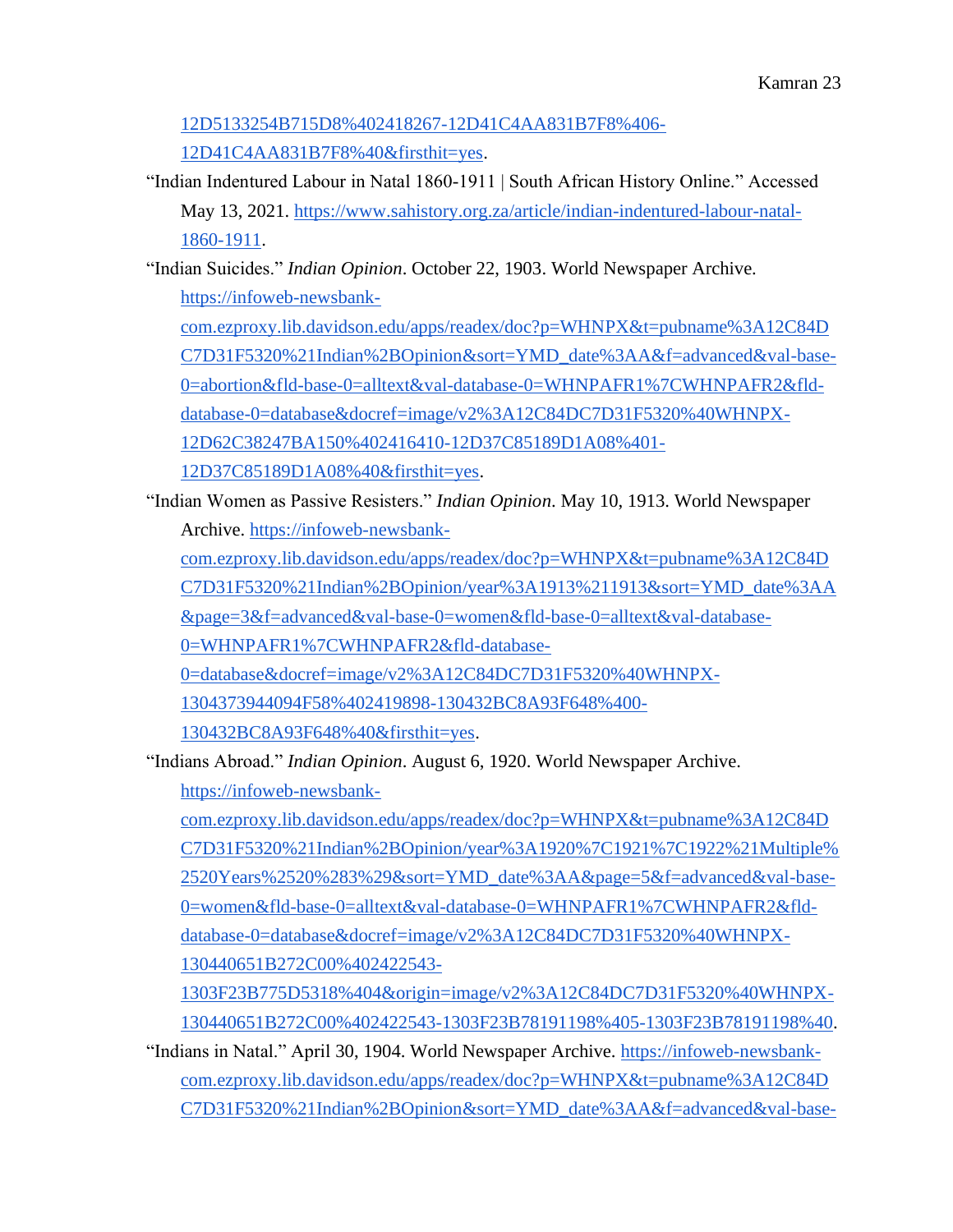[0=rape&fld-base-0=alltext&val-database-0=WHNPAFR1%7CWHNPAFR2&fld](https://infoweb-newsbank-com.ezproxy.lib.davidson.edu/apps/readex/doc?p=WHNPX&t=pubname%3A12C84DC7D31F5320%21Indian%2BOpinion&sort=YMD_date%3AA&f=advanced&val-base-0=rape&fld-base-0=alltext&val-database-0=WHNPAFR1%7CWHNPAFR2&fld-database-0=database&docref=image/v2%3A12C84DC7D31F5320%40WHNPX-12D62C6C9AF732C0%402416601-12D37C888808B788%401-12D37C888808B788%40)[database-0=database&docref=image/v2%3A12C84DC7D31F5320%40WHNPX-](https://infoweb-newsbank-com.ezproxy.lib.davidson.edu/apps/readex/doc?p=WHNPX&t=pubname%3A12C84DC7D31F5320%21Indian%2BOpinion&sort=YMD_date%3AA&f=advanced&val-base-0=rape&fld-base-0=alltext&val-database-0=WHNPAFR1%7CWHNPAFR2&fld-database-0=database&docref=image/v2%3A12C84DC7D31F5320%40WHNPX-12D62C6C9AF732C0%402416601-12D37C888808B788%401-12D37C888808B788%40)[12D62C6C9AF732C0%402416601-12D37C888808B788%401-](https://infoweb-newsbank-com.ezproxy.lib.davidson.edu/apps/readex/doc?p=WHNPX&t=pubname%3A12C84DC7D31F5320%21Indian%2BOpinion&sort=YMD_date%3AA&f=advanced&val-base-0=rape&fld-base-0=alltext&val-database-0=WHNPAFR1%7CWHNPAFR2&fld-database-0=database&docref=image/v2%3A12C84DC7D31F5320%40WHNPX-12D62C6C9AF732C0%402416601-12D37C888808B788%401-12D37C888808B788%40) [12D37C888808B788%40.](https://infoweb-newsbank-com.ezproxy.lib.davidson.edu/apps/readex/doc?p=WHNPX&t=pubname%3A12C84DC7D31F5320%21Indian%2BOpinion&sort=YMD_date%3AA&f=advanced&val-base-0=rape&fld-base-0=alltext&val-database-0=WHNPAFR1%7CWHNPAFR2&fld-database-0=database&docref=image/v2%3A12C84DC7D31F5320%40WHNPX-12D62C6C9AF732C0%402416601-12D37C888808B788%401-12D37C888808B788%40)

- John Edward Jenkins. *The Coolie: His Rights and Wrongs*. The Carribean Press 2010, 1871[.](http://caribbeanpress.org/wp-content/uploads/2013/09/John-Edward-Jenkins-The-Coolie-His-Rights-and-Wrongs-Complete-Text.pdf) [http://caribbeanpress.org/wp-content/uploads/2013/09/John-Edward-Jenkins-The-](http://caribbeanpress.org/wp-content/uploads/2013/09/John-Edward-Jenkins-The-Coolie-His-Rights-and-Wrongs-Complete-Text.pdf)[Coolie-His-Rights-and-Wrongs-Complete-Text.pdf.](http://caribbeanpress.org/wp-content/uploads/2013/09/John-Edward-Jenkins-The-Coolie-His-Rights-and-Wrongs-Complete-Text.pdf)
- M. Jameson. "Indian Female Education." *Indian Opinion*. February 3, 1906. [https://infoweb](https://infoweb-newsbank-com.ezproxy.lib.davidson.edu/apps/readex/doc?p=WHNPX&t=pubname%3A12C84DC7D31F5320%21Indian%2BOpinion&sort=YMD_date%3AA&page=3&f=advanced&val-base-0=female&fld-base-0=alltext&val-database-0=WHNPAFR1%7CWHNPAFR2&fld-database-0=database&docref=image/v2%3A12C84DC7D31F5320%40WHNPX-12D51E15480B2888%402417245-12D3CB1A0AFD7DE8%4010-12D3CB1A0AFD7DE8%40&firsthit=yes)[newsbank-](https://infoweb-newsbank-com.ezproxy.lib.davidson.edu/apps/readex/doc?p=WHNPX&t=pubname%3A12C84DC7D31F5320%21Indian%2BOpinion&sort=YMD_date%3AA&page=3&f=advanced&val-base-0=female&fld-base-0=alltext&val-database-0=WHNPAFR1%7CWHNPAFR2&fld-database-0=database&docref=image/v2%3A12C84DC7D31F5320%40WHNPX-12D51E15480B2888%402417245-12D3CB1A0AFD7DE8%4010-12D3CB1A0AFD7DE8%40&firsthit=yes)

[com.ezproxy.lib.davidson.edu/apps/readex/doc?p=WHNPX&t=pubname%3A12C84D](https://infoweb-newsbank-com.ezproxy.lib.davidson.edu/apps/readex/doc?p=WHNPX&t=pubname%3A12C84DC7D31F5320%21Indian%2BOpinion&sort=YMD_date%3AA&page=3&f=advanced&val-base-0=female&fld-base-0=alltext&val-database-0=WHNPAFR1%7CWHNPAFR2&fld-database-0=database&docref=image/v2%3A12C84DC7D31F5320%40WHNPX-12D51E15480B2888%402417245-12D3CB1A0AFD7DE8%4010-12D3CB1A0AFD7DE8%40&firsthit=yes) [C7D31F5320%21Indian%2BOpinion&sort=YMD\\_date%3AA&page=3&f=advanced&](https://infoweb-newsbank-com.ezproxy.lib.davidson.edu/apps/readex/doc?p=WHNPX&t=pubname%3A12C84DC7D31F5320%21Indian%2BOpinion&sort=YMD_date%3AA&page=3&f=advanced&val-base-0=female&fld-base-0=alltext&val-database-0=WHNPAFR1%7CWHNPAFR2&fld-database-0=database&docref=image/v2%3A12C84DC7D31F5320%40WHNPX-12D51E15480B2888%402417245-12D3CB1A0AFD7DE8%4010-12D3CB1A0AFD7DE8%40&firsthit=yes) [val-base-0=female&fld-base-0=alltext&val-database-](https://infoweb-newsbank-com.ezproxy.lib.davidson.edu/apps/readex/doc?p=WHNPX&t=pubname%3A12C84DC7D31F5320%21Indian%2BOpinion&sort=YMD_date%3AA&page=3&f=advanced&val-base-0=female&fld-base-0=alltext&val-database-0=WHNPAFR1%7CWHNPAFR2&fld-database-0=database&docref=image/v2%3A12C84DC7D31F5320%40WHNPX-12D51E15480B2888%402417245-12D3CB1A0AFD7DE8%4010-12D3CB1A0AFD7DE8%40&firsthit=yes)

[0=WHNPAFR1%7CWHNPAFR2&fld-database-](https://infoweb-newsbank-com.ezproxy.lib.davidson.edu/apps/readex/doc?p=WHNPX&t=pubname%3A12C84DC7D31F5320%21Indian%2BOpinion&sort=YMD_date%3AA&page=3&f=advanced&val-base-0=female&fld-base-0=alltext&val-database-0=WHNPAFR1%7CWHNPAFR2&fld-database-0=database&docref=image/v2%3A12C84DC7D31F5320%40WHNPX-12D51E15480B2888%402417245-12D3CB1A0AFD7DE8%4010-12D3CB1A0AFD7DE8%40&firsthit=yes)

[0=database&docref=image/v2%3A12C84DC7D31F5320%40WHNPX-](https://infoweb-newsbank-com.ezproxy.lib.davidson.edu/apps/readex/doc?p=WHNPX&t=pubname%3A12C84DC7D31F5320%21Indian%2BOpinion&sort=YMD_date%3AA&page=3&f=advanced&val-base-0=female&fld-base-0=alltext&val-database-0=WHNPAFR1%7CWHNPAFR2&fld-database-0=database&docref=image/v2%3A12C84DC7D31F5320%40WHNPX-12D51E15480B2888%402417245-12D3CB1A0AFD7DE8%4010-12D3CB1A0AFD7DE8%40&firsthit=yes)

[12D51E15480B2888%402417245-12D3CB1A0AFD7DE8%4010-](https://infoweb-newsbank-com.ezproxy.lib.davidson.edu/apps/readex/doc?p=WHNPX&t=pubname%3A12C84DC7D31F5320%21Indian%2BOpinion&sort=YMD_date%3AA&page=3&f=advanced&val-base-0=female&fld-base-0=alltext&val-database-0=WHNPAFR1%7CWHNPAFR2&fld-database-0=database&docref=image/v2%3A12C84DC7D31F5320%40WHNPX-12D51E15480B2888%402417245-12D3CB1A0AFD7DE8%4010-12D3CB1A0AFD7DE8%40&firsthit=yes)

[12D3CB1A0AFD7DE8%40&firsthit=yes.](https://infoweb-newsbank-com.ezproxy.lib.davidson.edu/apps/readex/doc?p=WHNPX&t=pubname%3A12C84DC7D31F5320%21Indian%2BOpinion&sort=YMD_date%3AA&page=3&f=advanced&val-base-0=female&fld-base-0=alltext&val-database-0=WHNPAFR1%7CWHNPAFR2&fld-database-0=database&docref=image/v2%3A12C84DC7D31F5320%40WHNPX-12D51E15480B2888%402417245-12D3CB1A0AFD7DE8%4010-12D3CB1A0AFD7DE8%40&firsthit=yes)

- "Mahomedan Education." *Indian Opinion*. December 10, 1903. World Newspaper Archive[.](https://infoweb-newsbank-com.ezproxy.lib.davidson.edu/apps/readex/doc?p=WHNPX&t=pubname%3A12C84DC7D31F5320%21Indian%2BOpinion&sort=YMD_date%3AA&page=1&fld-nav-0=YMD_date&val-nav-0=&f=advanced&val-base-0=Chessel&fld-base-0=alltext&bln-base-1=or&val-base-1=women&fld-base-1=alltext&val-database-0=WHNPAFR1%7CWHNPAFR2&fld-database-0=database&docref=image%2Fv2%3A12C84DC7D31F5320%40WHNPX-12D62C49333EE580%402416459-12D37C854B920170%401&origin=image%2Fv2%3A12C84DC7D31F5320%40WHNPX-12D62C49333EE580%402416459-12D37C854C5ECB38%402-12D37C854C5ECB38%40) [https://infoweb-newsbank](https://infoweb-newsbank-com.ezproxy.lib.davidson.edu/apps/readex/doc?p=WHNPX&t=pubname%3A12C84DC7D31F5320%21Indian%2BOpinion&sort=YMD_date%3AA&page=1&fld-nav-0=YMD_date&val-nav-0=&f=advanced&val-base-0=Chessel&fld-base-0=alltext&bln-base-1=or&val-base-1=women&fld-base-1=alltext&val-database-0=WHNPAFR1%7CWHNPAFR2&fld-database-0=database&docref=image%2Fv2%3A12C84DC7D31F5320%40WHNPX-12D62C49333EE580%402416459-12D37C854B920170%401&origin=image%2Fv2%3A12C84DC7D31F5320%40WHNPX-12D62C49333EE580%402416459-12D37C854C5ECB38%402-12D37C854C5ECB38%40)
	- [com.ezproxy.lib.davidson.edu/apps/readex/doc?p=WHNPX&t=pubname%3A12C84D](https://infoweb-newsbank-com.ezproxy.lib.davidson.edu/apps/readex/doc?p=WHNPX&t=pubname%3A12C84DC7D31F5320%21Indian%2BOpinion&sort=YMD_date%3AA&page=1&fld-nav-0=YMD_date&val-nav-0=&f=advanced&val-base-0=Chessel&fld-base-0=alltext&bln-base-1=or&val-base-1=women&fld-base-1=alltext&val-database-0=WHNPAFR1%7CWHNPAFR2&fld-database-0=database&docref=image%2Fv2%3A12C84DC7D31F5320%40WHNPX-12D62C49333EE580%402416459-12D37C854B920170%401&origin=image%2Fv2%3A12C84DC7D31F5320%40WHNPX-12D62C49333EE580%402416459-12D37C854C5ECB38%402-12D37C854C5ECB38%40)
	- [C7D31F5320%21Indian%2BOpinion&sort=YMD\\_date%3AA&page=1&fld-nav-](https://infoweb-newsbank-com.ezproxy.lib.davidson.edu/apps/readex/doc?p=WHNPX&t=pubname%3A12C84DC7D31F5320%21Indian%2BOpinion&sort=YMD_date%3AA&page=1&fld-nav-0=YMD_date&val-nav-0=&f=advanced&val-base-0=Chessel&fld-base-0=alltext&bln-base-1=or&val-base-1=women&fld-base-1=alltext&val-database-0=WHNPAFR1%7CWHNPAFR2&fld-database-0=database&docref=image%2Fv2%3A12C84DC7D31F5320%40WHNPX-12D62C49333EE580%402416459-12D37C854B920170%401&origin=image%2Fv2%3A12C84DC7D31F5320%40WHNPX-12D62C49333EE580%402416459-12D37C854C5ECB38%402-12D37C854C5ECB38%40)

[0=YMD\\_date&val-nav-0=&f=advanced&val-base-0=Chessel&fld-base-0=alltext&bln-](https://infoweb-newsbank-com.ezproxy.lib.davidson.edu/apps/readex/doc?p=WHNPX&t=pubname%3A12C84DC7D31F5320%21Indian%2BOpinion&sort=YMD_date%3AA&page=1&fld-nav-0=YMD_date&val-nav-0=&f=advanced&val-base-0=Chessel&fld-base-0=alltext&bln-base-1=or&val-base-1=women&fld-base-1=alltext&val-database-0=WHNPAFR1%7CWHNPAFR2&fld-database-0=database&docref=image%2Fv2%3A12C84DC7D31F5320%40WHNPX-12D62C49333EE580%402416459-12D37C854B920170%401&origin=image%2Fv2%3A12C84DC7D31F5320%40WHNPX-12D62C49333EE580%402416459-12D37C854C5ECB38%402-12D37C854C5ECB38%40)

[base-1=or&val-base-1=women&fld-base-1=alltext&val-database-](https://infoweb-newsbank-com.ezproxy.lib.davidson.edu/apps/readex/doc?p=WHNPX&t=pubname%3A12C84DC7D31F5320%21Indian%2BOpinion&sort=YMD_date%3AA&page=1&fld-nav-0=YMD_date&val-nav-0=&f=advanced&val-base-0=Chessel&fld-base-0=alltext&bln-base-1=or&val-base-1=women&fld-base-1=alltext&val-database-0=WHNPAFR1%7CWHNPAFR2&fld-database-0=database&docref=image%2Fv2%3A12C84DC7D31F5320%40WHNPX-12D62C49333EE580%402416459-12D37C854B920170%401&origin=image%2Fv2%3A12C84DC7D31F5320%40WHNPX-12D62C49333EE580%402416459-12D37C854C5ECB38%402-12D37C854C5ECB38%40)

[0=WHNPAFR1%7CWHNPAFR2&fld-database-](https://infoweb-newsbank-com.ezproxy.lib.davidson.edu/apps/readex/doc?p=WHNPX&t=pubname%3A12C84DC7D31F5320%21Indian%2BOpinion&sort=YMD_date%3AA&page=1&fld-nav-0=YMD_date&val-nav-0=&f=advanced&val-base-0=Chessel&fld-base-0=alltext&bln-base-1=or&val-base-1=women&fld-base-1=alltext&val-database-0=WHNPAFR1%7CWHNPAFR2&fld-database-0=database&docref=image%2Fv2%3A12C84DC7D31F5320%40WHNPX-12D62C49333EE580%402416459-12D37C854B920170%401&origin=image%2Fv2%3A12C84DC7D31F5320%40WHNPX-12D62C49333EE580%402416459-12D37C854C5ECB38%402-12D37C854C5ECB38%40)

[0=database&docref=image%2Fv2%3A12C84DC7D31F5320%40WHNPX-](https://infoweb-newsbank-com.ezproxy.lib.davidson.edu/apps/readex/doc?p=WHNPX&t=pubname%3A12C84DC7D31F5320%21Indian%2BOpinion&sort=YMD_date%3AA&page=1&fld-nav-0=YMD_date&val-nav-0=&f=advanced&val-base-0=Chessel&fld-base-0=alltext&bln-base-1=or&val-base-1=women&fld-base-1=alltext&val-database-0=WHNPAFR1%7CWHNPAFR2&fld-database-0=database&docref=image%2Fv2%3A12C84DC7D31F5320%40WHNPX-12D62C49333EE580%402416459-12D37C854B920170%401&origin=image%2Fv2%3A12C84DC7D31F5320%40WHNPX-12D62C49333EE580%402416459-12D37C854C5ECB38%402-12D37C854C5ECB38%40)

[12D62C49333EE580%402416459-](https://infoweb-newsbank-com.ezproxy.lib.davidson.edu/apps/readex/doc?p=WHNPX&t=pubname%3A12C84DC7D31F5320%21Indian%2BOpinion&sort=YMD_date%3AA&page=1&fld-nav-0=YMD_date&val-nav-0=&f=advanced&val-base-0=Chessel&fld-base-0=alltext&bln-base-1=or&val-base-1=women&fld-base-1=alltext&val-database-0=WHNPAFR1%7CWHNPAFR2&fld-database-0=database&docref=image%2Fv2%3A12C84DC7D31F5320%40WHNPX-12D62C49333EE580%402416459-12D37C854B920170%401&origin=image%2Fv2%3A12C84DC7D31F5320%40WHNPX-12D62C49333EE580%402416459-12D37C854C5ECB38%402-12D37C854C5ECB38%40)

[12D37C854B920170%401&origin=image%2Fv2%3A12C84DC7D31F5320%40WHN](https://infoweb-newsbank-com.ezproxy.lib.davidson.edu/apps/readex/doc?p=WHNPX&t=pubname%3A12C84DC7D31F5320%21Indian%2BOpinion&sort=YMD_date%3AA&page=1&fld-nav-0=YMD_date&val-nav-0=&f=advanced&val-base-0=Chessel&fld-base-0=alltext&bln-base-1=or&val-base-1=women&fld-base-1=alltext&val-database-0=WHNPAFR1%7CWHNPAFR2&fld-database-0=database&docref=image%2Fv2%3A12C84DC7D31F5320%40WHNPX-12D62C49333EE580%402416459-12D37C854B920170%401&origin=image%2Fv2%3A12C84DC7D31F5320%40WHNPX-12D62C49333EE580%402416459-12D37C854C5ECB38%402-12D37C854C5ECB38%40) [PX-12D62C49333EE580%402416459-12D37C854C5ECB38%402-](https://infoweb-newsbank-com.ezproxy.lib.davidson.edu/apps/readex/doc?p=WHNPX&t=pubname%3A12C84DC7D31F5320%21Indian%2BOpinion&sort=YMD_date%3AA&page=1&fld-nav-0=YMD_date&val-nav-0=&f=advanced&val-base-0=Chessel&fld-base-0=alltext&bln-base-1=or&val-base-1=women&fld-base-1=alltext&val-database-0=WHNPAFR1%7CWHNPAFR2&fld-database-0=database&docref=image%2Fv2%3A12C84DC7D31F5320%40WHNPX-12D62C49333EE580%402416459-12D37C854B920170%401&origin=image%2Fv2%3A12C84DC7D31F5320%40WHNPX-12D62C49333EE580%402416459-12D37C854C5ECB38%402-12D37C854C5ECB38%40)

[12D37C854C5ECB38%40.](https://infoweb-newsbank-com.ezproxy.lib.davidson.edu/apps/readex/doc?p=WHNPX&t=pubname%3A12C84DC7D31F5320%21Indian%2BOpinion&sort=YMD_date%3AA&page=1&fld-nav-0=YMD_date&val-nav-0=&f=advanced&val-base-0=Chessel&fld-base-0=alltext&bln-base-1=or&val-base-1=women&fld-base-1=alltext&val-database-0=WHNPAFR1%7CWHNPAFR2&fld-database-0=database&docref=image%2Fv2%3A12C84DC7D31F5320%40WHNPX-12D62C49333EE580%402416459-12D37C854B920170%401&origin=image%2Fv2%3A12C84DC7D31F5320%40WHNPX-12D62C49333EE580%402416459-12D37C854C5ECB38%402-12D37C854C5ECB38%40)

"Mahomedan Wives." *Indian Opinion*. October 21, 1911. World Newspaper Archive[.](https://infoweb-newsbank-com.ezproxy.lib.davidson.edu/apps/readex/doc?p=WHNPX&t=pubname%3A12C84DC7D31F5320%21Indian%2BOpinion&sort=YMD_date%3AA&f=advanced&val-base-0=maternal&fld-base-0=alltext&val-database-0=WHNPAFR1%7CWHNPAFR2&fld-database-0=database&docref=image%2Fv2%3A12C84DC7D31F5320%40WHNPX-12D81512D5CB8B48%402419331-12D80F4856475A98%406&origin=image%2Fv2%3A12C84DC7D31F5320%40WHNPX-12D81512D5CB8B48%402419331-12D80F4856475A98%406-12D80F4856475A98%40) [https://infoweb-newsbank-](https://infoweb-newsbank-com.ezproxy.lib.davidson.edu/apps/readex/doc?p=WHNPX&t=pubname%3A12C84DC7D31F5320%21Indian%2BOpinion&sort=YMD_date%3AA&f=advanced&val-base-0=maternal&fld-base-0=alltext&val-database-0=WHNPAFR1%7CWHNPAFR2&fld-database-0=database&docref=image%2Fv2%3A12C84DC7D31F5320%40WHNPX-12D81512D5CB8B48%402419331-12D80F4856475A98%406&origin=image%2Fv2%3A12C84DC7D31F5320%40WHNPX-12D81512D5CB8B48%402419331-12D80F4856475A98%406-12D80F4856475A98%40)

[com.ezproxy.lib.davidson.edu/apps/readex/doc?p=WHNPX&t=pubname%3A12C84D](https://infoweb-newsbank-com.ezproxy.lib.davidson.edu/apps/readex/doc?p=WHNPX&t=pubname%3A12C84DC7D31F5320%21Indian%2BOpinion&sort=YMD_date%3AA&f=advanced&val-base-0=maternal&fld-base-0=alltext&val-database-0=WHNPAFR1%7CWHNPAFR2&fld-database-0=database&docref=image%2Fv2%3A12C84DC7D31F5320%40WHNPX-12D81512D5CB8B48%402419331-12D80F4856475A98%406&origin=image%2Fv2%3A12C84DC7D31F5320%40WHNPX-12D81512D5CB8B48%402419331-12D80F4856475A98%406-12D80F4856475A98%40) [C7D31F5320%21Indian%2BOpinion&sort=YMD\\_date%3AA&f=advanced&val-base-](https://infoweb-newsbank-com.ezproxy.lib.davidson.edu/apps/readex/doc?p=WHNPX&t=pubname%3A12C84DC7D31F5320%21Indian%2BOpinion&sort=YMD_date%3AA&f=advanced&val-base-0=maternal&fld-base-0=alltext&val-database-0=WHNPAFR1%7CWHNPAFR2&fld-database-0=database&docref=image%2Fv2%3A12C84DC7D31F5320%40WHNPX-12D81512D5CB8B48%402419331-12D80F4856475A98%406&origin=image%2Fv2%3A12C84DC7D31F5320%40WHNPX-12D81512D5CB8B48%402419331-12D80F4856475A98%406-12D80F4856475A98%40)[0=maternal&fld-base-0=alltext&val-database-0=WHNPAFR1%7CWHNPAFR2&fld](https://infoweb-newsbank-com.ezproxy.lib.davidson.edu/apps/readex/doc?p=WHNPX&t=pubname%3A12C84DC7D31F5320%21Indian%2BOpinion&sort=YMD_date%3AA&f=advanced&val-base-0=maternal&fld-base-0=alltext&val-database-0=WHNPAFR1%7CWHNPAFR2&fld-database-0=database&docref=image%2Fv2%3A12C84DC7D31F5320%40WHNPX-12D81512D5CB8B48%402419331-12D80F4856475A98%406&origin=image%2Fv2%3A12C84DC7D31F5320%40WHNPX-12D81512D5CB8B48%402419331-12D80F4856475A98%406-12D80F4856475A98%40)[database-0=database&docref=image%2Fv2%3A12C84DC7D31F5320%40WHNPX-](https://infoweb-newsbank-com.ezproxy.lib.davidson.edu/apps/readex/doc?p=WHNPX&t=pubname%3A12C84DC7D31F5320%21Indian%2BOpinion&sort=YMD_date%3AA&f=advanced&val-base-0=maternal&fld-base-0=alltext&val-database-0=WHNPAFR1%7CWHNPAFR2&fld-database-0=database&docref=image%2Fv2%3A12C84DC7D31F5320%40WHNPX-12D81512D5CB8B48%402419331-12D80F4856475A98%406&origin=image%2Fv2%3A12C84DC7D31F5320%40WHNPX-12D81512D5CB8B48%402419331-12D80F4856475A98%406-12D80F4856475A98%40)[12D81512D5CB8B48%402419331-](https://infoweb-newsbank-com.ezproxy.lib.davidson.edu/apps/readex/doc?p=WHNPX&t=pubname%3A12C84DC7D31F5320%21Indian%2BOpinion&sort=YMD_date%3AA&f=advanced&val-base-0=maternal&fld-base-0=alltext&val-database-0=WHNPAFR1%7CWHNPAFR2&fld-database-0=database&docref=image%2Fv2%3A12C84DC7D31F5320%40WHNPX-12D81512D5CB8B48%402419331-12D80F4856475A98%406&origin=image%2Fv2%3A12C84DC7D31F5320%40WHNPX-12D81512D5CB8B48%402419331-12D80F4856475A98%406-12D80F4856475A98%40)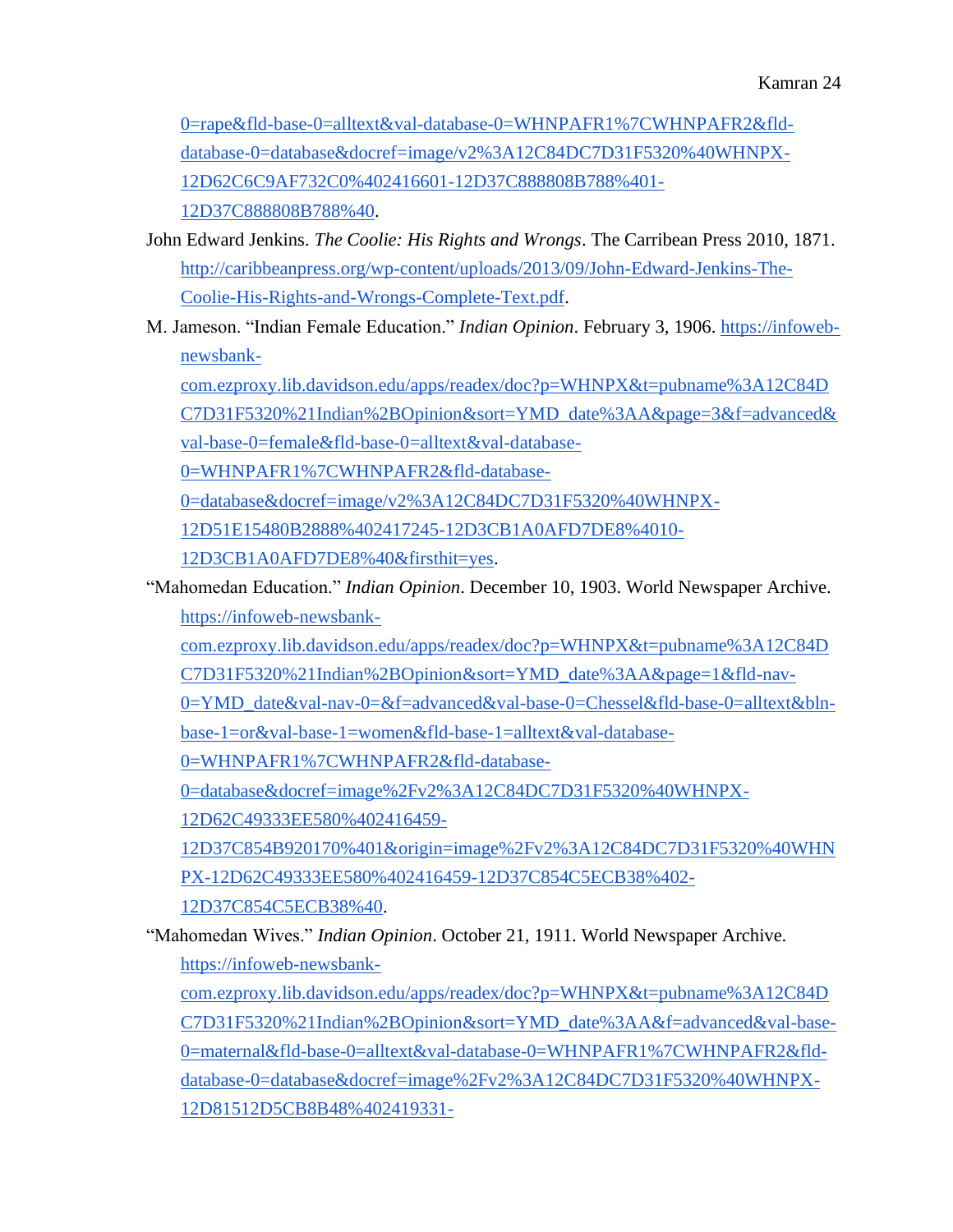[12D80F4856475A98%406&origin=image%2Fv2%3A12C84DC7D31F5320%40WHN](https://infoweb-newsbank-com.ezproxy.lib.davidson.edu/apps/readex/doc?p=WHNPX&t=pubname%3A12C84DC7D31F5320%21Indian%2BOpinion&sort=YMD_date%3AA&f=advanced&val-base-0=maternal&fld-base-0=alltext&val-database-0=WHNPAFR1%7CWHNPAFR2&fld-database-0=database&docref=image%2Fv2%3A12C84DC7D31F5320%40WHNPX-12D81512D5CB8B48%402419331-12D80F4856475A98%406&origin=image%2Fv2%3A12C84DC7D31F5320%40WHNPX-12D81512D5CB8B48%402419331-12D80F4856475A98%406-12D80F4856475A98%40) [PX-12D81512D5CB8B48%402419331-12D80F4856475A98%406-](https://infoweb-newsbank-com.ezproxy.lib.davidson.edu/apps/readex/doc?p=WHNPX&t=pubname%3A12C84DC7D31F5320%21Indian%2BOpinion&sort=YMD_date%3AA&f=advanced&val-base-0=maternal&fld-base-0=alltext&val-database-0=WHNPAFR1%7CWHNPAFR2&fld-database-0=database&docref=image%2Fv2%3A12C84DC7D31F5320%40WHNPX-12D81512D5CB8B48%402419331-12D80F4856475A98%406&origin=image%2Fv2%3A12C84DC7D31F5320%40WHNPX-12D81512D5CB8B48%402419331-12D80F4856475A98%406-12D80F4856475A98%40) [12D80F4856475A98%40.](https://infoweb-newsbank-com.ezproxy.lib.davidson.edu/apps/readex/doc?p=WHNPX&t=pubname%3A12C84DC7D31F5320%21Indian%2BOpinion&sort=YMD_date%3AA&f=advanced&val-base-0=maternal&fld-base-0=alltext&val-database-0=WHNPAFR1%7CWHNPAFR2&fld-database-0=database&docref=image%2Fv2%3A12C84DC7D31F5320%40WHNPX-12D81512D5CB8B48%402419331-12D80F4856475A98%406&origin=image%2Fv2%3A12C84DC7D31F5320%40WHNPX-12D81512D5CB8B48%402419331-12D80F4856475A98%406-12D80F4856475A98%40)

- Meade, Teresa, Mark Walker, and Michael Adas. "Scientific Standards and Colonial Education in British India and French Senegal." In *Science, Medicine and Cultural Imperialism*, 1st ed. England: MacMillan Academic and Professional LTD, 1991[.](https://illiad.davidson.edu/pdf/393156.pdf) [https://illiad.davidson.edu/pdf/393156.pdf.](https://illiad.davidson.edu/pdf/393156.pdf)
- Meade, Teresa, Mark Walker, and Helen Bradford. "Herbs, Knives and Plastic: 150 Years of Abortion in South Africa." In *Science, Medicine and Cultural Imperialism*, 1st ed. England: MacMillan Academic and Professional LTD, 1991[.](https://illiad.davidson.edu/pdf/393156.pdf) [https://illiad.davidson.edu/pdf/393156.pdf.](https://illiad.davidson.edu/pdf/393156.pdf)
- "Mr. Gokhale's Congree Speech." *Indian Opinion*. May 29, 1913. World Newspaper Archive[.](https://infoweb-newsbank-com.ezproxy.lib.davidson.edu/apps/readex/doc?p=WHNPX&t=pubname%3A12C84DC7D31F5320%21Indian%2BOpinion/year%3A1913%211913&sort=YMD_date%3AA&page=1&f=advanced&val-base-0=women&fld-base-0=alltext&val-database-0=WHNPAFR1%7CWHNPAFR2&fld-database-0=database&docref=image/v2%3A12C84DC7D31F5320%40WHNPX-13043730108A15C8%402419856-1303EC641B727188%403-1303EC641B727188%40&firsthit=yes) [https://infoweb-newsbank-](https://infoweb-newsbank-com.ezproxy.lib.davidson.edu/apps/readex/doc?p=WHNPX&t=pubname%3A12C84DC7D31F5320%21Indian%2BOpinion/year%3A1913%211913&sort=YMD_date%3AA&page=1&f=advanced&val-base-0=women&fld-base-0=alltext&val-database-0=WHNPAFR1%7CWHNPAFR2&fld-database-0=database&docref=image/v2%3A12C84DC7D31F5320%40WHNPX-13043730108A15C8%402419856-1303EC641B727188%403-1303EC641B727188%40&firsthit=yes)

[com.ezproxy.lib.davidson.edu/apps/readex/doc?p=WHNPX&t=pubname%3A12C84D](https://infoweb-newsbank-com.ezproxy.lib.davidson.edu/apps/readex/doc?p=WHNPX&t=pubname%3A12C84DC7D31F5320%21Indian%2BOpinion/year%3A1913%211913&sort=YMD_date%3AA&page=1&f=advanced&val-base-0=women&fld-base-0=alltext&val-database-0=WHNPAFR1%7CWHNPAFR2&fld-database-0=database&docref=image/v2%3A12C84DC7D31F5320%40WHNPX-13043730108A15C8%402419856-1303EC641B727188%403-1303EC641B727188%40&firsthit=yes) [C7D31F5320%21Indian%2BOpinion/year%3A1913%211913&sort=YMD\\_date%3AA](https://infoweb-newsbank-com.ezproxy.lib.davidson.edu/apps/readex/doc?p=WHNPX&t=pubname%3A12C84DC7D31F5320%21Indian%2BOpinion/year%3A1913%211913&sort=YMD_date%3AA&page=1&f=advanced&val-base-0=women&fld-base-0=alltext&val-database-0=WHNPAFR1%7CWHNPAFR2&fld-database-0=database&docref=image/v2%3A12C84DC7D31F5320%40WHNPX-13043730108A15C8%402419856-1303EC641B727188%403-1303EC641B727188%40&firsthit=yes) [&page=1&f=advanced&val-base-0=women&fld-base-0=alltext&val-database-](https://infoweb-newsbank-com.ezproxy.lib.davidson.edu/apps/readex/doc?p=WHNPX&t=pubname%3A12C84DC7D31F5320%21Indian%2BOpinion/year%3A1913%211913&sort=YMD_date%3AA&page=1&f=advanced&val-base-0=women&fld-base-0=alltext&val-database-0=WHNPAFR1%7CWHNPAFR2&fld-database-0=database&docref=image/v2%3A12C84DC7D31F5320%40WHNPX-13043730108A15C8%402419856-1303EC641B727188%403-1303EC641B727188%40&firsthit=yes)

[0=WHNPAFR1%7CWHNPAFR2&fld-database-](https://infoweb-newsbank-com.ezproxy.lib.davidson.edu/apps/readex/doc?p=WHNPX&t=pubname%3A12C84DC7D31F5320%21Indian%2BOpinion/year%3A1913%211913&sort=YMD_date%3AA&page=1&f=advanced&val-base-0=women&fld-base-0=alltext&val-database-0=WHNPAFR1%7CWHNPAFR2&fld-database-0=database&docref=image/v2%3A12C84DC7D31F5320%40WHNPX-13043730108A15C8%402419856-1303EC641B727188%403-1303EC641B727188%40&firsthit=yes)

[0=database&docref=image/v2%3A12C84DC7D31F5320%40WHNPX-](https://infoweb-newsbank-com.ezproxy.lib.davidson.edu/apps/readex/doc?p=WHNPX&t=pubname%3A12C84DC7D31F5320%21Indian%2BOpinion/year%3A1913%211913&sort=YMD_date%3AA&page=1&f=advanced&val-base-0=women&fld-base-0=alltext&val-database-0=WHNPAFR1%7CWHNPAFR2&fld-database-0=database&docref=image/v2%3A12C84DC7D31F5320%40WHNPX-13043730108A15C8%402419856-1303EC641B727188%403-1303EC641B727188%40&firsthit=yes)

[13043730108A15C8%402419856-1303EC641B727188%403-](https://infoweb-newsbank-com.ezproxy.lib.davidson.edu/apps/readex/doc?p=WHNPX&t=pubname%3A12C84DC7D31F5320%21Indian%2BOpinion/year%3A1913%211913&sort=YMD_date%3AA&page=1&f=advanced&val-base-0=women&fld-base-0=alltext&val-database-0=WHNPAFR1%7CWHNPAFR2&fld-database-0=database&docref=image/v2%3A12C84DC7D31F5320%40WHNPX-13043730108A15C8%402419856-1303EC641B727188%403-1303EC641B727188%40&firsthit=yes)

[1303EC641B727188%40&firsthit=yes.](https://infoweb-newsbank-com.ezproxy.lib.davidson.edu/apps/readex/doc?p=WHNPX&t=pubname%3A12C84DC7D31F5320%21Indian%2BOpinion/year%3A1913%211913&sort=YMD_date%3AA&page=1&f=advanced&val-base-0=women&fld-base-0=alltext&val-database-0=WHNPAFR1%7CWHNPAFR2&fld-database-0=database&docref=image/v2%3A12C84DC7D31F5320%40WHNPX-13043730108A15C8%402419856-1303EC641B727188%403-1303EC641B727188%40&firsthit=yes)

"Native Territories' Penal Code," 1886[.](https://policehumanrightsresources.org/content/uploads/2016/03/South-African-Territory-Penal-Code.pdf?x96812)

[https://policehumanrightsresources.org/content/uploads/2016/03/South-African-](https://policehumanrightsresources.org/content/uploads/2016/03/South-African-Territory-Penal-Code.pdf?x96812)[Territory-Penal-Code.pdf?x96812.](https://policehumanrightsresources.org/content/uploads/2016/03/South-African-Territory-Penal-Code.pdf?x96812)

"Native Women - A Notable Conference; Mahomedan Wives." *Indian Opinion*. October 21, 1911. World Newspaper Archive. [https://infoweb-newsbank](https://infoweb-newsbank-com.ezproxy.lib.davidson.edu/apps/readex/doc?p=WHNPX&t=pubname%3A12C84DC7D31F5320%21Indian%2BOpinion&sort=YMD_date%3AA&f=advanced&val-base-0=maternal&fld-base-0=alltext&val-database-0=WHNPAFR1%7CWHNPAFR2&fld-database-0=database&docref=image%2Fv2%3A12C84DC7D31F5320%40WHNPX-12D81512D5CB8B48%402419331-12D80F4856475A98%406&origin=image%2Fv2%3A12C84DC7D31F5320%40WHNPX-12D81512D5CB8B48%402419331-12D80F4856475A98%406-12D80F4856475A98%40)[com.ezproxy.lib.davidson.edu/apps/readex/doc?p=WHNPX&t=pubname%3A12C84D](https://infoweb-newsbank-com.ezproxy.lib.davidson.edu/apps/readex/doc?p=WHNPX&t=pubname%3A12C84DC7D31F5320%21Indian%2BOpinion&sort=YMD_date%3AA&f=advanced&val-base-0=maternal&fld-base-0=alltext&val-database-0=WHNPAFR1%7CWHNPAFR2&fld-database-0=database&docref=image%2Fv2%3A12C84DC7D31F5320%40WHNPX-12D81512D5CB8B48%402419331-12D80F4856475A98%406&origin=image%2Fv2%3A12C84DC7D31F5320%40WHNPX-12D81512D5CB8B48%402419331-12D80F4856475A98%406-12D80F4856475A98%40) [C7D31F5320%21Indian%2BOpinion&sort=YMD\\_date%3AA&f=advanced&val-base-](https://infoweb-newsbank-com.ezproxy.lib.davidson.edu/apps/readex/doc?p=WHNPX&t=pubname%3A12C84DC7D31F5320%21Indian%2BOpinion&sort=YMD_date%3AA&f=advanced&val-base-0=maternal&fld-base-0=alltext&val-database-0=WHNPAFR1%7CWHNPAFR2&fld-database-0=database&docref=image%2Fv2%3A12C84DC7D31F5320%40WHNPX-12D81512D5CB8B48%402419331-12D80F4856475A98%406&origin=image%2Fv2%3A12C84DC7D31F5320%40WHNPX-12D81512D5CB8B48%402419331-12D80F4856475A98%406-12D80F4856475A98%40)[0=maternal&fld-base-0=alltext&val-database-0=WHNPAFR1%7CWHNPAFR2&fld](https://infoweb-newsbank-com.ezproxy.lib.davidson.edu/apps/readex/doc?p=WHNPX&t=pubname%3A12C84DC7D31F5320%21Indian%2BOpinion&sort=YMD_date%3AA&f=advanced&val-base-0=maternal&fld-base-0=alltext&val-database-0=WHNPAFR1%7CWHNPAFR2&fld-database-0=database&docref=image%2Fv2%3A12C84DC7D31F5320%40WHNPX-12D81512D5CB8B48%402419331-12D80F4856475A98%406&origin=image%2Fv2%3A12C84DC7D31F5320%40WHNPX-12D81512D5CB8B48%402419331-12D80F4856475A98%406-12D80F4856475A98%40)[database-0=database&docref=image%2Fv2%3A12C84DC7D31F5320%40WHNPX-](https://infoweb-newsbank-com.ezproxy.lib.davidson.edu/apps/readex/doc?p=WHNPX&t=pubname%3A12C84DC7D31F5320%21Indian%2BOpinion&sort=YMD_date%3AA&f=advanced&val-base-0=maternal&fld-base-0=alltext&val-database-0=WHNPAFR1%7CWHNPAFR2&fld-database-0=database&docref=image%2Fv2%3A12C84DC7D31F5320%40WHNPX-12D81512D5CB8B48%402419331-12D80F4856475A98%406&origin=image%2Fv2%3A12C84DC7D31F5320%40WHNPX-12D81512D5CB8B48%402419331-12D80F4856475A98%406-12D80F4856475A98%40)[12D81512D5CB8B48%402419331-](https://infoweb-newsbank-com.ezproxy.lib.davidson.edu/apps/readex/doc?p=WHNPX&t=pubname%3A12C84DC7D31F5320%21Indian%2BOpinion&sort=YMD_date%3AA&f=advanced&val-base-0=maternal&fld-base-0=alltext&val-database-0=WHNPAFR1%7CWHNPAFR2&fld-database-0=database&docref=image%2Fv2%3A12C84DC7D31F5320%40WHNPX-12D81512D5CB8B48%402419331-12D80F4856475A98%406&origin=image%2Fv2%3A12C84DC7D31F5320%40WHNPX-12D81512D5CB8B48%402419331-12D80F4856475A98%406-12D80F4856475A98%40) [12D80F4856475A98%406&origin=image%2Fv2%3A12C84DC7D31F5320%40WHN](https://infoweb-newsbank-com.ezproxy.lib.davidson.edu/apps/readex/doc?p=WHNPX&t=pubname%3A12C84DC7D31F5320%21Indian%2BOpinion&sort=YMD_date%3AA&f=advanced&val-base-0=maternal&fld-base-0=alltext&val-database-0=WHNPAFR1%7CWHNPAFR2&fld-database-0=database&docref=image%2Fv2%3A12C84DC7D31F5320%40WHNPX-12D81512D5CB8B48%402419331-12D80F4856475A98%406&origin=image%2Fv2%3A12C84DC7D31F5320%40WHNPX-12D81512D5CB8B48%402419331-12D80F4856475A98%406-12D80F4856475A98%40) [PX-12D81512D5CB8B48%402419331-12D80F4856475A98%406-](https://infoweb-newsbank-com.ezproxy.lib.davidson.edu/apps/readex/doc?p=WHNPX&t=pubname%3A12C84DC7D31F5320%21Indian%2BOpinion&sort=YMD_date%3AA&f=advanced&val-base-0=maternal&fld-base-0=alltext&val-database-0=WHNPAFR1%7CWHNPAFR2&fld-database-0=database&docref=image%2Fv2%3A12C84DC7D31F5320%40WHNPX-12D81512D5CB8B48%402419331-12D80F4856475A98%406&origin=image%2Fv2%3A12C84DC7D31F5320%40WHNPX-12D81512D5CB8B48%402419331-12D80F4856475A98%406-12D80F4856475A98%40) [12D80F4856475A98%40.](https://infoweb-newsbank-com.ezproxy.lib.davidson.edu/apps/readex/doc?p=WHNPX&t=pubname%3A12C84DC7D31F5320%21Indian%2BOpinion&sort=YMD_date%3AA&f=advanced&val-base-0=maternal&fld-base-0=alltext&val-database-0=WHNPAFR1%7CWHNPAFR2&fld-database-0=database&docref=image%2Fv2%3A12C84DC7D31F5320%40WHNPX-12D81512D5CB8B48%402419331-12D80F4856475A98%406&origin=image%2Fv2%3A12C84DC7D31F5320%40WHNPX-12D81512D5CB8B48%402419331-12D80F4856475A98%406-12D80F4856475A98%40)

"Notes and News." *Indian Opinion*. January 16, 1920. World Newspaper Archive[.](https://infoweb-newsbank-com.ezproxy.lib.davidson.edu/apps/readex/doc?p=WHNPX&t=pubname%3A12C84DC7D31F5320%21Indian%2BOpinion/year%3A1920%7C1921%7C1922%21Multiple%2520Years%2520%283%29&sort=YMD_date%3AA&f=advanced&val-base-0=women&fld-base-0=alltext&val-database-0=WHNPAFR1%7CWHNPAFR2&fld-database-0=database&docref=image/v2%3A12C84DC7D31F5320%40WHNPX-130440229F2A8400%402422340-1303F236260B97F0%400-1303F236260B97F0%40&firsthit=yes) [https://infoweb-newsbank-](https://infoweb-newsbank-com.ezproxy.lib.davidson.edu/apps/readex/doc?p=WHNPX&t=pubname%3A12C84DC7D31F5320%21Indian%2BOpinion/year%3A1920%7C1921%7C1922%21Multiple%2520Years%2520%283%29&sort=YMD_date%3AA&f=advanced&val-base-0=women&fld-base-0=alltext&val-database-0=WHNPAFR1%7CWHNPAFR2&fld-database-0=database&docref=image/v2%3A12C84DC7D31F5320%40WHNPX-130440229F2A8400%402422340-1303F236260B97F0%400-1303F236260B97F0%40&firsthit=yes)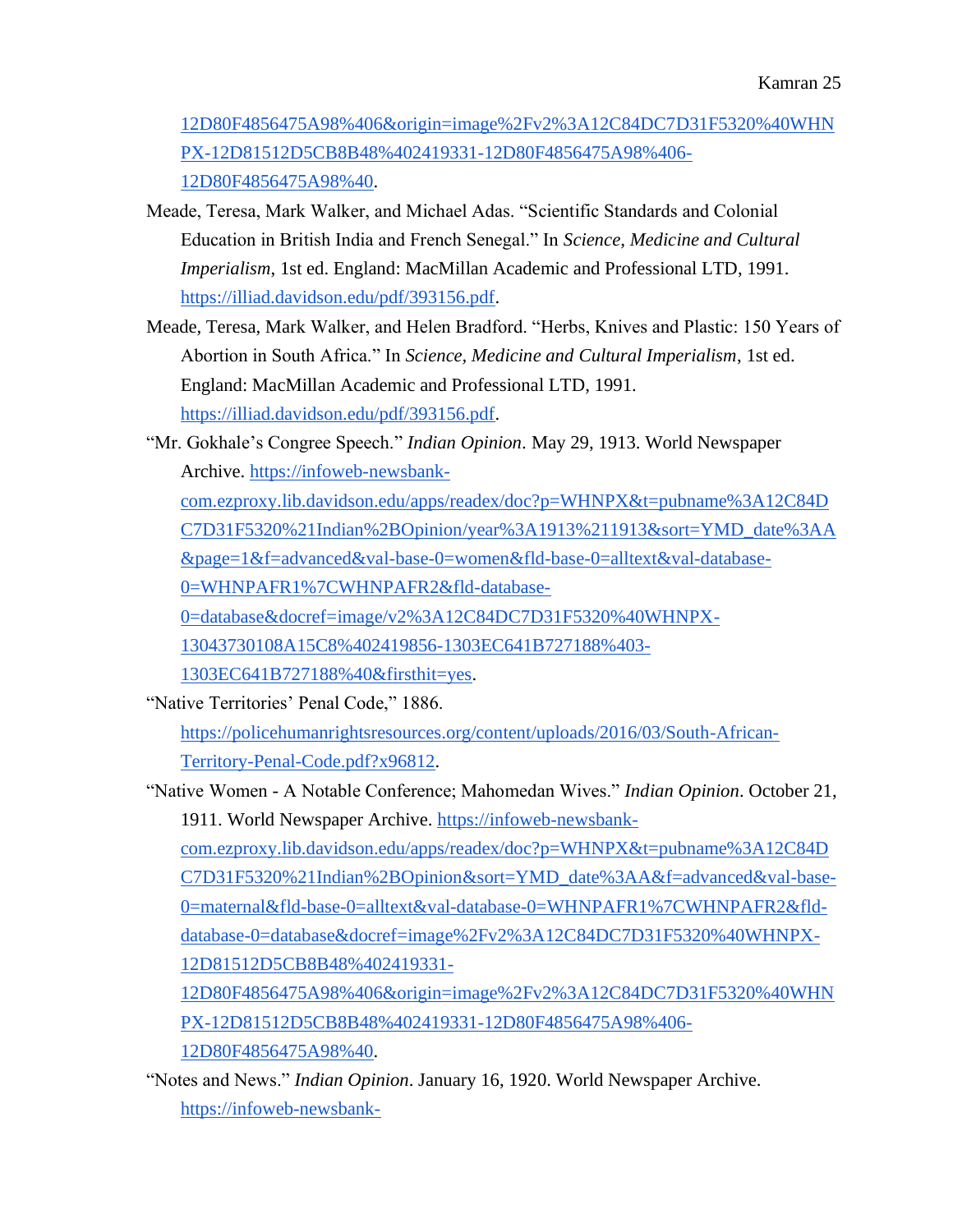[com.ezproxy.lib.davidson.edu/apps/readex/doc?p=WHNPX&t=pubname%3A12C84D](https://infoweb-newsbank-com.ezproxy.lib.davidson.edu/apps/readex/doc?p=WHNPX&t=pubname%3A12C84DC7D31F5320%21Indian%2BOpinion/year%3A1920%7C1921%7C1922%21Multiple%2520Years%2520%283%29&sort=YMD_date%3AA&f=advanced&val-base-0=women&fld-base-0=alltext&val-database-0=WHNPAFR1%7CWHNPAFR2&fld-database-0=database&docref=image/v2%3A12C84DC7D31F5320%40WHNPX-130440229F2A8400%402422340-1303F236260B97F0%400-1303F236260B97F0%40&firsthit=yes) [C7D31F5320%21Indian%2BOpinion/year%3A1920%7C1921%7C1922%21Multiple%](https://infoweb-newsbank-com.ezproxy.lib.davidson.edu/apps/readex/doc?p=WHNPX&t=pubname%3A12C84DC7D31F5320%21Indian%2BOpinion/year%3A1920%7C1921%7C1922%21Multiple%2520Years%2520%283%29&sort=YMD_date%3AA&f=advanced&val-base-0=women&fld-base-0=alltext&val-database-0=WHNPAFR1%7CWHNPAFR2&fld-database-0=database&docref=image/v2%3A12C84DC7D31F5320%40WHNPX-130440229F2A8400%402422340-1303F236260B97F0%400-1303F236260B97F0%40&firsthit=yes) [2520Years%2520%283%29&sort=YMD\\_date%3AA&f=advanced&val-base-](https://infoweb-newsbank-com.ezproxy.lib.davidson.edu/apps/readex/doc?p=WHNPX&t=pubname%3A12C84DC7D31F5320%21Indian%2BOpinion/year%3A1920%7C1921%7C1922%21Multiple%2520Years%2520%283%29&sort=YMD_date%3AA&f=advanced&val-base-0=women&fld-base-0=alltext&val-database-0=WHNPAFR1%7CWHNPAFR2&fld-database-0=database&docref=image/v2%3A12C84DC7D31F5320%40WHNPX-130440229F2A8400%402422340-1303F236260B97F0%400-1303F236260B97F0%40&firsthit=yes)[0=women&fld-base-0=alltext&val-database-0=WHNPAFR1%7CWHNPAFR2&fld](https://infoweb-newsbank-com.ezproxy.lib.davidson.edu/apps/readex/doc?p=WHNPX&t=pubname%3A12C84DC7D31F5320%21Indian%2BOpinion/year%3A1920%7C1921%7C1922%21Multiple%2520Years%2520%283%29&sort=YMD_date%3AA&f=advanced&val-base-0=women&fld-base-0=alltext&val-database-0=WHNPAFR1%7CWHNPAFR2&fld-database-0=database&docref=image/v2%3A12C84DC7D31F5320%40WHNPX-130440229F2A8400%402422340-1303F236260B97F0%400-1303F236260B97F0%40&firsthit=yes)[database-0=database&docref=image/v2%3A12C84DC7D31F5320%40WHNPX-](https://infoweb-newsbank-com.ezproxy.lib.davidson.edu/apps/readex/doc?p=WHNPX&t=pubname%3A12C84DC7D31F5320%21Indian%2BOpinion/year%3A1920%7C1921%7C1922%21Multiple%2520Years%2520%283%29&sort=YMD_date%3AA&f=advanced&val-base-0=women&fld-base-0=alltext&val-database-0=WHNPAFR1%7CWHNPAFR2&fld-database-0=database&docref=image/v2%3A12C84DC7D31F5320%40WHNPX-130440229F2A8400%402422340-1303F236260B97F0%400-1303F236260B97F0%40&firsthit=yes)[130440229F2A8400%402422340-1303F236260B97F0%400-](https://infoweb-newsbank-com.ezproxy.lib.davidson.edu/apps/readex/doc?p=WHNPX&t=pubname%3A12C84DC7D31F5320%21Indian%2BOpinion/year%3A1920%7C1921%7C1922%21Multiple%2520Years%2520%283%29&sort=YMD_date%3AA&f=advanced&val-base-0=women&fld-base-0=alltext&val-database-0=WHNPAFR1%7CWHNPAFR2&fld-database-0=database&docref=image/v2%3A12C84DC7D31F5320%40WHNPX-130440229F2A8400%402422340-1303F236260B97F0%400-1303F236260B97F0%40&firsthit=yes) [1303F236260B97F0%40&firsthit=yes.](https://infoweb-newsbank-com.ezproxy.lib.davidson.edu/apps/readex/doc?p=WHNPX&t=pubname%3A12C84DC7D31F5320%21Indian%2BOpinion/year%3A1920%7C1921%7C1922%21Multiple%2520Years%2520%283%29&sort=YMD_date%3AA&f=advanced&val-base-0=women&fld-base-0=alltext&val-database-0=WHNPAFR1%7CWHNPAFR2&fld-database-0=database&docref=image/v2%3A12C84DC7D31F5320%40WHNPX-130440229F2A8400%402422340-1303F236260B97F0%400-1303F236260B97F0%40&firsthit=yes)

"Notes and News." *Indian Opinion*. March 5, 1920. World Newspaper Archive[.](https://infoweb-newsbank-com.ezproxy.lib.davidson.edu/apps/readex/doc?p=WHNPX&t=pubname%3A12C84DC7D31F5320%21Indian%2BOpinion/year%3A1920%7C1921%7C1922%21Multiple%2520Years%2520%283%29&sort=YMD_date%3AA&page=1&f=advanced&val-base-0=women&fld-base-0=alltext&val-database-0=WHNPAFR1%7CWHNPAFR2&fld-database-0=database&docref=image/v2%3A12C84DC7D31F5320%40WHNPX-1304402D186D5778%402422389-1303F236853D2020%401-1303F236853D2020%40&firsthit=yes) [https://infoweb-newsbank-](https://infoweb-newsbank-com.ezproxy.lib.davidson.edu/apps/readex/doc?p=WHNPX&t=pubname%3A12C84DC7D31F5320%21Indian%2BOpinion/year%3A1920%7C1921%7C1922%21Multiple%2520Years%2520%283%29&sort=YMD_date%3AA&page=1&f=advanced&val-base-0=women&fld-base-0=alltext&val-database-0=WHNPAFR1%7CWHNPAFR2&fld-database-0=database&docref=image/v2%3A12C84DC7D31F5320%40WHNPX-1304402D186D5778%402422389-1303F236853D2020%401-1303F236853D2020%40&firsthit=yes)

[com.ezproxy.lib.davidson.edu/apps/readex/doc?p=WHNPX&t=pubname%3A12C84D](https://infoweb-newsbank-com.ezproxy.lib.davidson.edu/apps/readex/doc?p=WHNPX&t=pubname%3A12C84DC7D31F5320%21Indian%2BOpinion/year%3A1920%7C1921%7C1922%21Multiple%2520Years%2520%283%29&sort=YMD_date%3AA&page=1&f=advanced&val-base-0=women&fld-base-0=alltext&val-database-0=WHNPAFR1%7CWHNPAFR2&fld-database-0=database&docref=image/v2%3A12C84DC7D31F5320%40WHNPX-1304402D186D5778%402422389-1303F236853D2020%401-1303F236853D2020%40&firsthit=yes) [C7D31F5320%21Indian%2BOpinion/year%3A1920%7C1921%7C1922%21Multiple%](https://infoweb-newsbank-com.ezproxy.lib.davidson.edu/apps/readex/doc?p=WHNPX&t=pubname%3A12C84DC7D31F5320%21Indian%2BOpinion/year%3A1920%7C1921%7C1922%21Multiple%2520Years%2520%283%29&sort=YMD_date%3AA&page=1&f=advanced&val-base-0=women&fld-base-0=alltext&val-database-0=WHNPAFR1%7CWHNPAFR2&fld-database-0=database&docref=image/v2%3A12C84DC7D31F5320%40WHNPX-1304402D186D5778%402422389-1303F236853D2020%401-1303F236853D2020%40&firsthit=yes) [2520Years%2520%283%29&sort=YMD\\_date%3AA&page=1&f=advanced&val-base-](https://infoweb-newsbank-com.ezproxy.lib.davidson.edu/apps/readex/doc?p=WHNPX&t=pubname%3A12C84DC7D31F5320%21Indian%2BOpinion/year%3A1920%7C1921%7C1922%21Multiple%2520Years%2520%283%29&sort=YMD_date%3AA&page=1&f=advanced&val-base-0=women&fld-base-0=alltext&val-database-0=WHNPAFR1%7CWHNPAFR2&fld-database-0=database&docref=image/v2%3A12C84DC7D31F5320%40WHNPX-1304402D186D5778%402422389-1303F236853D2020%401-1303F236853D2020%40&firsthit=yes)[0=women&fld-base-0=alltext&val-database-0=WHNPAFR1%7CWHNPAFR2&fld](https://infoweb-newsbank-com.ezproxy.lib.davidson.edu/apps/readex/doc?p=WHNPX&t=pubname%3A12C84DC7D31F5320%21Indian%2BOpinion/year%3A1920%7C1921%7C1922%21Multiple%2520Years%2520%283%29&sort=YMD_date%3AA&page=1&f=advanced&val-base-0=women&fld-base-0=alltext&val-database-0=WHNPAFR1%7CWHNPAFR2&fld-database-0=database&docref=image/v2%3A12C84DC7D31F5320%40WHNPX-1304402D186D5778%402422389-1303F236853D2020%401-1303F236853D2020%40&firsthit=yes)[database-0=database&docref=image/v2%3A12C84DC7D31F5320%40WHNPX-](https://infoweb-newsbank-com.ezproxy.lib.davidson.edu/apps/readex/doc?p=WHNPX&t=pubname%3A12C84DC7D31F5320%21Indian%2BOpinion/year%3A1920%7C1921%7C1922%21Multiple%2520Years%2520%283%29&sort=YMD_date%3AA&page=1&f=advanced&val-base-0=women&fld-base-0=alltext&val-database-0=WHNPAFR1%7CWHNPAFR2&fld-database-0=database&docref=image/v2%3A12C84DC7D31F5320%40WHNPX-1304402D186D5778%402422389-1303F236853D2020%401-1303F236853D2020%40&firsthit=yes)[1304402D186D5778%402422389-1303F236853D2020%401-](https://infoweb-newsbank-com.ezproxy.lib.davidson.edu/apps/readex/doc?p=WHNPX&t=pubname%3A12C84DC7D31F5320%21Indian%2BOpinion/year%3A1920%7C1921%7C1922%21Multiple%2520Years%2520%283%29&sort=YMD_date%3AA&page=1&f=advanced&val-base-0=women&fld-base-0=alltext&val-database-0=WHNPAFR1%7CWHNPAFR2&fld-database-0=database&docref=image/v2%3A12C84DC7D31F5320%40WHNPX-1304402D186D5778%402422389-1303F236853D2020%401-1303F236853D2020%40&firsthit=yes)

[1303F236853D2020%40&firsthit=yes.](https://infoweb-newsbank-com.ezproxy.lib.davidson.edu/apps/readex/doc?p=WHNPX&t=pubname%3A12C84DC7D31F5320%21Indian%2BOpinion/year%3A1920%7C1921%7C1922%21Multiple%2520Years%2520%283%29&sort=YMD_date%3AA&page=1&f=advanced&val-base-0=women&fld-base-0=alltext&val-database-0=WHNPAFR1%7CWHNPAFR2&fld-database-0=database&docref=image/v2%3A12C84DC7D31F5320%40WHNPX-1304402D186D5778%402422389-1303F236853D2020%401-1303F236853D2020%40&firsthit=yes)

"Notes and News." *Indian Opinion*. April 14, 1922. World Newspaper Archive[.](https://infoweb-newsbank-com.ezproxy.lib.davidson.edu/apps/readex/doc?p=WHNPX&t=pubname%3A12C84DC7D31F5320%21Indian%2BOpinion/year%3A1920%7C1921%7C1922%21Multiple%2520Years%2520%283%29&sort=YMD_date%3AA&f=advanced&val-base-0=women%20AND%20Gaol&fld-base-0=alltext&val-database-0=WHNPAFR1%7CWHNPAFR2&fld-database-0=database&docref=image/v2%3A12C84DC7D31F5320%40WHNPX-13043E5C35905760%402423159-1303F3DB744E6D38%400-1303F3DB744E6D38%40&firsthit=yes)

[https://infoweb-newsbank-](https://infoweb-newsbank-com.ezproxy.lib.davidson.edu/apps/readex/doc?p=WHNPX&t=pubname%3A12C84DC7D31F5320%21Indian%2BOpinion/year%3A1920%7C1921%7C1922%21Multiple%2520Years%2520%283%29&sort=YMD_date%3AA&f=advanced&val-base-0=women%20AND%20Gaol&fld-base-0=alltext&val-database-0=WHNPAFR1%7CWHNPAFR2&fld-database-0=database&docref=image/v2%3A12C84DC7D31F5320%40WHNPX-13043E5C35905760%402423159-1303F3DB744E6D38%400-1303F3DB744E6D38%40&firsthit=yes)

[com.ezproxy.lib.davidson.edu/apps/readex/doc?p=WHNPX&t=pubname%3A12C84D](https://infoweb-newsbank-com.ezproxy.lib.davidson.edu/apps/readex/doc?p=WHNPX&t=pubname%3A12C84DC7D31F5320%21Indian%2BOpinion/year%3A1920%7C1921%7C1922%21Multiple%2520Years%2520%283%29&sort=YMD_date%3AA&f=advanced&val-base-0=women%20AND%20Gaol&fld-base-0=alltext&val-database-0=WHNPAFR1%7CWHNPAFR2&fld-database-0=database&docref=image/v2%3A12C84DC7D31F5320%40WHNPX-13043E5C35905760%402423159-1303F3DB744E6D38%400-1303F3DB744E6D38%40&firsthit=yes)

[C7D31F5320%21Indian%2BOpinion/year%3A1920%7C1921%7C1922%21Multiple%](https://infoweb-newsbank-com.ezproxy.lib.davidson.edu/apps/readex/doc?p=WHNPX&t=pubname%3A12C84DC7D31F5320%21Indian%2BOpinion/year%3A1920%7C1921%7C1922%21Multiple%2520Years%2520%283%29&sort=YMD_date%3AA&f=advanced&val-base-0=women%20AND%20Gaol&fld-base-0=alltext&val-database-0=WHNPAFR1%7CWHNPAFR2&fld-database-0=database&docref=image/v2%3A12C84DC7D31F5320%40WHNPX-13043E5C35905760%402423159-1303F3DB744E6D38%400-1303F3DB744E6D38%40&firsthit=yes)

[2520Years%2520%283%29&sort=YMD\\_date%3AA&f=advanced&val-base-](https://infoweb-newsbank-com.ezproxy.lib.davidson.edu/apps/readex/doc?p=WHNPX&t=pubname%3A12C84DC7D31F5320%21Indian%2BOpinion/year%3A1920%7C1921%7C1922%21Multiple%2520Years%2520%283%29&sort=YMD_date%3AA&f=advanced&val-base-0=women%20AND%20Gaol&fld-base-0=alltext&val-database-0=WHNPAFR1%7CWHNPAFR2&fld-database-0=database&docref=image/v2%3A12C84DC7D31F5320%40WHNPX-13043E5C35905760%402423159-1303F3DB744E6D38%400-1303F3DB744E6D38%40&firsthit=yes)

[0=women%20AND%20Gaol&fld-base-0=alltext&val-database-](https://infoweb-newsbank-com.ezproxy.lib.davidson.edu/apps/readex/doc?p=WHNPX&t=pubname%3A12C84DC7D31F5320%21Indian%2BOpinion/year%3A1920%7C1921%7C1922%21Multiple%2520Years%2520%283%29&sort=YMD_date%3AA&f=advanced&val-base-0=women%20AND%20Gaol&fld-base-0=alltext&val-database-0=WHNPAFR1%7CWHNPAFR2&fld-database-0=database&docref=image/v2%3A12C84DC7D31F5320%40WHNPX-13043E5C35905760%402423159-1303F3DB744E6D38%400-1303F3DB744E6D38%40&firsthit=yes)

[0=WHNPAFR1%7CWHNPAFR2&fld-database-](https://infoweb-newsbank-com.ezproxy.lib.davidson.edu/apps/readex/doc?p=WHNPX&t=pubname%3A12C84DC7D31F5320%21Indian%2BOpinion/year%3A1920%7C1921%7C1922%21Multiple%2520Years%2520%283%29&sort=YMD_date%3AA&f=advanced&val-base-0=women%20AND%20Gaol&fld-base-0=alltext&val-database-0=WHNPAFR1%7CWHNPAFR2&fld-database-0=database&docref=image/v2%3A12C84DC7D31F5320%40WHNPX-13043E5C35905760%402423159-1303F3DB744E6D38%400-1303F3DB744E6D38%40&firsthit=yes)

[0=database&docref=image/v2%3A12C84DC7D31F5320%40WHNPX-](https://infoweb-newsbank-com.ezproxy.lib.davidson.edu/apps/readex/doc?p=WHNPX&t=pubname%3A12C84DC7D31F5320%21Indian%2BOpinion/year%3A1920%7C1921%7C1922%21Multiple%2520Years%2520%283%29&sort=YMD_date%3AA&f=advanced&val-base-0=women%20AND%20Gaol&fld-base-0=alltext&val-database-0=WHNPAFR1%7CWHNPAFR2&fld-database-0=database&docref=image/v2%3A12C84DC7D31F5320%40WHNPX-13043E5C35905760%402423159-1303F3DB744E6D38%400-1303F3DB744E6D38%40&firsthit=yes)

[13043E5C35905760%402423159-1303F3DB744E6D38%400-](https://infoweb-newsbank-com.ezproxy.lib.davidson.edu/apps/readex/doc?p=WHNPX&t=pubname%3A12C84DC7D31F5320%21Indian%2BOpinion/year%3A1920%7C1921%7C1922%21Multiple%2520Years%2520%283%29&sort=YMD_date%3AA&f=advanced&val-base-0=women%20AND%20Gaol&fld-base-0=alltext&val-database-0=WHNPAFR1%7CWHNPAFR2&fld-database-0=database&docref=image/v2%3A12C84DC7D31F5320%40WHNPX-13043E5C35905760%402423159-1303F3DB744E6D38%400-1303F3DB744E6D38%40&firsthit=yes)

[1303F3DB744E6D38%40&firsthit=yes.](https://infoweb-newsbank-com.ezproxy.lib.davidson.edu/apps/readex/doc?p=WHNPX&t=pubname%3A12C84DC7D31F5320%21Indian%2BOpinion/year%3A1920%7C1921%7C1922%21Multiple%2520Years%2520%283%29&sort=YMD_date%3AA&f=advanced&val-base-0=women%20AND%20Gaol&fld-base-0=alltext&val-database-0=WHNPAFR1%7CWHNPAFR2&fld-database-0=database&docref=image/v2%3A12C84DC7D31F5320%40WHNPX-13043E5C35905760%402423159-1303F3DB744E6D38%400-1303F3DB744E6D38%40&firsthit=yes)

"Orange River Colony." *Indian Opinion*, January 7, 1904. World Newspaper Archive[.](https://infoweb-newsbank-com.ezproxy.lib.davidson.edu/apps/readex/doc?p=WHNPX&t=pubname%3A12C84DC7D31F5320%21Indian%2BOpinion&sort=YMD_date%3AA&f=advanced&val-base-0=girls&fld-base-0=alltext&val-database-0=WHNPAFR1%7CWHNPAFR2&fld-database-0=database&docref=image/v2%3A12C84DC7D31F5320%40WHNPX-12D62C51BB7B0918%402416487-12D37C88136EA7B8%402-12D37C88136EA7B8%40&firsthit=yes) [https://infoweb-newsbank-](https://infoweb-newsbank-com.ezproxy.lib.davidson.edu/apps/readex/doc?p=WHNPX&t=pubname%3A12C84DC7D31F5320%21Indian%2BOpinion&sort=YMD_date%3AA&f=advanced&val-base-0=girls&fld-base-0=alltext&val-database-0=WHNPAFR1%7CWHNPAFR2&fld-database-0=database&docref=image/v2%3A12C84DC7D31F5320%40WHNPX-12D62C51BB7B0918%402416487-12D37C88136EA7B8%402-12D37C88136EA7B8%40&firsthit=yes)

[com.ezproxy.lib.davidson.edu/apps/readex/doc?p=WHNPX&t=pubname%3A12C84D](https://infoweb-newsbank-com.ezproxy.lib.davidson.edu/apps/readex/doc?p=WHNPX&t=pubname%3A12C84DC7D31F5320%21Indian%2BOpinion&sort=YMD_date%3AA&f=advanced&val-base-0=girls&fld-base-0=alltext&val-database-0=WHNPAFR1%7CWHNPAFR2&fld-database-0=database&docref=image/v2%3A12C84DC7D31F5320%40WHNPX-12D62C51BB7B0918%402416487-12D37C88136EA7B8%402-12D37C88136EA7B8%40&firsthit=yes) [C7D31F5320%21Indian%2BOpinion&sort=YMD\\_date%3AA&f=advanced&val-base-](https://infoweb-newsbank-com.ezproxy.lib.davidson.edu/apps/readex/doc?p=WHNPX&t=pubname%3A12C84DC7D31F5320%21Indian%2BOpinion&sort=YMD_date%3AA&f=advanced&val-base-0=girls&fld-base-0=alltext&val-database-0=WHNPAFR1%7CWHNPAFR2&fld-database-0=database&docref=image/v2%3A12C84DC7D31F5320%40WHNPX-12D62C51BB7B0918%402416487-12D37C88136EA7B8%402-12D37C88136EA7B8%40&firsthit=yes)[0=girls&fld-base-0=alltext&val-database-0=WHNPAFR1%7CWHNPAFR2&fld](https://infoweb-newsbank-com.ezproxy.lib.davidson.edu/apps/readex/doc?p=WHNPX&t=pubname%3A12C84DC7D31F5320%21Indian%2BOpinion&sort=YMD_date%3AA&f=advanced&val-base-0=girls&fld-base-0=alltext&val-database-0=WHNPAFR1%7CWHNPAFR2&fld-database-0=database&docref=image/v2%3A12C84DC7D31F5320%40WHNPX-12D62C51BB7B0918%402416487-12D37C88136EA7B8%402-12D37C88136EA7B8%40&firsthit=yes)[database-0=database&docref=image/v2%3A12C84DC7D31F5320%40WHNPX-](https://infoweb-newsbank-com.ezproxy.lib.davidson.edu/apps/readex/doc?p=WHNPX&t=pubname%3A12C84DC7D31F5320%21Indian%2BOpinion&sort=YMD_date%3AA&f=advanced&val-base-0=girls&fld-base-0=alltext&val-database-0=WHNPAFR1%7CWHNPAFR2&fld-database-0=database&docref=image/v2%3A12C84DC7D31F5320%40WHNPX-12D62C51BB7B0918%402416487-12D37C88136EA7B8%402-12D37C88136EA7B8%40&firsthit=yes)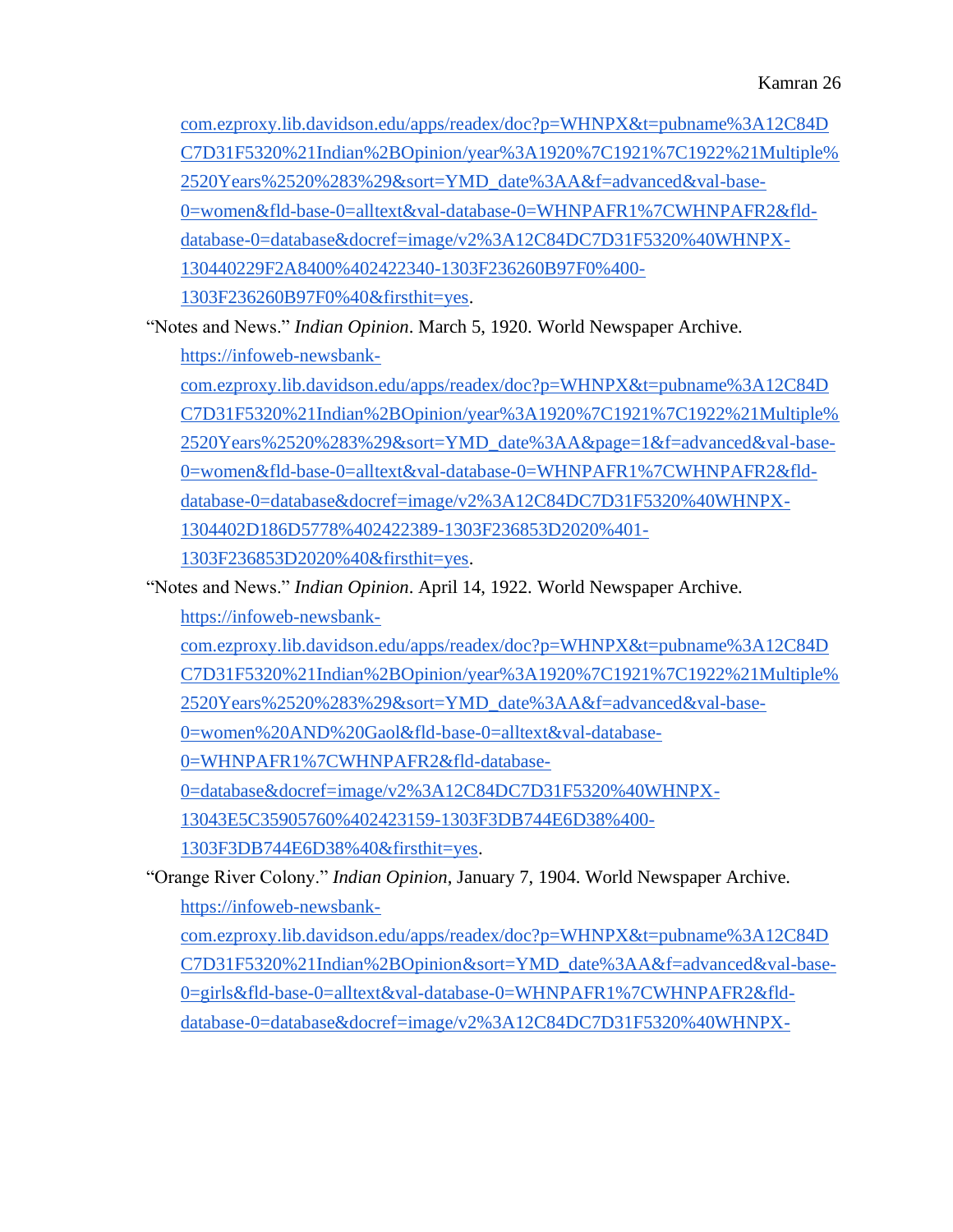# [12D62C51BB7B0918%402416487-12D37C88136EA7B8%402-](https://infoweb-newsbank-com.ezproxy.lib.davidson.edu/apps/readex/doc?p=WHNPX&t=pubname%3A12C84DC7D31F5320%21Indian%2BOpinion&sort=YMD_date%3AA&f=advanced&val-base-0=girls&fld-base-0=alltext&val-database-0=WHNPAFR1%7CWHNPAFR2&fld-database-0=database&docref=image/v2%3A12C84DC7D31F5320%40WHNPX-12D62C51BB7B0918%402416487-12D37C88136EA7B8%402-12D37C88136EA7B8%40&firsthit=yes) [12D37C88136EA7B8%40&firsthit=yes.](https://infoweb-newsbank-com.ezproxy.lib.davidson.edu/apps/readex/doc?p=WHNPX&t=pubname%3A12C84DC7D31F5320%21Indian%2BOpinion&sort=YMD_date%3AA&f=advanced&val-base-0=girls&fld-base-0=alltext&val-database-0=WHNPAFR1%7CWHNPAFR2&fld-database-0=database&docref=image/v2%3A12C84DC7D31F5320%40WHNPX-12D62C51BB7B0918%402416487-12D37C88136EA7B8%402-12D37C88136EA7B8%40&firsthit=yes)

"Our Future." *Indian Opinion*. February 6, 1920. World Newspaper Archive[.](https://infoweb-newsbank-com.ezproxy.lib.davidson.edu/apps/readex/doc?p=WHNPX&t=pubname%3A12C84DC7D31F5320%21Indian%2BOpinion/year%3A1920%7C1921%7C1922%21Multiple%2520Years%2520%283%29&sort=YMD_date%3AA&page=1&f=advanced&val-base-0=women&fld-base-0=alltext&val-database-0=WHNPAFR1%7CWHNPAFR2&fld-database-0=database&docref=image/v2%3A12C84DC7D31F5320%40WHNPX-13044025D19A7C28%402422361-1303F236512E4120%400-1303F236512E4120%40&firsthit=yes)

[https://infoweb-newsbank-](https://infoweb-newsbank-com.ezproxy.lib.davidson.edu/apps/readex/doc?p=WHNPX&t=pubname%3A12C84DC7D31F5320%21Indian%2BOpinion/year%3A1920%7C1921%7C1922%21Multiple%2520Years%2520%283%29&sort=YMD_date%3AA&page=1&f=advanced&val-base-0=women&fld-base-0=alltext&val-database-0=WHNPAFR1%7CWHNPAFR2&fld-database-0=database&docref=image/v2%3A12C84DC7D31F5320%40WHNPX-13044025D19A7C28%402422361-1303F236512E4120%400-1303F236512E4120%40&firsthit=yes)

[com.ezproxy.lib.davidson.edu/apps/readex/doc?p=WHNPX&t=pubname%3A12C84D](https://infoweb-newsbank-com.ezproxy.lib.davidson.edu/apps/readex/doc?p=WHNPX&t=pubname%3A12C84DC7D31F5320%21Indian%2BOpinion/year%3A1920%7C1921%7C1922%21Multiple%2520Years%2520%283%29&sort=YMD_date%3AA&page=1&f=advanced&val-base-0=women&fld-base-0=alltext&val-database-0=WHNPAFR1%7CWHNPAFR2&fld-database-0=database&docref=image/v2%3A12C84DC7D31F5320%40WHNPX-13044025D19A7C28%402422361-1303F236512E4120%400-1303F236512E4120%40&firsthit=yes) [C7D31F5320%21Indian%2BOpinion/year%3A1920%7C1921%7C1922%21Multiple%](https://infoweb-newsbank-com.ezproxy.lib.davidson.edu/apps/readex/doc?p=WHNPX&t=pubname%3A12C84DC7D31F5320%21Indian%2BOpinion/year%3A1920%7C1921%7C1922%21Multiple%2520Years%2520%283%29&sort=YMD_date%3AA&page=1&f=advanced&val-base-0=women&fld-base-0=alltext&val-database-0=WHNPAFR1%7CWHNPAFR2&fld-database-0=database&docref=image/v2%3A12C84DC7D31F5320%40WHNPX-13044025D19A7C28%402422361-1303F236512E4120%400-1303F236512E4120%40&firsthit=yes) [2520Years%2520%283%29&sort=YMD\\_date%3AA&page=1&f=advanced&val-base-](https://infoweb-newsbank-com.ezproxy.lib.davidson.edu/apps/readex/doc?p=WHNPX&t=pubname%3A12C84DC7D31F5320%21Indian%2BOpinion/year%3A1920%7C1921%7C1922%21Multiple%2520Years%2520%283%29&sort=YMD_date%3AA&page=1&f=advanced&val-base-0=women&fld-base-0=alltext&val-database-0=WHNPAFR1%7CWHNPAFR2&fld-database-0=database&docref=image/v2%3A12C84DC7D31F5320%40WHNPX-13044025D19A7C28%402422361-1303F236512E4120%400-1303F236512E4120%40&firsthit=yes)[0=women&fld-base-0=alltext&val-database-0=WHNPAFR1%7CWHNPAFR2&fld](https://infoweb-newsbank-com.ezproxy.lib.davidson.edu/apps/readex/doc?p=WHNPX&t=pubname%3A12C84DC7D31F5320%21Indian%2BOpinion/year%3A1920%7C1921%7C1922%21Multiple%2520Years%2520%283%29&sort=YMD_date%3AA&page=1&f=advanced&val-base-0=women&fld-base-0=alltext&val-database-0=WHNPAFR1%7CWHNPAFR2&fld-database-0=database&docref=image/v2%3A12C84DC7D31F5320%40WHNPX-13044025D19A7C28%402422361-1303F236512E4120%400-1303F236512E4120%40&firsthit=yes)[database-0=database&docref=image/v2%3A12C84DC7D31F5320%40WHNPX-](https://infoweb-newsbank-com.ezproxy.lib.davidson.edu/apps/readex/doc?p=WHNPX&t=pubname%3A12C84DC7D31F5320%21Indian%2BOpinion/year%3A1920%7C1921%7C1922%21Multiple%2520Years%2520%283%29&sort=YMD_date%3AA&page=1&f=advanced&val-base-0=women&fld-base-0=alltext&val-database-0=WHNPAFR1%7CWHNPAFR2&fld-database-0=database&docref=image/v2%3A12C84DC7D31F5320%40WHNPX-13044025D19A7C28%402422361-1303F236512E4120%400-1303F236512E4120%40&firsthit=yes)[13044025D19A7C28%402422361-1303F236512E4120%400-](https://infoweb-newsbank-com.ezproxy.lib.davidson.edu/apps/readex/doc?p=WHNPX&t=pubname%3A12C84DC7D31F5320%21Indian%2BOpinion/year%3A1920%7C1921%7C1922%21Multiple%2520Years%2520%283%29&sort=YMD_date%3AA&page=1&f=advanced&val-base-0=women&fld-base-0=alltext&val-database-0=WHNPAFR1%7CWHNPAFR2&fld-database-0=database&docref=image/v2%3A12C84DC7D31F5320%40WHNPX-13044025D19A7C28%402422361-1303F236512E4120%400-1303F236512E4120%40&firsthit=yes) [1303F236512E4120%40&firsthit=yes.](https://infoweb-newsbank-com.ezproxy.lib.davidson.edu/apps/readex/doc?p=WHNPX&t=pubname%3A12C84DC7D31F5320%21Indian%2BOpinion/year%3A1920%7C1921%7C1922%21Multiple%2520Years%2520%283%29&sort=YMD_date%3AA&page=1&f=advanced&val-base-0=women&fld-base-0=alltext&val-database-0=WHNPAFR1%7CWHNPAFR2&fld-database-0=database&docref=image/v2%3A12C84DC7D31F5320%40WHNPX-13044025D19A7C28%402422361-1303F236512E4120%400-1303F236512E4120%40&firsthit=yes)

"Outrage by Natives." April 30, 1904. World Newspaper Archive. [https://infoweb](https://infoweb-newsbank-com.ezproxy.lib.davidson.edu/apps/readex/doc?p=WHNPX&t=pubname%3A12C84DC7D31F5320%21Indian%2BOpinion&sort=YMD_date%3AA&f=advanced&val-base-0=rape&fld-base-0=alltext&val-database-0=WHNPAFR1%7CWHNPAFR2&fld-database-0=database&docref=image/v2%3A12C84DC7D31F5320%40WHNPX-12D62C6C9AF732C0%402416601-12D37C888808B788%401-12D37C888808B788%40)[newsbank-](https://infoweb-newsbank-com.ezproxy.lib.davidson.edu/apps/readex/doc?p=WHNPX&t=pubname%3A12C84DC7D31F5320%21Indian%2BOpinion&sort=YMD_date%3AA&f=advanced&val-base-0=rape&fld-base-0=alltext&val-database-0=WHNPAFR1%7CWHNPAFR2&fld-database-0=database&docref=image/v2%3A12C84DC7D31F5320%40WHNPX-12D62C6C9AF732C0%402416601-12D37C888808B788%401-12D37C888808B788%40)

[com.ezproxy.lib.davidson.edu/apps/readex/doc?p=WHNPX&t=pubname%3A12C84D](https://infoweb-newsbank-com.ezproxy.lib.davidson.edu/apps/readex/doc?p=WHNPX&t=pubname%3A12C84DC7D31F5320%21Indian%2BOpinion&sort=YMD_date%3AA&f=advanced&val-base-0=rape&fld-base-0=alltext&val-database-0=WHNPAFR1%7CWHNPAFR2&fld-database-0=database&docref=image/v2%3A12C84DC7D31F5320%40WHNPX-12D62C6C9AF732C0%402416601-12D37C888808B788%401-12D37C888808B788%40) [C7D31F5320%21Indian%2BOpinion&sort=YMD\\_date%3AA&f=advanced&val-base-](https://infoweb-newsbank-com.ezproxy.lib.davidson.edu/apps/readex/doc?p=WHNPX&t=pubname%3A12C84DC7D31F5320%21Indian%2BOpinion&sort=YMD_date%3AA&f=advanced&val-base-0=rape&fld-base-0=alltext&val-database-0=WHNPAFR1%7CWHNPAFR2&fld-database-0=database&docref=image/v2%3A12C84DC7D31F5320%40WHNPX-12D62C6C9AF732C0%402416601-12D37C888808B788%401-12D37C888808B788%40)[0=rape&fld-base-0=alltext&val-database-0=WHNPAFR1%7CWHNPAFR2&fld](https://infoweb-newsbank-com.ezproxy.lib.davidson.edu/apps/readex/doc?p=WHNPX&t=pubname%3A12C84DC7D31F5320%21Indian%2BOpinion&sort=YMD_date%3AA&f=advanced&val-base-0=rape&fld-base-0=alltext&val-database-0=WHNPAFR1%7CWHNPAFR2&fld-database-0=database&docref=image/v2%3A12C84DC7D31F5320%40WHNPX-12D62C6C9AF732C0%402416601-12D37C888808B788%401-12D37C888808B788%40)[database-0=database&docref=image/v2%3A12C84DC7D31F5320%40WHNPX-](https://infoweb-newsbank-com.ezproxy.lib.davidson.edu/apps/readex/doc?p=WHNPX&t=pubname%3A12C84DC7D31F5320%21Indian%2BOpinion&sort=YMD_date%3AA&f=advanced&val-base-0=rape&fld-base-0=alltext&val-database-0=WHNPAFR1%7CWHNPAFR2&fld-database-0=database&docref=image/v2%3A12C84DC7D31F5320%40WHNPX-12D62C6C9AF732C0%402416601-12D37C888808B788%401-12D37C888808B788%40)[12D62C6C9AF732C0%402416601-12D37C888808B788%401-](https://infoweb-newsbank-com.ezproxy.lib.davidson.edu/apps/readex/doc?p=WHNPX&t=pubname%3A12C84DC7D31F5320%21Indian%2BOpinion&sort=YMD_date%3AA&f=advanced&val-base-0=rape&fld-base-0=alltext&val-database-0=WHNPAFR1%7CWHNPAFR2&fld-database-0=database&docref=image/v2%3A12C84DC7D31F5320%40WHNPX-12D62C6C9AF732C0%402416601-12D37C888808B788%401-12D37C888808B788%40) [12D37C888808B788%40.](https://infoweb-newsbank-com.ezproxy.lib.davidson.edu/apps/readex/doc?p=WHNPX&t=pubname%3A12C84DC7D31F5320%21Indian%2BOpinion&sort=YMD_date%3AA&f=advanced&val-base-0=rape&fld-base-0=alltext&val-database-0=WHNPAFR1%7CWHNPAFR2&fld-database-0=database&docref=image/v2%3A12C84DC7D31F5320%40WHNPX-12D62C6C9AF732C0%402416601-12D37C888808B788%401-12D37C888808B788%40)

"Returned Indians." *Indian Opinion*. December 30, 1911. World Newspaper Archive[.](https://infoweb-newsbank-com.ezproxy.lib.davidson.edu/apps/readex/doc?p=WHNPX&t=pubname%3A12C84DC7D31F5320%21Indian%2BOpinion&sort=YMD_date%3AA&f=advanced&val-base-0=maternal&fld-base-0=alltext&val-database-0=WHNPAFR1%7CWHNPAFR2&fld-database-0=database&docref=image%2Fv2%3A12C84DC7D31F5320%40WHNPX-12D81529A6C03638%402419401-12D7C76013D56868%407&origin=image%2Fv2%3A12C84DC7D31F5320%40WHNPX-12D81529A6C03638%402419401-12D7C760124A05A8%401-12D7C760124A05A8%40#copy) [https://infoweb-newsbank-](https://infoweb-newsbank-com.ezproxy.lib.davidson.edu/apps/readex/doc?p=WHNPX&t=pubname%3A12C84DC7D31F5320%21Indian%2BOpinion&sort=YMD_date%3AA&f=advanced&val-base-0=maternal&fld-base-0=alltext&val-database-0=WHNPAFR1%7CWHNPAFR2&fld-database-0=database&docref=image%2Fv2%3A12C84DC7D31F5320%40WHNPX-12D81529A6C03638%402419401-12D7C76013D56868%407&origin=image%2Fv2%3A12C84DC7D31F5320%40WHNPX-12D81529A6C03638%402419401-12D7C760124A05A8%401-12D7C760124A05A8%40#copy)

[com.ezproxy.lib.davidson.edu/apps/readex/doc?p=WHNPX&t=pubname%3A12C84D](https://infoweb-newsbank-com.ezproxy.lib.davidson.edu/apps/readex/doc?p=WHNPX&t=pubname%3A12C84DC7D31F5320%21Indian%2BOpinion&sort=YMD_date%3AA&f=advanced&val-base-0=maternal&fld-base-0=alltext&val-database-0=WHNPAFR1%7CWHNPAFR2&fld-database-0=database&docref=image%2Fv2%3A12C84DC7D31F5320%40WHNPX-12D81529A6C03638%402419401-12D7C76013D56868%407&origin=image%2Fv2%3A12C84DC7D31F5320%40WHNPX-12D81529A6C03638%402419401-12D7C760124A05A8%401-12D7C760124A05A8%40#copy) [C7D31F5320%21Indian%2BOpinion&sort=YMD\\_date%3AA&f=advanced&val-base-](https://infoweb-newsbank-com.ezproxy.lib.davidson.edu/apps/readex/doc?p=WHNPX&t=pubname%3A12C84DC7D31F5320%21Indian%2BOpinion&sort=YMD_date%3AA&f=advanced&val-base-0=maternal&fld-base-0=alltext&val-database-0=WHNPAFR1%7CWHNPAFR2&fld-database-0=database&docref=image%2Fv2%3A12C84DC7D31F5320%40WHNPX-12D81529A6C03638%402419401-12D7C76013D56868%407&origin=image%2Fv2%3A12C84DC7D31F5320%40WHNPX-12D81529A6C03638%402419401-12D7C760124A05A8%401-12D7C760124A05A8%40#copy)[0=maternal&fld-base-0=alltext&val-database-0=WHNPAFR1%7CWHNPAFR2&fld](https://infoweb-newsbank-com.ezproxy.lib.davidson.edu/apps/readex/doc?p=WHNPX&t=pubname%3A12C84DC7D31F5320%21Indian%2BOpinion&sort=YMD_date%3AA&f=advanced&val-base-0=maternal&fld-base-0=alltext&val-database-0=WHNPAFR1%7CWHNPAFR2&fld-database-0=database&docref=image%2Fv2%3A12C84DC7D31F5320%40WHNPX-12D81529A6C03638%402419401-12D7C76013D56868%407&origin=image%2Fv2%3A12C84DC7D31F5320%40WHNPX-12D81529A6C03638%402419401-12D7C760124A05A8%401-12D7C760124A05A8%40#copy)[database-0=database&docref=image%2Fv2%3A12C84DC7D31F5320%40WHNPX-](https://infoweb-newsbank-com.ezproxy.lib.davidson.edu/apps/readex/doc?p=WHNPX&t=pubname%3A12C84DC7D31F5320%21Indian%2BOpinion&sort=YMD_date%3AA&f=advanced&val-base-0=maternal&fld-base-0=alltext&val-database-0=WHNPAFR1%7CWHNPAFR2&fld-database-0=database&docref=image%2Fv2%3A12C84DC7D31F5320%40WHNPX-12D81529A6C03638%402419401-12D7C76013D56868%407&origin=image%2Fv2%3A12C84DC7D31F5320%40WHNPX-12D81529A6C03638%402419401-12D7C760124A05A8%401-12D7C760124A05A8%40#copy)[12D81529A6C03638%402419401-](https://infoweb-newsbank-com.ezproxy.lib.davidson.edu/apps/readex/doc?p=WHNPX&t=pubname%3A12C84DC7D31F5320%21Indian%2BOpinion&sort=YMD_date%3AA&f=advanced&val-base-0=maternal&fld-base-0=alltext&val-database-0=WHNPAFR1%7CWHNPAFR2&fld-database-0=database&docref=image%2Fv2%3A12C84DC7D31F5320%40WHNPX-12D81529A6C03638%402419401-12D7C76013D56868%407&origin=image%2Fv2%3A12C84DC7D31F5320%40WHNPX-12D81529A6C03638%402419401-12D7C760124A05A8%401-12D7C760124A05A8%40#copy)

[12D7C76013D56868%407&origin=image%2Fv2%3A12C84DC7D31F5320%40WHN](https://infoweb-newsbank-com.ezproxy.lib.davidson.edu/apps/readex/doc?p=WHNPX&t=pubname%3A12C84DC7D31F5320%21Indian%2BOpinion&sort=YMD_date%3AA&f=advanced&val-base-0=maternal&fld-base-0=alltext&val-database-0=WHNPAFR1%7CWHNPAFR2&fld-database-0=database&docref=image%2Fv2%3A12C84DC7D31F5320%40WHNPX-12D81529A6C03638%402419401-12D7C76013D56868%407&origin=image%2Fv2%3A12C84DC7D31F5320%40WHNPX-12D81529A6C03638%402419401-12D7C760124A05A8%401-12D7C760124A05A8%40#copy) [PX-12D81529A6C03638%402419401-12D7C760124A05A8%401-](https://infoweb-newsbank-com.ezproxy.lib.davidson.edu/apps/readex/doc?p=WHNPX&t=pubname%3A12C84DC7D31F5320%21Indian%2BOpinion&sort=YMD_date%3AA&f=advanced&val-base-0=maternal&fld-base-0=alltext&val-database-0=WHNPAFR1%7CWHNPAFR2&fld-database-0=database&docref=image%2Fv2%3A12C84DC7D31F5320%40WHNPX-12D81529A6C03638%402419401-12D7C76013D56868%407&origin=image%2Fv2%3A12C84DC7D31F5320%40WHNPX-12D81529A6C03638%402419401-12D7C760124A05A8%401-12D7C760124A05A8%40#copy) [12D7C760124A05A8%40#copy.](https://infoweb-newsbank-com.ezproxy.lib.davidson.edu/apps/readex/doc?p=WHNPX&t=pubname%3A12C84DC7D31F5320%21Indian%2BOpinion&sort=YMD_date%3AA&f=advanced&val-base-0=maternal&fld-base-0=alltext&val-database-0=WHNPAFR1%7CWHNPAFR2&fld-database-0=database&docref=image%2Fv2%3A12C84DC7D31F5320%40WHNPX-12D81529A6C03638%402419401-12D7C76013D56868%407&origin=image%2Fv2%3A12C84DC7D31F5320%40WHNPX-12D81529A6C03638%402419401-12D7C760124A05A8%401-12D7C760124A05A8%40#copy)

"Reuter's Message from Blemfontein." *Indian Opinion*. November 12, 1920. World Newspaper Archive[.](https://infoweb-newsbank-com.ezproxy.lib.davidson.edu/apps/readex/doc?p=WHNPX&t=pubname%3A12C84DC7D31F5320%21Indian%2BOpinion/year%3A1920%7C1921%7C1922%21Multiple%2520Years%2520%283%29&sort=YMD_date%3AA&f=advanced&val-base-0=women%20AND%20Gaol&fld-base-0=alltext&val-database-0=WHNPAFR1%7CWHNPAFR2&fld-database-0=database&docref=image/v2%3A12C84DC7D31F5320%40WHNPX-13043E145ED3C110%402422641-1303F3D3D2450850%400-1303F3D3D2450850%40&firsthit=yes) [https://infoweb-newsbank-](https://infoweb-newsbank-com.ezproxy.lib.davidson.edu/apps/readex/doc?p=WHNPX&t=pubname%3A12C84DC7D31F5320%21Indian%2BOpinion/year%3A1920%7C1921%7C1922%21Multiple%2520Years%2520%283%29&sort=YMD_date%3AA&f=advanced&val-base-0=women%20AND%20Gaol&fld-base-0=alltext&val-database-0=WHNPAFR1%7CWHNPAFR2&fld-database-0=database&docref=image/v2%3A12C84DC7D31F5320%40WHNPX-13043E145ED3C110%402422641-1303F3D3D2450850%400-1303F3D3D2450850%40&firsthit=yes)

[com.ezproxy.lib.davidson.edu/apps/readex/doc?p=WHNPX&t=pubname%3A12C84D](https://infoweb-newsbank-com.ezproxy.lib.davidson.edu/apps/readex/doc?p=WHNPX&t=pubname%3A12C84DC7D31F5320%21Indian%2BOpinion/year%3A1920%7C1921%7C1922%21Multiple%2520Years%2520%283%29&sort=YMD_date%3AA&f=advanced&val-base-0=women%20AND%20Gaol&fld-base-0=alltext&val-database-0=WHNPAFR1%7CWHNPAFR2&fld-database-0=database&docref=image/v2%3A12C84DC7D31F5320%40WHNPX-13043E145ED3C110%402422641-1303F3D3D2450850%400-1303F3D3D2450850%40&firsthit=yes) [C7D31F5320%21Indian%2BOpinion/year%3A1920%7C1921%7C1922%21Multiple%](https://infoweb-newsbank-com.ezproxy.lib.davidson.edu/apps/readex/doc?p=WHNPX&t=pubname%3A12C84DC7D31F5320%21Indian%2BOpinion/year%3A1920%7C1921%7C1922%21Multiple%2520Years%2520%283%29&sort=YMD_date%3AA&f=advanced&val-base-0=women%20AND%20Gaol&fld-base-0=alltext&val-database-0=WHNPAFR1%7CWHNPAFR2&fld-database-0=database&docref=image/v2%3A12C84DC7D31F5320%40WHNPX-13043E145ED3C110%402422641-1303F3D3D2450850%400-1303F3D3D2450850%40&firsthit=yes) [2520Years%2520%283%29&sort=YMD\\_date%3AA&f=advanced&val-base-](https://infoweb-newsbank-com.ezproxy.lib.davidson.edu/apps/readex/doc?p=WHNPX&t=pubname%3A12C84DC7D31F5320%21Indian%2BOpinion/year%3A1920%7C1921%7C1922%21Multiple%2520Years%2520%283%29&sort=YMD_date%3AA&f=advanced&val-base-0=women%20AND%20Gaol&fld-base-0=alltext&val-database-0=WHNPAFR1%7CWHNPAFR2&fld-database-0=database&docref=image/v2%3A12C84DC7D31F5320%40WHNPX-13043E145ED3C110%402422641-1303F3D3D2450850%400-1303F3D3D2450850%40&firsthit=yes)

[0=women%20AND%20Gaol&fld-base-0=alltext&val-database-](https://infoweb-newsbank-com.ezproxy.lib.davidson.edu/apps/readex/doc?p=WHNPX&t=pubname%3A12C84DC7D31F5320%21Indian%2BOpinion/year%3A1920%7C1921%7C1922%21Multiple%2520Years%2520%283%29&sort=YMD_date%3AA&f=advanced&val-base-0=women%20AND%20Gaol&fld-base-0=alltext&val-database-0=WHNPAFR1%7CWHNPAFR2&fld-database-0=database&docref=image/v2%3A12C84DC7D31F5320%40WHNPX-13043E145ED3C110%402422641-1303F3D3D2450850%400-1303F3D3D2450850%40&firsthit=yes)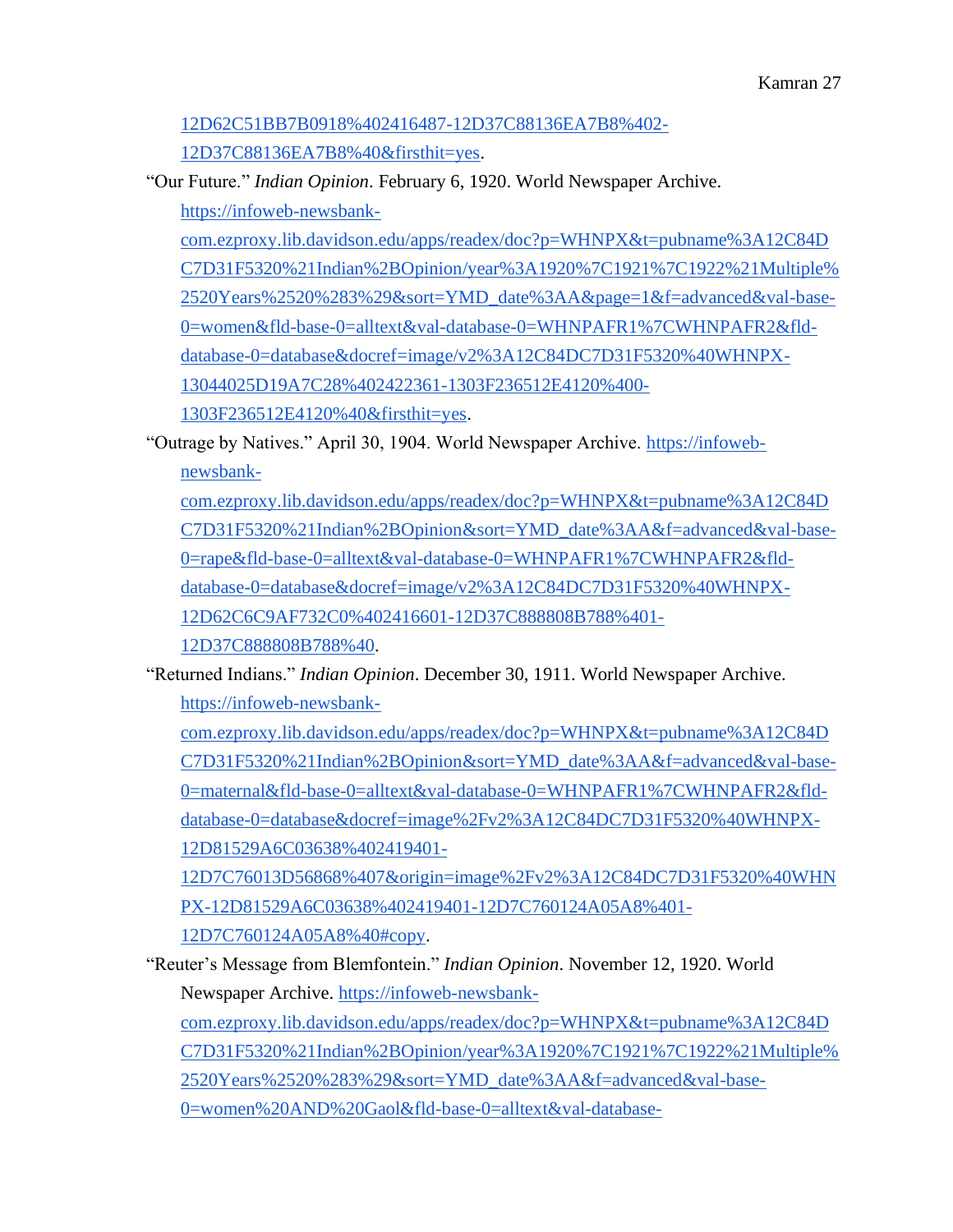[0=WHNPAFR1%7CWHNPAFR2&fld-database-](https://infoweb-newsbank-com.ezproxy.lib.davidson.edu/apps/readex/doc?p=WHNPX&t=pubname%3A12C84DC7D31F5320%21Indian%2BOpinion/year%3A1920%7C1921%7C1922%21Multiple%2520Years%2520%283%29&sort=YMD_date%3AA&f=advanced&val-base-0=women%20AND%20Gaol&fld-base-0=alltext&val-database-0=WHNPAFR1%7CWHNPAFR2&fld-database-0=database&docref=image/v2%3A12C84DC7D31F5320%40WHNPX-13043E145ED3C110%402422641-1303F3D3D2450850%400-1303F3D3D2450850%40&firsthit=yes)

[0=database&docref=image/v2%3A12C84DC7D31F5320%40WHNPX-](https://infoweb-newsbank-com.ezproxy.lib.davidson.edu/apps/readex/doc?p=WHNPX&t=pubname%3A12C84DC7D31F5320%21Indian%2BOpinion/year%3A1920%7C1921%7C1922%21Multiple%2520Years%2520%283%29&sort=YMD_date%3AA&f=advanced&val-base-0=women%20AND%20Gaol&fld-base-0=alltext&val-database-0=WHNPAFR1%7CWHNPAFR2&fld-database-0=database&docref=image/v2%3A12C84DC7D31F5320%40WHNPX-13043E145ED3C110%402422641-1303F3D3D2450850%400-1303F3D3D2450850%40&firsthit=yes)

[13043E145ED3C110%402422641-1303F3D3D2450850%400-](https://infoweb-newsbank-com.ezproxy.lib.davidson.edu/apps/readex/doc?p=WHNPX&t=pubname%3A12C84DC7D31F5320%21Indian%2BOpinion/year%3A1920%7C1921%7C1922%21Multiple%2520Years%2520%283%29&sort=YMD_date%3AA&f=advanced&val-base-0=women%20AND%20Gaol&fld-base-0=alltext&val-database-0=WHNPAFR1%7CWHNPAFR2&fld-database-0=database&docref=image/v2%3A12C84DC7D31F5320%40WHNPX-13043E145ED3C110%402422641-1303F3D3D2450850%400-1303F3D3D2450850%40&firsthit=yes)

[1303F3D3D2450850%40&firsthit=yes.](https://infoweb-newsbank-com.ezproxy.lib.davidson.edu/apps/readex/doc?p=WHNPX&t=pubname%3A12C84DC7D31F5320%21Indian%2BOpinion/year%3A1920%7C1921%7C1922%21Multiple%2520Years%2520%283%29&sort=YMD_date%3AA&f=advanced&val-base-0=women%20AND%20Gaol&fld-base-0=alltext&val-database-0=WHNPAFR1%7CWHNPAFR2&fld-database-0=database&docref=image/v2%3A12C84DC7D31F5320%40WHNPX-13043E145ED3C110%402422641-1303F3D3D2450850%400-1303F3D3D2450850%40&firsthit=yes)

"Robbing the Poor." *Indian Opinion*. May 7, 1920. World Newspaper Archive[.](https://infoweb-newsbank-com.ezproxy.lib.davidson.edu/apps/readex/doc?p=WHNPX&t=pubname%3A12C84DC7D31F5320%21Indian%2BOpinion/year%3A1920%7C1921%7C1922%21Multiple%2520Years%2520%283%29&sort=YMD_date%3AA&page=3&f=advanced&val-base-0=women&fld-base-0=alltext&val-database-0=WHNPAFR1%7CWHNPAFR2&fld-database-0=database&docref=image/v2%3A12C84DC7D31F5320%40WHNPX-13044057D227E360%402422452-1303F23AAF4862A8%400-1303F23AAF4862A8%40&firsthit=yes)

[https://infoweb-newsbank-](https://infoweb-newsbank-com.ezproxy.lib.davidson.edu/apps/readex/doc?p=WHNPX&t=pubname%3A12C84DC7D31F5320%21Indian%2BOpinion/year%3A1920%7C1921%7C1922%21Multiple%2520Years%2520%283%29&sort=YMD_date%3AA&page=3&f=advanced&val-base-0=women&fld-base-0=alltext&val-database-0=WHNPAFR1%7CWHNPAFR2&fld-database-0=database&docref=image/v2%3A12C84DC7D31F5320%40WHNPX-13044057D227E360%402422452-1303F23AAF4862A8%400-1303F23AAF4862A8%40&firsthit=yes)

[com.ezproxy.lib.davidson.edu/apps/readex/doc?p=WHNPX&t=pubname%3A12C84D](https://infoweb-newsbank-com.ezproxy.lib.davidson.edu/apps/readex/doc?p=WHNPX&t=pubname%3A12C84DC7D31F5320%21Indian%2BOpinion/year%3A1920%7C1921%7C1922%21Multiple%2520Years%2520%283%29&sort=YMD_date%3AA&page=3&f=advanced&val-base-0=women&fld-base-0=alltext&val-database-0=WHNPAFR1%7CWHNPAFR2&fld-database-0=database&docref=image/v2%3A12C84DC7D31F5320%40WHNPX-13044057D227E360%402422452-1303F23AAF4862A8%400-1303F23AAF4862A8%40&firsthit=yes) [C7D31F5320%21Indian%2BOpinion/year%3A1920%7C1921%7C1922%21Multiple%](https://infoweb-newsbank-com.ezproxy.lib.davidson.edu/apps/readex/doc?p=WHNPX&t=pubname%3A12C84DC7D31F5320%21Indian%2BOpinion/year%3A1920%7C1921%7C1922%21Multiple%2520Years%2520%283%29&sort=YMD_date%3AA&page=3&f=advanced&val-base-0=women&fld-base-0=alltext&val-database-0=WHNPAFR1%7CWHNPAFR2&fld-database-0=database&docref=image/v2%3A12C84DC7D31F5320%40WHNPX-13044057D227E360%402422452-1303F23AAF4862A8%400-1303F23AAF4862A8%40&firsthit=yes) [2520Years%2520%283%29&sort=YMD\\_date%3AA&page=3&f=advanced&val-base-](https://infoweb-newsbank-com.ezproxy.lib.davidson.edu/apps/readex/doc?p=WHNPX&t=pubname%3A12C84DC7D31F5320%21Indian%2BOpinion/year%3A1920%7C1921%7C1922%21Multiple%2520Years%2520%283%29&sort=YMD_date%3AA&page=3&f=advanced&val-base-0=women&fld-base-0=alltext&val-database-0=WHNPAFR1%7CWHNPAFR2&fld-database-0=database&docref=image/v2%3A12C84DC7D31F5320%40WHNPX-13044057D227E360%402422452-1303F23AAF4862A8%400-1303F23AAF4862A8%40&firsthit=yes)[0=women&fld-base-0=alltext&val-database-0=WHNPAFR1%7CWHNPAFR2&fld](https://infoweb-newsbank-com.ezproxy.lib.davidson.edu/apps/readex/doc?p=WHNPX&t=pubname%3A12C84DC7D31F5320%21Indian%2BOpinion/year%3A1920%7C1921%7C1922%21Multiple%2520Years%2520%283%29&sort=YMD_date%3AA&page=3&f=advanced&val-base-0=women&fld-base-0=alltext&val-database-0=WHNPAFR1%7CWHNPAFR2&fld-database-0=database&docref=image/v2%3A12C84DC7D31F5320%40WHNPX-13044057D227E360%402422452-1303F23AAF4862A8%400-1303F23AAF4862A8%40&firsthit=yes)[database-0=database&docref=image/v2%3A12C84DC7D31F5320%40WHNPX-](https://infoweb-newsbank-com.ezproxy.lib.davidson.edu/apps/readex/doc?p=WHNPX&t=pubname%3A12C84DC7D31F5320%21Indian%2BOpinion/year%3A1920%7C1921%7C1922%21Multiple%2520Years%2520%283%29&sort=YMD_date%3AA&page=3&f=advanced&val-base-0=women&fld-base-0=alltext&val-database-0=WHNPAFR1%7CWHNPAFR2&fld-database-0=database&docref=image/v2%3A12C84DC7D31F5320%40WHNPX-13044057D227E360%402422452-1303F23AAF4862A8%400-1303F23AAF4862A8%40&firsthit=yes)[13044057D227E360%402422452-1303F23AAF4862A8%400-](https://infoweb-newsbank-com.ezproxy.lib.davidson.edu/apps/readex/doc?p=WHNPX&t=pubname%3A12C84DC7D31F5320%21Indian%2BOpinion/year%3A1920%7C1921%7C1922%21Multiple%2520Years%2520%283%29&sort=YMD_date%3AA&page=3&f=advanced&val-base-0=women&fld-base-0=alltext&val-database-0=WHNPAFR1%7CWHNPAFR2&fld-database-0=database&docref=image/v2%3A12C84DC7D31F5320%40WHNPX-13044057D227E360%402422452-1303F23AAF4862A8%400-1303F23AAF4862A8%40&firsthit=yes) [1303F23AAF4862A8%40&firsthit=yes.](https://infoweb-newsbank-com.ezproxy.lib.davidson.edu/apps/readex/doc?p=WHNPX&t=pubname%3A12C84DC7D31F5320%21Indian%2BOpinion/year%3A1920%7C1921%7C1922%21Multiple%2520Years%2520%283%29&sort=YMD_date%3AA&page=3&f=advanced&val-base-0=women&fld-base-0=alltext&val-database-0=WHNPAFR1%7CWHNPAFR2&fld-database-0=database&docref=image/v2%3A12C84DC7D31F5320%40WHNPX-13044057D227E360%402422452-1303F23AAF4862A8%400-1303F23AAF4862A8%40&firsthit=yes)

"Supplement to Indian Opinion." *Indian Opinion*. March 4, 1911. [https://infoweb](https://infoweb-newsbank-com.ezproxy.lib.davidson.edu/apps/readex/doc?p=WHNPX&t=pubname%3A12C84DC7D31F5320%21Indian%2BOpinion&sort=YMD_date%3AA&f=advanced&val-base-0=rape&fld-base-0=alltext&val-database-0=WHNPAFR1%7CWHNPAFR2&fld-database-0=database&docref=image%2Fv2%3A12C84DC7D31F5320%40WHNPX-12D814B283CD2CD0%402419100-12D7C74EC23D6128%4020&origin=image%2Fv2%3A12C84DC7D31F5320%40WHNPX-12D814B283CD2CD0%402419100-12D7C74EC23D6128%4020-12D7C74EC23D6128%40)[newsbank-](https://infoweb-newsbank-com.ezproxy.lib.davidson.edu/apps/readex/doc?p=WHNPX&t=pubname%3A12C84DC7D31F5320%21Indian%2BOpinion&sort=YMD_date%3AA&f=advanced&val-base-0=rape&fld-base-0=alltext&val-database-0=WHNPAFR1%7CWHNPAFR2&fld-database-0=database&docref=image%2Fv2%3A12C84DC7D31F5320%40WHNPX-12D814B283CD2CD0%402419100-12D7C74EC23D6128%4020&origin=image%2Fv2%3A12C84DC7D31F5320%40WHNPX-12D814B283CD2CD0%402419100-12D7C74EC23D6128%4020-12D7C74EC23D6128%40)

[com.ezproxy.lib.davidson.edu/apps/readex/doc?p=WHNPX&t=pubname%3A12C84D](https://infoweb-newsbank-com.ezproxy.lib.davidson.edu/apps/readex/doc?p=WHNPX&t=pubname%3A12C84DC7D31F5320%21Indian%2BOpinion&sort=YMD_date%3AA&f=advanced&val-base-0=rape&fld-base-0=alltext&val-database-0=WHNPAFR1%7CWHNPAFR2&fld-database-0=database&docref=image%2Fv2%3A12C84DC7D31F5320%40WHNPX-12D814B283CD2CD0%402419100-12D7C74EC23D6128%4020&origin=image%2Fv2%3A12C84DC7D31F5320%40WHNPX-12D814B283CD2CD0%402419100-12D7C74EC23D6128%4020-12D7C74EC23D6128%40) [C7D31F5320%21Indian%2BOpinion&sort=YMD\\_date%3AA&f=advanced&val-base-](https://infoweb-newsbank-com.ezproxy.lib.davidson.edu/apps/readex/doc?p=WHNPX&t=pubname%3A12C84DC7D31F5320%21Indian%2BOpinion&sort=YMD_date%3AA&f=advanced&val-base-0=rape&fld-base-0=alltext&val-database-0=WHNPAFR1%7CWHNPAFR2&fld-database-0=database&docref=image%2Fv2%3A12C84DC7D31F5320%40WHNPX-12D814B283CD2CD0%402419100-12D7C74EC23D6128%4020&origin=image%2Fv2%3A12C84DC7D31F5320%40WHNPX-12D814B283CD2CD0%402419100-12D7C74EC23D6128%4020-12D7C74EC23D6128%40)[0=rape&fld-base-0=alltext&val-database-0=WHNPAFR1%7CWHNPAFR2&fld](https://infoweb-newsbank-com.ezproxy.lib.davidson.edu/apps/readex/doc?p=WHNPX&t=pubname%3A12C84DC7D31F5320%21Indian%2BOpinion&sort=YMD_date%3AA&f=advanced&val-base-0=rape&fld-base-0=alltext&val-database-0=WHNPAFR1%7CWHNPAFR2&fld-database-0=database&docref=image%2Fv2%3A12C84DC7D31F5320%40WHNPX-12D814B283CD2CD0%402419100-12D7C74EC23D6128%4020&origin=image%2Fv2%3A12C84DC7D31F5320%40WHNPX-12D814B283CD2CD0%402419100-12D7C74EC23D6128%4020-12D7C74EC23D6128%40)[database-0=database&docref=image%2Fv2%3A12C84DC7D31F5320%40WHNPX-](https://infoweb-newsbank-com.ezproxy.lib.davidson.edu/apps/readex/doc?p=WHNPX&t=pubname%3A12C84DC7D31F5320%21Indian%2BOpinion&sort=YMD_date%3AA&f=advanced&val-base-0=rape&fld-base-0=alltext&val-database-0=WHNPAFR1%7CWHNPAFR2&fld-database-0=database&docref=image%2Fv2%3A12C84DC7D31F5320%40WHNPX-12D814B283CD2CD0%402419100-12D7C74EC23D6128%4020&origin=image%2Fv2%3A12C84DC7D31F5320%40WHNPX-12D814B283CD2CD0%402419100-12D7C74EC23D6128%4020-12D7C74EC23D6128%40)[12D814B283CD2CD0%402419100-](https://infoweb-newsbank-com.ezproxy.lib.davidson.edu/apps/readex/doc?p=WHNPX&t=pubname%3A12C84DC7D31F5320%21Indian%2BOpinion&sort=YMD_date%3AA&f=advanced&val-base-0=rape&fld-base-0=alltext&val-database-0=WHNPAFR1%7CWHNPAFR2&fld-database-0=database&docref=image%2Fv2%3A12C84DC7D31F5320%40WHNPX-12D814B283CD2CD0%402419100-12D7C74EC23D6128%4020&origin=image%2Fv2%3A12C84DC7D31F5320%40WHNPX-12D814B283CD2CD0%402419100-12D7C74EC23D6128%4020-12D7C74EC23D6128%40)

[12D7C74EC23D6128%4020&origin=image%2Fv2%3A12C84DC7D31F5320%40WH](https://infoweb-newsbank-com.ezproxy.lib.davidson.edu/apps/readex/doc?p=WHNPX&t=pubname%3A12C84DC7D31F5320%21Indian%2BOpinion&sort=YMD_date%3AA&f=advanced&val-base-0=rape&fld-base-0=alltext&val-database-0=WHNPAFR1%7CWHNPAFR2&fld-database-0=database&docref=image%2Fv2%3A12C84DC7D31F5320%40WHNPX-12D814B283CD2CD0%402419100-12D7C74EC23D6128%4020&origin=image%2Fv2%3A12C84DC7D31F5320%40WHNPX-12D814B283CD2CD0%402419100-12D7C74EC23D6128%4020-12D7C74EC23D6128%40) [NPX-12D814B283CD2CD0%402419100-12D7C74EC23D6128%4020-](https://infoweb-newsbank-com.ezproxy.lib.davidson.edu/apps/readex/doc?p=WHNPX&t=pubname%3A12C84DC7D31F5320%21Indian%2BOpinion&sort=YMD_date%3AA&f=advanced&val-base-0=rape&fld-base-0=alltext&val-database-0=WHNPAFR1%7CWHNPAFR2&fld-database-0=database&docref=image%2Fv2%3A12C84DC7D31F5320%40WHNPX-12D814B283CD2CD0%402419100-12D7C74EC23D6128%4020&origin=image%2Fv2%3A12C84DC7D31F5320%40WHNPX-12D814B283CD2CD0%402419100-12D7C74EC23D6128%4020-12D7C74EC23D6128%40) [12D7C74EC23D6128%40.](https://infoweb-newsbank-com.ezproxy.lib.davidson.edu/apps/readex/doc?p=WHNPX&t=pubname%3A12C84DC7D31F5320%21Indian%2BOpinion&sort=YMD_date%3AA&f=advanced&val-base-0=rape&fld-base-0=alltext&val-database-0=WHNPAFR1%7CWHNPAFR2&fld-database-0=database&docref=image%2Fv2%3A12C84DC7D31F5320%40WHNPX-12D814B283CD2CD0%402419100-12D7C74EC23D6128%4020&origin=image%2Fv2%3A12C84DC7D31F5320%40WHNPX-12D814B283CD2CD0%402419100-12D7C74EC23D6128%4020-12D7C74EC23D6128%40)

- "The Boom." April 30, 1904. World Newspaper Archive. [https://infoweb-newsbank](https://infoweb-newsbank-com.ezproxy.lib.davidson.edu/apps/readex/doc?p=WHNPX&t=pubname%3A12C84DC7D31F5320%21Indian%2BOpinion&sort=YMD_date%3AA&f=advanced&val-base-0=rape&fld-base-0=alltext&val-database-0=WHNPAFR1%7CWHNPAFR2&fld-database-0=database&docref=image/v2%3A12C84DC7D31F5320%40WHNPX-12D62C6C9AF732C0%402416601-12D37C888808B788%401-12D37C888808B788%40)[com.ezproxy.lib.davidson.edu/apps/readex/doc?p=WHNPX&t=pubname%3A12C84D](https://infoweb-newsbank-com.ezproxy.lib.davidson.edu/apps/readex/doc?p=WHNPX&t=pubname%3A12C84DC7D31F5320%21Indian%2BOpinion&sort=YMD_date%3AA&f=advanced&val-base-0=rape&fld-base-0=alltext&val-database-0=WHNPAFR1%7CWHNPAFR2&fld-database-0=database&docref=image/v2%3A12C84DC7D31F5320%40WHNPX-12D62C6C9AF732C0%402416601-12D37C888808B788%401-12D37C888808B788%40) [C7D31F5320%21Indian%2BOpinion&sort=YMD\\_date%3AA&f=advanced&val-base-](https://infoweb-newsbank-com.ezproxy.lib.davidson.edu/apps/readex/doc?p=WHNPX&t=pubname%3A12C84DC7D31F5320%21Indian%2BOpinion&sort=YMD_date%3AA&f=advanced&val-base-0=rape&fld-base-0=alltext&val-database-0=WHNPAFR1%7CWHNPAFR2&fld-database-0=database&docref=image/v2%3A12C84DC7D31F5320%40WHNPX-12D62C6C9AF732C0%402416601-12D37C888808B788%401-12D37C888808B788%40)[0=rape&fld-base-0=alltext&val-database-0=WHNPAFR1%7CWHNPAFR2&fld](https://infoweb-newsbank-com.ezproxy.lib.davidson.edu/apps/readex/doc?p=WHNPX&t=pubname%3A12C84DC7D31F5320%21Indian%2BOpinion&sort=YMD_date%3AA&f=advanced&val-base-0=rape&fld-base-0=alltext&val-database-0=WHNPAFR1%7CWHNPAFR2&fld-database-0=database&docref=image/v2%3A12C84DC7D31F5320%40WHNPX-12D62C6C9AF732C0%402416601-12D37C888808B788%401-12D37C888808B788%40)[database-0=database&docref=image/v2%3A12C84DC7D31F5320%40WHNPX-](https://infoweb-newsbank-com.ezproxy.lib.davidson.edu/apps/readex/doc?p=WHNPX&t=pubname%3A12C84DC7D31F5320%21Indian%2BOpinion&sort=YMD_date%3AA&f=advanced&val-base-0=rape&fld-base-0=alltext&val-database-0=WHNPAFR1%7CWHNPAFR2&fld-database-0=database&docref=image/v2%3A12C84DC7D31F5320%40WHNPX-12D62C6C9AF732C0%402416601-12D37C888808B788%401-12D37C888808B788%40)[12D62C6C9AF732C0%402416601-12D37C888808B788%401-](https://infoweb-newsbank-com.ezproxy.lib.davidson.edu/apps/readex/doc?p=WHNPX&t=pubname%3A12C84DC7D31F5320%21Indian%2BOpinion&sort=YMD_date%3AA&f=advanced&val-base-0=rape&fld-base-0=alltext&val-database-0=WHNPAFR1%7CWHNPAFR2&fld-database-0=database&docref=image/v2%3A12C84DC7D31F5320%40WHNPX-12D62C6C9AF732C0%402416601-12D37C888808B788%401-12D37C888808B788%40) [12D37C888808B788%40.](https://infoweb-newsbank-com.ezproxy.lib.davidson.edu/apps/readex/doc?p=WHNPX&t=pubname%3A12C84DC7D31F5320%21Indian%2BOpinion&sort=YMD_date%3AA&f=advanced&val-base-0=rape&fld-base-0=alltext&val-database-0=WHNPAFR1%7CWHNPAFR2&fld-database-0=database&docref=image/v2%3A12C84DC7D31F5320%40WHNPX-12D62C6C9AF732C0%402416601-12D37C888808B788%401-12D37C888808B788%40)
- "The British Indian in South Africa Orange River Colony." *Indian Opinion*. June 18, 1903. World Newspaper Archive. [https://infoweb-newsbank](https://infoweb-newsbank-com.ezproxy.lib.davidson.edu/apps/readex/doc?p=WHNPX&t=pubname%3A12C84DC7D31F5320%21Indian%2BOpinion&sort=YMD_date%3AA&fld-base-0=alltext&val-base-0=women&val-database-0=WHNPAFR1%7CWHNPAFR2&fld-database-0=database&fld-nav-0=YMD_date&val-nav-0=&docref=image/v2%3A12C84DC7D31F5320%40WHNPX-12D62B92891DCD20%402416284-12D37C81DFF22960%401-12D37C81DFF22960%40&firsthit=yes)[com.ezproxy.lib.davidson.edu/apps/readex/doc?p=WHNPX&t=pubname%3A12C84D](https://infoweb-newsbank-com.ezproxy.lib.davidson.edu/apps/readex/doc?p=WHNPX&t=pubname%3A12C84DC7D31F5320%21Indian%2BOpinion&sort=YMD_date%3AA&fld-base-0=alltext&val-base-0=women&val-database-0=WHNPAFR1%7CWHNPAFR2&fld-database-0=database&fld-nav-0=YMD_date&val-nav-0=&docref=image/v2%3A12C84DC7D31F5320%40WHNPX-12D62B92891DCD20%402416284-12D37C81DFF22960%401-12D37C81DFF22960%40&firsthit=yes) [C7D31F5320%21Indian%2BOpinion&sort=YMD\\_date%3AA&fld-base-](https://infoweb-newsbank-com.ezproxy.lib.davidson.edu/apps/readex/doc?p=WHNPX&t=pubname%3A12C84DC7D31F5320%21Indian%2BOpinion&sort=YMD_date%3AA&fld-base-0=alltext&val-base-0=women&val-database-0=WHNPAFR1%7CWHNPAFR2&fld-database-0=database&fld-nav-0=YMD_date&val-nav-0=&docref=image/v2%3A12C84DC7D31F5320%40WHNPX-12D62B92891DCD20%402416284-12D37C81DFF22960%401-12D37C81DFF22960%40&firsthit=yes)[0=alltext&val-base-0=women&val-database-0=WHNPAFR1%7CWHNPAFR2&fld-](https://infoweb-newsbank-com.ezproxy.lib.davidson.edu/apps/readex/doc?p=WHNPX&t=pubname%3A12C84DC7D31F5320%21Indian%2BOpinion&sort=YMD_date%3AA&fld-base-0=alltext&val-base-0=women&val-database-0=WHNPAFR1%7CWHNPAFR2&fld-database-0=database&fld-nav-0=YMD_date&val-nav-0=&docref=image/v2%3A12C84DC7D31F5320%40WHNPX-12D62B92891DCD20%402416284-12D37C81DFF22960%401-12D37C81DFF22960%40&firsthit=yes)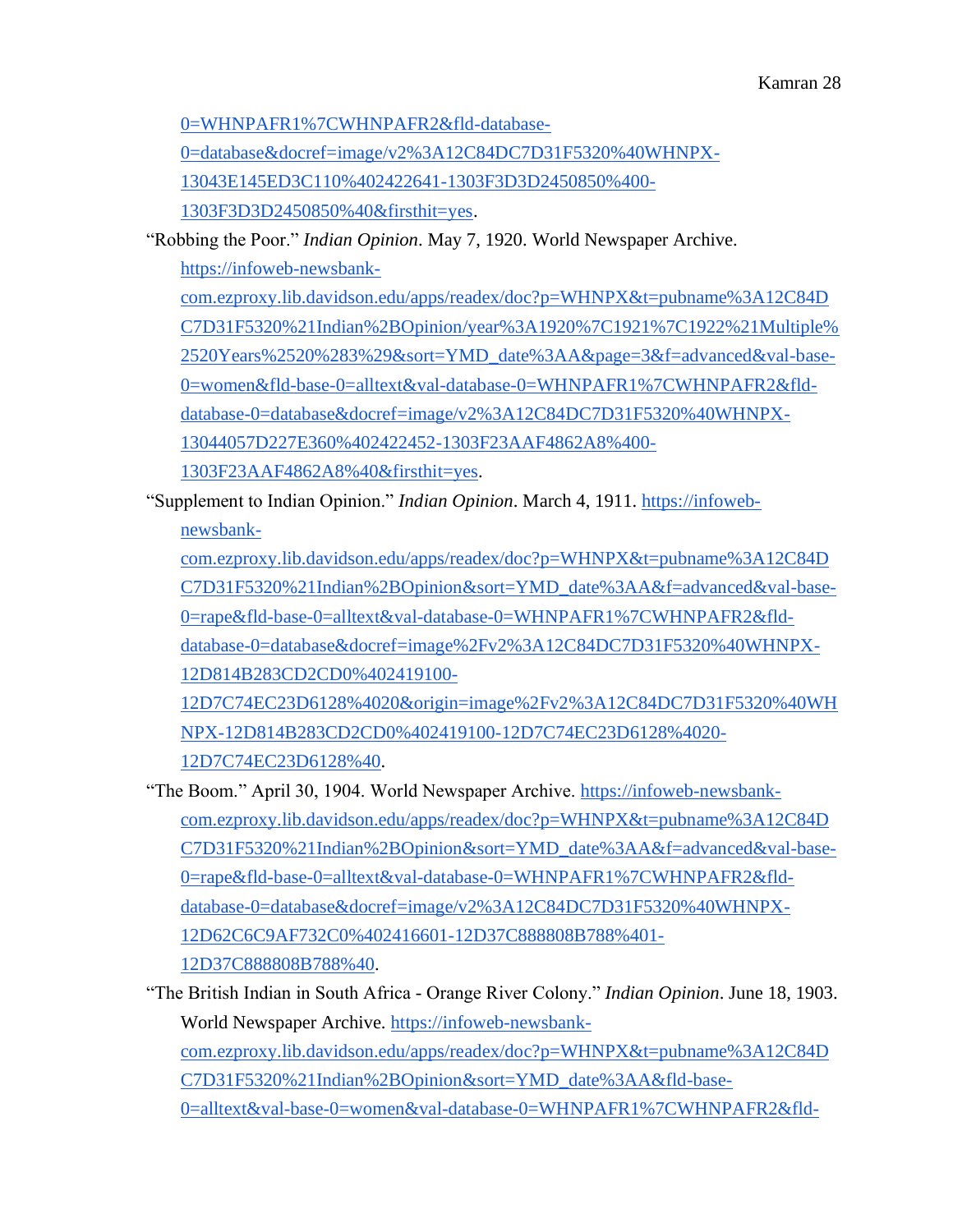[database-0=database&fld-nav-0=YMD\\_date&val-nav-](https://infoweb-newsbank-com.ezproxy.lib.davidson.edu/apps/readex/doc?p=WHNPX&t=pubname%3A12C84DC7D31F5320%21Indian%2BOpinion&sort=YMD_date%3AA&fld-base-0=alltext&val-base-0=women&val-database-0=WHNPAFR1%7CWHNPAFR2&fld-database-0=database&fld-nav-0=YMD_date&val-nav-0=&docref=image/v2%3A12C84DC7D31F5320%40WHNPX-12D62B92891DCD20%402416284-12D37C81DFF22960%401-12D37C81DFF22960%40&firsthit=yes)

[0=&docref=image/v2%3A12C84DC7D31F5320%40WHNPX-](https://infoweb-newsbank-com.ezproxy.lib.davidson.edu/apps/readex/doc?p=WHNPX&t=pubname%3A12C84DC7D31F5320%21Indian%2BOpinion&sort=YMD_date%3AA&fld-base-0=alltext&val-base-0=women&val-database-0=WHNPAFR1%7CWHNPAFR2&fld-database-0=database&fld-nav-0=YMD_date&val-nav-0=&docref=image/v2%3A12C84DC7D31F5320%40WHNPX-12D62B92891DCD20%402416284-12D37C81DFF22960%401-12D37C81DFF22960%40&firsthit=yes)

[12D62B92891DCD20%402416284-12D37C81DFF22960%401-](https://infoweb-newsbank-com.ezproxy.lib.davidson.edu/apps/readex/doc?p=WHNPX&t=pubname%3A12C84DC7D31F5320%21Indian%2BOpinion&sort=YMD_date%3AA&fld-base-0=alltext&val-base-0=women&val-database-0=WHNPAFR1%7CWHNPAFR2&fld-database-0=database&fld-nav-0=YMD_date&val-nav-0=&docref=image/v2%3A12C84DC7D31F5320%40WHNPX-12D62B92891DCD20%402416284-12D37C81DFF22960%401-12D37C81DFF22960%40&firsthit=yes)

[12D37C81DFF22960%40&firsthit=yes.](https://infoweb-newsbank-com.ezproxy.lib.davidson.edu/apps/readex/doc?p=WHNPX&t=pubname%3A12C84DC7D31F5320%21Indian%2BOpinion&sort=YMD_date%3AA&fld-base-0=alltext&val-base-0=women&val-database-0=WHNPAFR1%7CWHNPAFR2&fld-database-0=database&fld-nav-0=YMD_date&val-nav-0=&docref=image/v2%3A12C84DC7D31F5320%40WHNPX-12D62B92891DCD20%402416284-12D37C81DFF22960%401-12D37C81DFF22960%40&firsthit=yes)

"The Bulwark of Justice." *Indian Opinion*. March 31, 1906. World Newspaper Archive[.](https://infoweb-newsbank-com.ezproxy.lib.davidson.edu/apps/readex/doc?p=WHNPX&t=pubname%3A12C84DC7D31F5320%21Indian%2BOpinion&sort=YMD_date%3AA&f=advanced&val-base-0=rape&fld-base-0=alltext&val-database-0=WHNPAFR1%7CWHNPAFR2&fld-database-0=database&docref=image/v2%3A12C84DC7D31F5320%40WHNPX-12D51E885CEFF580%402417301-12D3CB1D32C81388%407-12D3CB1D32C81388%40&firsthit=yes) [https://infoweb-newsbank-](https://infoweb-newsbank-com.ezproxy.lib.davidson.edu/apps/readex/doc?p=WHNPX&t=pubname%3A12C84DC7D31F5320%21Indian%2BOpinion&sort=YMD_date%3AA&f=advanced&val-base-0=rape&fld-base-0=alltext&val-database-0=WHNPAFR1%7CWHNPAFR2&fld-database-0=database&docref=image/v2%3A12C84DC7D31F5320%40WHNPX-12D51E885CEFF580%402417301-12D3CB1D32C81388%407-12D3CB1D32C81388%40&firsthit=yes)

[com.ezproxy.lib.davidson.edu/apps/readex/doc?p=WHNPX&t=pubname%3A12C84D](https://infoweb-newsbank-com.ezproxy.lib.davidson.edu/apps/readex/doc?p=WHNPX&t=pubname%3A12C84DC7D31F5320%21Indian%2BOpinion&sort=YMD_date%3AA&f=advanced&val-base-0=rape&fld-base-0=alltext&val-database-0=WHNPAFR1%7CWHNPAFR2&fld-database-0=database&docref=image/v2%3A12C84DC7D31F5320%40WHNPX-12D51E885CEFF580%402417301-12D3CB1D32C81388%407-12D3CB1D32C81388%40&firsthit=yes) [C7D31F5320%21Indian%2BOpinion&sort=YMD\\_date%3AA&f=advanced&val-base-](https://infoweb-newsbank-com.ezproxy.lib.davidson.edu/apps/readex/doc?p=WHNPX&t=pubname%3A12C84DC7D31F5320%21Indian%2BOpinion&sort=YMD_date%3AA&f=advanced&val-base-0=rape&fld-base-0=alltext&val-database-0=WHNPAFR1%7CWHNPAFR2&fld-database-0=database&docref=image/v2%3A12C84DC7D31F5320%40WHNPX-12D51E885CEFF580%402417301-12D3CB1D32C81388%407-12D3CB1D32C81388%40&firsthit=yes)[0=rape&fld-base-0=alltext&val-database-0=WHNPAFR1%7CWHNPAFR2&fld-](https://infoweb-newsbank-com.ezproxy.lib.davidson.edu/apps/readex/doc?p=WHNPX&t=pubname%3A12C84DC7D31F5320%21Indian%2BOpinion&sort=YMD_date%3AA&f=advanced&val-base-0=rape&fld-base-0=alltext&val-database-0=WHNPAFR1%7CWHNPAFR2&fld-database-0=database&docref=image/v2%3A12C84DC7D31F5320%40WHNPX-12D51E885CEFF580%402417301-12D3CB1D32C81388%407-12D3CB1D32C81388%40&firsthit=yes)

[database-0=database&docref=image/v2%3A12C84DC7D31F5320%40WHNPX-](https://infoweb-newsbank-com.ezproxy.lib.davidson.edu/apps/readex/doc?p=WHNPX&t=pubname%3A12C84DC7D31F5320%21Indian%2BOpinion&sort=YMD_date%3AA&f=advanced&val-base-0=rape&fld-base-0=alltext&val-database-0=WHNPAFR1%7CWHNPAFR2&fld-database-0=database&docref=image/v2%3A12C84DC7D31F5320%40WHNPX-12D51E885CEFF580%402417301-12D3CB1D32C81388%407-12D3CB1D32C81388%40&firsthit=yes)

[12D51E885CEFF580%402417301-12D3CB1D32C81388%407-](https://infoweb-newsbank-com.ezproxy.lib.davidson.edu/apps/readex/doc?p=WHNPX&t=pubname%3A12C84DC7D31F5320%21Indian%2BOpinion&sort=YMD_date%3AA&f=advanced&val-base-0=rape&fld-base-0=alltext&val-database-0=WHNPAFR1%7CWHNPAFR2&fld-database-0=database&docref=image/v2%3A12C84DC7D31F5320%40WHNPX-12D51E885CEFF580%402417301-12D3CB1D32C81388%407-12D3CB1D32C81388%40&firsthit=yes)

[12D3CB1D32C81388%40&firsthit=yes.](https://infoweb-newsbank-com.ezproxy.lib.davidson.edu/apps/readex/doc?p=WHNPX&t=pubname%3A12C84DC7D31F5320%21Indian%2BOpinion&sort=YMD_date%3AA&f=advanced&val-base-0=rape&fld-base-0=alltext&val-database-0=WHNPAFR1%7CWHNPAFR2&fld-database-0=database&docref=image/v2%3A12C84DC7D31F5320%40WHNPX-12D51E885CEFF580%402417301-12D3CB1D32C81388%407-12D3CB1D32C81388%40&firsthit=yes)

"The Case of Samuel Lewis." *The Indian Opinion*. December 1911. World Newspaper

Archive[.](https://infoweb-newsbank-com.ezproxy.lib.davidson.edu/apps/readex/doc?p=WHNPX&t=pubname%3A12C84DC7D31F5320%21Indian%2BOpinion&sort=YMD_date%3AA&page=9&f=advanced&val-base-0=sex&fld-base-0=alltext&val-database-0=WHNPAFR1%7CWHNPAFR2&fld-database-0=database&docref=image%2Fv2%3A12C84DC7D31F5320%40WHNPX-12D81529A6C03638%402419401-12D810C14AF0E358%404&origin=image%2Fv2%3A12C84DC7D31F5320%40WHNPX-12D81529A6C03638%402419401-12D810C14AF0E358%404-12D810C14AF0E358%40) [https://infoweb-newsbank-](https://infoweb-newsbank-com.ezproxy.lib.davidson.edu/apps/readex/doc?p=WHNPX&t=pubname%3A12C84DC7D31F5320%21Indian%2BOpinion&sort=YMD_date%3AA&page=9&f=advanced&val-base-0=sex&fld-base-0=alltext&val-database-0=WHNPAFR1%7CWHNPAFR2&fld-database-0=database&docref=image%2Fv2%3A12C84DC7D31F5320%40WHNPX-12D81529A6C03638%402419401-12D810C14AF0E358%404&origin=image%2Fv2%3A12C84DC7D31F5320%40WHNPX-12D81529A6C03638%402419401-12D810C14AF0E358%404-12D810C14AF0E358%40)

[com.ezproxy.lib.davidson.edu/apps/readex/doc?p=WHNPX&t=pubname%3A12C84D](https://infoweb-newsbank-com.ezproxy.lib.davidson.edu/apps/readex/doc?p=WHNPX&t=pubname%3A12C84DC7D31F5320%21Indian%2BOpinion&sort=YMD_date%3AA&page=9&f=advanced&val-base-0=sex&fld-base-0=alltext&val-database-0=WHNPAFR1%7CWHNPAFR2&fld-database-0=database&docref=image%2Fv2%3A12C84DC7D31F5320%40WHNPX-12D81529A6C03638%402419401-12D810C14AF0E358%404&origin=image%2Fv2%3A12C84DC7D31F5320%40WHNPX-12D81529A6C03638%402419401-12D810C14AF0E358%404-12D810C14AF0E358%40)

[C7D31F5320%21Indian%2BOpinion&sort=YMD\\_date%3AA&page=9&f=advanced&](https://infoweb-newsbank-com.ezproxy.lib.davidson.edu/apps/readex/doc?p=WHNPX&t=pubname%3A12C84DC7D31F5320%21Indian%2BOpinion&sort=YMD_date%3AA&page=9&f=advanced&val-base-0=sex&fld-base-0=alltext&val-database-0=WHNPAFR1%7CWHNPAFR2&fld-database-0=database&docref=image%2Fv2%3A12C84DC7D31F5320%40WHNPX-12D81529A6C03638%402419401-12D810C14AF0E358%404&origin=image%2Fv2%3A12C84DC7D31F5320%40WHNPX-12D81529A6C03638%402419401-12D810C14AF0E358%404-12D810C14AF0E358%40)

[val-base-0=sex&fld-base-0=alltext&val-database-](https://infoweb-newsbank-com.ezproxy.lib.davidson.edu/apps/readex/doc?p=WHNPX&t=pubname%3A12C84DC7D31F5320%21Indian%2BOpinion&sort=YMD_date%3AA&page=9&f=advanced&val-base-0=sex&fld-base-0=alltext&val-database-0=WHNPAFR1%7CWHNPAFR2&fld-database-0=database&docref=image%2Fv2%3A12C84DC7D31F5320%40WHNPX-12D81529A6C03638%402419401-12D810C14AF0E358%404&origin=image%2Fv2%3A12C84DC7D31F5320%40WHNPX-12D81529A6C03638%402419401-12D810C14AF0E358%404-12D810C14AF0E358%40)

[0=WHNPAFR1%7CWHNPAFR2&fld-database-](https://infoweb-newsbank-com.ezproxy.lib.davidson.edu/apps/readex/doc?p=WHNPX&t=pubname%3A12C84DC7D31F5320%21Indian%2BOpinion&sort=YMD_date%3AA&page=9&f=advanced&val-base-0=sex&fld-base-0=alltext&val-database-0=WHNPAFR1%7CWHNPAFR2&fld-database-0=database&docref=image%2Fv2%3A12C84DC7D31F5320%40WHNPX-12D81529A6C03638%402419401-12D810C14AF0E358%404&origin=image%2Fv2%3A12C84DC7D31F5320%40WHNPX-12D81529A6C03638%402419401-12D810C14AF0E358%404-12D810C14AF0E358%40)

[0=database&docref=image%2Fv2%3A12C84DC7D31F5320%40WHNPX-](https://infoweb-newsbank-com.ezproxy.lib.davidson.edu/apps/readex/doc?p=WHNPX&t=pubname%3A12C84DC7D31F5320%21Indian%2BOpinion&sort=YMD_date%3AA&page=9&f=advanced&val-base-0=sex&fld-base-0=alltext&val-database-0=WHNPAFR1%7CWHNPAFR2&fld-database-0=database&docref=image%2Fv2%3A12C84DC7D31F5320%40WHNPX-12D81529A6C03638%402419401-12D810C14AF0E358%404&origin=image%2Fv2%3A12C84DC7D31F5320%40WHNPX-12D81529A6C03638%402419401-12D810C14AF0E358%404-12D810C14AF0E358%40)

[12D81529A6C03638%402419401-](https://infoweb-newsbank-com.ezproxy.lib.davidson.edu/apps/readex/doc?p=WHNPX&t=pubname%3A12C84DC7D31F5320%21Indian%2BOpinion&sort=YMD_date%3AA&page=9&f=advanced&val-base-0=sex&fld-base-0=alltext&val-database-0=WHNPAFR1%7CWHNPAFR2&fld-database-0=database&docref=image%2Fv2%3A12C84DC7D31F5320%40WHNPX-12D81529A6C03638%402419401-12D810C14AF0E358%404&origin=image%2Fv2%3A12C84DC7D31F5320%40WHNPX-12D81529A6C03638%402419401-12D810C14AF0E358%404-12D810C14AF0E358%40)

[12D810C14AF0E358%404&origin=image%2Fv2%3A12C84DC7D31F5320%40WHN](https://infoweb-newsbank-com.ezproxy.lib.davidson.edu/apps/readex/doc?p=WHNPX&t=pubname%3A12C84DC7D31F5320%21Indian%2BOpinion&sort=YMD_date%3AA&page=9&f=advanced&val-base-0=sex&fld-base-0=alltext&val-database-0=WHNPAFR1%7CWHNPAFR2&fld-database-0=database&docref=image%2Fv2%3A12C84DC7D31F5320%40WHNPX-12D81529A6C03638%402419401-12D810C14AF0E358%404&origin=image%2Fv2%3A12C84DC7D31F5320%40WHNPX-12D81529A6C03638%402419401-12D810C14AF0E358%404-12D810C14AF0E358%40) [PX-12D81529A6C03638%402419401-12D810C14AF0E358%404-](https://infoweb-newsbank-com.ezproxy.lib.davidson.edu/apps/readex/doc?p=WHNPX&t=pubname%3A12C84DC7D31F5320%21Indian%2BOpinion&sort=YMD_date%3AA&page=9&f=advanced&val-base-0=sex&fld-base-0=alltext&val-database-0=WHNPAFR1%7CWHNPAFR2&fld-database-0=database&docref=image%2Fv2%3A12C84DC7D31F5320%40WHNPX-12D81529A6C03638%402419401-12D810C14AF0E358%404&origin=image%2Fv2%3A12C84DC7D31F5320%40WHNPX-12D81529A6C03638%402419401-12D810C14AF0E358%404-12D810C14AF0E358%40)

[12D810C14AF0E358%40.](https://infoweb-newsbank-com.ezproxy.lib.davidson.edu/apps/readex/doc?p=WHNPX&t=pubname%3A12C84DC7D31F5320%21Indian%2BOpinion&sort=YMD_date%3AA&page=9&f=advanced&val-base-0=sex&fld-base-0=alltext&val-database-0=WHNPAFR1%7CWHNPAFR2&fld-database-0=database&docref=image%2Fv2%3A12C84DC7D31F5320%40WHNPX-12D81529A6C03638%402419401-12D810C14AF0E358%404&origin=image%2Fv2%3A12C84DC7D31F5320%40WHNPX-12D81529A6C03638%402419401-12D810C14AF0E358%404-12D810C14AF0E358%40)

"The Evil of Mixed Schools." *Indian Opinion*. December 9, 1911. World Newspaper

Archive[.](https://infoweb-newsbank-com.ezproxy.lib.davidson.edu/apps/readex/doc?p=WHNPX&t=pubname%3A12C84DC7D31F5320%21Indian%2BOpinion&sort=YMD_date%3AA&page=8&f=advanced&val-base-0=sex&fld-base-0=alltext&val-database-0=WHNPAFR1%7CWHNPAFR2&fld-database-0=database&docref=image/v2%3A12C84DC7D31F5320%40WHNPX-12D8151F5CE3E3A8%402419380-12D8105B6CF6F0C8%404-12D8105B6CF6F0C8%40&firsthit=yes) [https://infoweb-newsbank-](https://infoweb-newsbank-com.ezproxy.lib.davidson.edu/apps/readex/doc?p=WHNPX&t=pubname%3A12C84DC7D31F5320%21Indian%2BOpinion&sort=YMD_date%3AA&page=8&f=advanced&val-base-0=sex&fld-base-0=alltext&val-database-0=WHNPAFR1%7CWHNPAFR2&fld-database-0=database&docref=image/v2%3A12C84DC7D31F5320%40WHNPX-12D8151F5CE3E3A8%402419380-12D8105B6CF6F0C8%404-12D8105B6CF6F0C8%40&firsthit=yes)

[com.ezproxy.lib.davidson.edu/apps/readex/doc?p=WHNPX&t=pubname%3A12C84D](https://infoweb-newsbank-com.ezproxy.lib.davidson.edu/apps/readex/doc?p=WHNPX&t=pubname%3A12C84DC7D31F5320%21Indian%2BOpinion&sort=YMD_date%3AA&page=8&f=advanced&val-base-0=sex&fld-base-0=alltext&val-database-0=WHNPAFR1%7CWHNPAFR2&fld-database-0=database&docref=image/v2%3A12C84DC7D31F5320%40WHNPX-12D8151F5CE3E3A8%402419380-12D8105B6CF6F0C8%404-12D8105B6CF6F0C8%40&firsthit=yes) [C7D31F5320%21Indian%2BOpinion&sort=YMD\\_date%3AA&page=8&f=advanced&](https://infoweb-newsbank-com.ezproxy.lib.davidson.edu/apps/readex/doc?p=WHNPX&t=pubname%3A12C84DC7D31F5320%21Indian%2BOpinion&sort=YMD_date%3AA&page=8&f=advanced&val-base-0=sex&fld-base-0=alltext&val-database-0=WHNPAFR1%7CWHNPAFR2&fld-database-0=database&docref=image/v2%3A12C84DC7D31F5320%40WHNPX-12D8151F5CE3E3A8%402419380-12D8105B6CF6F0C8%404-12D8105B6CF6F0C8%40&firsthit=yes) [val-base-0=sex&fld-base-0=alltext&val-database-](https://infoweb-newsbank-com.ezproxy.lib.davidson.edu/apps/readex/doc?p=WHNPX&t=pubname%3A12C84DC7D31F5320%21Indian%2BOpinion&sort=YMD_date%3AA&page=8&f=advanced&val-base-0=sex&fld-base-0=alltext&val-database-0=WHNPAFR1%7CWHNPAFR2&fld-database-0=database&docref=image/v2%3A12C84DC7D31F5320%40WHNPX-12D8151F5CE3E3A8%402419380-12D8105B6CF6F0C8%404-12D8105B6CF6F0C8%40&firsthit=yes)

[0=WHNPAFR1%7CWHNPAFR2&fld-database-](https://infoweb-newsbank-com.ezproxy.lib.davidson.edu/apps/readex/doc?p=WHNPX&t=pubname%3A12C84DC7D31F5320%21Indian%2BOpinion&sort=YMD_date%3AA&page=8&f=advanced&val-base-0=sex&fld-base-0=alltext&val-database-0=WHNPAFR1%7CWHNPAFR2&fld-database-0=database&docref=image/v2%3A12C84DC7D31F5320%40WHNPX-12D8151F5CE3E3A8%402419380-12D8105B6CF6F0C8%404-12D8105B6CF6F0C8%40&firsthit=yes)

[0=database&docref=image/v2%3A12C84DC7D31F5320%40WHNPX-](https://infoweb-newsbank-com.ezproxy.lib.davidson.edu/apps/readex/doc?p=WHNPX&t=pubname%3A12C84DC7D31F5320%21Indian%2BOpinion&sort=YMD_date%3AA&page=8&f=advanced&val-base-0=sex&fld-base-0=alltext&val-database-0=WHNPAFR1%7CWHNPAFR2&fld-database-0=database&docref=image/v2%3A12C84DC7D31F5320%40WHNPX-12D8151F5CE3E3A8%402419380-12D8105B6CF6F0C8%404-12D8105B6CF6F0C8%40&firsthit=yes)

[12D8151F5CE3E3A8%402419380-12D8105B6CF6F0C8%404-](https://infoweb-newsbank-com.ezproxy.lib.davidson.edu/apps/readex/doc?p=WHNPX&t=pubname%3A12C84DC7D31F5320%21Indian%2BOpinion&sort=YMD_date%3AA&page=8&f=advanced&val-base-0=sex&fld-base-0=alltext&val-database-0=WHNPAFR1%7CWHNPAFR2&fld-database-0=database&docref=image/v2%3A12C84DC7D31F5320%40WHNPX-12D8151F5CE3E3A8%402419380-12D8105B6CF6F0C8%404-12D8105B6CF6F0C8%40&firsthit=yes)

[12D8105B6CF6F0C8%40&firsthit=yes.](https://infoweb-newsbank-com.ezproxy.lib.davidson.edu/apps/readex/doc?p=WHNPX&t=pubname%3A12C84DC7D31F5320%21Indian%2BOpinion&sort=YMD_date%3AA&page=8&f=advanced&val-base-0=sex&fld-base-0=alltext&val-database-0=WHNPAFR1%7CWHNPAFR2&fld-database-0=database&docref=image/v2%3A12C84DC7D31F5320%40WHNPX-12D8151F5CE3E3A8%402419380-12D8105B6CF6F0C8%404-12D8105B6CF6F0C8%40&firsthit=yes)

"The Insanitary Area." *Indian Opinion*. October 29, 1903. World Newspaper Archive[.](https://infoweb-newsbank-com.ezproxy.lib.davidson.edu/apps/readex/doc?p=WHNPX&t=pubname%3A12C84DC7D31F5320%21Indian%2BOpinion&sort=YMD_date%3AA&page=1&fld-nav-0=YMD_date&val-nav-0=&f=advanced&val-base-0=Chessel&fld-base-0=alltext&bln-base-1=or&val-base-1=women&fld-base-1=alltext&val-database-0=WHNPAFR1%7CWHNPAFR2&fld-database-0=database&docref=image/v2%3A12C84DC7D31F5320%40WHNPX-12D62C39D3C222D0%402416417-12D37C851FEBD448%402-12D37C851FEBD448%40) [https://infoweb-newsbank-](https://infoweb-newsbank-com.ezproxy.lib.davidson.edu/apps/readex/doc?p=WHNPX&t=pubname%3A12C84DC7D31F5320%21Indian%2BOpinion&sort=YMD_date%3AA&page=1&fld-nav-0=YMD_date&val-nav-0=&f=advanced&val-base-0=Chessel&fld-base-0=alltext&bln-base-1=or&val-base-1=women&fld-base-1=alltext&val-database-0=WHNPAFR1%7CWHNPAFR2&fld-database-0=database&docref=image/v2%3A12C84DC7D31F5320%40WHNPX-12D62C39D3C222D0%402416417-12D37C851FEBD448%402-12D37C851FEBD448%40)

[com.ezproxy.lib.davidson.edu/apps/readex/doc?p=WHNPX&t=pubname%3A12C84D](https://infoweb-newsbank-com.ezproxy.lib.davidson.edu/apps/readex/doc?p=WHNPX&t=pubname%3A12C84DC7D31F5320%21Indian%2BOpinion&sort=YMD_date%3AA&page=1&fld-nav-0=YMD_date&val-nav-0=&f=advanced&val-base-0=Chessel&fld-base-0=alltext&bln-base-1=or&val-base-1=women&fld-base-1=alltext&val-database-0=WHNPAFR1%7CWHNPAFR2&fld-database-0=database&docref=image/v2%3A12C84DC7D31F5320%40WHNPX-12D62C39D3C222D0%402416417-12D37C851FEBD448%402-12D37C851FEBD448%40)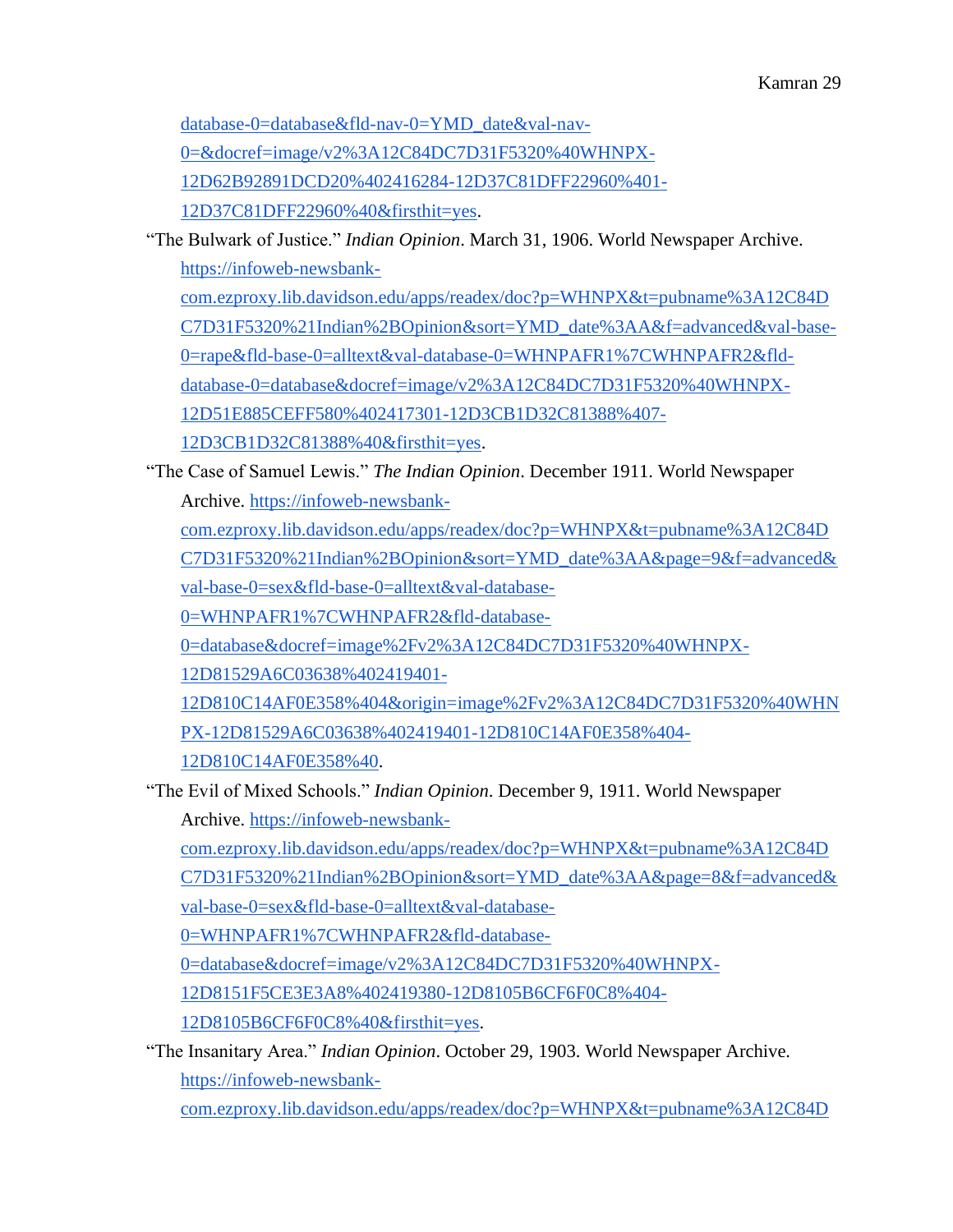[C7D31F5320%21Indian%2BOpinion&sort=YMD\\_date%3AA&page=1&fld-nav-](https://infoweb-newsbank-com.ezproxy.lib.davidson.edu/apps/readex/doc?p=WHNPX&t=pubname%3A12C84DC7D31F5320%21Indian%2BOpinion&sort=YMD_date%3AA&page=1&fld-nav-0=YMD_date&val-nav-0=&f=advanced&val-base-0=Chessel&fld-base-0=alltext&bln-base-1=or&val-base-1=women&fld-base-1=alltext&val-database-0=WHNPAFR1%7CWHNPAFR2&fld-database-0=database&docref=image/v2%3A12C84DC7D31F5320%40WHNPX-12D62C39D3C222D0%402416417-12D37C851FEBD448%402-12D37C851FEBD448%40)[0=YMD\\_date&val-nav-0=&f=advanced&val-base-0=Chessel&fld-base-0=alltext&bln](https://infoweb-newsbank-com.ezproxy.lib.davidson.edu/apps/readex/doc?p=WHNPX&t=pubname%3A12C84DC7D31F5320%21Indian%2BOpinion&sort=YMD_date%3AA&page=1&fld-nav-0=YMD_date&val-nav-0=&f=advanced&val-base-0=Chessel&fld-base-0=alltext&bln-base-1=or&val-base-1=women&fld-base-1=alltext&val-database-0=WHNPAFR1%7CWHNPAFR2&fld-database-0=database&docref=image/v2%3A12C84DC7D31F5320%40WHNPX-12D62C39D3C222D0%402416417-12D37C851FEBD448%402-12D37C851FEBD448%40)[base-1=or&val-base-1=women&fld-base-1=alltext&val-database-](https://infoweb-newsbank-com.ezproxy.lib.davidson.edu/apps/readex/doc?p=WHNPX&t=pubname%3A12C84DC7D31F5320%21Indian%2BOpinion&sort=YMD_date%3AA&page=1&fld-nav-0=YMD_date&val-nav-0=&f=advanced&val-base-0=Chessel&fld-base-0=alltext&bln-base-1=or&val-base-1=women&fld-base-1=alltext&val-database-0=WHNPAFR1%7CWHNPAFR2&fld-database-0=database&docref=image/v2%3A12C84DC7D31F5320%40WHNPX-12D62C39D3C222D0%402416417-12D37C851FEBD448%402-12D37C851FEBD448%40)[0=WHNPAFR1%7CWHNPAFR2&fld-database-](https://infoweb-newsbank-com.ezproxy.lib.davidson.edu/apps/readex/doc?p=WHNPX&t=pubname%3A12C84DC7D31F5320%21Indian%2BOpinion&sort=YMD_date%3AA&page=1&fld-nav-0=YMD_date&val-nav-0=&f=advanced&val-base-0=Chessel&fld-base-0=alltext&bln-base-1=or&val-base-1=women&fld-base-1=alltext&val-database-0=WHNPAFR1%7CWHNPAFR2&fld-database-0=database&docref=image/v2%3A12C84DC7D31F5320%40WHNPX-12D62C39D3C222D0%402416417-12D37C851FEBD448%402-12D37C851FEBD448%40)[0=database&docref=image/v2%3A12C84DC7D31F5320%40WHNPX-](https://infoweb-newsbank-com.ezproxy.lib.davidson.edu/apps/readex/doc?p=WHNPX&t=pubname%3A12C84DC7D31F5320%21Indian%2BOpinion&sort=YMD_date%3AA&page=1&fld-nav-0=YMD_date&val-nav-0=&f=advanced&val-base-0=Chessel&fld-base-0=alltext&bln-base-1=or&val-base-1=women&fld-base-1=alltext&val-database-0=WHNPAFR1%7CWHNPAFR2&fld-database-0=database&docref=image/v2%3A12C84DC7D31F5320%40WHNPX-12D62C39D3C222D0%402416417-12D37C851FEBD448%402-12D37C851FEBD448%40)[12D62C39D3C222D0%402416417-12D37C851FEBD448%402-](https://infoweb-newsbank-com.ezproxy.lib.davidson.edu/apps/readex/doc?p=WHNPX&t=pubname%3A12C84DC7D31F5320%21Indian%2BOpinion&sort=YMD_date%3AA&page=1&fld-nav-0=YMD_date&val-nav-0=&f=advanced&val-base-0=Chessel&fld-base-0=alltext&bln-base-1=or&val-base-1=women&fld-base-1=alltext&val-database-0=WHNPAFR1%7CWHNPAFR2&fld-database-0=database&docref=image/v2%3A12C84DC7D31F5320%40WHNPX-12D62C39D3C222D0%402416417-12D37C851FEBD448%402-12D37C851FEBD448%40) [12D37C851FEBD448%40.](https://infoweb-newsbank-com.ezproxy.lib.davidson.edu/apps/readex/doc?p=WHNPX&t=pubname%3A12C84DC7D31F5320%21Indian%2BOpinion&sort=YMD_date%3AA&page=1&fld-nav-0=YMD_date&val-nav-0=&f=advanced&val-base-0=Chessel&fld-base-0=alltext&bln-base-1=or&val-base-1=women&fld-base-1=alltext&val-database-0=WHNPAFR1%7CWHNPAFR2&fld-database-0=database&docref=image/v2%3A12C84DC7D31F5320%40WHNPX-12D62C39D3C222D0%402416417-12D37C851FEBD448%402-12D37C851FEBD448%40)

"The New Cape Immigration Act." *Indian Opinion*. February 23, 1907. World Newspaper Archive[.](https://infoweb-newsbank-com.ezproxy.lib.davidson.edu/apps/readex/doc?p=WHNPX&t=pubname%3A12C84DC7D31F5320%21Indian%2BOpinion&sort=YMD_date%3AA&f=advanced&val-base-0=rape&fld-base-0=alltext&val-database-0=WHNPAFR1%7CWHNPAFR2&fld-database-0=database&docref=image/v2%3A12C84DC7D31F5320%40WHNPX-12D66D2679044488%402417630-12D666841D854BF8%4012-12D666841D854BF8%40&firsthit=yes) [https://infoweb-newsbank](https://infoweb-newsbank-com.ezproxy.lib.davidson.edu/apps/readex/doc?p=WHNPX&t=pubname%3A12C84DC7D31F5320%21Indian%2BOpinion&sort=YMD_date%3AA&f=advanced&val-base-0=rape&fld-base-0=alltext&val-database-0=WHNPAFR1%7CWHNPAFR2&fld-database-0=database&docref=image/v2%3A12C84DC7D31F5320%40WHNPX-12D66D2679044488%402417630-12D666841D854BF8%4012-12D666841D854BF8%40&firsthit=yes)[com.ezproxy.lib.davidson.edu/apps/readex/doc?p=WHNPX&t=pubname%3A12C84D](https://infoweb-newsbank-com.ezproxy.lib.davidson.edu/apps/readex/doc?p=WHNPX&t=pubname%3A12C84DC7D31F5320%21Indian%2BOpinion&sort=YMD_date%3AA&f=advanced&val-base-0=rape&fld-base-0=alltext&val-database-0=WHNPAFR1%7CWHNPAFR2&fld-database-0=database&docref=image/v2%3A12C84DC7D31F5320%40WHNPX-12D66D2679044488%402417630-12D666841D854BF8%4012-12D666841D854BF8%40&firsthit=yes)

[C7D31F5320%21Indian%2BOpinion&sort=YMD\\_date%3AA&f=advanced&val-base-](https://infoweb-newsbank-com.ezproxy.lib.davidson.edu/apps/readex/doc?p=WHNPX&t=pubname%3A12C84DC7D31F5320%21Indian%2BOpinion&sort=YMD_date%3AA&f=advanced&val-base-0=rape&fld-base-0=alltext&val-database-0=WHNPAFR1%7CWHNPAFR2&fld-database-0=database&docref=image/v2%3A12C84DC7D31F5320%40WHNPX-12D66D2679044488%402417630-12D666841D854BF8%4012-12D666841D854BF8%40&firsthit=yes)

[0=rape&fld-base-0=alltext&val-database-0=WHNPAFR1%7CWHNPAFR2&fld-](https://infoweb-newsbank-com.ezproxy.lib.davidson.edu/apps/readex/doc?p=WHNPX&t=pubname%3A12C84DC7D31F5320%21Indian%2BOpinion&sort=YMD_date%3AA&f=advanced&val-base-0=rape&fld-base-0=alltext&val-database-0=WHNPAFR1%7CWHNPAFR2&fld-database-0=database&docref=image/v2%3A12C84DC7D31F5320%40WHNPX-12D66D2679044488%402417630-12D666841D854BF8%4012-12D666841D854BF8%40&firsthit=yes)

[database-0=database&docref=image/v2%3A12C84DC7D31F5320%40WHNPX-](https://infoweb-newsbank-com.ezproxy.lib.davidson.edu/apps/readex/doc?p=WHNPX&t=pubname%3A12C84DC7D31F5320%21Indian%2BOpinion&sort=YMD_date%3AA&f=advanced&val-base-0=rape&fld-base-0=alltext&val-database-0=WHNPAFR1%7CWHNPAFR2&fld-database-0=database&docref=image/v2%3A12C84DC7D31F5320%40WHNPX-12D66D2679044488%402417630-12D666841D854BF8%4012-12D666841D854BF8%40&firsthit=yes)

[12D66D2679044488%402417630-12D666841D854BF8%4012-](https://infoweb-newsbank-com.ezproxy.lib.davidson.edu/apps/readex/doc?p=WHNPX&t=pubname%3A12C84DC7D31F5320%21Indian%2BOpinion&sort=YMD_date%3AA&f=advanced&val-base-0=rape&fld-base-0=alltext&val-database-0=WHNPAFR1%7CWHNPAFR2&fld-database-0=database&docref=image/v2%3A12C84DC7D31F5320%40WHNPX-12D66D2679044488%402417630-12D666841D854BF8%4012-12D666841D854BF8%40&firsthit=yes)

[12D666841D854BF8%40&firsthit=yes.](https://infoweb-newsbank-com.ezproxy.lib.davidson.edu/apps/readex/doc?p=WHNPX&t=pubname%3A12C84DC7D31F5320%21Indian%2BOpinion&sort=YMD_date%3AA&f=advanced&val-base-0=rape&fld-base-0=alltext&val-database-0=WHNPAFR1%7CWHNPAFR2&fld-database-0=database&docref=image/v2%3A12C84DC7D31F5320%40WHNPX-12D66D2679044488%402417630-12D666841D854BF8%4012-12D666841D854BF8%40&firsthit=yes)

"The Plague." *Indian Opinion*. July 9, 1903[.](https://infoweb-newsbank-com.ezproxy.lib.davidson.edu/apps/readex/doc?p=WHNPX&t=pubname%3A12C84DC7D31F5320%21Indian%2BOpinion&sort=YMD_date%3AA&fld-base-0=alltext&val-base-0=women&val-database-0=WHNPAFR1%7CWHNPAFR2&fld-database-0=database&fld-nav-0=YMD_date&val-nav-0=&docref=image%2Fv2%3A12C84DC7D31F5320%40WHNPX-12D62BF982A66BC8%402416305-12D37C81F407CF18%402&origin=image%2Fv2%3A12C84DC7D31F5320%40WHNPX-12D62BF982A66BC8%402416305-12D37C81F33C0338%401-12D37C81F33C0338%40) [https://infoweb-newsbank-](https://infoweb-newsbank-com.ezproxy.lib.davidson.edu/apps/readex/doc?p=WHNPX&t=pubname%3A12C84DC7D31F5320%21Indian%2BOpinion&sort=YMD_date%3AA&fld-base-0=alltext&val-base-0=women&val-database-0=WHNPAFR1%7CWHNPAFR2&fld-database-0=database&fld-nav-0=YMD_date&val-nav-0=&docref=image%2Fv2%3A12C84DC7D31F5320%40WHNPX-12D62BF982A66BC8%402416305-12D37C81F407CF18%402&origin=image%2Fv2%3A12C84DC7D31F5320%40WHNPX-12D62BF982A66BC8%402416305-12D37C81F33C0338%401-12D37C81F33C0338%40)

[com.ezproxy.lib.davidson.edu/apps/readex/doc?p=WHNPX&t=pubname%3A12C84D](https://infoweb-newsbank-com.ezproxy.lib.davidson.edu/apps/readex/doc?p=WHNPX&t=pubname%3A12C84DC7D31F5320%21Indian%2BOpinion&sort=YMD_date%3AA&fld-base-0=alltext&val-base-0=women&val-database-0=WHNPAFR1%7CWHNPAFR2&fld-database-0=database&fld-nav-0=YMD_date&val-nav-0=&docref=image%2Fv2%3A12C84DC7D31F5320%40WHNPX-12D62BF982A66BC8%402416305-12D37C81F407CF18%402&origin=image%2Fv2%3A12C84DC7D31F5320%40WHNPX-12D62BF982A66BC8%402416305-12D37C81F33C0338%401-12D37C81F33C0338%40)

[C7D31F5320%21Indian%2BOpinion&sort=YMD\\_date%3AA&fld-base-](https://infoweb-newsbank-com.ezproxy.lib.davidson.edu/apps/readex/doc?p=WHNPX&t=pubname%3A12C84DC7D31F5320%21Indian%2BOpinion&sort=YMD_date%3AA&fld-base-0=alltext&val-base-0=women&val-database-0=WHNPAFR1%7CWHNPAFR2&fld-database-0=database&fld-nav-0=YMD_date&val-nav-0=&docref=image%2Fv2%3A12C84DC7D31F5320%40WHNPX-12D62BF982A66BC8%402416305-12D37C81F407CF18%402&origin=image%2Fv2%3A12C84DC7D31F5320%40WHNPX-12D62BF982A66BC8%402416305-12D37C81F33C0338%401-12D37C81F33C0338%40)

[0=alltext&val-base-0=women&val-database-0=WHNPAFR1%7CWHNPAFR2&fld-](https://infoweb-newsbank-com.ezproxy.lib.davidson.edu/apps/readex/doc?p=WHNPX&t=pubname%3A12C84DC7D31F5320%21Indian%2BOpinion&sort=YMD_date%3AA&fld-base-0=alltext&val-base-0=women&val-database-0=WHNPAFR1%7CWHNPAFR2&fld-database-0=database&fld-nav-0=YMD_date&val-nav-0=&docref=image%2Fv2%3A12C84DC7D31F5320%40WHNPX-12D62BF982A66BC8%402416305-12D37C81F407CF18%402&origin=image%2Fv2%3A12C84DC7D31F5320%40WHNPX-12D62BF982A66BC8%402416305-12D37C81F33C0338%401-12D37C81F33C0338%40)

[database-0=database&fld-nav-0=YMD\\_date&val-nav-](https://infoweb-newsbank-com.ezproxy.lib.davidson.edu/apps/readex/doc?p=WHNPX&t=pubname%3A12C84DC7D31F5320%21Indian%2BOpinion&sort=YMD_date%3AA&fld-base-0=alltext&val-base-0=women&val-database-0=WHNPAFR1%7CWHNPAFR2&fld-database-0=database&fld-nav-0=YMD_date&val-nav-0=&docref=image%2Fv2%3A12C84DC7D31F5320%40WHNPX-12D62BF982A66BC8%402416305-12D37C81F407CF18%402&origin=image%2Fv2%3A12C84DC7D31F5320%40WHNPX-12D62BF982A66BC8%402416305-12D37C81F33C0338%401-12D37C81F33C0338%40)

[0=&docref=image%2Fv2%3A12C84DC7D31F5320%40WHNPX-](https://infoweb-newsbank-com.ezproxy.lib.davidson.edu/apps/readex/doc?p=WHNPX&t=pubname%3A12C84DC7D31F5320%21Indian%2BOpinion&sort=YMD_date%3AA&fld-base-0=alltext&val-base-0=women&val-database-0=WHNPAFR1%7CWHNPAFR2&fld-database-0=database&fld-nav-0=YMD_date&val-nav-0=&docref=image%2Fv2%3A12C84DC7D31F5320%40WHNPX-12D62BF982A66BC8%402416305-12D37C81F407CF18%402&origin=image%2Fv2%3A12C84DC7D31F5320%40WHNPX-12D62BF982A66BC8%402416305-12D37C81F33C0338%401-12D37C81F33C0338%40)

[12D62BF982A66BC8%402416305-](https://infoweb-newsbank-com.ezproxy.lib.davidson.edu/apps/readex/doc?p=WHNPX&t=pubname%3A12C84DC7D31F5320%21Indian%2BOpinion&sort=YMD_date%3AA&fld-base-0=alltext&val-base-0=women&val-database-0=WHNPAFR1%7CWHNPAFR2&fld-database-0=database&fld-nav-0=YMD_date&val-nav-0=&docref=image%2Fv2%3A12C84DC7D31F5320%40WHNPX-12D62BF982A66BC8%402416305-12D37C81F407CF18%402&origin=image%2Fv2%3A12C84DC7D31F5320%40WHNPX-12D62BF982A66BC8%402416305-12D37C81F33C0338%401-12D37C81F33C0338%40)

[12D37C81F407CF18%402&origin=image%2Fv2%3A12C84DC7D31F5320%40WHN](https://infoweb-newsbank-com.ezproxy.lib.davidson.edu/apps/readex/doc?p=WHNPX&t=pubname%3A12C84DC7D31F5320%21Indian%2BOpinion&sort=YMD_date%3AA&fld-base-0=alltext&val-base-0=women&val-database-0=WHNPAFR1%7CWHNPAFR2&fld-database-0=database&fld-nav-0=YMD_date&val-nav-0=&docref=image%2Fv2%3A12C84DC7D31F5320%40WHNPX-12D62BF982A66BC8%402416305-12D37C81F407CF18%402&origin=image%2Fv2%3A12C84DC7D31F5320%40WHNPX-12D62BF982A66BC8%402416305-12D37C81F33C0338%401-12D37C81F33C0338%40) [PX-12D62BF982A66BC8%402416305-12D37C81F33C0338%401-](https://infoweb-newsbank-com.ezproxy.lib.davidson.edu/apps/readex/doc?p=WHNPX&t=pubname%3A12C84DC7D31F5320%21Indian%2BOpinion&sort=YMD_date%3AA&fld-base-0=alltext&val-base-0=women&val-database-0=WHNPAFR1%7CWHNPAFR2&fld-database-0=database&fld-nav-0=YMD_date&val-nav-0=&docref=image%2Fv2%3A12C84DC7D31F5320%40WHNPX-12D62BF982A66BC8%402416305-12D37C81F407CF18%402&origin=image%2Fv2%3A12C84DC7D31F5320%40WHNPX-12D62BF982A66BC8%402416305-12D37C81F33C0338%401-12D37C81F33C0338%40)

[12D37C81F33C0338%40.](https://infoweb-newsbank-com.ezproxy.lib.davidson.edu/apps/readex/doc?p=WHNPX&t=pubname%3A12C84DC7D31F5320%21Indian%2BOpinion&sort=YMD_date%3AA&fld-base-0=alltext&val-base-0=women&val-database-0=WHNPAFR1%7CWHNPAFR2&fld-database-0=database&fld-nav-0=YMD_date&val-nav-0=&docref=image%2Fv2%3A12C84DC7D31F5320%40WHNPX-12D62BF982A66BC8%402416305-12D37C81F407CF18%402&origin=image%2Fv2%3A12C84DC7D31F5320%40WHNPX-12D62BF982A66BC8%402416305-12D37C81F33C0338%401-12D37C81F33C0338%40)

"The Press on the Transvaal Situation." *Indian Opinion*. January 18, 1908. World Newspaper Archive[.](https://infoweb-newsbank-com.ezproxy.lib.davidson.edu/apps/readex/docprint?p=WHNPX&t=pubname%3A12C84DC7D31F5320%21Indian%2BOpinion&sort=YMD_date%3AA&f=advanced&val-base-0=Chessel&fld-base-0=alltext&bln-base-1=or&val-base-1=women&fld-base-1=alltext&val-database-0=WHNPAFR1%7CWHNPAFR2&fld-database-0=database&fld-nav-0=YMD_date&val-nav-0=1908&docref=image/v2%3A12C84DC7D31F5320%40WHNPX-12D62A8D612EEF20%402417959-12D61FF8D0DC5090%4010-12D61FF8D0DC5090%40) [https://infoweb-newsbank-](https://infoweb-newsbank-com.ezproxy.lib.davidson.edu/apps/readex/docprint?p=WHNPX&t=pubname%3A12C84DC7D31F5320%21Indian%2BOpinion&sort=YMD_date%3AA&f=advanced&val-base-0=Chessel&fld-base-0=alltext&bln-base-1=or&val-base-1=women&fld-base-1=alltext&val-database-0=WHNPAFR1%7CWHNPAFR2&fld-database-0=database&fld-nav-0=YMD_date&val-nav-0=1908&docref=image/v2%3A12C84DC7D31F5320%40WHNPX-12D62A8D612EEF20%402417959-12D61FF8D0DC5090%4010-12D61FF8D0DC5090%40)

[com.ezproxy.lib.davidson.edu/apps/readex/docprint?p=WHNPX&t=pubname%3A12C](https://infoweb-newsbank-com.ezproxy.lib.davidson.edu/apps/readex/docprint?p=WHNPX&t=pubname%3A12C84DC7D31F5320%21Indian%2BOpinion&sort=YMD_date%3AA&f=advanced&val-base-0=Chessel&fld-base-0=alltext&bln-base-1=or&val-base-1=women&fld-base-1=alltext&val-database-0=WHNPAFR1%7CWHNPAFR2&fld-database-0=database&fld-nav-0=YMD_date&val-nav-0=1908&docref=image/v2%3A12C84DC7D31F5320%40WHNPX-12D62A8D612EEF20%402417959-12D61FF8D0DC5090%4010-12D61FF8D0DC5090%40) [84DC7D31F5320%21Indian%2BOpinion&sort=YMD\\_date%3AA&f=advanced&val-](https://infoweb-newsbank-com.ezproxy.lib.davidson.edu/apps/readex/docprint?p=WHNPX&t=pubname%3A12C84DC7D31F5320%21Indian%2BOpinion&sort=YMD_date%3AA&f=advanced&val-base-0=Chessel&fld-base-0=alltext&bln-base-1=or&val-base-1=women&fld-base-1=alltext&val-database-0=WHNPAFR1%7CWHNPAFR2&fld-database-0=database&fld-nav-0=YMD_date&val-nav-0=1908&docref=image/v2%3A12C84DC7D31F5320%40WHNPX-12D62A8D612EEF20%402417959-12D61FF8D0DC5090%4010-12D61FF8D0DC5090%40)

[base-0=Chessel&fld-base-0=alltext&bln-base-1=or&val-base-1=women&fld-base-](https://infoweb-newsbank-com.ezproxy.lib.davidson.edu/apps/readex/docprint?p=WHNPX&t=pubname%3A12C84DC7D31F5320%21Indian%2BOpinion&sort=YMD_date%3AA&f=advanced&val-base-0=Chessel&fld-base-0=alltext&bln-base-1=or&val-base-1=women&fld-base-1=alltext&val-database-0=WHNPAFR1%7CWHNPAFR2&fld-database-0=database&fld-nav-0=YMD_date&val-nav-0=1908&docref=image/v2%3A12C84DC7D31F5320%40WHNPX-12D62A8D612EEF20%402417959-12D61FF8D0DC5090%4010-12D61FF8D0DC5090%40)

[1=alltext&val-database-0=WHNPAFR1%7CWHNPAFR2&fld-database-](https://infoweb-newsbank-com.ezproxy.lib.davidson.edu/apps/readex/docprint?p=WHNPX&t=pubname%3A12C84DC7D31F5320%21Indian%2BOpinion&sort=YMD_date%3AA&f=advanced&val-base-0=Chessel&fld-base-0=alltext&bln-base-1=or&val-base-1=women&fld-base-1=alltext&val-database-0=WHNPAFR1%7CWHNPAFR2&fld-database-0=database&fld-nav-0=YMD_date&val-nav-0=1908&docref=image/v2%3A12C84DC7D31F5320%40WHNPX-12D62A8D612EEF20%402417959-12D61FF8D0DC5090%4010-12D61FF8D0DC5090%40)

[0=database&fld-nav-0=YMD\\_date&val-nav-](https://infoweb-newsbank-com.ezproxy.lib.davidson.edu/apps/readex/docprint?p=WHNPX&t=pubname%3A12C84DC7D31F5320%21Indian%2BOpinion&sort=YMD_date%3AA&f=advanced&val-base-0=Chessel&fld-base-0=alltext&bln-base-1=or&val-base-1=women&fld-base-1=alltext&val-database-0=WHNPAFR1%7CWHNPAFR2&fld-database-0=database&fld-nav-0=YMD_date&val-nav-0=1908&docref=image/v2%3A12C84DC7D31F5320%40WHNPX-12D62A8D612EEF20%402417959-12D61FF8D0DC5090%4010-12D61FF8D0DC5090%40)

[0=1908&docref=image/v2%3A12C84DC7D31F5320%40WHNPX-](https://infoweb-newsbank-com.ezproxy.lib.davidson.edu/apps/readex/docprint?p=WHNPX&t=pubname%3A12C84DC7D31F5320%21Indian%2BOpinion&sort=YMD_date%3AA&f=advanced&val-base-0=Chessel&fld-base-0=alltext&bln-base-1=or&val-base-1=women&fld-base-1=alltext&val-database-0=WHNPAFR1%7CWHNPAFR2&fld-database-0=database&fld-nav-0=YMD_date&val-nav-0=1908&docref=image/v2%3A12C84DC7D31F5320%40WHNPX-12D62A8D612EEF20%402417959-12D61FF8D0DC5090%4010-12D61FF8D0DC5090%40)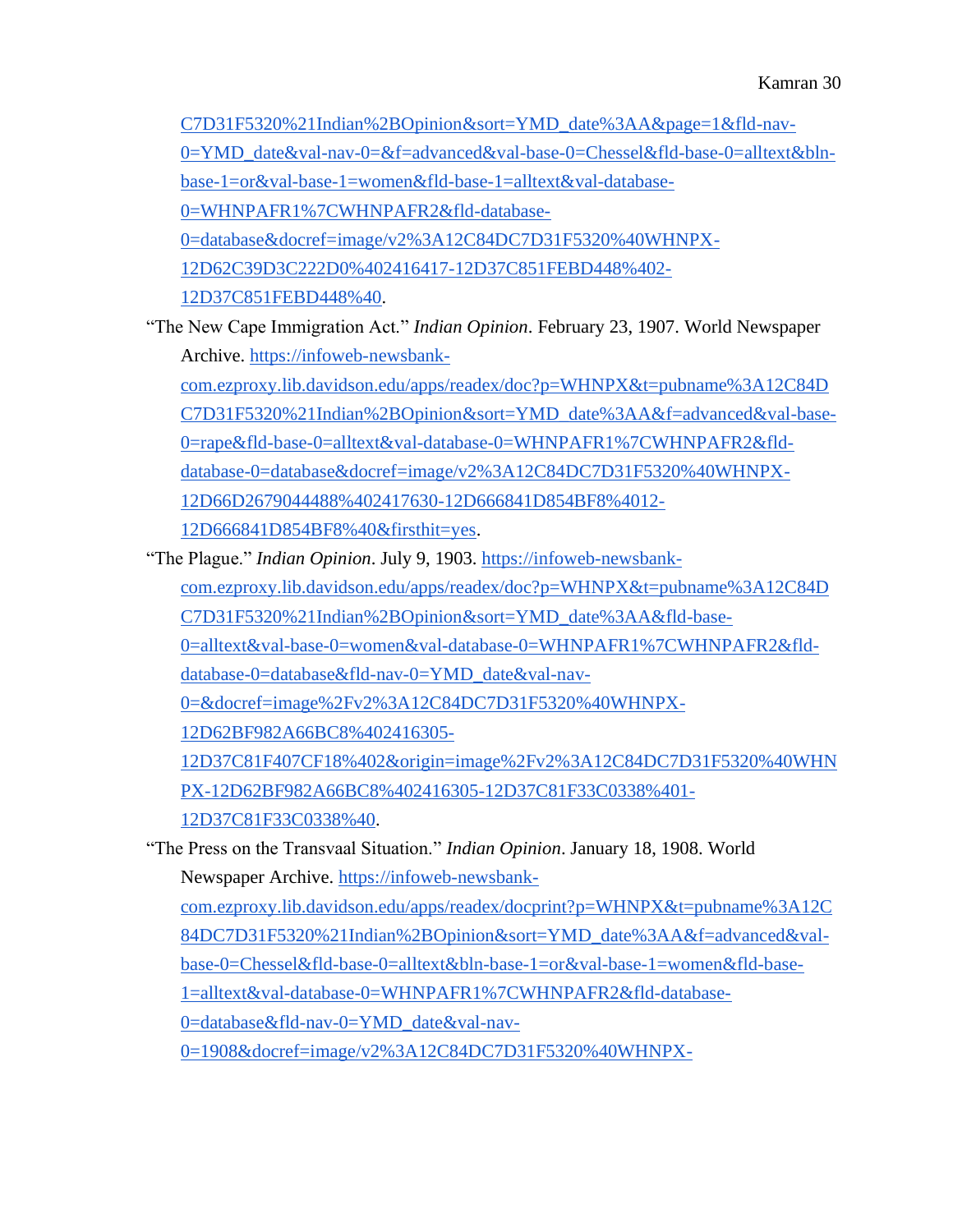[12D62A8D612EEF20%402417959-12D61FF8D0DC5090%4010-](https://infoweb-newsbank-com.ezproxy.lib.davidson.edu/apps/readex/docprint?p=WHNPX&t=pubname%3A12C84DC7D31F5320%21Indian%2BOpinion&sort=YMD_date%3AA&f=advanced&val-base-0=Chessel&fld-base-0=alltext&bln-base-1=or&val-base-1=women&fld-base-1=alltext&val-database-0=WHNPAFR1%7CWHNPAFR2&fld-database-0=database&fld-nav-0=YMD_date&val-nav-0=1908&docref=image/v2%3A12C84DC7D31F5320%40WHNPX-12D62A8D612EEF20%402417959-12D61FF8D0DC5090%4010-12D61FF8D0DC5090%40) [12D61FF8D0DC5090%40.](https://infoweb-newsbank-com.ezproxy.lib.davidson.edu/apps/readex/docprint?p=WHNPX&t=pubname%3A12C84DC7D31F5320%21Indian%2BOpinion&sort=YMD_date%3AA&f=advanced&val-base-0=Chessel&fld-base-0=alltext&bln-base-1=or&val-base-1=women&fld-base-1=alltext&val-database-0=WHNPAFR1%7CWHNPAFR2&fld-database-0=database&fld-nav-0=YMD_date&val-nav-0=1908&docref=image/v2%3A12C84DC7D31F5320%40WHNPX-12D62A8D612EEF20%402417959-12D61FF8D0DC5090%4010-12D61FF8D0DC5090%40)

"The Second Reading." *Indian Opinion*. May 17, 1913. World Newspaper Archive[.](https://infoweb-newsbank-com.ezproxy.lib.davidson.edu/apps/readex/doc?p=WHNPX&t=pubname%3A12C84DC7D31F5320%21Indian%2BOpinion/year%3A1913%211913&sort=YMD_date%3AA&page=3&f=advanced&val-base-0=women&fld-base-0=alltext&val-database-0=WHNPAFR1%7CWHNPAFR2&fld-database-0=database&docref=image%2Fv2%3A12C84DC7D31F5320%40WHNPX-1304373A40AAA398%402419905-1303EC6449D38890%403&origin=image%2Fv2%3A12C84DC7D31F5320%40WHNPX-1304373A40AAA398%402419905-130432CD686C6F38%404-130432CD686C6F38%40) [https://infoweb-newsbank-](https://infoweb-newsbank-com.ezproxy.lib.davidson.edu/apps/readex/doc?p=WHNPX&t=pubname%3A12C84DC7D31F5320%21Indian%2BOpinion/year%3A1913%211913&sort=YMD_date%3AA&page=3&f=advanced&val-base-0=women&fld-base-0=alltext&val-database-0=WHNPAFR1%7CWHNPAFR2&fld-database-0=database&docref=image%2Fv2%3A12C84DC7D31F5320%40WHNPX-1304373A40AAA398%402419905-1303EC6449D38890%403&origin=image%2Fv2%3A12C84DC7D31F5320%40WHNPX-1304373A40AAA398%402419905-130432CD686C6F38%404-130432CD686C6F38%40)

[com.ezproxy.lib.davidson.edu/apps/readex/doc?p=WHNPX&t=pubname%3A12C84D](https://infoweb-newsbank-com.ezproxy.lib.davidson.edu/apps/readex/doc?p=WHNPX&t=pubname%3A12C84DC7D31F5320%21Indian%2BOpinion/year%3A1913%211913&sort=YMD_date%3AA&page=3&f=advanced&val-base-0=women&fld-base-0=alltext&val-database-0=WHNPAFR1%7CWHNPAFR2&fld-database-0=database&docref=image%2Fv2%3A12C84DC7D31F5320%40WHNPX-1304373A40AAA398%402419905-1303EC6449D38890%403&origin=image%2Fv2%3A12C84DC7D31F5320%40WHNPX-1304373A40AAA398%402419905-130432CD686C6F38%404-130432CD686C6F38%40) [C7D31F5320%21Indian%2BOpinion/year%3A1913%211913&sort=YMD\\_date%3AA](https://infoweb-newsbank-com.ezproxy.lib.davidson.edu/apps/readex/doc?p=WHNPX&t=pubname%3A12C84DC7D31F5320%21Indian%2BOpinion/year%3A1913%211913&sort=YMD_date%3AA&page=3&f=advanced&val-base-0=women&fld-base-0=alltext&val-database-0=WHNPAFR1%7CWHNPAFR2&fld-database-0=database&docref=image%2Fv2%3A12C84DC7D31F5320%40WHNPX-1304373A40AAA398%402419905-1303EC6449D38890%403&origin=image%2Fv2%3A12C84DC7D31F5320%40WHNPX-1304373A40AAA398%402419905-130432CD686C6F38%404-130432CD686C6F38%40) [&page=3&f=advanced&val-base-0=women&fld-base-0=alltext&val-database-](https://infoweb-newsbank-com.ezproxy.lib.davidson.edu/apps/readex/doc?p=WHNPX&t=pubname%3A12C84DC7D31F5320%21Indian%2BOpinion/year%3A1913%211913&sort=YMD_date%3AA&page=3&f=advanced&val-base-0=women&fld-base-0=alltext&val-database-0=WHNPAFR1%7CWHNPAFR2&fld-database-0=database&docref=image%2Fv2%3A12C84DC7D31F5320%40WHNPX-1304373A40AAA398%402419905-1303EC6449D38890%403&origin=image%2Fv2%3A12C84DC7D31F5320%40WHNPX-1304373A40AAA398%402419905-130432CD686C6F38%404-130432CD686C6F38%40)[0=WHNPAFR1%7CWHNPAFR2&fld-database-](https://infoweb-newsbank-com.ezproxy.lib.davidson.edu/apps/readex/doc?p=WHNPX&t=pubname%3A12C84DC7D31F5320%21Indian%2BOpinion/year%3A1913%211913&sort=YMD_date%3AA&page=3&f=advanced&val-base-0=women&fld-base-0=alltext&val-database-0=WHNPAFR1%7CWHNPAFR2&fld-database-0=database&docref=image%2Fv2%3A12C84DC7D31F5320%40WHNPX-1304373A40AAA398%402419905-1303EC6449D38890%403&origin=image%2Fv2%3A12C84DC7D31F5320%40WHNPX-1304373A40AAA398%402419905-130432CD686C6F38%404-130432CD686C6F38%40)[0=database&docref=image%2Fv2%3A12C84DC7D31F5320%40WHNPX-](https://infoweb-newsbank-com.ezproxy.lib.davidson.edu/apps/readex/doc?p=WHNPX&t=pubname%3A12C84DC7D31F5320%21Indian%2BOpinion/year%3A1913%211913&sort=YMD_date%3AA&page=3&f=advanced&val-base-0=women&fld-base-0=alltext&val-database-0=WHNPAFR1%7CWHNPAFR2&fld-database-0=database&docref=image%2Fv2%3A12C84DC7D31F5320%40WHNPX-1304373A40AAA398%402419905-1303EC6449D38890%403&origin=image%2Fv2%3A12C84DC7D31F5320%40WHNPX-1304373A40AAA398%402419905-130432CD686C6F38%404-130432CD686C6F38%40)

[1304373A40AAA398%402419905-](https://infoweb-newsbank-com.ezproxy.lib.davidson.edu/apps/readex/doc?p=WHNPX&t=pubname%3A12C84DC7D31F5320%21Indian%2BOpinion/year%3A1913%211913&sort=YMD_date%3AA&page=3&f=advanced&val-base-0=women&fld-base-0=alltext&val-database-0=WHNPAFR1%7CWHNPAFR2&fld-database-0=database&docref=image%2Fv2%3A12C84DC7D31F5320%40WHNPX-1304373A40AAA398%402419905-1303EC6449D38890%403&origin=image%2Fv2%3A12C84DC7D31F5320%40WHNPX-1304373A40AAA398%402419905-130432CD686C6F38%404-130432CD686C6F38%40)

[1303EC6449D38890%403&origin=image%2Fv2%3A12C84DC7D31F5320%40WHN](https://infoweb-newsbank-com.ezproxy.lib.davidson.edu/apps/readex/doc?p=WHNPX&t=pubname%3A12C84DC7D31F5320%21Indian%2BOpinion/year%3A1913%211913&sort=YMD_date%3AA&page=3&f=advanced&val-base-0=women&fld-base-0=alltext&val-database-0=WHNPAFR1%7CWHNPAFR2&fld-database-0=database&docref=image%2Fv2%3A12C84DC7D31F5320%40WHNPX-1304373A40AAA398%402419905-1303EC6449D38890%403&origin=image%2Fv2%3A12C84DC7D31F5320%40WHNPX-1304373A40AAA398%402419905-130432CD686C6F38%404-130432CD686C6F38%40) [PX-1304373A40AAA398%402419905-130432CD686C6F38%404-](https://infoweb-newsbank-com.ezproxy.lib.davidson.edu/apps/readex/doc?p=WHNPX&t=pubname%3A12C84DC7D31F5320%21Indian%2BOpinion/year%3A1913%211913&sort=YMD_date%3AA&page=3&f=advanced&val-base-0=women&fld-base-0=alltext&val-database-0=WHNPAFR1%7CWHNPAFR2&fld-database-0=database&docref=image%2Fv2%3A12C84DC7D31F5320%40WHNPX-1304373A40AAA398%402419905-1303EC6449D38890%403&origin=image%2Fv2%3A12C84DC7D31F5320%40WHNPX-1304373A40AAA398%402419905-130432CD686C6F38%404-130432CD686C6F38%40)

[130432CD686C6F38%40.](https://infoweb-newsbank-com.ezproxy.lib.davidson.edu/apps/readex/doc?p=WHNPX&t=pubname%3A12C84DC7D31F5320%21Indian%2BOpinion/year%3A1913%211913&sort=YMD_date%3AA&page=3&f=advanced&val-base-0=women&fld-base-0=alltext&val-database-0=WHNPAFR1%7CWHNPAFR2&fld-database-0=database&docref=image%2Fv2%3A12C84DC7D31F5320%40WHNPX-1304373A40AAA398%402419905-1303EC6449D38890%403&origin=image%2Fv2%3A12C84DC7D31F5320%40WHNPX-1304373A40AAA398%402419905-130432CD686C6F38%404-130432CD686C6F38%40)

"The Tobacco Tax and Drink Evil." *Indian Opinion*. September 16, 1921. World Newspaper Archive[.](https://infoweb-newsbank-com.ezproxy.lib.davidson.edu/apps/readex/doc?p=WHNPX&t=pubname%3A12C84DC7D31F5320%21Indian%2BOpinion/year%3A1920%7C1921%7C1922%21Multiple%2520Years%2520%283%29&sort=YMD_date%3AA&page=14&f=advanced&val-base-0=women&fld-base-0=alltext&val-database-0=WHNPAFR1%7CWHNPAFR2&fld-database-0=database&docref=image%2Fv2%3A12C84DC7D31F5320%40WHNPX-13043E3FDEEC5220%402422949-1303F3D9B9899D40%403&origin=image%2Fv2%3A12C84DC7D31F5320%40WHNPX-13043E3FDEEC5220%402422949-1303F3D9B9899D40%403-1303F3D9B9899D40%40) [https://infoweb-newsbank-](https://infoweb-newsbank-com.ezproxy.lib.davidson.edu/apps/readex/doc?p=WHNPX&t=pubname%3A12C84DC7D31F5320%21Indian%2BOpinion/year%3A1920%7C1921%7C1922%21Multiple%2520Years%2520%283%29&sort=YMD_date%3AA&page=14&f=advanced&val-base-0=women&fld-base-0=alltext&val-database-0=WHNPAFR1%7CWHNPAFR2&fld-database-0=database&docref=image%2Fv2%3A12C84DC7D31F5320%40WHNPX-13043E3FDEEC5220%402422949-1303F3D9B9899D40%403&origin=image%2Fv2%3A12C84DC7D31F5320%40WHNPX-13043E3FDEEC5220%402422949-1303F3D9B9899D40%403-1303F3D9B9899D40%40)

[com.ezproxy.lib.davidson.edu/apps/readex/doc?p=WHNPX&t=pubname%3A12C84D](https://infoweb-newsbank-com.ezproxy.lib.davidson.edu/apps/readex/doc?p=WHNPX&t=pubname%3A12C84DC7D31F5320%21Indian%2BOpinion/year%3A1920%7C1921%7C1922%21Multiple%2520Years%2520%283%29&sort=YMD_date%3AA&page=14&f=advanced&val-base-0=women&fld-base-0=alltext&val-database-0=WHNPAFR1%7CWHNPAFR2&fld-database-0=database&docref=image%2Fv2%3A12C84DC7D31F5320%40WHNPX-13043E3FDEEC5220%402422949-1303F3D9B9899D40%403&origin=image%2Fv2%3A12C84DC7D31F5320%40WHNPX-13043E3FDEEC5220%402422949-1303F3D9B9899D40%403-1303F3D9B9899D40%40)

[C7D31F5320%21Indian%2BOpinion/year%3A1920%7C1921%7C1922%21Multiple%](https://infoweb-newsbank-com.ezproxy.lib.davidson.edu/apps/readex/doc?p=WHNPX&t=pubname%3A12C84DC7D31F5320%21Indian%2BOpinion/year%3A1920%7C1921%7C1922%21Multiple%2520Years%2520%283%29&sort=YMD_date%3AA&page=14&f=advanced&val-base-0=women&fld-base-0=alltext&val-database-0=WHNPAFR1%7CWHNPAFR2&fld-database-0=database&docref=image%2Fv2%3A12C84DC7D31F5320%40WHNPX-13043E3FDEEC5220%402422949-1303F3D9B9899D40%403&origin=image%2Fv2%3A12C84DC7D31F5320%40WHNPX-13043E3FDEEC5220%402422949-1303F3D9B9899D40%403-1303F3D9B9899D40%40)

[2520Years%2520%283%29&sort=YMD\\_date%3AA&page=14&f=advanced&val-](https://infoweb-newsbank-com.ezproxy.lib.davidson.edu/apps/readex/doc?p=WHNPX&t=pubname%3A12C84DC7D31F5320%21Indian%2BOpinion/year%3A1920%7C1921%7C1922%21Multiple%2520Years%2520%283%29&sort=YMD_date%3AA&page=14&f=advanced&val-base-0=women&fld-base-0=alltext&val-database-0=WHNPAFR1%7CWHNPAFR2&fld-database-0=database&docref=image%2Fv2%3A12C84DC7D31F5320%40WHNPX-13043E3FDEEC5220%402422949-1303F3D9B9899D40%403&origin=image%2Fv2%3A12C84DC7D31F5320%40WHNPX-13043E3FDEEC5220%402422949-1303F3D9B9899D40%403-1303F3D9B9899D40%40)

[base-0=women&fld-base-0=alltext&val-database-](https://infoweb-newsbank-com.ezproxy.lib.davidson.edu/apps/readex/doc?p=WHNPX&t=pubname%3A12C84DC7D31F5320%21Indian%2BOpinion/year%3A1920%7C1921%7C1922%21Multiple%2520Years%2520%283%29&sort=YMD_date%3AA&page=14&f=advanced&val-base-0=women&fld-base-0=alltext&val-database-0=WHNPAFR1%7CWHNPAFR2&fld-database-0=database&docref=image%2Fv2%3A12C84DC7D31F5320%40WHNPX-13043E3FDEEC5220%402422949-1303F3D9B9899D40%403&origin=image%2Fv2%3A12C84DC7D31F5320%40WHNPX-13043E3FDEEC5220%402422949-1303F3D9B9899D40%403-1303F3D9B9899D40%40)

[0=WHNPAFR1%7CWHNPAFR2&fld-database-](https://infoweb-newsbank-com.ezproxy.lib.davidson.edu/apps/readex/doc?p=WHNPX&t=pubname%3A12C84DC7D31F5320%21Indian%2BOpinion/year%3A1920%7C1921%7C1922%21Multiple%2520Years%2520%283%29&sort=YMD_date%3AA&page=14&f=advanced&val-base-0=women&fld-base-0=alltext&val-database-0=WHNPAFR1%7CWHNPAFR2&fld-database-0=database&docref=image%2Fv2%3A12C84DC7D31F5320%40WHNPX-13043E3FDEEC5220%402422949-1303F3D9B9899D40%403&origin=image%2Fv2%3A12C84DC7D31F5320%40WHNPX-13043E3FDEEC5220%402422949-1303F3D9B9899D40%403-1303F3D9B9899D40%40)

[0=database&docref=image%2Fv2%3A12C84DC7D31F5320%40WHNPX-](https://infoweb-newsbank-com.ezproxy.lib.davidson.edu/apps/readex/doc?p=WHNPX&t=pubname%3A12C84DC7D31F5320%21Indian%2BOpinion/year%3A1920%7C1921%7C1922%21Multiple%2520Years%2520%283%29&sort=YMD_date%3AA&page=14&f=advanced&val-base-0=women&fld-base-0=alltext&val-database-0=WHNPAFR1%7CWHNPAFR2&fld-database-0=database&docref=image%2Fv2%3A12C84DC7D31F5320%40WHNPX-13043E3FDEEC5220%402422949-1303F3D9B9899D40%403&origin=image%2Fv2%3A12C84DC7D31F5320%40WHNPX-13043E3FDEEC5220%402422949-1303F3D9B9899D40%403-1303F3D9B9899D40%40)

[13043E3FDEEC5220%402422949-](https://infoweb-newsbank-com.ezproxy.lib.davidson.edu/apps/readex/doc?p=WHNPX&t=pubname%3A12C84DC7D31F5320%21Indian%2BOpinion/year%3A1920%7C1921%7C1922%21Multiple%2520Years%2520%283%29&sort=YMD_date%3AA&page=14&f=advanced&val-base-0=women&fld-base-0=alltext&val-database-0=WHNPAFR1%7CWHNPAFR2&fld-database-0=database&docref=image%2Fv2%3A12C84DC7D31F5320%40WHNPX-13043E3FDEEC5220%402422949-1303F3D9B9899D40%403&origin=image%2Fv2%3A12C84DC7D31F5320%40WHNPX-13043E3FDEEC5220%402422949-1303F3D9B9899D40%403-1303F3D9B9899D40%40)

[1303F3D9B9899D40%403&origin=image%2Fv2%3A12C84DC7D31F5320%40WHN](https://infoweb-newsbank-com.ezproxy.lib.davidson.edu/apps/readex/doc?p=WHNPX&t=pubname%3A12C84DC7D31F5320%21Indian%2BOpinion/year%3A1920%7C1921%7C1922%21Multiple%2520Years%2520%283%29&sort=YMD_date%3AA&page=14&f=advanced&val-base-0=women&fld-base-0=alltext&val-database-0=WHNPAFR1%7CWHNPAFR2&fld-database-0=database&docref=image%2Fv2%3A12C84DC7D31F5320%40WHNPX-13043E3FDEEC5220%402422949-1303F3D9B9899D40%403&origin=image%2Fv2%3A12C84DC7D31F5320%40WHNPX-13043E3FDEEC5220%402422949-1303F3D9B9899D40%403-1303F3D9B9899D40%40) [PX-13043E3FDEEC5220%402422949-1303F3D9B9899D40%403-](https://infoweb-newsbank-com.ezproxy.lib.davidson.edu/apps/readex/doc?p=WHNPX&t=pubname%3A12C84DC7D31F5320%21Indian%2BOpinion/year%3A1920%7C1921%7C1922%21Multiple%2520Years%2520%283%29&sort=YMD_date%3AA&page=14&f=advanced&val-base-0=women&fld-base-0=alltext&val-database-0=WHNPAFR1%7CWHNPAFR2&fld-database-0=database&docref=image%2Fv2%3A12C84DC7D31F5320%40WHNPX-13043E3FDEEC5220%402422949-1303F3D9B9899D40%403&origin=image%2Fv2%3A12C84DC7D31F5320%40WHNPX-13043E3FDEEC5220%402422949-1303F3D9B9899D40%403-1303F3D9B9899D40%40)

[1303F3D9B9899D40%40.](https://infoweb-newsbank-com.ezproxy.lib.davidson.edu/apps/readex/doc?p=WHNPX&t=pubname%3A12C84DC7D31F5320%21Indian%2BOpinion/year%3A1920%7C1921%7C1922%21Multiple%2520Years%2520%283%29&sort=YMD_date%3AA&page=14&f=advanced&val-base-0=women&fld-base-0=alltext&val-database-0=WHNPAFR1%7CWHNPAFR2&fld-database-0=database&docref=image%2Fv2%3A12C84DC7D31F5320%40WHNPX-13043E3FDEEC5220%402422949-1303F3D9B9899D40%403&origin=image%2Fv2%3A12C84DC7D31F5320%40WHNPX-13043E3FDEEC5220%402422949-1303F3D9B9899D40%403-1303F3D9B9899D40%40)

"Transvaal Notes." *The Indian Opinion*. January 28, 1910. World Newspaper Archive[.](https://infoweb-newsbank-com.ezproxy.lib.davidson.edu/apps/readex/doc?p=WHNPX&t=pubname%3A12C84DC7D31F5320%21Indian%2BOpinion&sort=YMD_date%3AA&page=7&f=advanced&val-base-0=sex&fld-base-0=alltext&val-database-0=WHNPAFR1%7CWHNPAFR2&fld-database-0=database&docref=image/v2%3A12C84DC7D31F5320%40WHNPX-12D814916D125868%402419065-12D7C74E858B9DE0%405-12D7C74E858B9DE0%40&firsthit=yes) [https://infoweb-newsbank-](https://infoweb-newsbank-com.ezproxy.lib.davidson.edu/apps/readex/doc?p=WHNPX&t=pubname%3A12C84DC7D31F5320%21Indian%2BOpinion&sort=YMD_date%3AA&page=7&f=advanced&val-base-0=sex&fld-base-0=alltext&val-database-0=WHNPAFR1%7CWHNPAFR2&fld-database-0=database&docref=image/v2%3A12C84DC7D31F5320%40WHNPX-12D814916D125868%402419065-12D7C74E858B9DE0%405-12D7C74E858B9DE0%40&firsthit=yes)

[com.ezproxy.lib.davidson.edu/apps/readex/doc?p=WHNPX&t=pubname%3A12C84D](https://infoweb-newsbank-com.ezproxy.lib.davidson.edu/apps/readex/doc?p=WHNPX&t=pubname%3A12C84DC7D31F5320%21Indian%2BOpinion&sort=YMD_date%3AA&page=7&f=advanced&val-base-0=sex&fld-base-0=alltext&val-database-0=WHNPAFR1%7CWHNPAFR2&fld-database-0=database&docref=image/v2%3A12C84DC7D31F5320%40WHNPX-12D814916D125868%402419065-12D7C74E858B9DE0%405-12D7C74E858B9DE0%40&firsthit=yes) [C7D31F5320%21Indian%2BOpinion&sort=YMD\\_date%3AA&page=7&f=advanced&](https://infoweb-newsbank-com.ezproxy.lib.davidson.edu/apps/readex/doc?p=WHNPX&t=pubname%3A12C84DC7D31F5320%21Indian%2BOpinion&sort=YMD_date%3AA&page=7&f=advanced&val-base-0=sex&fld-base-0=alltext&val-database-0=WHNPAFR1%7CWHNPAFR2&fld-database-0=database&docref=image/v2%3A12C84DC7D31F5320%40WHNPX-12D814916D125868%402419065-12D7C74E858B9DE0%405-12D7C74E858B9DE0%40&firsthit=yes)

[val-base-0=sex&fld-base-0=alltext&val-database-](https://infoweb-newsbank-com.ezproxy.lib.davidson.edu/apps/readex/doc?p=WHNPX&t=pubname%3A12C84DC7D31F5320%21Indian%2BOpinion&sort=YMD_date%3AA&page=7&f=advanced&val-base-0=sex&fld-base-0=alltext&val-database-0=WHNPAFR1%7CWHNPAFR2&fld-database-0=database&docref=image/v2%3A12C84DC7D31F5320%40WHNPX-12D814916D125868%402419065-12D7C74E858B9DE0%405-12D7C74E858B9DE0%40&firsthit=yes)

[0=WHNPAFR1%7CWHNPAFR2&fld-database-](https://infoweb-newsbank-com.ezproxy.lib.davidson.edu/apps/readex/doc?p=WHNPX&t=pubname%3A12C84DC7D31F5320%21Indian%2BOpinion&sort=YMD_date%3AA&page=7&f=advanced&val-base-0=sex&fld-base-0=alltext&val-database-0=WHNPAFR1%7CWHNPAFR2&fld-database-0=database&docref=image/v2%3A12C84DC7D31F5320%40WHNPX-12D814916D125868%402419065-12D7C74E858B9DE0%405-12D7C74E858B9DE0%40&firsthit=yes)

[0=database&docref=image/v2%3A12C84DC7D31F5320%40WHNPX-](https://infoweb-newsbank-com.ezproxy.lib.davidson.edu/apps/readex/doc?p=WHNPX&t=pubname%3A12C84DC7D31F5320%21Indian%2BOpinion&sort=YMD_date%3AA&page=7&f=advanced&val-base-0=sex&fld-base-0=alltext&val-database-0=WHNPAFR1%7CWHNPAFR2&fld-database-0=database&docref=image/v2%3A12C84DC7D31F5320%40WHNPX-12D814916D125868%402419065-12D7C74E858B9DE0%405-12D7C74E858B9DE0%40&firsthit=yes)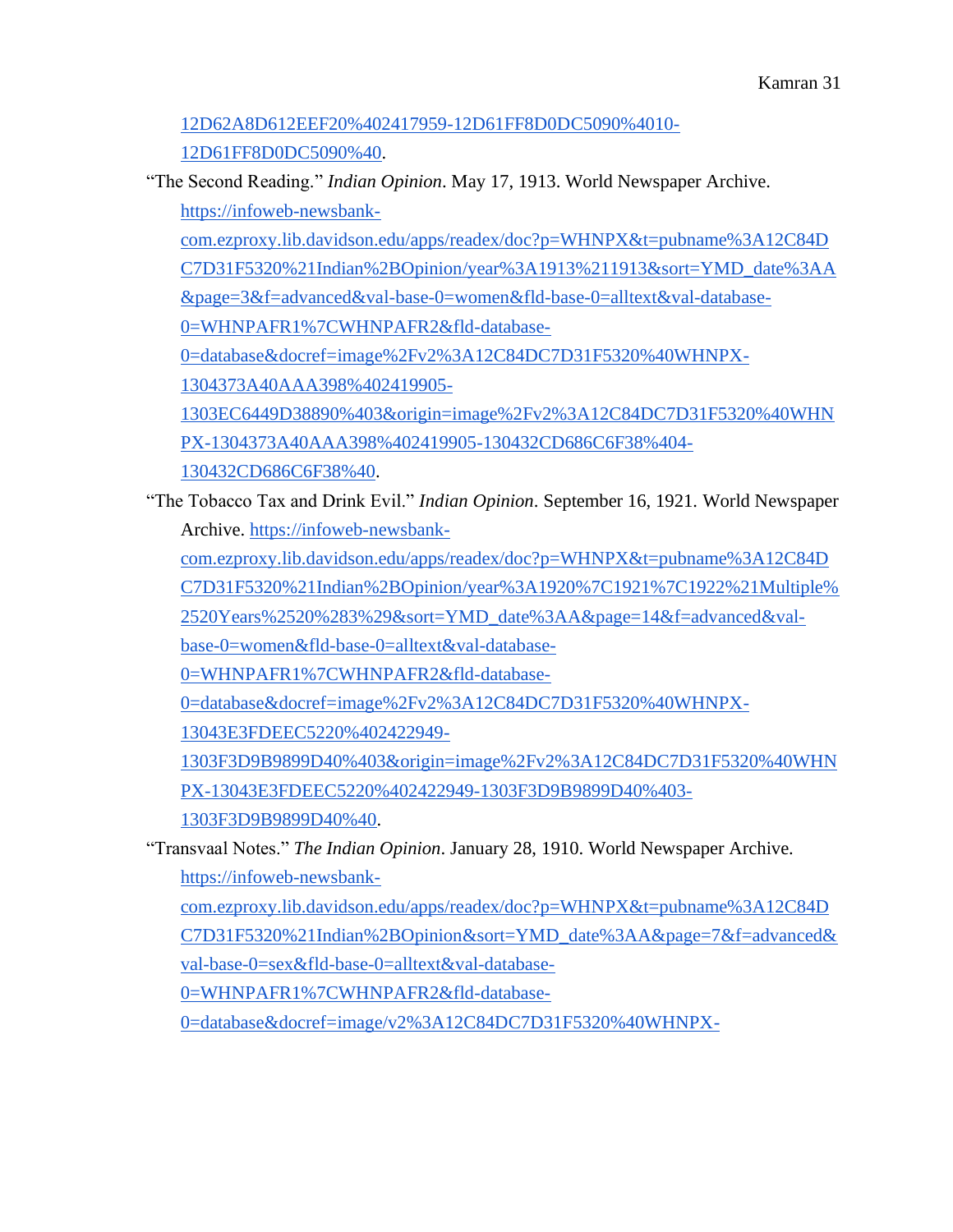# [12D814916D125868%402419065-12D7C74E858B9DE0%405-](https://infoweb-newsbank-com.ezproxy.lib.davidson.edu/apps/readex/doc?p=WHNPX&t=pubname%3A12C84DC7D31F5320%21Indian%2BOpinion&sort=YMD_date%3AA&page=7&f=advanced&val-base-0=sex&fld-base-0=alltext&val-database-0=WHNPAFR1%7CWHNPAFR2&fld-database-0=database&docref=image/v2%3A12C84DC7D31F5320%40WHNPX-12D814916D125868%402419065-12D7C74E858B9DE0%405-12D7C74E858B9DE0%40&firsthit=yes)

[12D7C74E858B9DE0%40&firsthit=yes.](https://infoweb-newsbank-com.ezproxy.lib.davidson.edu/apps/readex/doc?p=WHNPX&t=pubname%3A12C84DC7D31F5320%21Indian%2BOpinion&sort=YMD_date%3AA&page=7&f=advanced&val-base-0=sex&fld-base-0=alltext&val-database-0=WHNPAFR1%7CWHNPAFR2&fld-database-0=database&docref=image/v2%3A12C84DC7D31F5320%40WHNPX-12D814916D125868%402419065-12D7C74E858B9DE0%405-12D7C74E858B9DE0%40&firsthit=yes)

"Tuberculosis." *Indian Opinion*. August 5, 1911. World Newspaper Archive[.](https://infoweb-newsbank-com.ezproxy.lib.davidson.edu/apps/readex/doc?p=WHNPX&t=pubname%3A12C84DC7D31F5320%21Indian%2BOpinion&sort=YMD_date%3AA&page=8&f=advanced&val-base-0=sex&fld-base-0=alltext&val-database-0=WHNPAFR1%7CWHNPAFR2&fld-database-0=database&docref=image/v2%3A12C84DC7D31F5320%40WHNPX-12D814F0DF13A488%402419254-12D80DD13917C4B8%402-12D80DD13917C4B8%40)

[https://infoweb-newsbank-](https://infoweb-newsbank-com.ezproxy.lib.davidson.edu/apps/readex/doc?p=WHNPX&t=pubname%3A12C84DC7D31F5320%21Indian%2BOpinion&sort=YMD_date%3AA&page=8&f=advanced&val-base-0=sex&fld-base-0=alltext&val-database-0=WHNPAFR1%7CWHNPAFR2&fld-database-0=database&docref=image/v2%3A12C84DC7D31F5320%40WHNPX-12D814F0DF13A488%402419254-12D80DD13917C4B8%402-12D80DD13917C4B8%40)

[com.ezproxy.lib.davidson.edu/apps/readex/doc?p=WHNPX&t=pubname%3A12C84D](https://infoweb-newsbank-com.ezproxy.lib.davidson.edu/apps/readex/doc?p=WHNPX&t=pubname%3A12C84DC7D31F5320%21Indian%2BOpinion&sort=YMD_date%3AA&page=8&f=advanced&val-base-0=sex&fld-base-0=alltext&val-database-0=WHNPAFR1%7CWHNPAFR2&fld-database-0=database&docref=image/v2%3A12C84DC7D31F5320%40WHNPX-12D814F0DF13A488%402419254-12D80DD13917C4B8%402-12D80DD13917C4B8%40)

[C7D31F5320%21Indian%2BOpinion&sort=YMD\\_date%3AA&page=8&f=advanced&](https://infoweb-newsbank-com.ezproxy.lib.davidson.edu/apps/readex/doc?p=WHNPX&t=pubname%3A12C84DC7D31F5320%21Indian%2BOpinion&sort=YMD_date%3AA&page=8&f=advanced&val-base-0=sex&fld-base-0=alltext&val-database-0=WHNPAFR1%7CWHNPAFR2&fld-database-0=database&docref=image/v2%3A12C84DC7D31F5320%40WHNPX-12D814F0DF13A488%402419254-12D80DD13917C4B8%402-12D80DD13917C4B8%40)

[val-base-0=sex&fld-base-0=alltext&val-database-](https://infoweb-newsbank-com.ezproxy.lib.davidson.edu/apps/readex/doc?p=WHNPX&t=pubname%3A12C84DC7D31F5320%21Indian%2BOpinion&sort=YMD_date%3AA&page=8&f=advanced&val-base-0=sex&fld-base-0=alltext&val-database-0=WHNPAFR1%7CWHNPAFR2&fld-database-0=database&docref=image/v2%3A12C84DC7D31F5320%40WHNPX-12D814F0DF13A488%402419254-12D80DD13917C4B8%402-12D80DD13917C4B8%40)

[0=WHNPAFR1%7CWHNPAFR2&fld-database-](https://infoweb-newsbank-com.ezproxy.lib.davidson.edu/apps/readex/doc?p=WHNPX&t=pubname%3A12C84DC7D31F5320%21Indian%2BOpinion&sort=YMD_date%3AA&page=8&f=advanced&val-base-0=sex&fld-base-0=alltext&val-database-0=WHNPAFR1%7CWHNPAFR2&fld-database-0=database&docref=image/v2%3A12C84DC7D31F5320%40WHNPX-12D814F0DF13A488%402419254-12D80DD13917C4B8%402-12D80DD13917C4B8%40)

[0=database&docref=image/v2%3A12C84DC7D31F5320%40WHNPX-](https://infoweb-newsbank-com.ezproxy.lib.davidson.edu/apps/readex/doc?p=WHNPX&t=pubname%3A12C84DC7D31F5320%21Indian%2BOpinion&sort=YMD_date%3AA&page=8&f=advanced&val-base-0=sex&fld-base-0=alltext&val-database-0=WHNPAFR1%7CWHNPAFR2&fld-database-0=database&docref=image/v2%3A12C84DC7D31F5320%40WHNPX-12D814F0DF13A488%402419254-12D80DD13917C4B8%402-12D80DD13917C4B8%40)

[12D814F0DF13A488%402419254-12D80DD13917C4B8%402-](https://infoweb-newsbank-com.ezproxy.lib.davidson.edu/apps/readex/doc?p=WHNPX&t=pubname%3A12C84DC7D31F5320%21Indian%2BOpinion&sort=YMD_date%3AA&page=8&f=advanced&val-base-0=sex&fld-base-0=alltext&val-database-0=WHNPAFR1%7CWHNPAFR2&fld-database-0=database&docref=image/v2%3A12C84DC7D31F5320%40WHNPX-12D814F0DF13A488%402419254-12D80DD13917C4B8%402-12D80DD13917C4B8%40)

[12D80DD13917C4B8%40.](https://infoweb-newsbank-com.ezproxy.lib.davidson.edu/apps/readex/doc?p=WHNPX&t=pubname%3A12C84DC7D31F5320%21Indian%2BOpinion&sort=YMD_date%3AA&page=8&f=advanced&val-base-0=sex&fld-base-0=alltext&val-database-0=WHNPAFR1%7CWHNPAFR2&fld-database-0=database&docref=image/v2%3A12C84DC7D31F5320%40WHNPX-12D814F0DF13A488%402419254-12D80DD13917C4B8%402-12D80DD13917C4B8%40)

"Written in Blood!" *Indian Opinion*. March 31, 1906. World Newspaper Archive[.](https://infoweb-newsbank-com.ezproxy.lib.davidson.edu/apps/readex/doc?p=WHNPX&t=pubname%3A12C84DC7D31F5320%21Indian%2BOpinion&sort=YMD_date%3AA&f=advanced&val-base-0=rape&fld-base-0=alltext&val-database-0=WHNPAFR1%7CWHNPAFR2&fld-database-0=database&docref=image/v2%3A12C84DC7D31F5320%40WHNPX-12D51E885CEFF580%402417301-12D3CB1D32C81388%407-12D3CB1D32C81388%40&firsthit=yes) [https://infoweb-newsbank](https://infoweb-newsbank-com.ezproxy.lib.davidson.edu/apps/readex/doc?p=WHNPX&t=pubname%3A12C84DC7D31F5320%21Indian%2BOpinion&sort=YMD_date%3AA&f=advanced&val-base-0=rape&fld-base-0=alltext&val-database-0=WHNPAFR1%7CWHNPAFR2&fld-database-0=database&docref=image/v2%3A12C84DC7D31F5320%40WHNPX-12D51E885CEFF580%402417301-12D3CB1D32C81388%407-12D3CB1D32C81388%40&firsthit=yes)[com.ezproxy.lib.davidson.edu/apps/readex/doc?p=WHNPX&t=pubname%3A12C84D](https://infoweb-newsbank-com.ezproxy.lib.davidson.edu/apps/readex/doc?p=WHNPX&t=pubname%3A12C84DC7D31F5320%21Indian%2BOpinion&sort=YMD_date%3AA&f=advanced&val-base-0=rape&fld-base-0=alltext&val-database-0=WHNPAFR1%7CWHNPAFR2&fld-database-0=database&docref=image/v2%3A12C84DC7D31F5320%40WHNPX-12D51E885CEFF580%402417301-12D3CB1D32C81388%407-12D3CB1D32C81388%40&firsthit=yes) [C7D31F5320%21Indian%2BOpinion&sort=YMD\\_date%3AA&f=advanced&val-base-](https://infoweb-newsbank-com.ezproxy.lib.davidson.edu/apps/readex/doc?p=WHNPX&t=pubname%3A12C84DC7D31F5320%21Indian%2BOpinion&sort=YMD_date%3AA&f=advanced&val-base-0=rape&fld-base-0=alltext&val-database-0=WHNPAFR1%7CWHNPAFR2&fld-database-0=database&docref=image/v2%3A12C84DC7D31F5320%40WHNPX-12D51E885CEFF580%402417301-12D3CB1D32C81388%407-12D3CB1D32C81388%40&firsthit=yes)[0=rape&fld-base-0=alltext&val-database-0=WHNPAFR1%7CWHNPAFR2&fld](https://infoweb-newsbank-com.ezproxy.lib.davidson.edu/apps/readex/doc?p=WHNPX&t=pubname%3A12C84DC7D31F5320%21Indian%2BOpinion&sort=YMD_date%3AA&f=advanced&val-base-0=rape&fld-base-0=alltext&val-database-0=WHNPAFR1%7CWHNPAFR2&fld-database-0=database&docref=image/v2%3A12C84DC7D31F5320%40WHNPX-12D51E885CEFF580%402417301-12D3CB1D32C81388%407-12D3CB1D32C81388%40&firsthit=yes)[database-0=database&docref=image/v2%3A12C84DC7D31F5320%40WHNPX-](https://infoweb-newsbank-com.ezproxy.lib.davidson.edu/apps/readex/doc?p=WHNPX&t=pubname%3A12C84DC7D31F5320%21Indian%2BOpinion&sort=YMD_date%3AA&f=advanced&val-base-0=rape&fld-base-0=alltext&val-database-0=WHNPAFR1%7CWHNPAFR2&fld-database-0=database&docref=image/v2%3A12C84DC7D31F5320%40WHNPX-12D51E885CEFF580%402417301-12D3CB1D32C81388%407-12D3CB1D32C81388%40&firsthit=yes)[12D51E885CEFF580%402417301-12D3CB1D32C81388%407-](https://infoweb-newsbank-com.ezproxy.lib.davidson.edu/apps/readex/doc?p=WHNPX&t=pubname%3A12C84DC7D31F5320%21Indian%2BOpinion&sort=YMD_date%3AA&f=advanced&val-base-0=rape&fld-base-0=alltext&val-database-0=WHNPAFR1%7CWHNPAFR2&fld-database-0=database&docref=image/v2%3A12C84DC7D31F5320%40WHNPX-12D51E885CEFF580%402417301-12D3CB1D32C81388%407-12D3CB1D32C81388%40&firsthit=yes) [12D3CB1D32C81388%40&firsthit=yes.](https://infoweb-newsbank-com.ezproxy.lib.davidson.edu/apps/readex/doc?p=WHNPX&t=pubname%3A12C84DC7D31F5320%21Indian%2BOpinion&sort=YMD_date%3AA&f=advanced&val-base-0=rape&fld-base-0=alltext&val-database-0=WHNPAFR1%7CWHNPAFR2&fld-database-0=database&docref=image/v2%3A12C84DC7D31F5320%40WHNPX-12D51E885CEFF580%402417301-12D3CB1D32C81388%407-12D3CB1D32C81388%40&firsthit=yes)

### **Secondary Sources**

Archary, Kogie K., and Christina Landman. "Celebration, Preservation and Promotion of Struggle Narratives with a Focus on South African Women of Indian Heritage." *Hervormde Teologiese Studies* 77, no. 2 (April 2021): 1–8[.](https://doi.org/10.4102/hts.v77i2.6118) [https://doi.org/10.4102/hts.v77i2.6118.](https://doi.org/10.4102/hts.v77i2.6118)

Bradford, Helen. "Herbs, Knives, and Plastics: 150 Years of Abortion in South Africa." In *Science, Medicine, and Cultural Imperialism*, 120–48. MacMillan Academic and Professional LTD, 1991[.](https://www.dropbox.com/s/sma568r75zbbsth/Herbs%2C%20Knives%2C%20and%20Plastics.pdf?dl=0)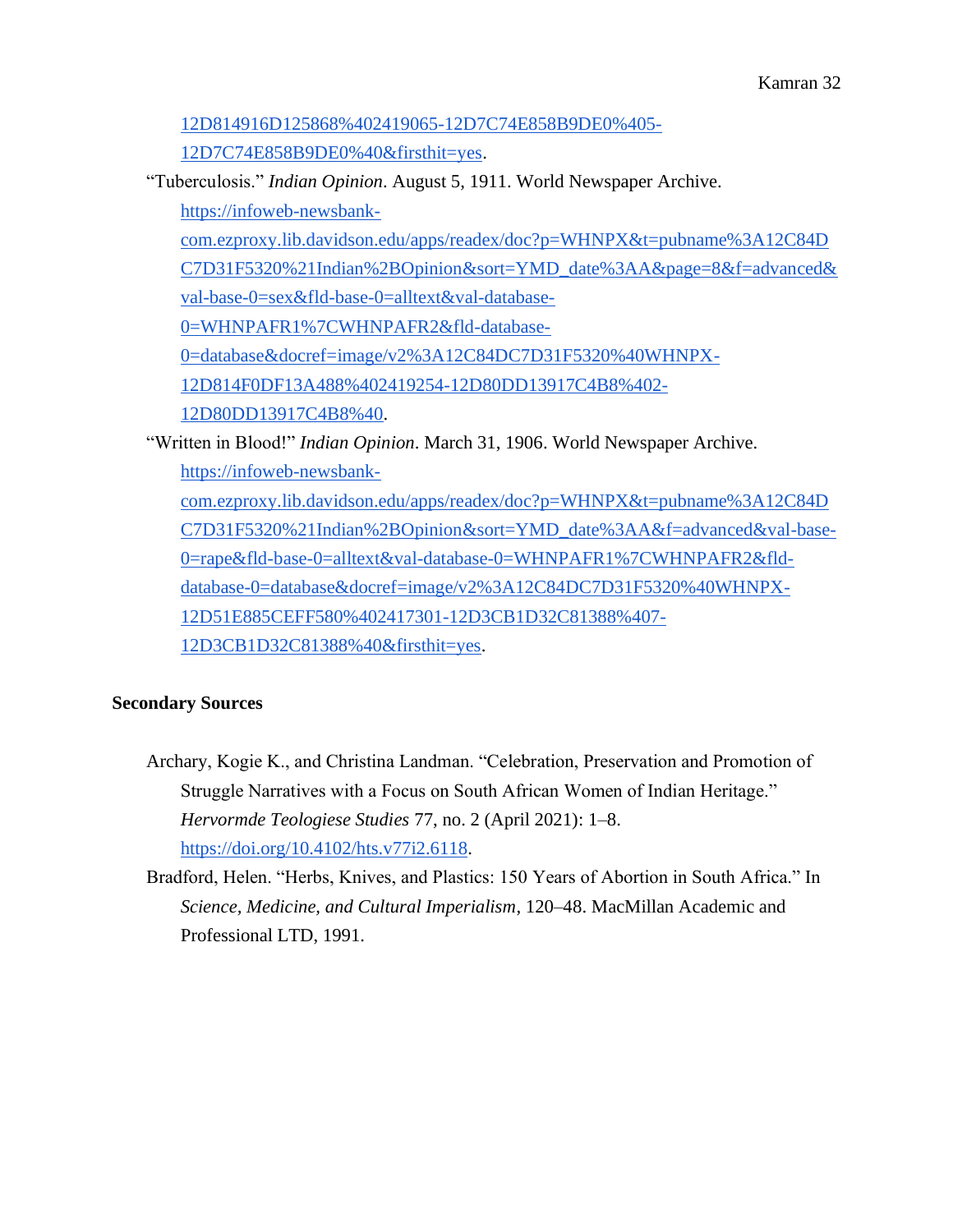[https://www.dropbox.com/s/sma568r75zbbsth/Herbs%2C%20Knives%2C%20and%20](https://www.dropbox.com/s/sma568r75zbbsth/Herbs%2C%20Knives%2C%20and%20Plastics.pdf?dl=0) [Plastics.pdf?dl=0.](https://www.dropbox.com/s/sma568r75zbbsth/Herbs%2C%20Knives%2C%20and%20Plastics.pdf?dl=0)

- Carrim, Nasima Mohamed Hoosen. "Gender and Cultural Identity Work of Unmarried Indian Breadwinner Daughters in South Africa." *Journal of Comparative Family Studies* 47, no. 4 (2016): 441–62. [http://www.jstor.org/stable/44109639.](http://www.jstor.org/stable/44109639)
- Dlova, N. C., S. H. Hamed, J. Tsoka‐Gwegweni, and A. Grobler. "Skin Lightening Practices: An Epidemiological Study of South African Women of African and Indian Ancestries." *British Journal of Dermatology* 173, no. S2 (2015): 2–9[.](https://doi.org/10.1111/bjd.13556) [https://doi.org/10.1111/bjd.13556.](https://doi.org/10.1111/bjd.13556)
- Flint, Karen E. "African-Indian Encounters and Their Influence on African Therapeutics, 1860-1948." In *Healing Traditions: African Medicine, Cultural Exchange, and Competition in South Africa, 1820–1948*, 147. Athens, OH, UNITED STATES: Ohio University Press, 2008[.](http://ebookcentral.proquest.com/lib/davidson/detail.action?docID=1743601)

[http://ebookcentral.proquest.com/lib/davidson/detail.action?docID=1743601.](http://ebookcentral.proquest.com/lib/davidson/detail.action?docID=1743601)

- Hansen, Thomas Blom. "Ethnicity by Fiat: The Remaking of Indian Life in South Africa." In *Melancholia of Freedom: Social Life in an Indian Township in South Africa*, 35. Princeton, UNITED STATES: Princeton University Press, 2012[.](http://ebookcentral.proquest.com/lib/davidson/detail.action?docID=893067) [http://ebookcentral.proquest.com/lib/davidson/detail.action?docID=893067.](http://ebookcentral.proquest.com/lib/davidson/detail.action?docID=893067)
- ———. *Melancholia of Freedom: Social Life in an Indian Township in South Africa*. Princeton, UNITED STATES: Princeton University Press, 2012[.](http://ebookcentral.proquest.com/lib/davidson/detail.action?docID=893067) [http://ebookcentral.proquest.com/lib/davidson/detail.action?docID=893067.](http://ebookcentral.proquest.com/lib/davidson/detail.action?docID=893067)
- Hiralal, Kalpana. "'What Is the Meaning of the Word "Wife?"' The Impact of the Immigration Laws on the Wives of Resident Indians in South Africa 1897-1930."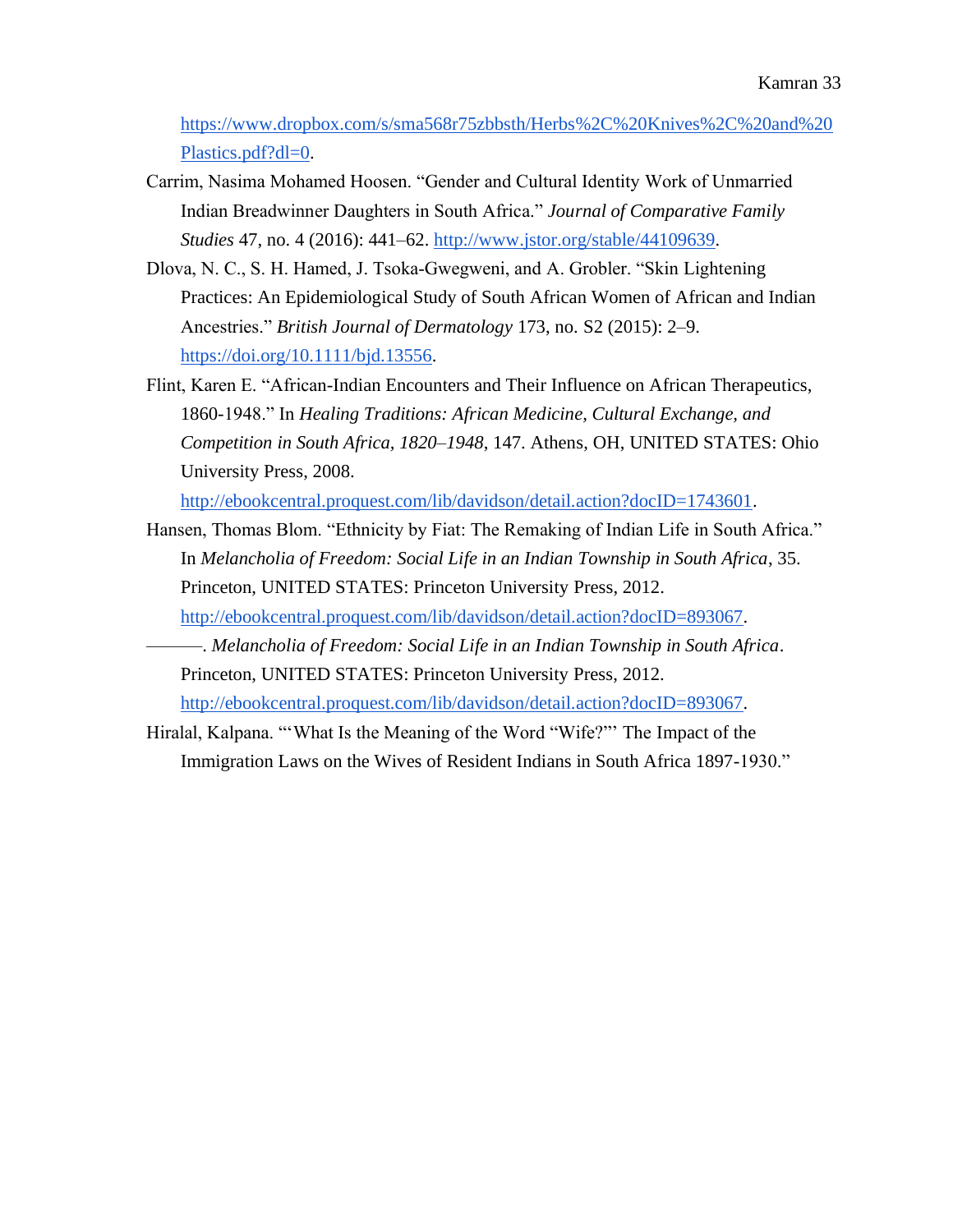*Contemporary South Asia* 26, no. 2 (June 2018): 206–20[.](https://doi.org/10.1080/09584935.2017.1354814) [https://doi.org/10.1080/09584935.2017.1354814.](https://doi.org/10.1080/09584935.2017.1354814)

- "History of the 'Indian Opinion' Newspaper | South African History Online." Accessed April 20, 2021. [https://www.sahistory.org.za/article/history-indian-opinion-newspaper.](https://www.sahistory.org.za/article/history-indian-opinion-newspaper)
- "History of Women's Struggle in South Africa | South African History Online." Accessed April 13, 2021. [https://www.sahistory.org.za/article/history-womens-struggle-south](https://www.sahistory.org.za/article/history-womens-struggle-south-africa)[africa.](https://www.sahistory.org.za/article/history-womens-struggle-south-africa)
- Hodes, Rebecca. "The Culture of Illegal Abortion in South Africa." *Journal of South African Studies* 42, no. 1 (February 2016): 79–93[.](https://doi.org/10.1080/03057070.2016.1133086) [https://doi.org/10.1080/03057070.2016.1133086.](https://doi.org/10.1080/03057070.2016.1133086)
- Hofmeyr, Isabel. "Indian Ocean Lives and Letters." *English in Africa* 35, no. 1 (2008): 11– 25[.](http://www.jstor.org/stable/40239090) [http://www.jstor.org/stable/40239090.](http://www.jstor.org/stable/40239090)
- "Indian South Africans." In *Wikipedia*, March 21, 2021[.](https://en.wikipedia.org/w/index.php?title=Indian_South_Africans&oldid=1013397113)

[https://en.wikipedia.org/w/index.php?title=Indian\\_South\\_Africans&oldid=1013397113.](https://en.wikipedia.org/w/index.php?title=Indian_South_Africans&oldid=1013397113)

- "Indian South Africans Timeline 1654-1899 | South African History Online." Accessed April 13, 2021. [https://www.sahistory.org.za/article/indian-south-africans-timeline-](https://www.sahistory.org.za/article/indian-south-africans-timeline-1654-1899)[1654-1899.](https://www.sahistory.org.za/article/indian-south-africans-timeline-1654-1899)
- Jaga, Ameeta, and Jeffrey Bagraim. "Work-Family Conflict among Hindu Mothers in South Africa." *International Journal of Manpower* 38, no. 8 (2017): 1086–1101[.](http://dx.doi.org.ezproxy.lib.davidson.edu/10.1108/IJM-12-2013-0280) [http://dx.doi.org.ezproxy.lib.davidson.edu/10.1108/IJM-12-2013-0280.](http://dx.doi.org.ezproxy.lib.davidson.edu/10.1108/IJM-12-2013-0280)
- Klausen, Susanne Maria. "The Formation of a National Birth-Control Movement and the Establishment of Contraceptive Services in South Africa, 1930--1939 - ProQuest." Dissertation, Queen's University (Canada), 1999. [https://search-proquest](https://search-proquest-com.ezproxy.lib.davidson.edu/docview/304545238?pq-origsite=primo)[com.ezproxy.lib.davidson.edu/docview/304545238?pq-origsite=primo.](https://search-proquest-com.ezproxy.lib.davidson.edu/docview/304545238?pq-origsite=primo)
- Klausen, Suzanne. "Women's Resistance to Eugenic Birth Control in Johannesburg, 1930- 1939." *South African Historical Journal* 50 (May 2004): 152–69.
- Lee, Jennifer. "HONORARY WHITENESS: THE MAKING OF A MODEL MINORITY The Socio-Legal Construction of Race & East Asians as Global Outsiders in the Landscape of a Post-Apartheid South Africa." Accessed March 22, 2021[.](https://krieger.jhu.edu/research-opps/wp-content/uploads/sites/86/2015/06/Lee-Jennifer.pdf) [https://krieger.jhu.edu/research-opps/wp-content/uploads/sites/86/2015/06/Lee-](https://krieger.jhu.edu/research-opps/wp-content/uploads/sites/86/2015/06/Lee-Jennifer.pdf)[Jennifer.pdf.](https://krieger.jhu.edu/research-opps/wp-content/uploads/sites/86/2015/06/Lee-Jennifer.pdf)
- Locke, Alain. "The New Negro: An Interpretation Google Books." Accessed March 22, 2021[.](https://books.google.com/books?id=sSfVAAAAMAAJ&pg=PA404&lpg=PA404&dq=In+South+Africa,+despite+all+Imperial+explanations+and+attempts+to+smooth+things+out,+Smuts+and+the+Boers+have+taken+firm+ground:+Indians+are+to+be+classed+with+Negroes+in+their+social+and+political+exclusion.+South+Africa+is+to+be+ruled+by+its+minority+of+whites.&source=bl&ots=pPbc3B8ur6&sig=ACfU3U20SjPiDVaPFWQRCCdcl5YteRiBgg&hl=en&sa=X&ved=2ahUKEwiMm83lycTvAhUPQzABHbEtC0sQ6AEwAHoECAQQAw#v=onepage&q=In%20South%20Africa%2C%20despite%20all%20Imperial%20explanations%20and%20attempts%20to%20smooth%20things%20out%2C%20Smuts%20and%20the%20Boers%20have%20taken%20firm%20ground%3A%20Indians%20are%20to%20be%20classed%20with%20Negroes%20in%20their%20social%20and%20political%20exclusion.%20South%20Africa%20is%20to%20be%20ruled%20by%20its%20minority%20of%20whites.&f=false)

[https://books.google.com/books?id=sSfVAAAAMAAJ&pg=PA404&lpg=PA404&dq=](https://books.google.com/books?id=sSfVAAAAMAAJ&pg=PA404&lpg=PA404&dq=In+South+Africa,+despite+all+Imperial+explanations+and+attempts+to+smooth+things+out,+Smuts+and+the+Boers+have+taken+firm+ground:+Indians+are+to+be+classed+with+Negroes+in+their+social+and+political+exclusion.+South+Africa+is+to+be+ruled+by+its+minority+of+whites.&source=bl&ots=pPbc3B8ur6&sig=ACfU3U20SjPiDVaPFWQRCCdcl5YteRiBgg&hl=en&sa=X&ved=2ahUKEwiMm83lycTvAhUPQzABHbEtC0sQ6AEwAHoECAQQAw#v=onepage&q=In%20South%20Africa%2C%20despite%20all%20Imperial%20explanations%20and%20attempts%20to%20smooth%20things%20out%2C%20Smuts%20and%20the%20Boers%20have%20taken%20firm%20ground%3A%20Indians%20are%20to%20be%20classed%20with%20Negroes%20in%20their%20social%20and%20political%20exclusion.%20South%20Africa%20is%20to%20be%20ruled%20by%20its%20minority%20of%20whites.&f=false) [In+South+Africa,+despite+all+Imperial+explanations+and+attempts+to+smooth+thing](https://books.google.com/books?id=sSfVAAAAMAAJ&pg=PA404&lpg=PA404&dq=In+South+Africa,+despite+all+Imperial+explanations+and+attempts+to+smooth+things+out,+Smuts+and+the+Boers+have+taken+firm+ground:+Indians+are+to+be+classed+with+Negroes+in+their+social+and+political+exclusion.+South+Africa+is+to+be+ruled+by+its+minority+of+whites.&source=bl&ots=pPbc3B8ur6&sig=ACfU3U20SjPiDVaPFWQRCCdcl5YteRiBgg&hl=en&sa=X&ved=2ahUKEwiMm83lycTvAhUPQzABHbEtC0sQ6AEwAHoECAQQAw#v=onepage&q=In%20South%20Africa%2C%20despite%20all%20Imperial%20explanations%20and%20attempts%20to%20smooth%20things%20out%2C%20Smuts%20and%20the%20Boers%20have%20taken%20firm%20ground%3A%20Indians%20are%20to%20be%20classed%20with%20Negroes%20in%20their%20social%20and%20political%20exclusion.%20South%20Africa%20is%20to%20be%20ruled%20by%20its%20minority%20of%20whites.&f=false)